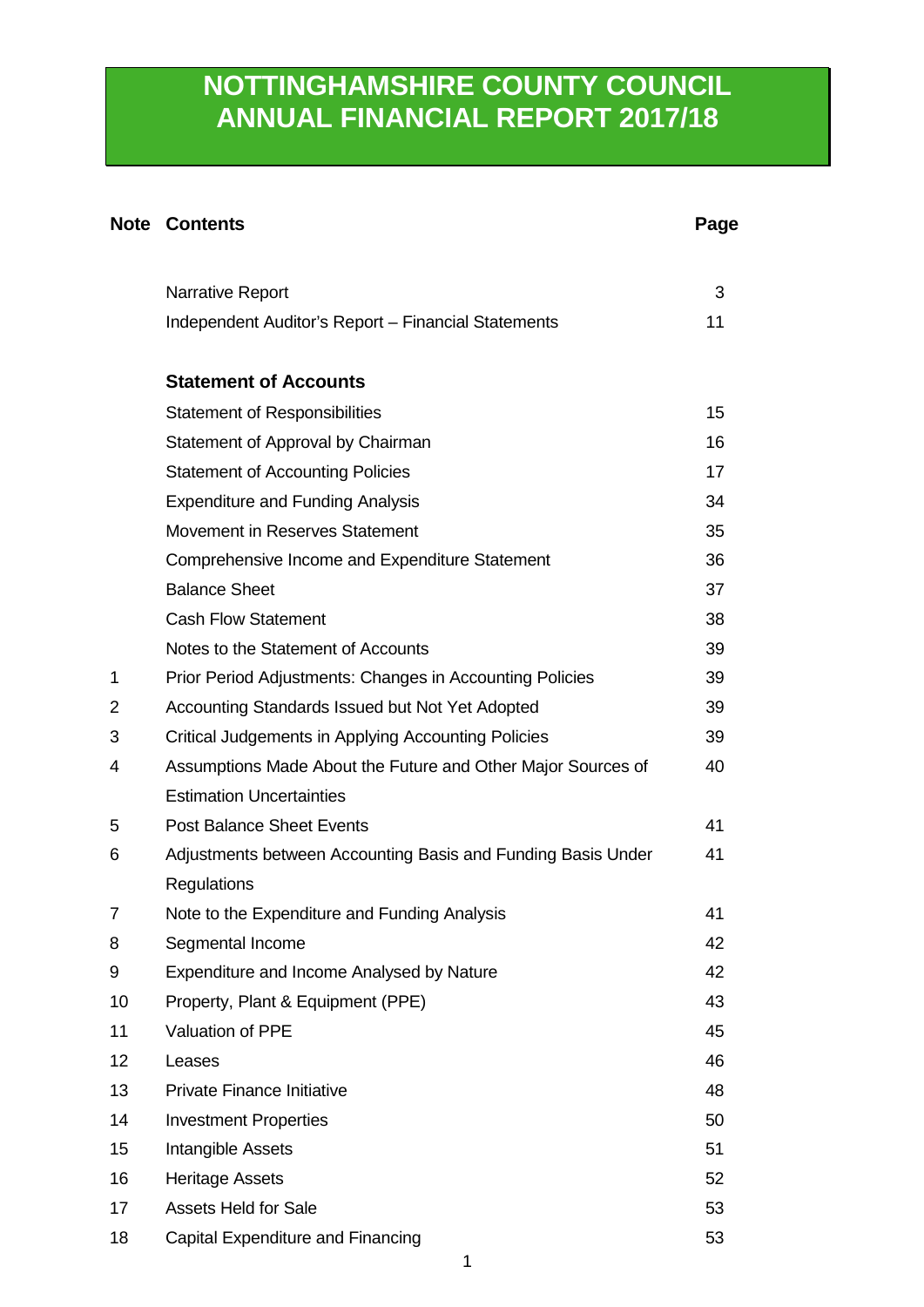| 19 | Inventories                                                     | 54  |
|----|-----------------------------------------------------------------|-----|
| 20 | Debtors and Long Term Debtors                                   | 54  |
| 21 | Pensions - Contributions                                        | 55  |
| 22 | Pensions - IAS19                                                | 55  |
| 23 | <b>Creditors</b>                                                | 60  |
| 24 | <b>General Provisions</b>                                       | 60  |
| 25 | <b>Contingent Liabilities</b>                                   | 60  |
| 26 | <b>Specific Revenue Grants</b>                                  | 61  |
| 27 | <b>General Government Grants Income and Taxation</b>            | 61  |
| 28 | <b>Financial Instruments Balance</b>                            | 62  |
| 29 | <b>Financial Instruments Gains/Losses</b>                       | 65  |
| 30 | Fair Value of Assets & Liabilities Carried at Amortised Cost    | 66  |
| 31 | Disclosure of Nature and Extent of Risks Arising from Financial | 67  |
|    | Instruments                                                     |     |
| 32 | <b>Related Parties</b>                                          | 70  |
| 33 | Summary Revenue Accounts of Trading Undertakings                | 72  |
| 34 | Movement on Usable Reserves                                     | 73  |
| 35 | <b>Insurance Reserve and Account</b>                            | 74  |
| 36 | <b>Schools Statutory Reserves</b>                               | 75  |
| 37 | <b>Unusable Reserves</b>                                        | 75  |
| 38 | Cash and Cash Equivalents                                       | 79  |
| 39 | Cash Flow Statement - Operating Activities                      | 79  |
| 40 | Cash Flow Statement - Investing Activities                      | 79  |
| 41 | Cash Flow Statement - Financing Activities                      | 79  |
| 42 | Minimum Revenue Provision (MRP)                                 | 79  |
| 43 | <b>Audit Fees</b>                                               | 80  |
| 44 | <b>Employee Remuneration</b>                                    | 80  |
| 45 | Deployment of Dedicated Schools Grant                           | 82  |
| 46 | <b>Pooled Budgets</b>                                           | 83  |
| 47 | <b>Termination Benefits</b>                                     | 84  |
| 48 | <b>Members Allowances</b>                                       | 84  |
| 49 | Income from Bodies under the Local Authority (Goods & Services) | 85  |
|    | Act 1970                                                        |     |
| 50 | Section 137 of the Local Authorities Act 1972                   | 85  |
| 51 | <b>Publicity Work</b>                                           | 85  |
|    | <b>Nottinghamshire County Council Pension Fund Accounts</b>     | 86  |
|    | <b>Fund Account</b>                                             | 87  |
|    | <b>Net Assets Statement</b>                                     | 88  |
|    | Notes to the Accounts                                           | 89  |
|    | <b>Glossary of Terms</b>                                        | 107 |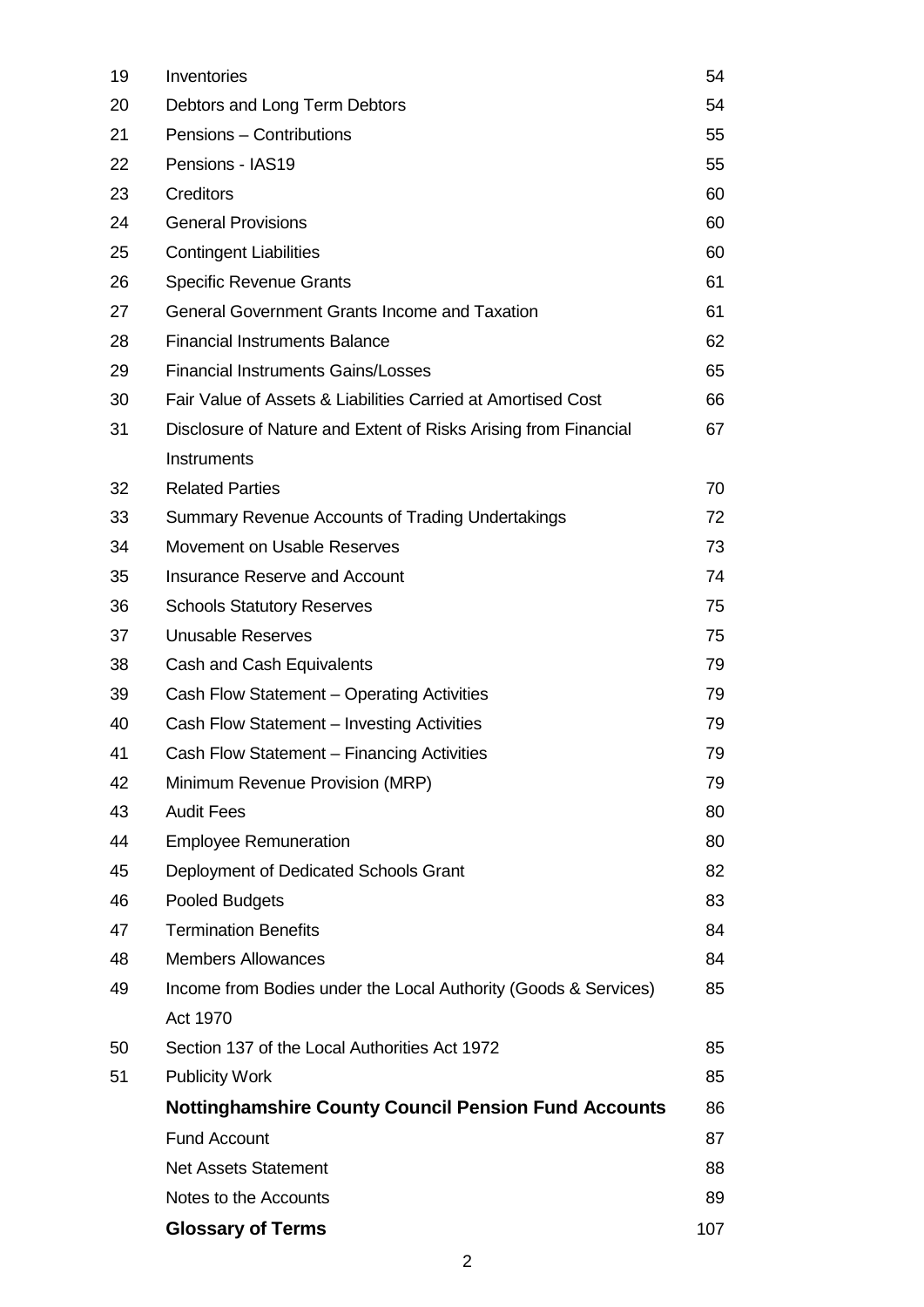# **NARRATIVE REPORT**

# **Introduction**

- 1. The Authority's Statement of Accounts for the year 2017/18 is set out on the following pages. It is prepared in accordance with the Code of Practice on Local Authority Accounting in the United Kingdom 2017/18 (the Code) issued by Chartered Institute of Public Finance and Accountancy (CIPFA). The statements also comply with appropriate guidance notes issued by CIPFA covering International Financial Reporting Standards (IFRS), International Accounting Standards (IAS) and interpretations of the Standing Interpretations Committee (SIC) and IFRS Interpretations Committee (IFRIC) as they apply to local authorities.
- 2. The Statement of Accounts aims to provide information so that interested parties can:
	- Understand the overarching financial position of the Authority and the outturn for 2017/18;
	- Have confidence that the public money with which the Authority has been entrusted has been used and accounted for in an appropriate manner; and
	- Be assured that the financial position of the Authority is sound and secure.

The style and format of the accounts complies with CIPFA standards and has been updated from previous years to include additional / revised statements. In order to assist users the content has been reviewed and improved where possible.

#### 3. **Narrative Report**

This Narrative Report provides information on key issues affecting the County Council and its accounts.

## 4. **Annual Governance Statement**

Alongside the Statement of Accounts the Authority publishes an Annual Governance Statement which sets out the Authority's responsibility for internal control and describes both the purpose of internal control and the internal control environment. The Statement also summarises the Authority's review of the effectiveness of internal control and highlights significant internal control issues and the actions to be taken in order to address these. In May 2018, the 2017/18 Statement was reported to Governance and Ethics Committee and details can be found by following the link [here](http://www.nottinghamshire.gov.uk/dmsadmin/Meetings/tabid/70/ctl/ViewMeetingPublic/mid/397/Meeting/4020/Committee/521/SelectedTab/Documents/Default.aspx)

#### 5. **Other Statements**

The Statement of Accounts is supported by the Statement of Responsibilities, the Statement of Accounting Policies and the Notes which follow the core financial statements. In addition, the Authority publishes the Pension Fund Accounts and a glossary of financial terms.

## 6. **Expenditure and Funding Analysis**

The Expenditure and Funding Analysis (EFA) brings together Local Authority performance reported on the basis of expenditure measured under proper accounting practices with statutorily defined charges to the General Fund. The Expenditure and Funding Analysis promotes accountability and stewardship by providing a more direct link with the annual decision making process of the authority and its budget.

## 7. **Movement in Reserves Statement**

This statement shows the movement in the year on the different reserves held by the Authority, analysed into usable reserves (i.e. those that can be applied to fund expenditure or reduce local taxation) and unusable reserves. The surplus / deficit on the provision of services line shows the true economic cost of providing the Authority's services, more details of which are shown in the Comprehensive Income and Expenditure Statement. These are different from the statutory amounts required to be charged to the General Fund Balance for Council Tax setting purposes.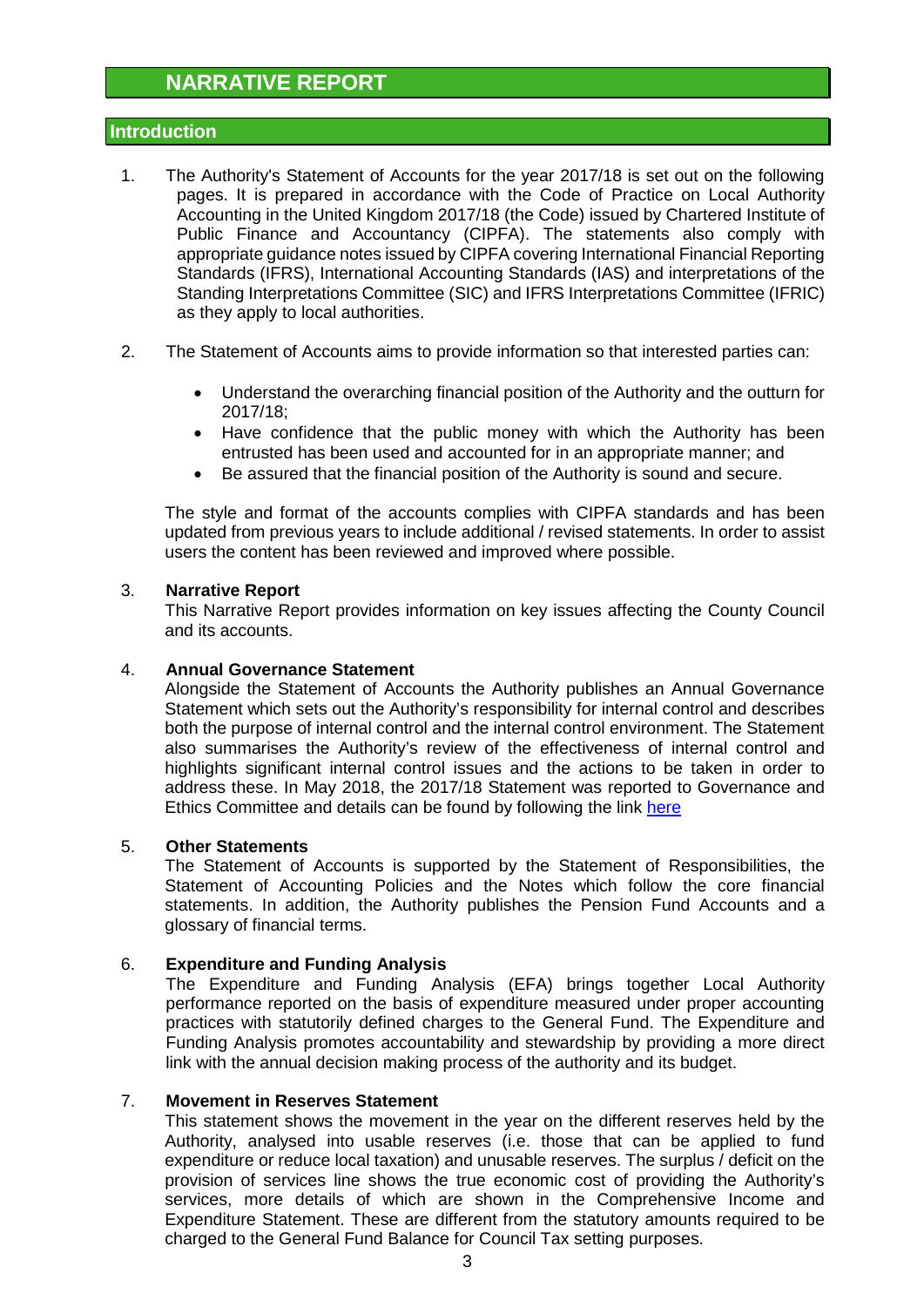## 8. **Comprehensive Income and Expenditure Statement**

This statement shows the accounting cost in the year of providing services in accordance with generally accepted accounting practices, rather than the amount to be funded from taxation. Authorities raise taxation to cover expenditure in accordance with regulations; this may be different from the accounting cost. The taxation position is shown in the EFA and Movement in Reserves Statement.

#### 9. **Balance Sheet**

The Balance Sheet shows the value of the assets and liabilities recognised by the Authority. The net assets of the Authority (assets less liabilities) are matched by the reserves held by the Authority. Reserves are reported in two categories. The first category of reserves is usable reserves, i.e. those reserves that the Authority may use to provide services, subject to the need to maintain a prudent level of reserves and any statutory limitations on their use. The second category of reserves are unusable reserves which the Authority is not able to use to provide services. This category of reserves includes reserves that hold unrealised gains and losses (for example the Revaluation Reserve), where amounts would only become available to provide services if the assets were sold; and reserves that hold timing differences shown in the Movement in Reserves Statement line 'Adjustments between accounting basis and funding basis under regulation'.

## 10. **Cash Flow Statement**

The Cash Flow Statement shows the changes in cash and cash equivalents of the Authority during the reporting period. The statement shows how the Authority generates and uses cash and cash equivalents by classifying cash flows as operating, investing and financing activities. The amount of net cash flows arising from operating activities is a key indicator of the extent to which the operations of the Authority are funded by way of taxation and grant income or from the recipients of services provided by the Authority. Investing activities represent the extent to which cash outflows have been made for resources which are intended to contribute to the Authority's future service delivery. Cash flows arising from financing activities are useful in predicting claims on future cash flows by providers of capital (i.e. borrowing) to the Authority.

## 11. **Pension Fund Accounts**

This Statement shows the income and expenditure relating to the Local Government Pension Scheme (LGPS) administered by Nottinghamshire County Council.

## 12. **Pension Net Assets Statement**

This Statement shows the net current assets and liabilities arising from the operation of the Authority's Pension Scheme (LGPS). This Statement does not take account of liabilities to pay pensions and other benefits after the period end. Such liabilities are shown in the Balance Sheet.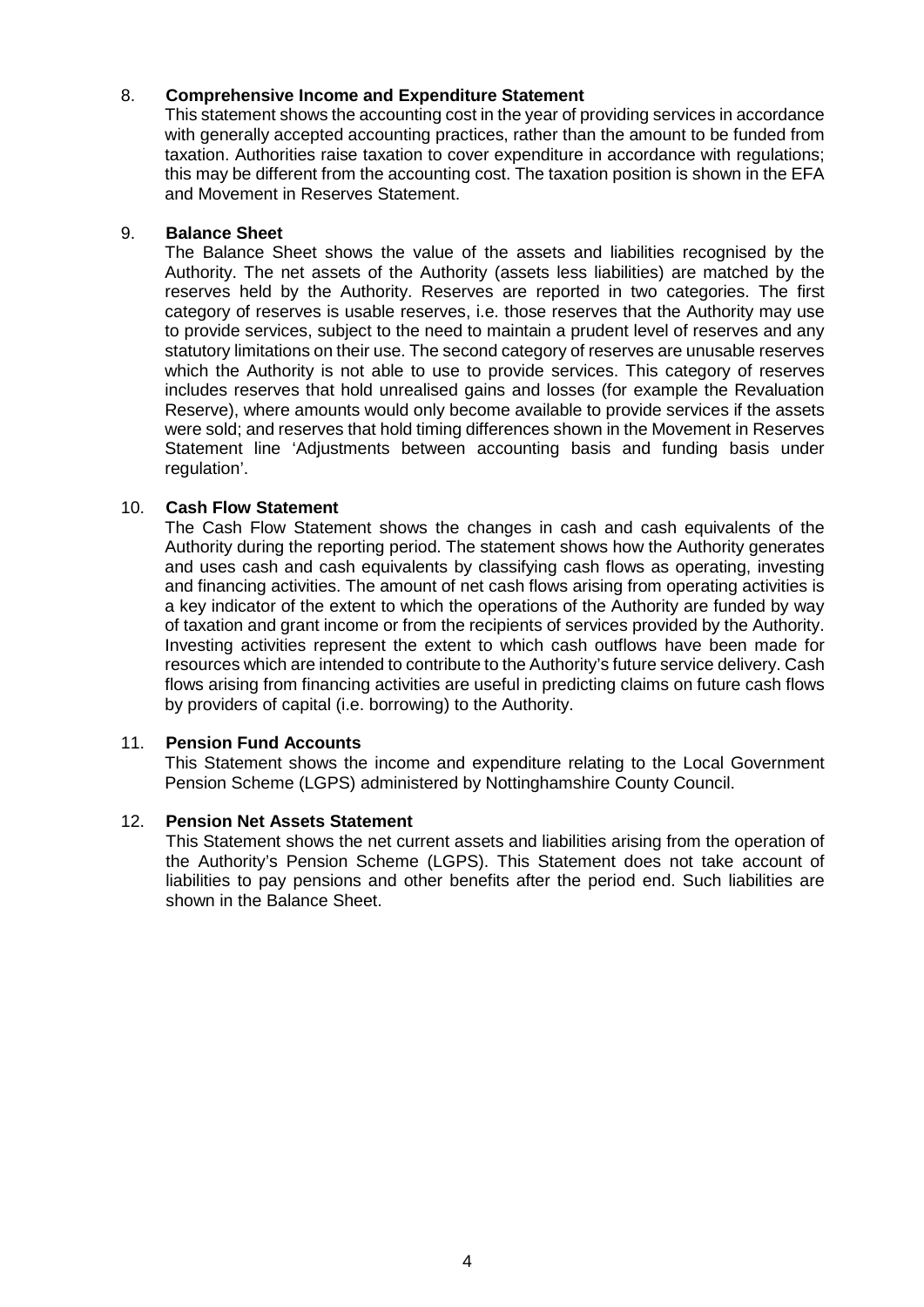# **Revenue Expenditure**

13. The revised budget estimated that there would be a £5.5 million contribution from General Fund balances. The final accounts show that there was an increase of £3.2 million in General Fund balances.

|                                                               | <b>Budget</b><br>£m | Actual<br>£m | Variance<br>from<br><b>Budget</b><br>£m |
|---------------------------------------------------------------|---------------------|--------------|-----------------------------------------|
| <b>INCOME</b>                                                 |                     |              |                                         |
| Income raised from taxation:                                  |                     |              |                                         |
| Precept Income (Council Tax)                                  | (333.8)             | (333.8)      |                                         |
| Non Domestic Rate Income                                      | (103.0)             | (104.4)      | (1.4)                                   |
| Revenue Support Grant                                         | (38.5)              | (38.5)       |                                         |
|                                                               | (475.3)             | (476.7)      | (1.4)                                   |
| NET EXPENDITURE (inc appropriations)                          | 480.8               | 473.5        | (7.3)                                   |
| <b>Contribution to (from) General</b><br><b>Fund Balances</b> |                     | 3.2          | 8.7                                     |
|                                                               | (5.5)               |              |                                         |

The main variations to net expenditure were:



14. The Authority's Medium Term Financial Strategy (MTFS) has identified the need for further significant savings. Budget savings of £15.6 million were approved in February 2018 with a further £54.2 million required by 2021/22. All savings are monitored with a status update included in the monthly report to Finance and Major Contracts Management Committee, and also in regular reports to Improvement and Change Sub Committee.

# **Capital Expenditure and Financing**

- 15. The Authority's capital expenditure in 2017/18 was £92.1 million. The external capital financing costs amounted to £34.6 million, which included interest on PFI schemes.
- 16. The Authority's borrowings, used to finance the past acquisitions of assets, were £589.3 million at 31 March 2018. This includes long term borrowings, loans to be repaid within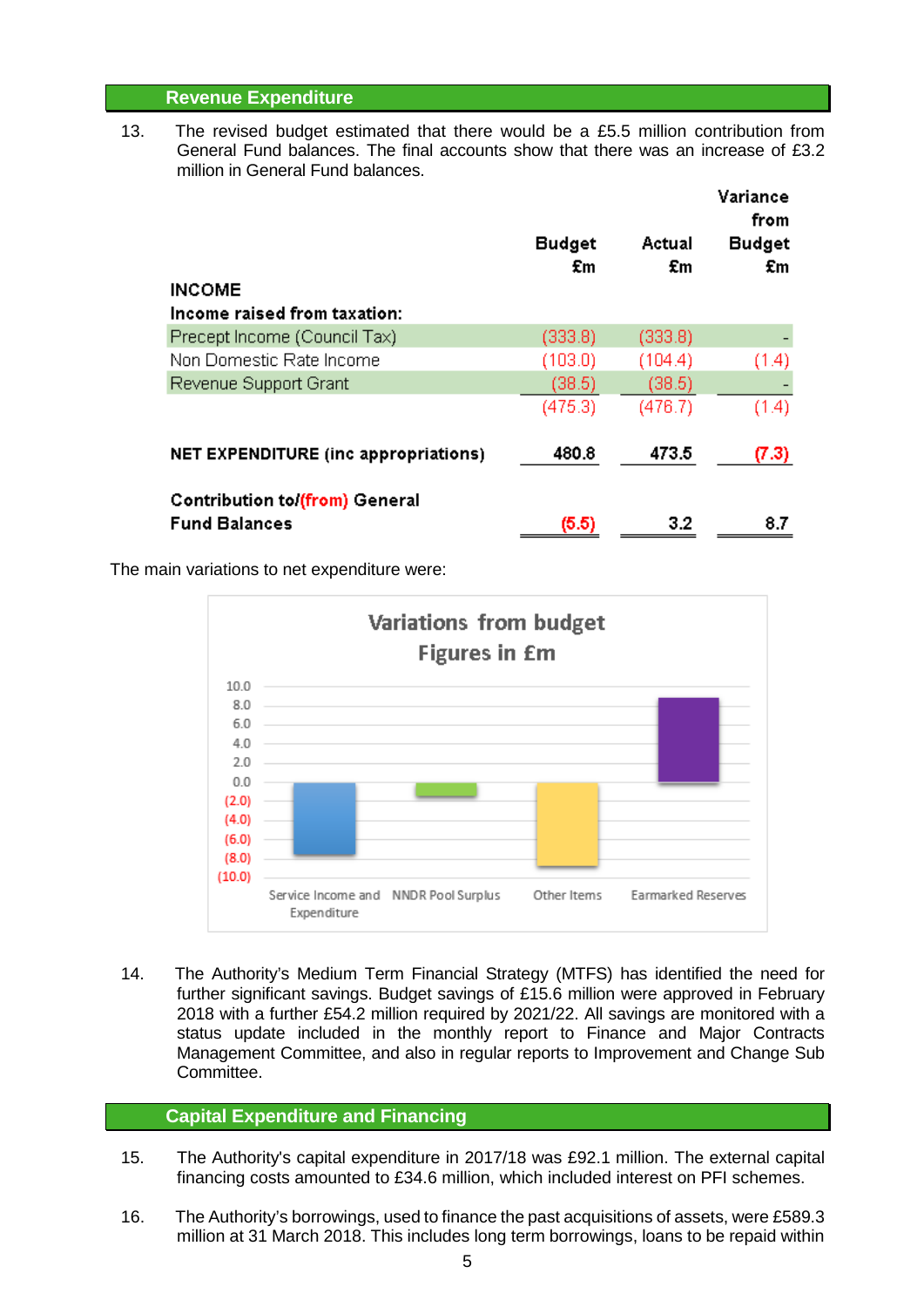one year, deferred liabilities and finance leases related to PFI schemes. The Authority makes use of financial instruments called Lenders' Option Borrowers' Option (LOBOs) which offer attractive borrowing rates of interest as well as greater flexibility. At 31 March 2018 the amount owed on these type of borrowings was £70.0 million.

- 17. The Authority has entered into Private Finance Initiative (PFI) partnerships. The major schemes are as follows:
	- The provision of schools at East Leake which commenced during 2003/04.
	- The provision of schools and leisure facilities in Bassetlaw which commenced during 2007/08.
	- Waste recycling and energy recovery facilities. The waste recycling facility became operational in 2007/08.

Further details of all PFI contracts are set out in Note 13 to the Accounts.

## **Trends**

- 18. People living in Nottinghamshire today are fortunate to be living in a peaceful, prosperous and safe environment. They are wealthier, healthier, better educated and living longer lives than at any previous point in history with significant improvements over the last few decades.
	- Nottinghamshire is a large county covering 805 square miles (2,085 sq. km). There are three distinct areas: the relatively affluent suburbs surrounding the City of Nottingham; the towns and villages in the north-west which grew out of the textile and coal industries; and the rural areas to the east and south characterised by prosperous market towns and villages in the Trent Valley.
	- Towns and villages in the north and west that were the heartland of heavy industry now offer opportunities for service and manufacturing sector industries, with a major concentration of logistics and distribution companies on the M1 and A1 corridors.
	- Rural communities to the east and south, outside of the main market towns, act largely as commuter belt for conurbations including Nottingham, Lincoln, Leicester and London. These also have significant agricultural economies with market towns such as Newark and Retford offering more diverse opportunities.
	- The population of Nottinghamshire increased by 5% between the census in 2001 and that in 2011 and currently stands at 810,700. The total population of Nottinghamshire is expected to increase by 75,400 over the next 15 years to 2033 and will then be 886,100. Projections estimate that this is due primarily to an increase in net migration of people from both other areas of the UK and abroad, and an increase in life expectancy.
	- The population of Nottinghamshire is slightly older than the national average, with 20% aged 65+ in 2016 compared with 18% in England and this is due to continue over the next 15 years with the number of 65-84 year olds increasing by 30% to reach 189,000 by 2033. As people live longer they are more likely to experience disability and life limiting long-term illnesses.
	- The health of the average person in Nottinghamshire has improved greatly over the last fifty years with people now living longer and healthier lives. We are lucky to live in a period when life expectancy at birth has increased to 79.5 years for men and 83 years for women and the average Nottinghamshire resident is expected to live in good health until the age of almost 63 which is more than 75% of their lives.
	- It is anticipated that the number of older people in Nottinghamshire who will in the future live alone will increase by 44% by 2030 and our aging and increasingly isolated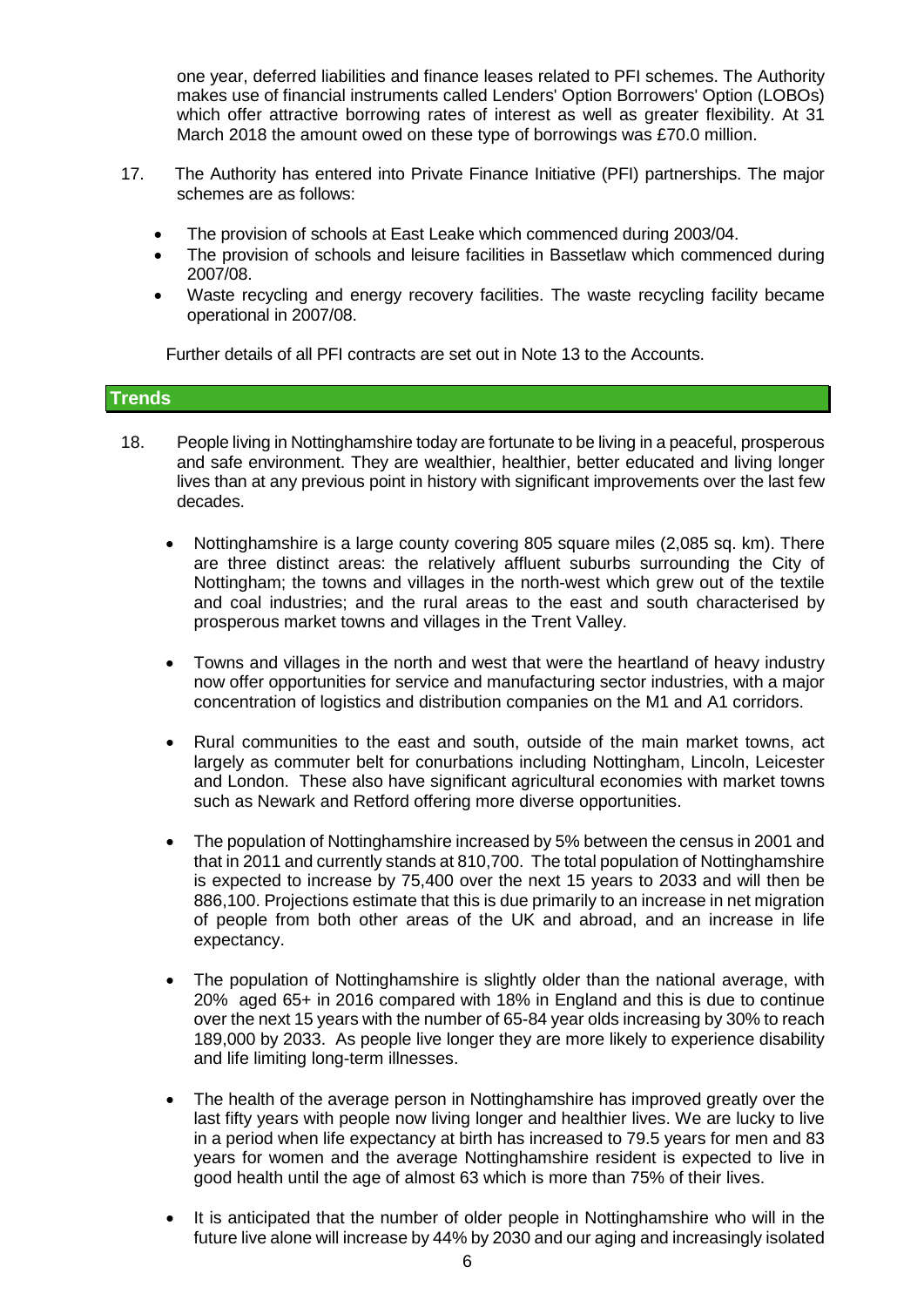population has implications for future planning and delivery of services in order to meet their health and wellbeing needs.

- Whilst the average annual earnings of full-time workers in Nottinghamshire at £33,433 are below the UK level of £35,423, house prices, as quoted in the House Price Index, are much more affordable with the average house price in Nottinghamshire in 2017 being £170,092 compared to £225,047 in UK.
- There have been a number of changes to the way in which Key Stage 4 results are reported this year. New more challenging GCSEs in English language, English literature and mathematics (taught in schools from September 2015) are reported in a new grading scale of 9 to 1, with 9 being the top grade (not A\*-G as previously). These three subjects are the first to use the new grading structure. Eventually all GCSEs taken in England will receive numerical grades.
- Final KS4 results for 2017 show that 45.5% of pupils achieved a strong pass in both GCSE English and mathematics (grade 9-5). Nationally 42.9% of state funded schools achieved this measure. Comparisons to previous years cannot be made due to the change in grading structure in 2017. In this measure Nottinghamshire is placed 44th out of 151 local authorities nationally (where 1st is best). Comparisons to statistical neighbours shows the average for this measure to be 42.4% with Nottinghamshire placed 2nd amongst all 11 local authorities. At the standard pass, final results for 2017 show 65.9% of pupils achieved grades 9-4 in both GCSE English and mathematics. This represents no change when compared with A\*-C outcomes in 2016. Nottinghamshire is placed 54th out of 151 local authorities for this measure (a fall from 41st in 2016).
- People in Nottinghamshire generally feel safe within their communities with 83% of respondents in the 2017 Residents Survey stating they were satisfied with their local area as a place to live.
- In Nottinghamshire, 72% of households are within 15 minutes travel time of a GP Surgery/health centre by public transport and 84% of households within 30 minutes travelling time.
- The County has already exceeded the national average with 97.5% of households and businesses now having access to constant and seamless superfast internet speeds. The numbers are continuing to grow, with some of the highest take-up of premises switching to superfast broadband in the country at over 50%. We are now moving into our third broadband contract with BT and will concentrate on raising the levels of superfast coverage in Bassetlaw and Newark & Sherwood, two areas needing extra intervention to enable them to be on a level footing with the remaining 5 districts/boroughs in the County. This will help reinforce Nottinghamshire's position as a leading digital economy in the UK.
- Important visitor hubs include Rufford Abbey, the National Civil War Centre in Newark, Sherwood Forest and Holme Pierrepont Country Park. A new visitor centre at Sherwood Forest is due to open this summer and further historical interpretation facilities to recognise the County's place in the history of the Pilgrim Fathers are also likely. It should be noted that not all of these facilities are owned by NCC and some are run in partnership with other organisations.

# **Risks and Uncertainties**

19. The Risk, Safety and Emergency Management Board (RSEMB) has the lead role in creating and maintaining the County Council's capacity to respond to emergencies in the community and for internal resilience to the effects of significant business interruptions. The RSEMB is chaired by the Service Director for Place and Communities and is comprised of departmental representatives plus specialist officers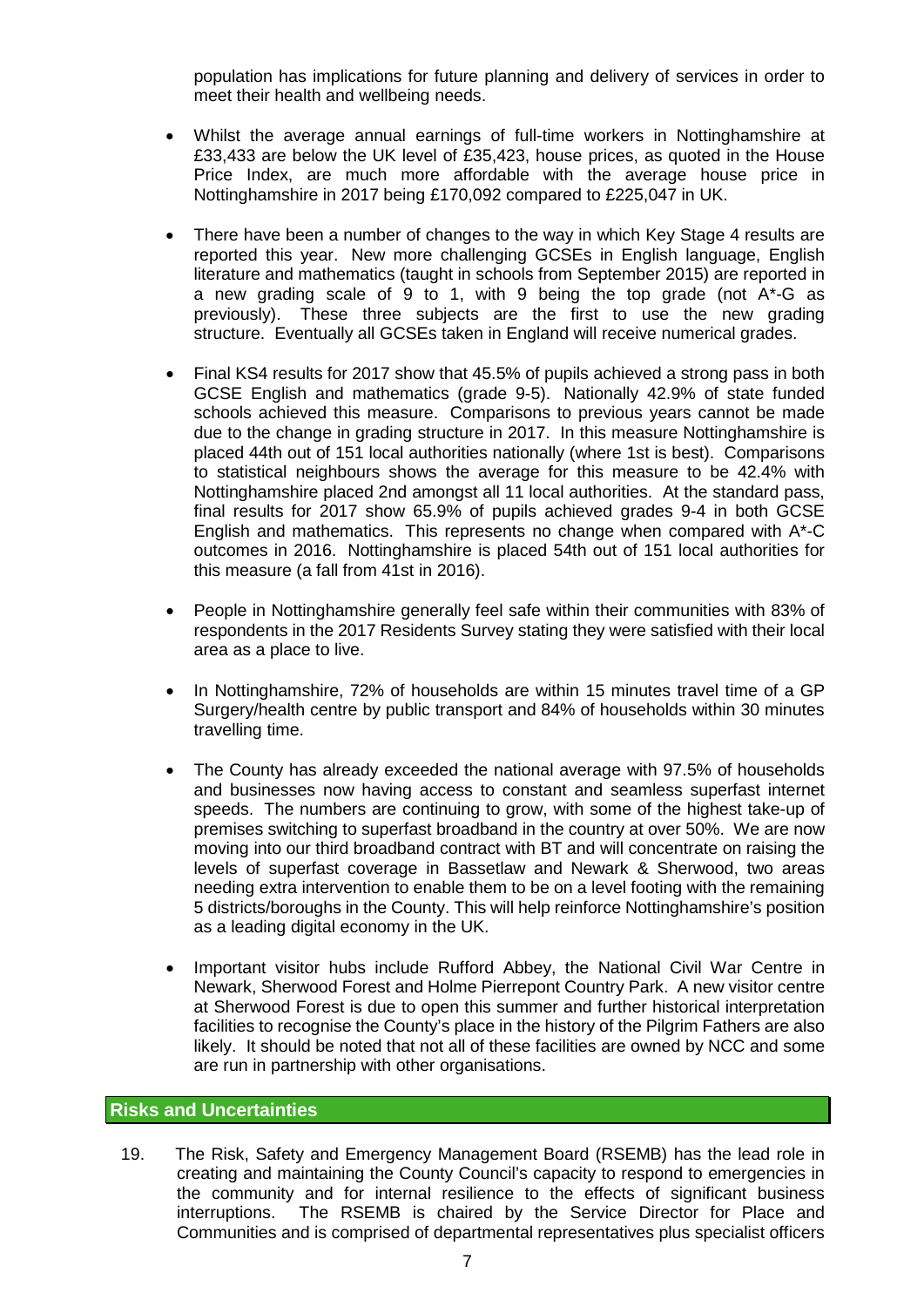from emergency planning, health and safety, risk and insurance, facilities management, property and ICT.

20. The Corporate Risk Register provides a summary scorecard of the main risks to the County Council at a strategic level, and assesses these in terms of their likelihood and potential impact were they to occur. It identifies measures in place to mitigate these risks and further measures that are planned for the future. Progress is monitored as part of the meetings of the RSEMB and is reported to Governance & Ethics Committee on a regular basis.

#### **Environmental**

- 21. Nottinghamshire is a unique County with a heritage and countryside that we all want to protect and promote. We will ensure our environment is well managed and our countryside is protected. We need road and transport systems that are fit for purpose and help companies to invest in Nottinghamshire. We will provide a reliable transport system which supports a growing economy whilst encouraging sustainable and healthy travel. We will ensure we are well prepared during severe weather by gritting major roads and bus routes to help both residents and businesses carry on as normal. In addition the Authority will:-
	- Work with partners to act as a champion protecting the environment within Nottinghamshire.
	- Work in partnership with District Councils and the private sector to provide waste management facilities and encourage changes in behaviour.
	- Act as a community leader, by using the resources and expertise of the Authority to reduce our environmental impact.
	- Deliver a road and transport infrastructure that seeks to meet the needs of our residents and businesses.
	- Work in partnership with bus companies and community transport providers to improve usage of public transport.

#### **People**

- 22. The Authority is the largest employer in the County with a headcount of 5,457 centrally employed permanent and temporary staff, as at April 2017
- 23. Detailed workforce profile information is produced annually by the County Council and the most recent published information is available [here:](http://www.nottinghamshire.gov.uk/dms/Meetings/tabid/70/ctl/ViewMeetingPublic/mid/397/Meeting/4075/Committee/522/Default.aspx)

# **Vision**

24. Your Nottinghamshire Your Future is the Council Plan for 2017 – 2021. The plan is focused around four vision statements:

#### **A great place to bring up your family**

- We want Nottinghamshire to be a great place to bring up a family so that children get the best possible start in life.
- Support will be provided to those who need it most, to ensure that children remain safe and healthy.
- Working in partnership with early years providers, schools, colleges and our universities, we will make sure that people have the opportunity to acquire the skills and qualifications they need to build a rewarding life and career.
- We will focus on encouraging those children who are high performers, whilst supporting those who are not yet achieving their full potential, for whatever reason.
- We want all children to have the same opportunities and life chances.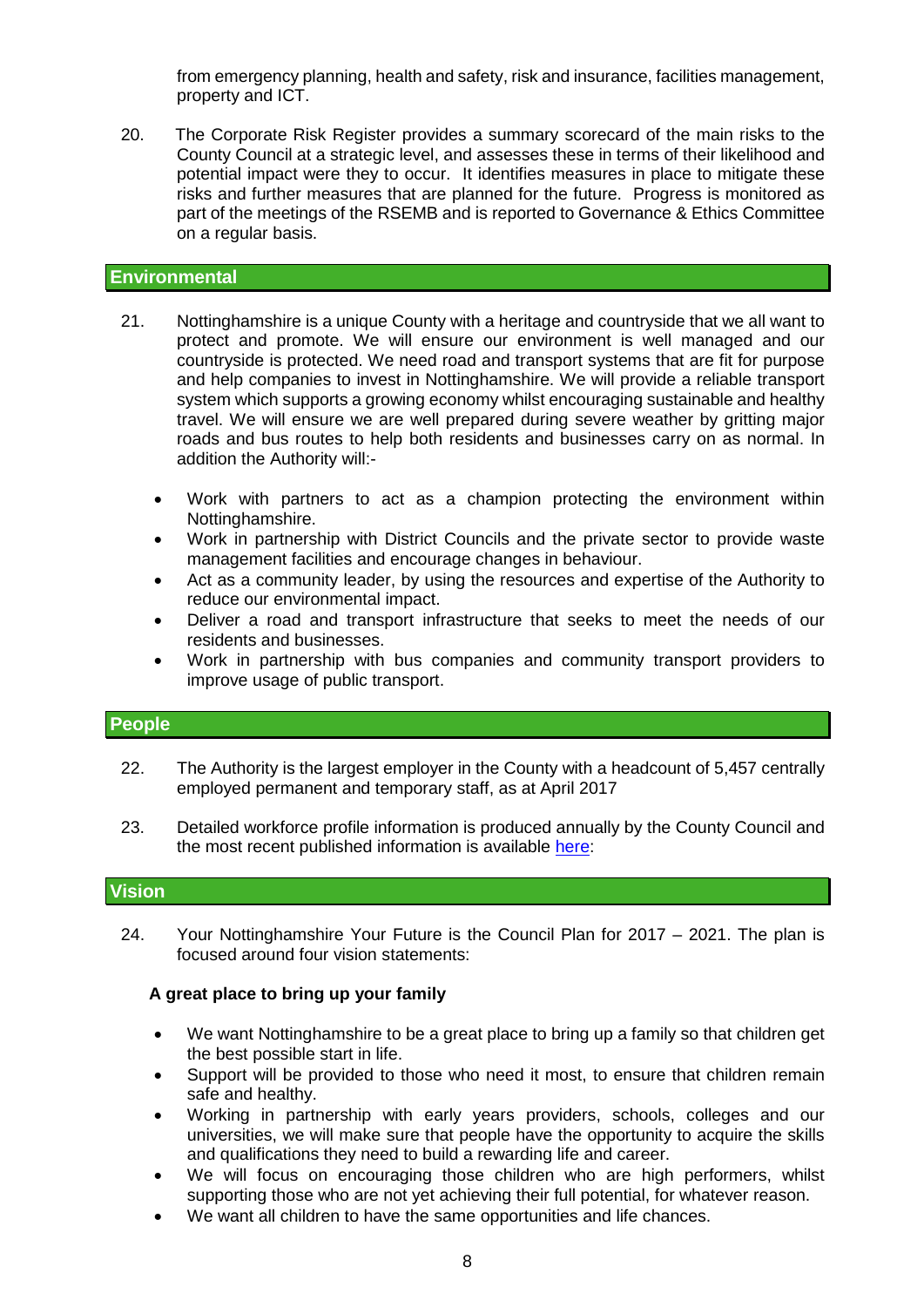# **A great place to fulfil your ambition**

- We want Nottinghamshire to be seen as a great place for those starting out or progressing their careers.
- Attracting a new and talented generation who have grown up with modern technologies will be instrumental in generating a strong and vibrant economy in our county.
- We know that a good choice of housing, excellent transport links, a healthy environment and a wide range of recreational facilities are all influential in persuading people to move into an area or stay there, so we will do everything possible to ensure Nottinghamshire leads the way on quality of life.

# **A great place to enjoy your later life**

- Our ambition is to make Nottinghamshire a place where as many people as possible are healthy and happy as they grow older.
- As people live longer, many will find themselves working much later in life than previous generations.
- We will encourage a jobs market that values the skills and experience this older generation can offer.
- This will help to develop strong communities with many more people remaining active and independent for as long as possible.
- Our focus will be on helping people to help themselves, and offering a variety of services which are accessible in middle and later life.

# **A great place to start and grow your business**

- We want to build on Nottinghamshire's proud heritage of innovation and create a great place to start or grow a business.
- We want to accelerate this growth by attracting more trade, visitors and investment.
- Nottinghamshire is well placed to do this because of our position in the centre of the country, with motorways, mainline railways and international airports either in or near our county.
- Our economy has already diversified and has strong foundations for the future.
- Our strengths include food and drink production, manufacturing, life sciences, construction and the visitor economy.
- We will promote the conditions that will help businesses thrive and prosper, a skilled and highly productive workforce, great transport links and access to superfast broadband delivered through a network of high quality and innovative business parks.
- We will lobby Government for more devolution of powers and resources because we think we can make decisions better locally.

## **Performance**

- 25. The Council Plan 2017-2021 was agreed by Council in July 2017 and articulates the ambition to provide the best possible services for local people, improve the place in which we live, and give good value for money. The Plan sets out our 12 commitments for Nottinghamshire and how we will measure our success in delivering them. The aspirations, priorities and outcomes that the Council works towards are developed and articulated through four Departmental Strategies which set out the:
	- Priorities and Key Activities that support the delivery of the Council Plan.
	- Department Improvement and Change Portfolio.
	- Department Core Dataset.
- 26. The Council's Planning and Performance Framework was agreed by Policy Committee on 21 June 2017 and sets out the approach the Council will take to planning and managing its performance. As part of the Framework, the measurement of the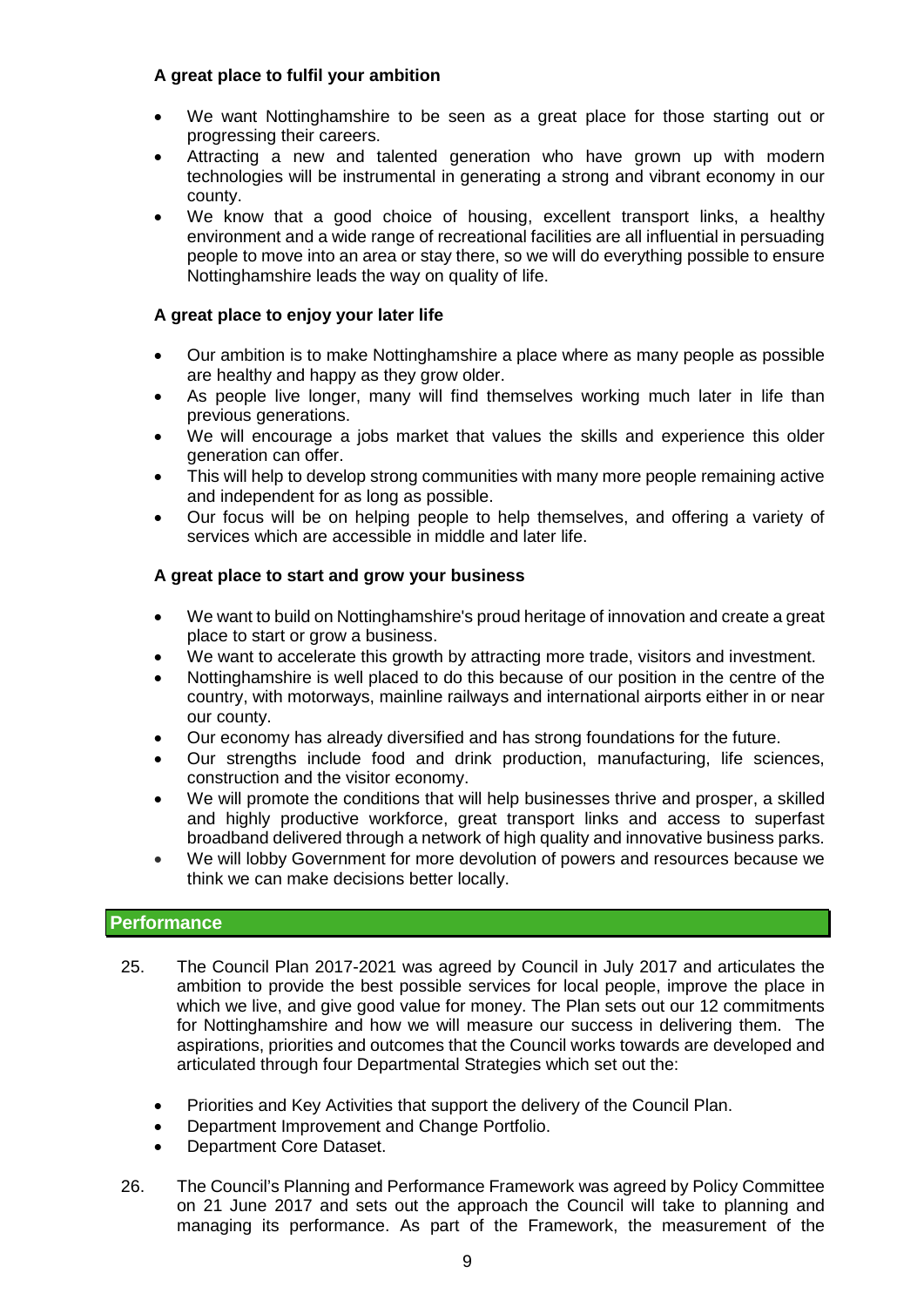Council's performance is set out through core data sets in the Council Plan and Departmental Strategies with the monitoring, evaluation and benchmarking of progress managed through a Business Intelligence Hub. The Authority proactively manages performance with Members and senior officers regularly reviewing performance information to identify and manage emerging challenges.

- 27. Key highlights from across the priorities in 2017/18 include:
	- Our good performance, when compared against national and regional attainments, in respect of permanent admissions of older people (aged 65 and over) to residential and nursing care homes indicates that service users are being able to retain their independence for as long as is possible. By performing at better than the national average the Council is also ensuring that NHS service users who are medically fit leave hospital with a minimum of delay enabling them to continue their recovery in a non-hospital setting and freeing up beds for others.
	- Provisional year-end figures for the average number of days between a child coming into Council care and moving in with their adoptive family indicate a significant improvement, over the last three years reducing from 540 days to 432 days.
	- More Nottinghamshire pupils (45.5%) achieved a strong pass in both GCSE English and mathematics (grade 9-5) in 2017 compared with the national average (42.9%).
	- Nottinghamshire County Council met the Department for Education target to convert all pupils on Statements of Special Educational Needs on to Education, Health and Care Plans before the deadline of 31st March 2018.
	- The percentage of municipal waste sent to landfill has continued to reduce with latest figures showing this at 6.5%, below the target of 8%. This has been achieved through the increased use of the Eastcroft and Sheffield Energy from Waste Plants, waste processed as Refuse Derived Fuel and by improved recycling and composting performance.
	- The Council continues to support businesses by ensuring that over 95% of supplier invoices are paid on time.
- 28. The Authority has also identified a number of key challenges and pressures that may affect performance over 2018/19 and will seek to assess and pro-actively manage these through the coming year.

## **Summary**

- 29. The Authority will continue to seek savings and, as an example, has worked with 7 other Local Authorities to set up LGPS Central Ltd as part of the national pooling agenda for pension fund investments. This new company will take responsibility for the investment of pension fund assets and, through economies of scale and internal delivery of investment services, aims to significantly reduce the costs for the constituent pension funds.
- 30. Overall the financial position remains challenging, however the Authority continues to deliver good financial and non-financial performance. The Authority will continue to respond to change and to deliver the savings required to meet the budget requirements. Robust financial management and ongoing risk management processes will ensure the Authority continues to deliver good value to the people of Nottinghamshire and ensure we make Nottinghamshire a better place to live, work and visit.

#### **Nigel Stevenson Service Director (Finance, Procurement & Improvement)**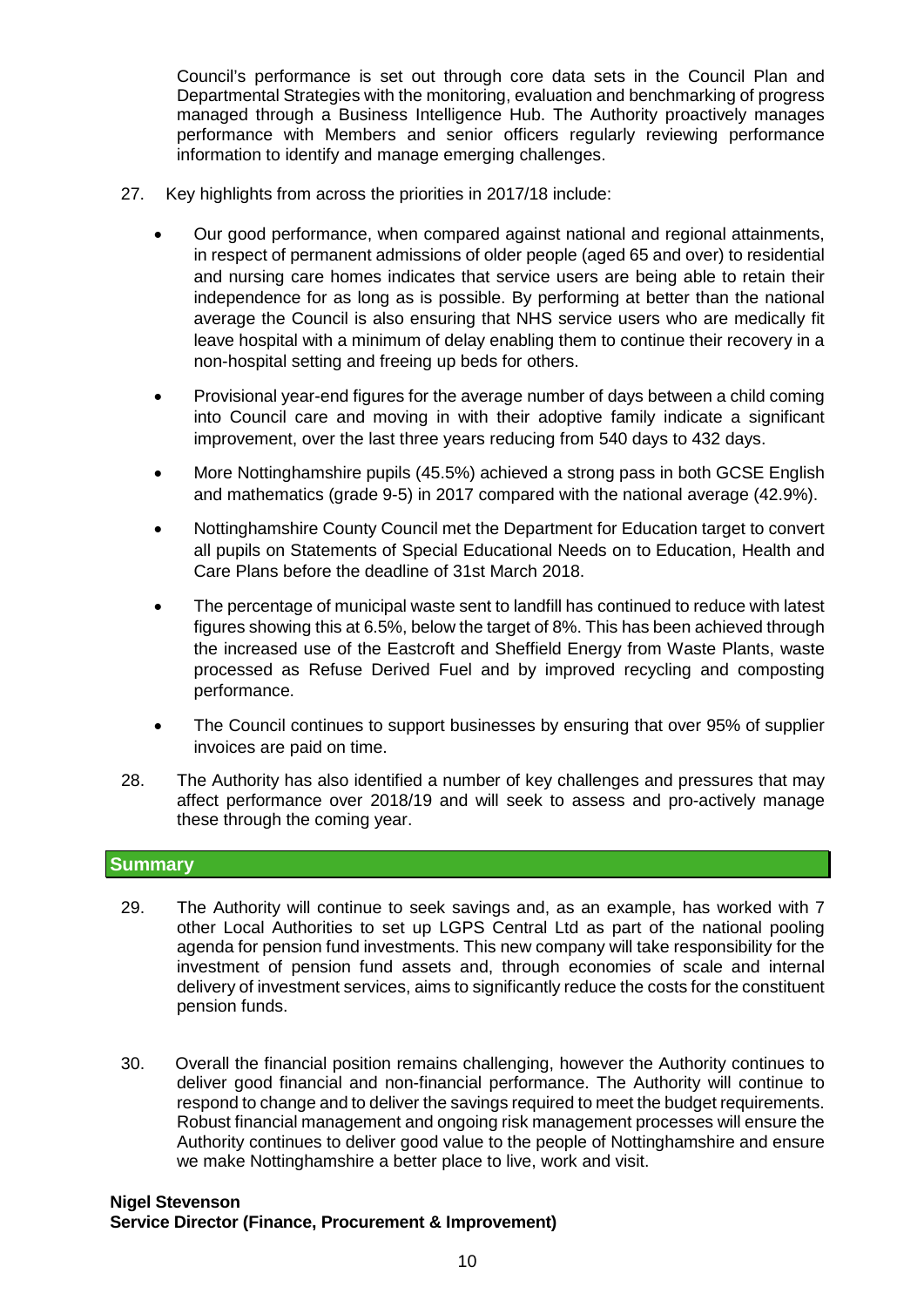# **INDEPENDENT AUDITOR'S REPORT TO THE MEMBERS OF NOTTINGHAMSHIRE COUNTY COUNCIL**

We have audited the financial statements of Nottinghamshire County Council ('the Authority') for the year ended 31 March 2018 which comprise the Authority Comprehensive Income and Expenditure Statement(s), the Authority Balance Sheet, the Authority Movement in Reserves Statement, the Authority Cash Flow Statement, the Fund Account and Net Assets Statement for the Nottinghamshire Pension Fund and the related notes, including the accounting policies and the Pension Fund accounting policies.

In our opinion the financial statements:

- give a true and fair view of the financial position of the Authority as at 31 March 2018 and of the Authority's expenditure and income for the year then ended;
- give a true and fair view of the financial transactions of the Nottinghamshire Pension Fund during the year ended 31 March 2018 and the amount and disposition of the Fund's assets and liabilities as at 31 March 2018; and
- have been properly prepared in accordance with the CIPFA/LASAAC Code of Practice on Local Authority Accounting in the United Kingdom 2017/18.

#### **Basis for opinion**

We conducted our audit in accordance with International Standards on Auditing (UK) ("ISAs (UK)") and applicable law. Our responsibilities are described below. We have fulfilled our ethical responsibilities under, and are independent of the Authority in accordance with, UK ethical requirements including the FRC Ethical Standard. We believe that the audit evidence we have obtained is a sufficient and appropriate basis for our opinion.

#### **Going concern**

We are required to report to you if we have concluded that the use of the going concern basis of accounting is inappropriate or there is an undisclosed material uncertainty that may cast significant doubt over the use of that basis for a period of at least twelve months from the date of approval of the financial statements. We have nothing to report in these respects.

#### **Other information published with the financial statements**

The Service Director (Finance, Procurement & Improvement) is responsible for the other information published with the financial statements, including the Narrative Statement and the Annual Governance Statement. Our opinion on the financial statements does not cover the other information and, accordingly, we do not express an audit opinion or, except as explicitly stated below, any form of assurance conclusion thereon.

Our responsibility is to read the other information and, in doing so, consider whether, based on our financial statements audit work, the information therein is materially misstated or inconsistent with the financial statements or our audit knowledge. Based solely on that work we have not identified material misstatements in the other information. In our opinion the other information published with the financial statements for the financial year is consistent with the financial statements.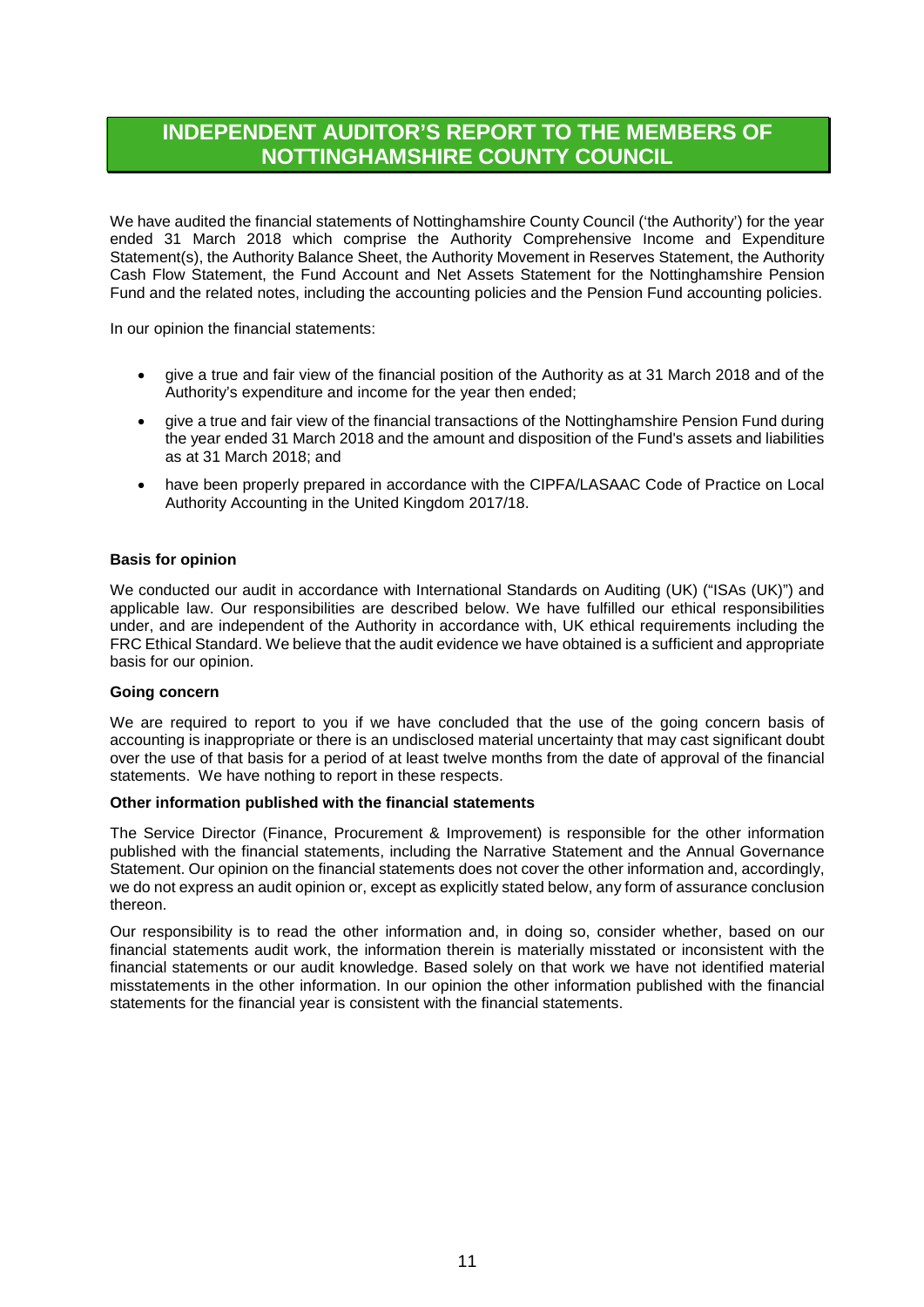#### **Service Director (Finance, Procurement & Improvement) responsibilities**

As explained more fully in the statement set out on page 15, the Service Director (Finance, Procurement & Improvement) is responsible for: the preparation of the Authority's financial statements in accordance with proper practices as set out in the CIPFA/LASAAC Code of Practice on Local Authority Accounting in the United Kingdom 2017/18; such internal control as they determine is necessary to enable the preparation of financial statements that are free from material misstatement, whether due to fraud or error; assessing the Authority's ability to continue as a going concern, disclosing, as applicable, matters related to going concern; and using the going concern basis of accounting on the assumption that the functions of the Authority will continue in operational existence for the foreseeable future.

#### **Auditor's responsibilities**

Our objectives are to obtain reasonable assurance about whether the financial statements as a whole are free from material misstatement, whether due to fraud or error, and to issue our opinion in an auditor's report. Reasonable assurance is a high level of assurance, but does not guarantee that an audit conducted in accordance with ISAs (UK) will always detect a material misstatement when it exists. Misstatements can arise from fraud or error and are considered material if, individually or in aggregate, they could reasonably be expected to influence the economic decisions of users taken on the basis of the financial statements.

A fuller description of our responsibilities is provided on the FRC's website at [www.frc.org.uk/auditorsresponsibilities](http://www.frc.org.uk/auditorsresponsibilities)

#### **REPORT ON OTHER LEGAL AND REGULATORY MATTERS**

#### **Report on the Authority's arrangements for securing economy, efficiency and effectiveness in its use of resources**

#### **Conclusion**

On the basis of our work, having regard to the guidance issued by the Comptroller and Auditor General in November 2017, we are satisfied that, in all significant respects, Nottinghamshire County Council put in place proper arrangements to secure economy, efficiency and effectiveness in its use of resources for the year ended 31 March 2018.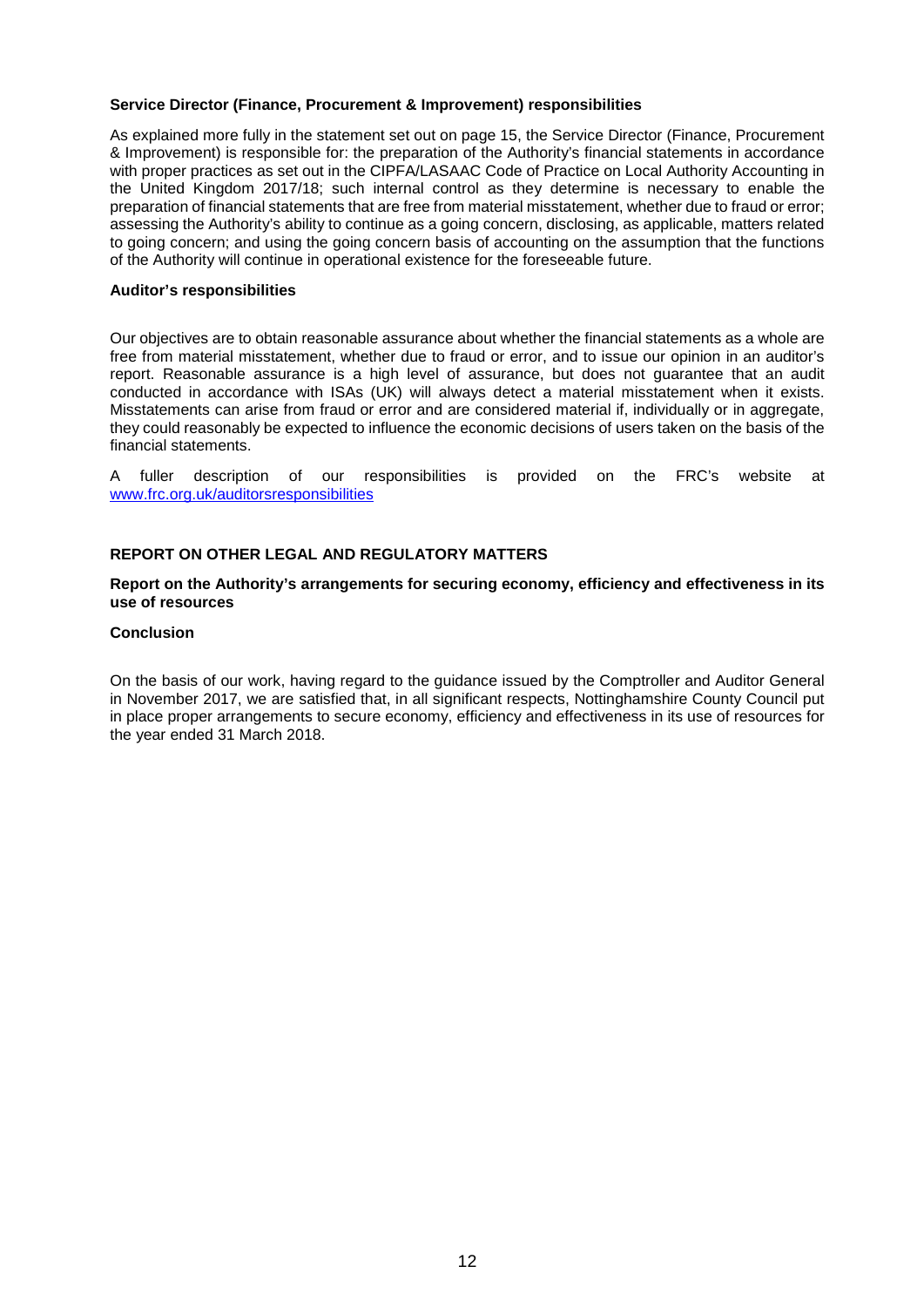#### **Respective responsibilities in respect of our review of arrangements for securing economy, efficiency and effectiveness in the use of resources**

The Authority is responsible for putting in place proper arrangements to secure economy, efficiency and effectiveness in its use of resources, to ensure proper stewardship and governance, and to review regularly the adequacy and effectiveness of these arrangements.

We are required under Section 20(1) (c) of the Local Audit and Accountability Act 2014 to satisfy ourselves that the Authority has made proper arrangements for securing economy, efficiency and effectiveness in its use of resources. We report if significant matters have come to our attention which prevent us from concluding that the Authority has put in place proper arrangements for securing economy, efficiency and effectiveness in its use of resources. We are not required to consider, nor have we considered, whether all aspects of the Authority's arrangements for securing economy, efficiency and effectiveness in its use of resources are operating effectively.

We have undertaken our review in accordance with the Code of Audit Practice, having regard to the guidance on the specified criterion issued by the Comptroller and Auditor General in November 2017, as to whether Nottinghamshire County Council had proper arrangements to ensure it took properly informed decisions and deployed resources to achieve planned and sustainable outcomes for taxpayers and local people. The Comptroller and Auditor General determined this criterion as that necessary for us to consider under the Code of Audit Practice in satisfying ourselves whether Nottinghamshire County Council put in place proper arrangements for securing economy, efficiency and effectiveness in its use of resources for the year ended 31 March 2018.

#### **Statutory reporting matters**

The Code of Audit Practice requires us to report to you if:

- any matters have been reported in the public interest under Section 24 of the Local Audit and Accountability Act 2014 in the course of, or at the conclusion of, the audit;
- any recommendations have been made under Section 24 of the Local Audit and Accountability Act 2014;
- an application has been made to the court for a declaration that an item of account is contrary to law under Section 28 of the Local Audit and Accountability Act 2014;
- an advisory notice has been issued under Section 29 of the Local Audit and Accountability Act 2014; or
- an application for judicial review has been made under Section 31 of the Local Audit and Accountability Act 2014.

We have nothing to report in these respects.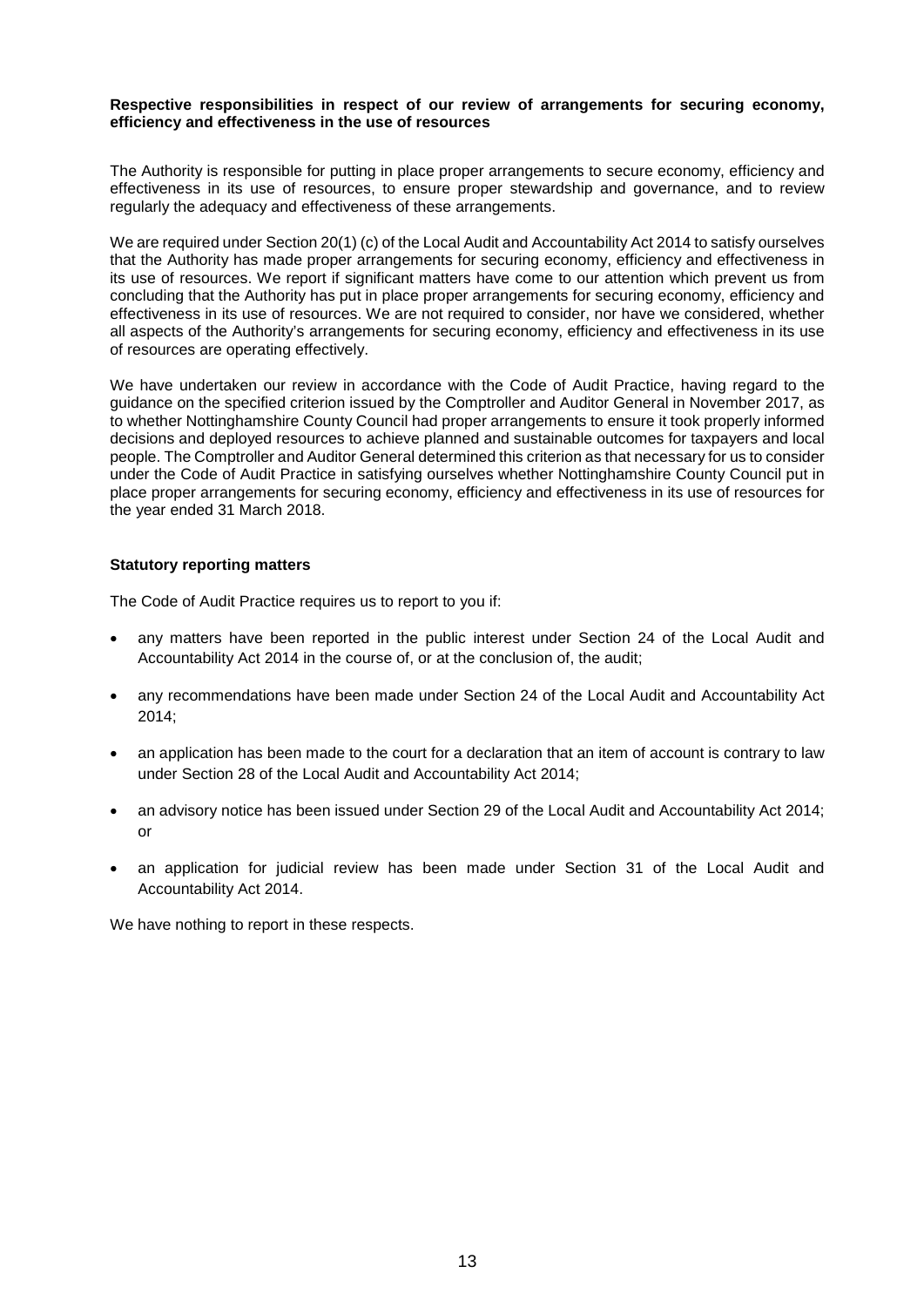#### **THE PURPOSE OF OUR AUDIT WORK AND TO WHOM WE OWE OUR RESPONSIBILITIES**

This report is made solely to the members of the Authority, as a body, in accordance with Part 5 of the Local Audit and Accountability Act 2014. Our audit work has been undertaken so that we might state to the members of the Authority, as a body, those matters we are required to state to them in an auditor's report and for no other purpose. To the fullest extent permitted by law, we do not accept or assume responsibility to anyone other than the members of the Authority, as a body, for our audit work, for this report, or for the opinions we have formed.

#### **DELAY IN CERTIFICATION OF COMPLETION OF THE AUDIT**

#### **Due to work on the WGA Return not being completed by the 30 July 2018**

We cannot formally conclude the audit and issue an audit certificate until we have completed the work necessary to issue our assurance statement in respect of the Authority's Whole of Government Accounts consolidation pack. We are satisfied that this work does not have a material effect on the financial statements or on our value for money conclusion.

#### **Due to the Pension Fund Annual Report not being prepared by 30 July 2018**

We are required to give an opinion on the consistency of the financial statements of the pension fund included in the Pension Fund Annual Report of Nottingham Pension Fund with the pension fund accounts included in the financial statements of Nottinghamshire County Council. The Local Government Pension Scheme (Administration) Regulations 2008 require authorities to publish the Pension Fund Annual Report by 1 December following the end of the relevant financial year. As the authority has not yet prepared the Pension Fund Annual Report we have not issued our report on the financial statements included in the Pension Fund Annual Report. Until we have done so, we are unable to certify that we have completed the audit of the accounts in accordance with the requirements of the Local Audit and Accountability Act 2014 and the Code of Audit Practice.

#### **Due to matters brought to our attention by a local authority elector**

We cannot formally conclude the audit and issue an audit certificate until we have completed our consideration of matters brought to our attention by a local authority elector relating to 2015/16. We are satisfied that this work does not have a material effect on the financial statements or on our value for money conclusion.

**Tony Crawley for and on behalf of KPMG LLP, Statutory Auditor** Chartered Accountants St Nicholas House Park Row Nottingham NG1 6FQ

25th July 2018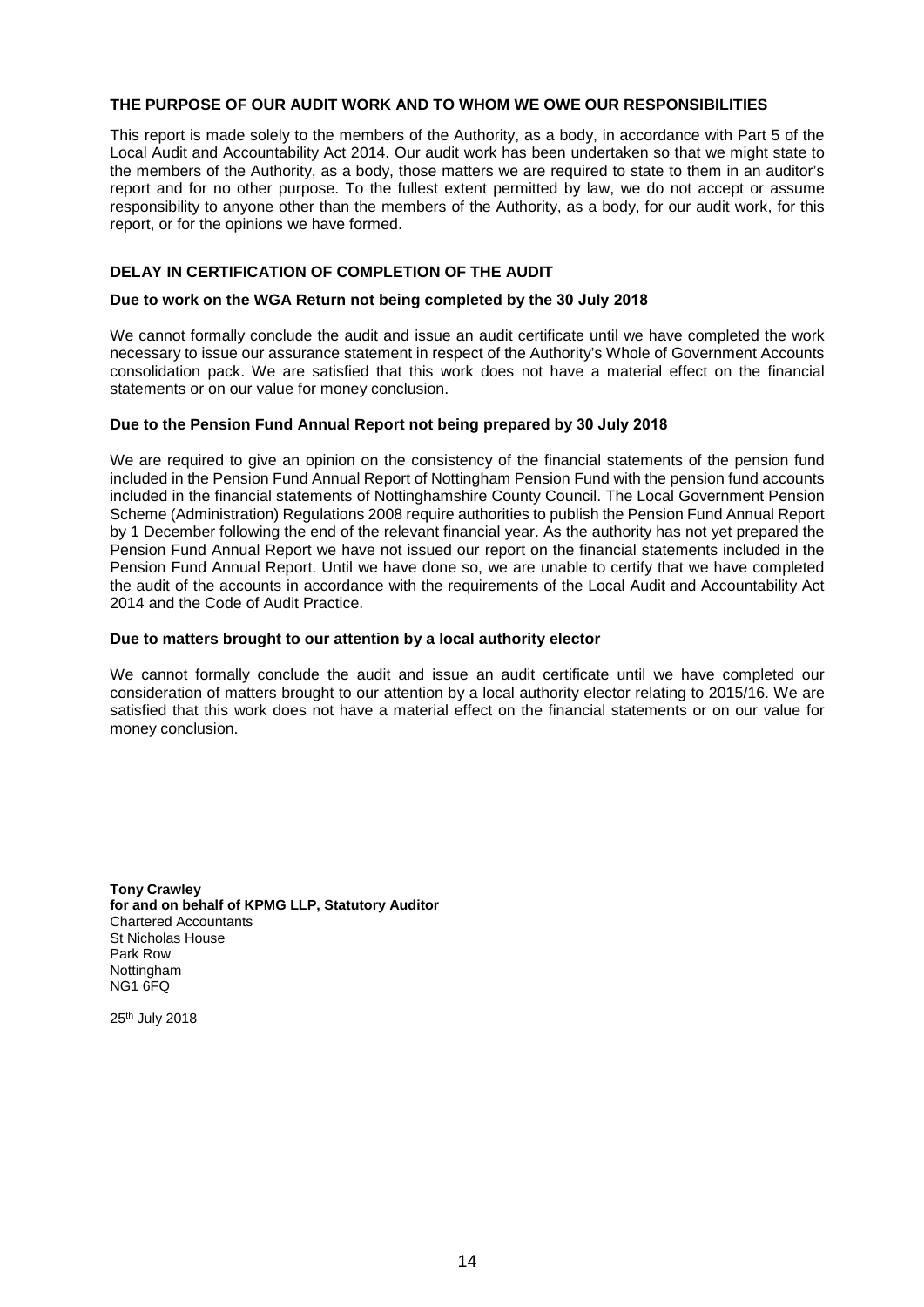# **STATEMENT OF RESPONSIBILITIES FOR THE STATEMENT OF ACCOUNTS**

## **The Authority's Responsibilities**

The Authority is required to:

- Make arrangements for the proper administration of its financial affairs and to secure that one of its officers (the Service Director - Finance, Procurement and Improvement) has responsibility for the administration of those affairs;
- Manage its affairs to secure economic, efficient and effective use of resources and safeguard its assets; and
- Approve the Statement of Accounts.

#### **Responsibilities of the Service Director (Finance, Procurement & Improvement)**

The Service Director (Finance, Procurement & Improvement) is responsible for the preparation of the Authority's Statement of Accounts (which includes the financial statements) in accordance with proper practices as set out in the CIPFA/LASAAC Code of Practice on Local Authority Accounting in the United Kingdom ("the Code").

In preparing this Statement of Accounts, the Service Director (Finance, Procurement & Improvement) has:

- selected suitable accounting policies and then applied them consistently;
- made judgements and estimates that were reasonable and prudent;
- complied with the Code:
- kept proper accounting records which were up to date;
- taken reasonable steps for the prevention and detection of fraud and other irregularities;
- assessed the Authority's ability to continue as a going concern, disclosing, as applicable, matters related to going concern:
- used the going concern basis of accounting on the assumption that the functions of the Authority will continue in operational existence for the foreseeable future; and
- maintained such internal control as they determine is necessary to enable the preparation of financial statements that are free from material misstatement, whether due to fraud or error.

I certify that the Statement of Accounts gives a true and fair view of the financial position of the Authority at 31 March 2018 and of its income and expenditure for the year then ended.

**Nigel Stevenson Service Director (Finance, Procurement & Improvement) 31 May 2018**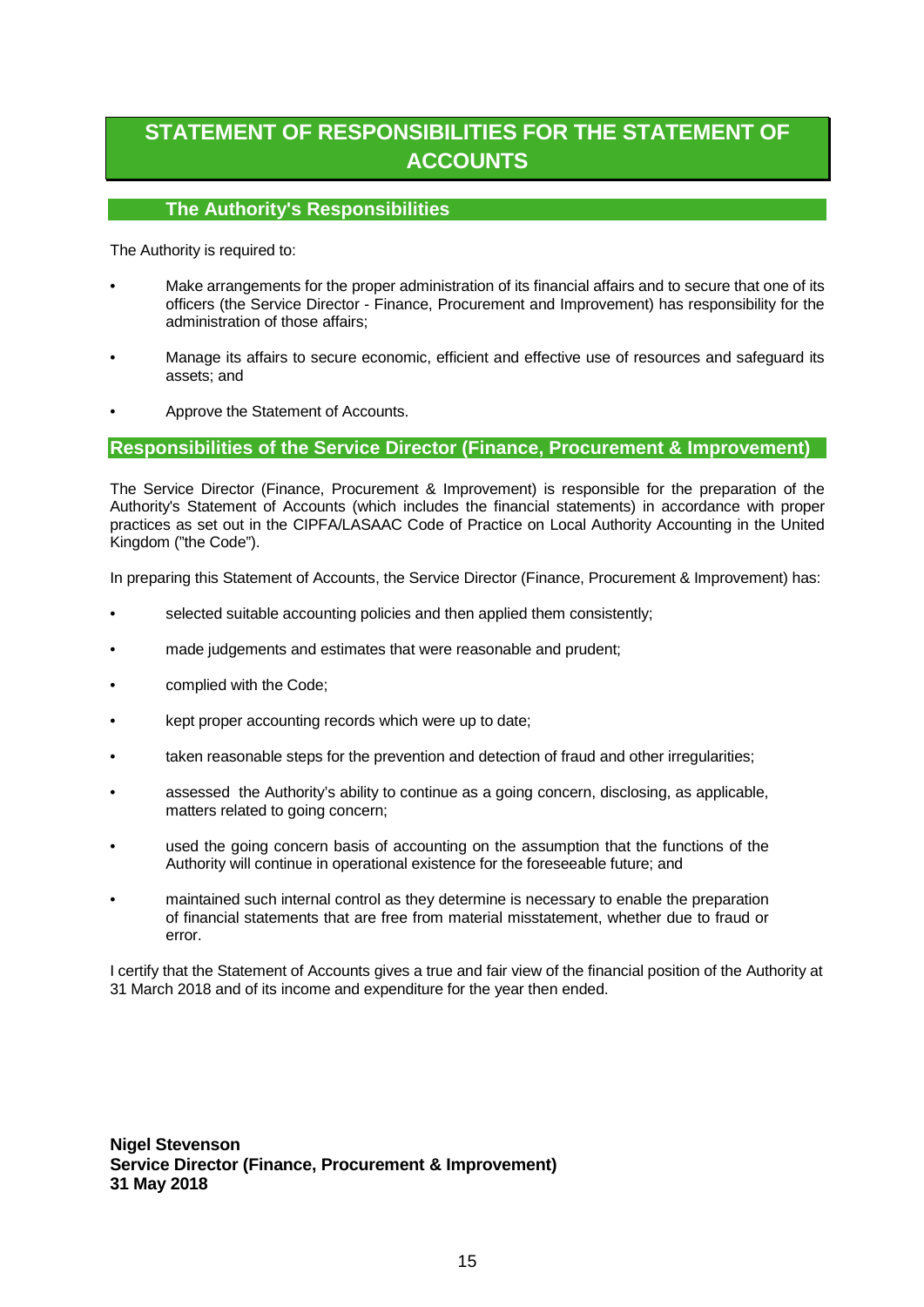# **STATEMENT OF APPROVAL OF THE STATEMENT OF ACCOUNTS**

The Statement of Accounts were approved by a meeting of the Governance and Ethics Committee on 25 July 2018. The Service Director (Finance, Procurement & Improvement) is satisfied with the position set out in the Statement of Accounts. As Chairman of the Governance and Ethics Committee, I am satisfied that the approval process for the Statement of Accounts has now been completed satisfactorily and that the Statement of Accounts may now be issued.

**Councillor Bruce Laughton Chairman of the Governance and Ethics Committee 25 July 2018**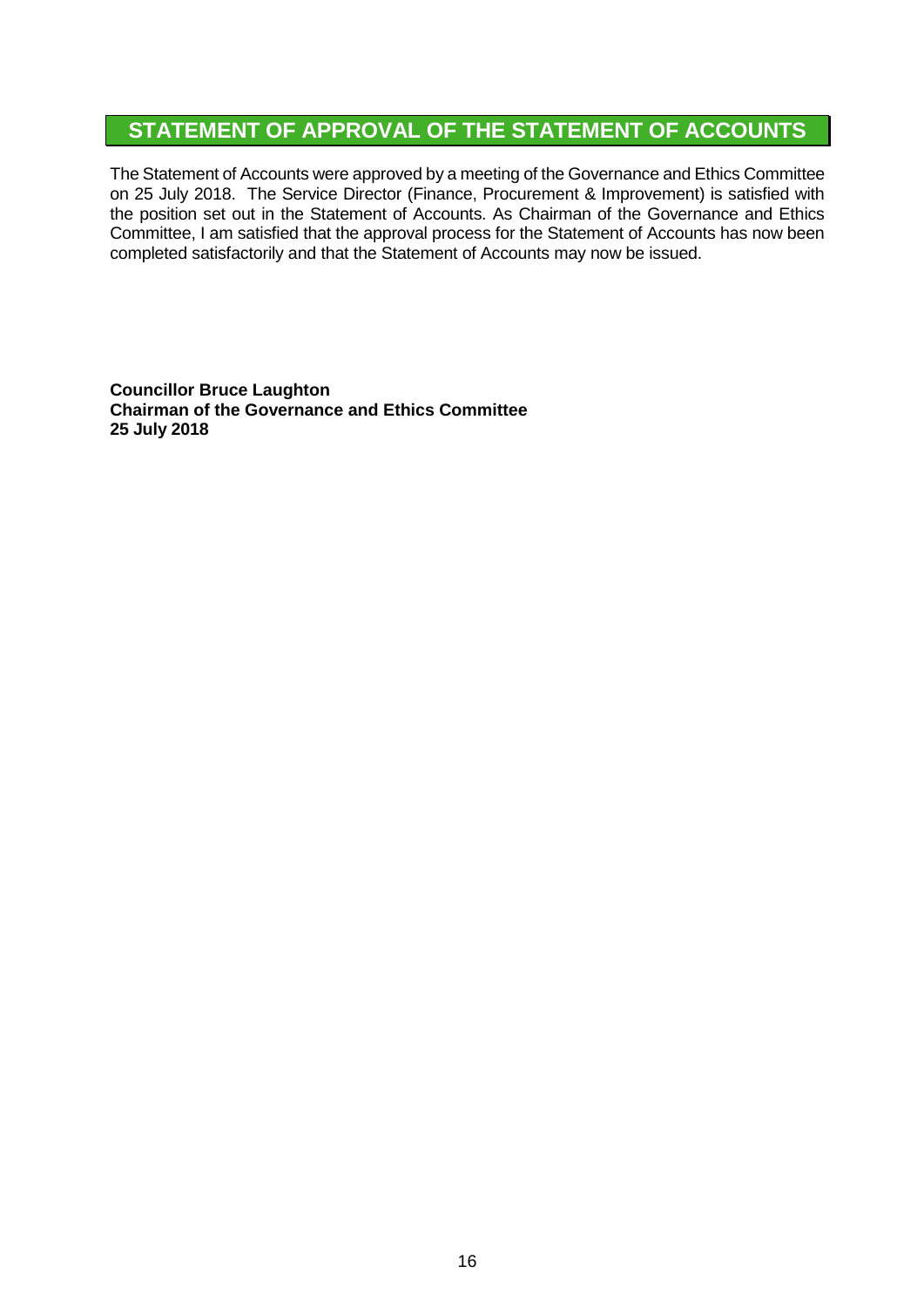# **STATEMENT OF ACCOUNTING POLICIES**

# **1. General Policies**

The Statement of Accounts summarises the Authority's transactions for the 2017/18 financial year and its position at the year-end of 31 March 2018. The Authority is required to prepare an annual Statement of Accounts by the Accounts and Audit (England) Regulations 2015, which require them to be prepared in accordance with proper accounting practices. These practices primarily comprise the Code of Practice on Local Authority Accounting in the United Kingdom 2017/18 and the Service Reporting Code of Practice 2017/18, supported by International Financial Reporting Standards (IFRS).

The accounting convention adopted in the Statement of Accounts is principally historical cost, modified by the revaluation of certain categories of non-current assets and financial instruments.

## **2. Accruals of Income and Expenditure**

Activity is accounted for in the year that it takes place, not simply when cash payments are made or received. In particular:

- Revenue from the sale of goods is recognised when the Authority transfers the significant risks and rewards of ownership to the purchaser and it is probable that economic benefits or service potential associated with the transaction will flow to the Authority
- Revenue from the provision of services is recognised when the Authority can measure reliably the percentage of completion of the transaction and it is probable that economic benefits or service potential associated with the transaction will flow to the Authority
- Supplies are recorded as expenditure when they are consumed where there is a gap between the date supplies are received and their consumption, they are carried as inventories on the Balance Sheet
- Expenses in relation to services received (including services provided by employees) are recorded as expenditure when the services are received rather than when payments are made
- Interest receivable on investments and payable on borrowings is accounted for respectively as income and expenditure on the basis of the effective interest rate for the relevant financial instrument rather than the cash flows fixed or determined by the contract
- Where revenue and expenditure have been recognised but cash has not been received or paid, a debtor or creditor for the relevant amount is recorded in the Balance Sheet. Where debts may not be settled, the balance of debtors is written down and a charge made to revenue for the income that might not be collected

# **3. Prior Period Adjustments, Changes in Accounting Policies, Estimates and Errors**

Prior period adjustments may arise as a result of a change in accounting policies or to correct a material error. Changes in accounting estimates are accounted for prospectively, i.e. in the current and future years affected by the change and do not give rise to a prior period adjustment.

Changes in accounting policies are only made when required by proper accounting practices or the change provides more reliable or relevant information about the effect of transactions, other events and conditions on the Authority's financial position or financial performance. Where a change is made, it is applied retrospectively (unless stated otherwise) by adjusting opening balances and comparative amounts for the prior period as if the new policy had always been applied. Material errors discovered in prior period figures are corrected retrospectively by amending opening balances and comparative amounts for the prior period.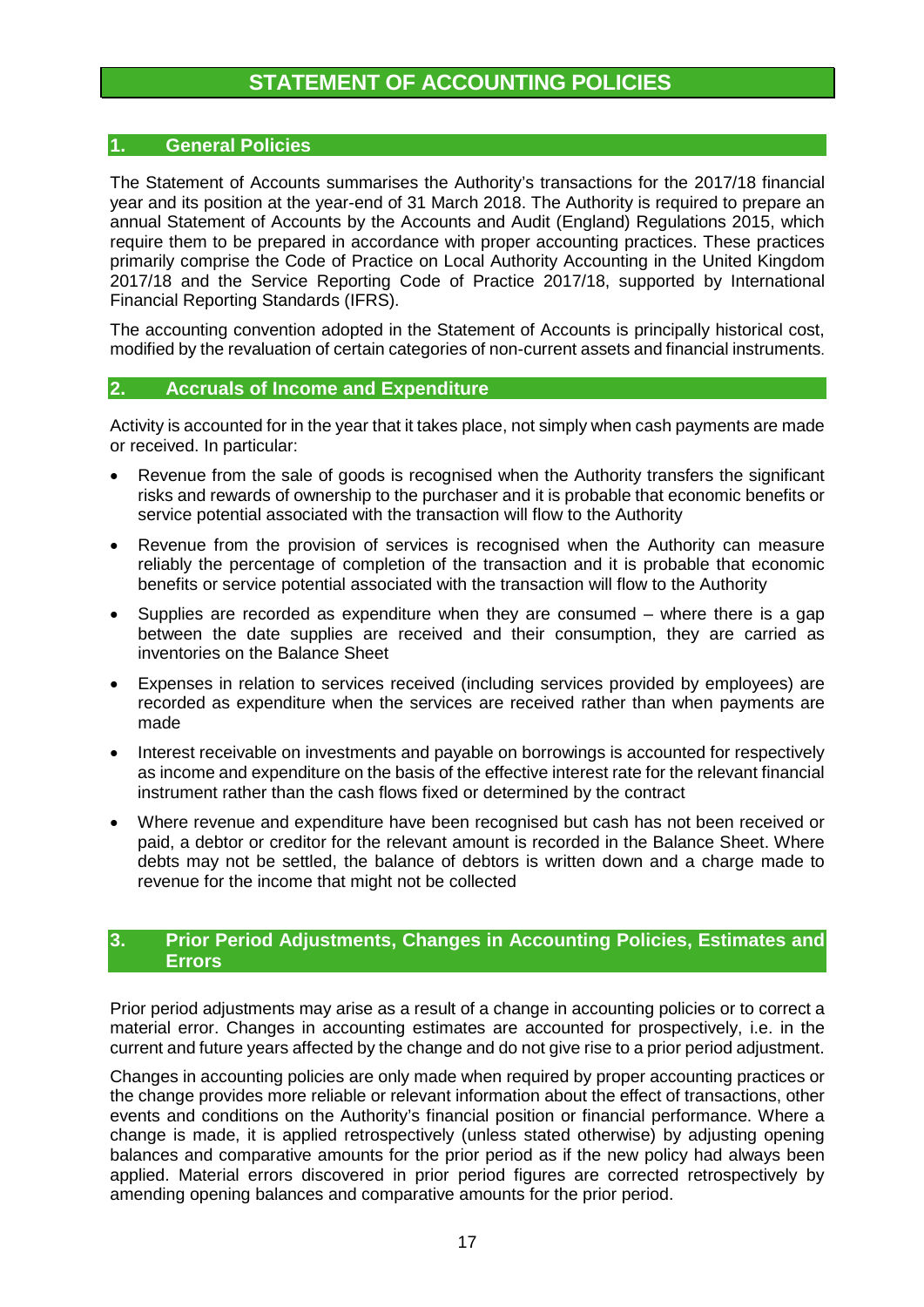# **4. Events after the Balance Sheet Date**

Events after the Balance Sheet date are those events, both favourable and unfavourable, that occur between the end of the reporting period and the date when the Statement of Accounts is authorised for issue. Two types of events can be identified:

- those that provide evidence of conditions that existed at the end of the reporting period the Statement of Accounts is adjusted to reflect such events
- those that are indicative of conditions that arose after the reporting period the Statement of Accounts is not adjusted to reflect such events, but where a category of events would have a material effect, disclosure is made in the notes of the nature of the events and their estimated financial effect.

Events taking place after the date of authorisation for issue are not reflected in the Statement of Accounts.

# **5. Costs of Support Services**

The costs of overheads and support services are charged to services in accordance with the Authority's arrangements for reporting accountability and financial performance.

#### **6. Government Grants and Contributions**

Whether paid on account, by instalments or in arrears, government grants and third party contributions and donations are recognised as due to the Authority when there is reasonable assurance that:

- the Authority will comply with the conditions attached to the payments, and
- the grants or contributions will be received.

Amounts recognised as due to the Authority are not credited to the Comprehensive Income and Expenditure Statement until conditions attached to the grant or contribution have been satisfied. Conditions are stipulations that specify that the future economic benefits or service potential embodied in the asset acquired using the grant or contribution are required to be consumed by the recipient as specified, or future economic benefits or service potential must be returned to the transferor.

Monies advanced as grants and contributions for which conditions have not been satisfied are carried in the Balance Sheet as receipts in advance. When conditions are satisfied, the grant or contribution is credited to the relevant service line (attributable revenue grants and contributions) or Taxation and Non-Specific Grant Income (non-ringfenced revenue grants and all capital grants) in the Comprehensive Income and Expenditure Statement.

Where capital grants are credited to the Comprehensive Income and Expenditure Statement, they are reversed out of the General Fund Balance in the Movement in Reserves Statement.

Where the grant has yet to be used to finance capital expenditure, it is posted to the Capital Grants Unapplied reserve. Where it has been applied, it is posted to the Capital Adjustment Account. Amounts in the Capital Grants Unapplied reserve are transferred to the Capital Adjustment Account once they have been applied to fund capital expenditure.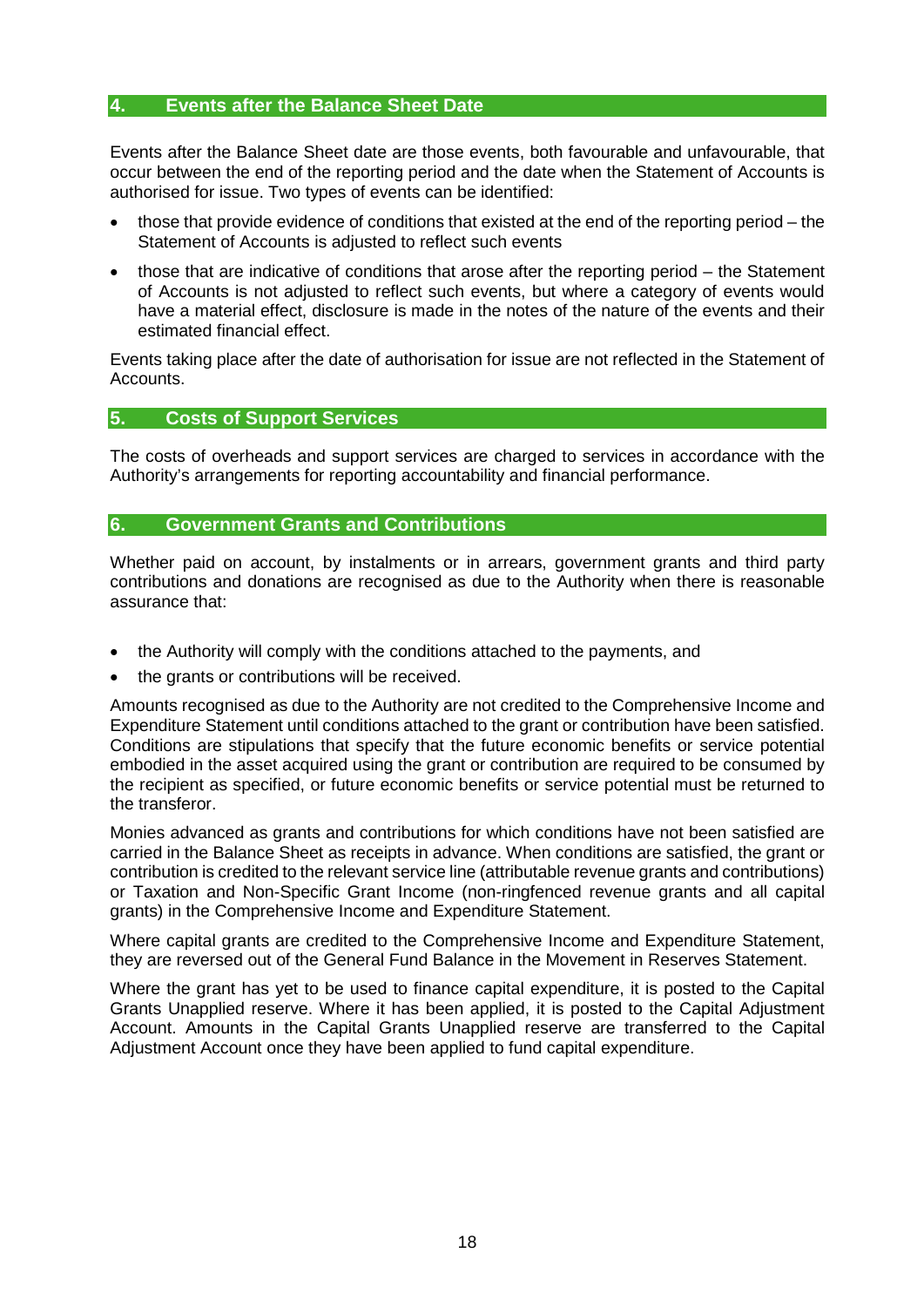## **7. Charges to Revenue for Non-Current Assets**

Services, support services and trading accounts are debited with the following amounts to record the cost of holding non-current assets during the year:

- depreciation attributable to the assets used by the relevant service
- revaluation and impairment losses on assets used by the service where there are no accumulated gains in the Revaluation Reserve against which the losses can be written off
- amortisation of intangible non-current assets attributable to the service.

The Authority is not required to raise Council Tax to fund depreciation, revaluation and impairment losses or amortisation. However, it is required to make an annual contribution from revenue towards the reduction in its overall borrowing requirement equal to an amount calculated on a prudent basis determined by the Authority in accordance with statutory guidance.

Depreciation, revaluation and impairment losses and amortisation are therefore replaced by the contribution in the General Fund Balance (Minimum Revenue Provision), by way of an adjusting transaction with the Capital Adjustment Account in the Movement in Reserves Statement for the difference between the two.

# **8. Property, Plant and Equipment (PPE)**

Assets that have physical substance and are held for use in the production or supply of goods or services, for rental to others, or for administrative purposes and that are expected to be used during more than one financial year are classified as Property, Plant and Equipment.

#### **Recognition**

Expenditure on the acquisition, creation or enhancement of Property, Plant and Equipment is capitalised on an accruals basis, provided that it is probable that the future economic benefits or service potential associated with the item will flow to the Authority and the cost of the item can be measured reliably. Expenditure that maintains but does not add to an asset's potential to deliver future economic benefits or service potential (i.e. repairs and maintenance) is charged as an expense when it is incurred.

Assets are, however, only recognised when they exceed the de-minimus levels for 2017/18 set out below:

| <b>Asset Type</b>                        | De minimus |
|------------------------------------------|------------|
|                                          |            |
| Land and Buildings                       | £0         |
| <b>Community Assets</b>                  | £10,000    |
| Infrastructure Assets                    | £0         |
| <b>Assets under Construction</b>         | £0         |
| <b>Heritage Assets</b>                   | £10,000    |
| Vehicles, Plant, Furniture and Equipment | £6,000     |
| Other assets                             | £6,000     |

#### **Measurement**

Assets are initially measured at cost, comprising:

- the purchase price
- any costs attributable to bringing the asset to the location and condition necessary for it to be capable of operating in the manner intended by management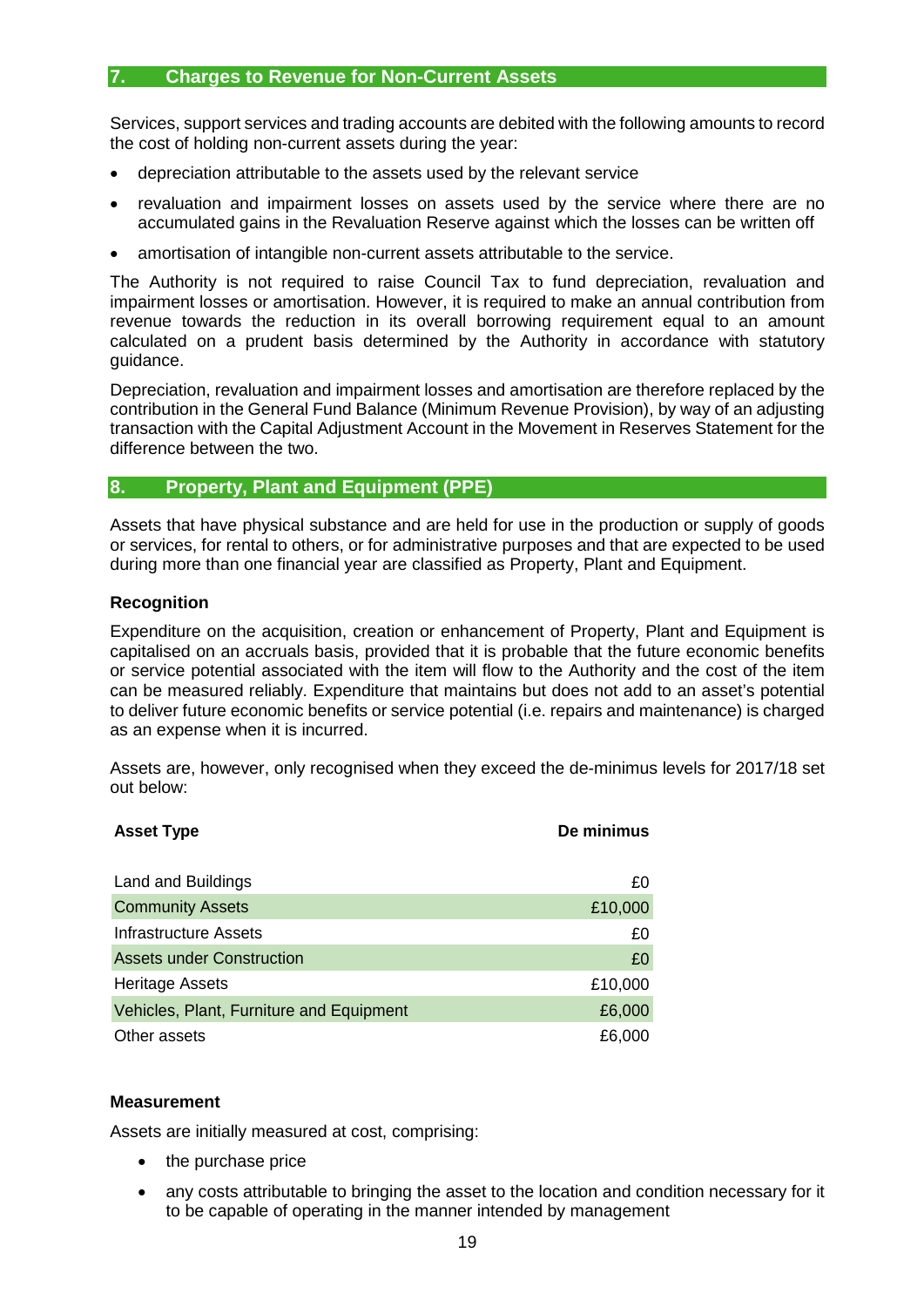• an initial estimate of the costs of dismantling and removing the item and restoring the site on which it is located.

The Authority does not capitalise borrowing costs.

The cost of assets acquired other than by purchase is deemed to be its fair value, unless the acquisition does not have commercial substance (i.e. it will not lead to a variation in the cash flows of the Authority). In the latter case, where an asset is acquired via an exchange, the cost of the acquisition is the carrying amount of the asset given up by the Authority.

Donated assets are measured initially at fair value. The difference between fair value and any consideration paid is credited to the Taxation and Non-Specific Grant Income line of the Comprehensive Income and Expenditure Statement, unless the donation has been made conditionally. Until conditions are satisfied, the gain is held in the Donated Assets Account. Where gains are credited to the Comprehensive Income and Expenditure Statement, they are reversed out of the General Fund Balance to the Capital Adjustment Account in the Movement in Reserves Statement.

Assets are then carried in the Balance Sheet using the following measurement bases:

- Infrastructure, Community Assets and Assets under Construction depreciated historical cost
- Heritage Assets held at valuation or, under certain conditions, historical cost (depreciated where appropriate)
- Operational assets current value, determined as the amount that would be paid for the asset in its existing use (existing use value – EUV).
- Non-Operational Assets (i.e. not providing service potential to the Authority) fair value as per the requirements of IFRS13 using the principle of "highest and best use" from a market participants perspective.

Where there is no market-based evidence of current value because of the specialist nature of an asset (e.g. school buildings), depreciated replacement cost (DRC) is used as an estimate of current value.

Where non-property assets have short useful lives or low values (or both), depreciated historical cost basis is used as a proxy for current value.

The current land and building values used in the Statement of Accounts are based upon a certificate as at 31 March 2018 issued by Ms Mona Walsh MRICS, Team Manager – Property and Estates from the Authority's Place Department on 29th May 2018. A rolling 5 year revaluation programme is in place to maintain the accuracy of the valuations. When significant changes occur in any year they are included in the revaluation schedule undertaken during that year.

Assets included in the Balance Sheet at current value are revalued sufficiently regularly to ensure that their carrying amount is not materially different from their current value at the yearend, but as a minimum every five years. Increases in valuations are matched by credits to the Revaluation Reserve to recognise unrealised gains. Exceptionally, gains might be credited to the Comprehensive Income and Expenditure Statement where they arise from the reversal of a loss previously charged to a service.

Where decreases in value are identified, they are accounted for by:

- where there is a balance of revaluation gains for the asset in the Revaluation Reserve, the carrying amount of the asset is written down against that balance (up to the amount of the accumulated gains)
- where there is no balance in the Revaluation Reserve or an insufficient balance, the carrying amount of the asset is written down against the relevant service line(s) in the Comprehensive Income and Expenditure Statement.

The Revaluation Reserve contains revaluation gains recognised since 1 April 2007 only, the date of its formal implementation. Gains arising before that date have been consolidated into the Capital Adjustment Account.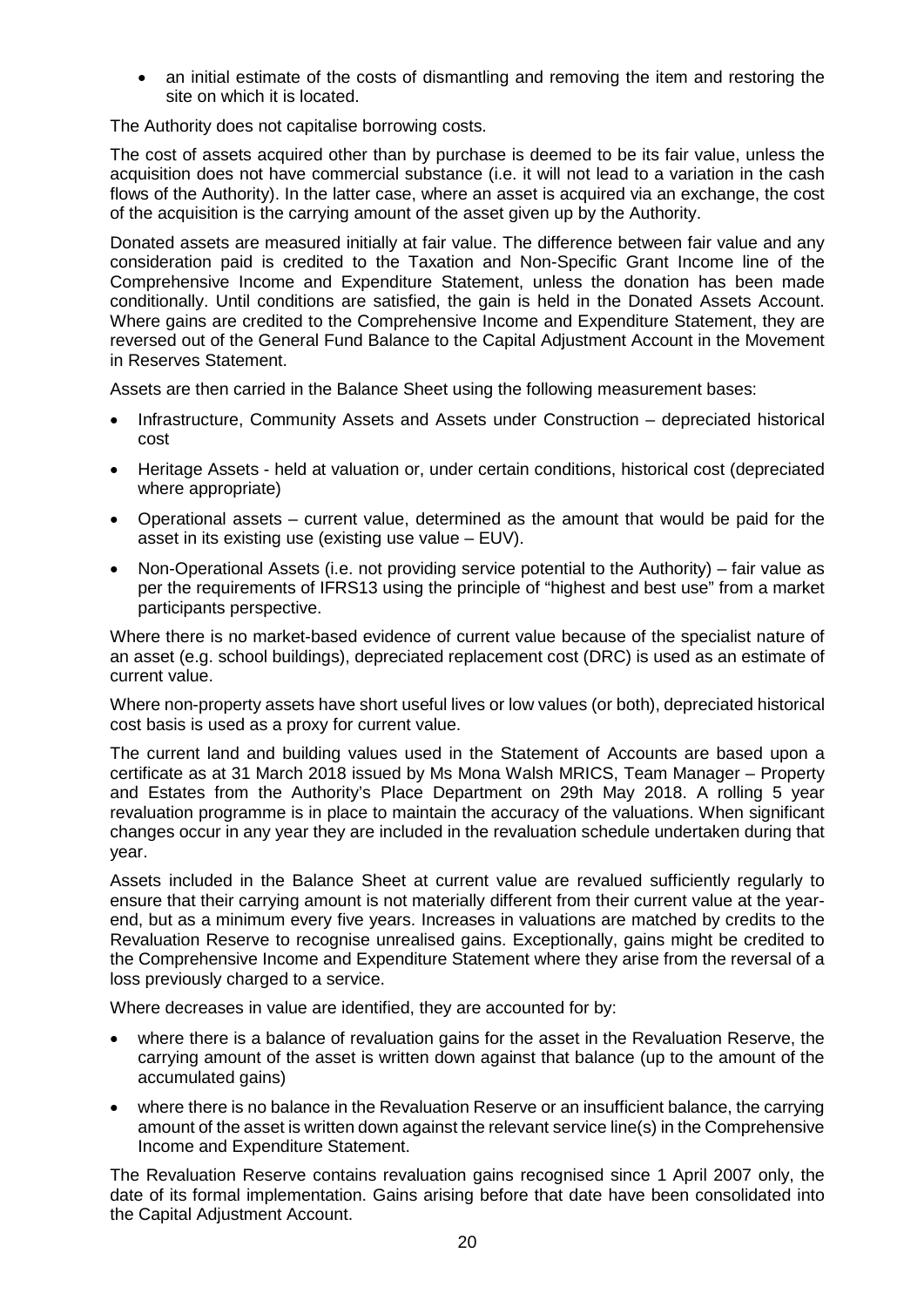## **Impairment**

Assets are assessed at each year-end as to whether there is any indication that they may be impaired. Where indications exist and any possible differences are estimated to be material, the recoverable amount of the asset is estimated and, where this is less than the carrying amount of the asset, an impairment loss is recognised for the shortfall.

Where impairment losses are identified, they are accounted for by:

- where there is a balance of revaluation gains for the asset in the Revaluation Reserve, the carrying amount of the asset is written down against that balance (up to the amount of the accumulated gains)
- where there is no balance in the Revaluation Reserve or an insufficient balance, the carrying amount of the asset is written down against the relevant service line(s) in the Comprehensive Income and Expenditure Statement.

Where an impairment loss is reversed subsequently, the reversal is credited to the relevant service line(s) in the Comprehensive Income and Expenditure Statement, up to the amount of the original loss, adjusted for depreciation that would have been charged if the loss had not been recognised.

#### **Depreciation**

Depreciation is provided for on all PPE assets by the systematic allocation of their depreciable amounts over their useful lives. An exception is made for assets without a determinable finite useful life (i.e. freehold land and certain Community Assets) and assets that are not yet available for use (i.e. assets under construction).

Depreciation is charged in the year after acquisition or construction. Where depreciation is provided for, assets are depreciated using the straight line method. The lives of the assets vary and fall within the following ranges:

| <b>Asset Type</b>             | <b>Useful Life</b><br>(In Years) |
|-------------------------------|----------------------------------|
| <b>Buildings</b>              | $1 - 50$                         |
| Vehicles and plant            | $1 - 20$                         |
| Infrastructure                | 40                               |
| IT and other equipment        | $3 - 5$                          |
| Intangibles                   | $3 - 5$                          |
| <b>Furniture and Fittings</b> | $5 - 15$                         |

Where an item of PPE has major components whose costs are at least 20% of the total cost of the item, the components are depreciated separately. A review was carried out for all items over a de-minimus of £0.5 million. For the 2017/18 Statement of Accounts, the Authority has not identified any components to be depreciated separately.

Revaluation gains are also depreciated, with an amount equal to the difference between current value depreciation charged on assets and the depreciation that would have been chargeable based on their historical cost being transferred each year from the Revaluation Reserve to the Capital Adjustment Account.

## **Accounting for Schools Property, Plant and Equipment**

The Authority has made detailed judgements regarding the control exercised over schools run in a wide variety of ways to determine whether non-current assets should be held on the Balance Sheet. The treatment of all schools has been considered by analysis predicated on the application of tests inherent within the following IFRS adopted by the CIPFA Code (Module 4 – Non Current Assets) – IAS16 – Property, Plant and Equipment, IAS17 – Leases and IFRIC12 – Service Concession Arrangements. This has resulted in the following treatment: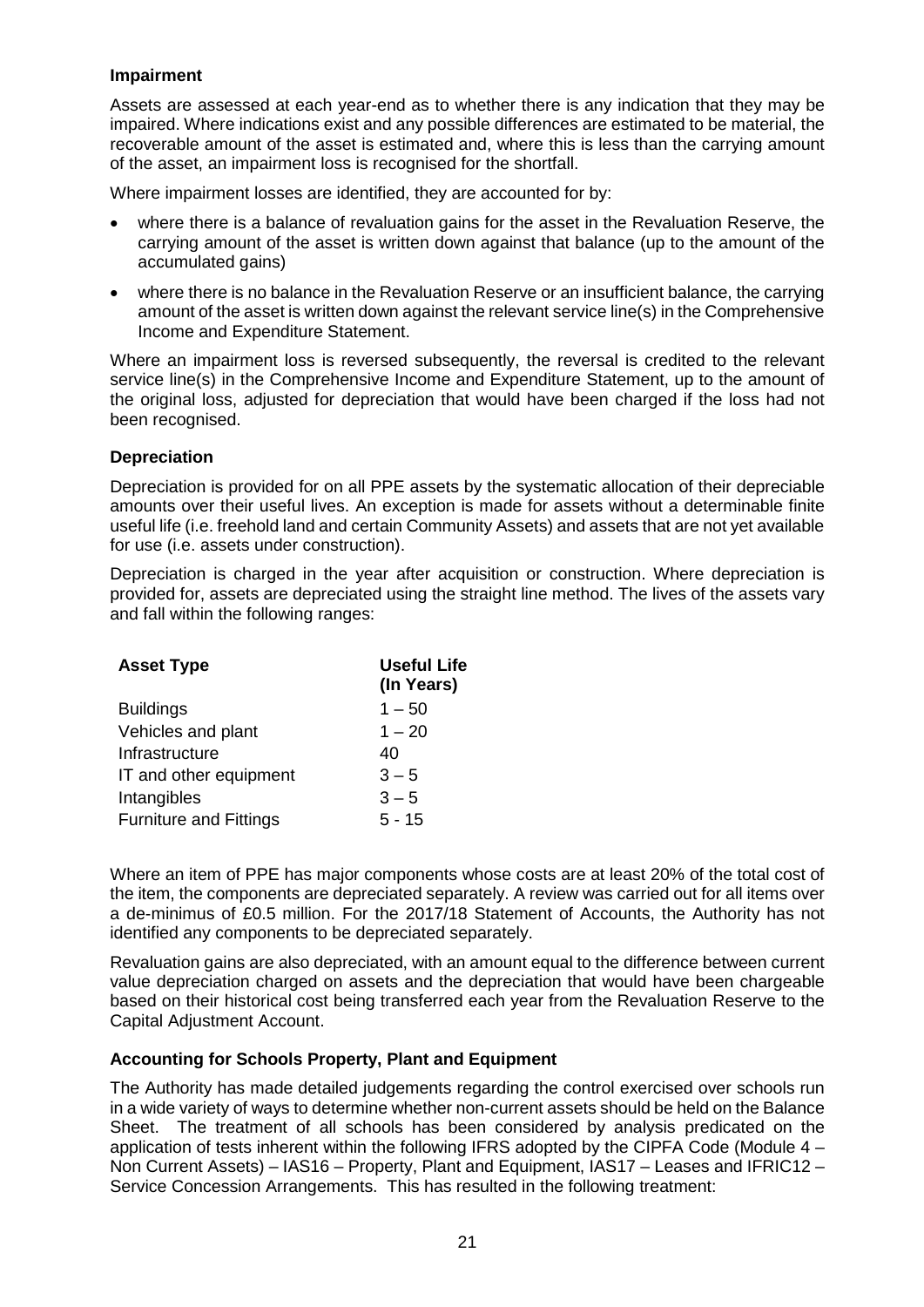- Academy schools off-Balance Sheet
- Foundation schools on-Balance Sheet
- Voluntary Aided schools off-Balance Sheet
- Voluntary Controlled schools off-Balance Sheet
- Community schools on-Balance Sheet

The assets of those Schools that convert to Academy status are derecognised from the Authority's Balance Sheet at nil proceeds. No impairment is recognised by the Authority prior to disposal.

## **Disposals and Non-current Assets Held for Sale**

When it becomes probable that the carrying amount of an asset will be recovered principally through a sale transaction, rather than through its continuing use, it is reclassified as an Asset Held for Sale. The asset is revalued immediately before reclassification and then carried at the lower of this amount and fair value less costs to sell. Where there is a subsequent decrease to fair value less costs to sell, the loss is posted to the Other Operating Expenditure line in the Comprehensive Income and Expenditure Statement. Gains in fair value are recognised only up to the amount of any losses previously recognised in the Surplus or Deficit on Provision of Services. Depreciation is not charged on Assets Held for Sale.

If assets no longer meet the criteria to be classified as Assets Held for Sale, they are reclassified back to non-current assets and valued at the lower of their carrying amount before they were classified as Held for Sale; adjusted for depreciation, amortisation or revaluations that would have been recognised had they not been classified as Held for Sale, and their recoverable amount at the date of the decision not to sell.

Assets that are to be abandoned or scrapped are not reclassified as Assets Held for Sale.

When an asset is disposed of or decommissioned, the carrying amount of the asset in the Balance Sheet (whether PPE or Assets Held for Sale) is written off to the Other Operating Expenditure line in the Comprehensive Income and Expenditure Statement as part of the gain or loss on disposal. Receipts from disposals (if any) are credited to the same line in the Comprehensive Income and Expenditure Statement also as part of the gain or loss on disposal (i.e. netted off against the carrying value of the asset at the time of disposal). Any revaluation gains accumulated for the asset in the Revaluation Reserve are transferred to the Capital Adjustment Account.

Amounts received for a disposal in excess of £10,000 are categorised as capital receipts and are required to be credited to the Capital Receipts Reserve and can then be used for new capital investment or set aside to reduce the Authority's underlying need to borrow (the capital financing requirement).

The written-off value of disposals is not a charge against Council Tax, as the cost of non-current assets is fully provided for under separate arrangements for capital financing. Amounts are appropriated to the Capital Adjustment Account from the General Fund Balance in the Movement in Reserves Statement.

# **9. Revenue Expenditure Funded from Capital under Statute (REFfCUS)**

Expenditure incurred during the year that may be capitalised under statutory provisions but that does not result in the creation of a non-current asset has been charged as expenditure to the relevant service in the Comprehensive Income and Expenditure Statement in the year. Where the Authority has determined to meet the cost of this expenditure from existing capital resources or by borrowing, a transfer in the Movement in Reserves Statement from the General Fund Balance to the Capital Adjustment Account then reverses out the amounts charged so that there is no impact on the level of Council Tax.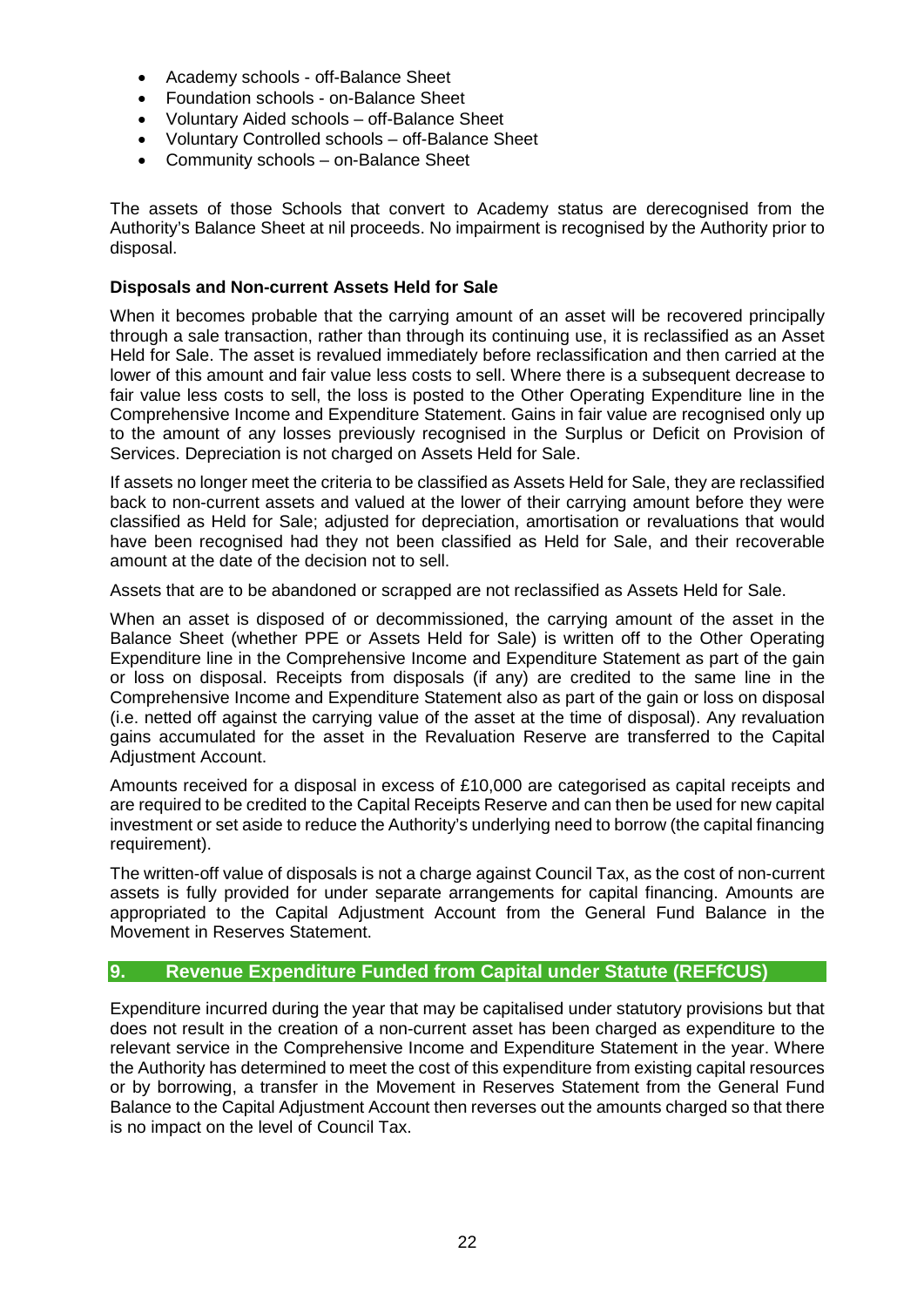#### **10. Leases**

Leases are classified as finance leases where the terms of the lease transfer substantially all the risks and rewards incidental to ownership of the property, plant or equipment from the lessor to the lessee. All other leases are classified as operating leases.

Where a lease covers both land and buildings, the land and buildings elements are considered separately for classification.

Arrangements that do not have the legal status of a lease but convey a right to use an asset in return for payment are accounted for under this policy where fulfilment of the arrangement is dependent on the use of specific assets.

#### **The Authority as Lessee**

#### **Finance Leases**

Property, Plant and Equipment held under finance leases is recognised on the Balance Sheet at the commencement of the lease at its fair value measured at the lease's inception (or the present value of the minimum lease payments, if lower), where the fair value exceeds the deminimus limit. The asset recognised is matched by a liability for the obligation to pay the lessor. Initial direct costs of the Authority are added to the carrying amount of the asset. Premiums paid on entry into a lease are applied to write down the lease liability. Where material, contingent rents are charged as expenses in the periods in which they are incurred.

Lease payments are apportioned between:

- a charge for the acquisition of the interest in the property, plant or equipment applied to write down the lease liability, and
- a finance charge (debited to the Financing and Investment Income and Expenditure line in the Comprehensive Income and Expenditure Statement).

Property, Plant and Equipment recognised under finance leases is accounted for using the policies applied generally to such assets, subject to depreciation being charged over the lease term if this is shorter than the asset's estimated useful life (where ownership of the asset does not transfer to the Authority at the end of the lease period).

The Authority is not required to raise Council Tax to cover depreciation or revaluation and impairment losses arising on leased assets. Instead, a prudent annual contribution is made from revenue funds towards the deemed capital investment in accordance with statutory requirements. Depreciation and revaluation and impairment losses are therefore substituted by a revenue contribution in the General Fund Balance, by way of an adjusting transaction with the Capital Adjustment Account in the Movement in Reserves Statement for the difference between the two.

## **Operating Leases**

Rentals paid under operating leases are charged to the Comprehensive Income and Expenditure Statement as an expense of the services benefiting from use of the leased Property, Plant or Equipment. Charges are made on a straight-line basis over the life of the lease, even if this does not match the pattern of payments (e.g. there is a rent-free period at the commencement of the lease).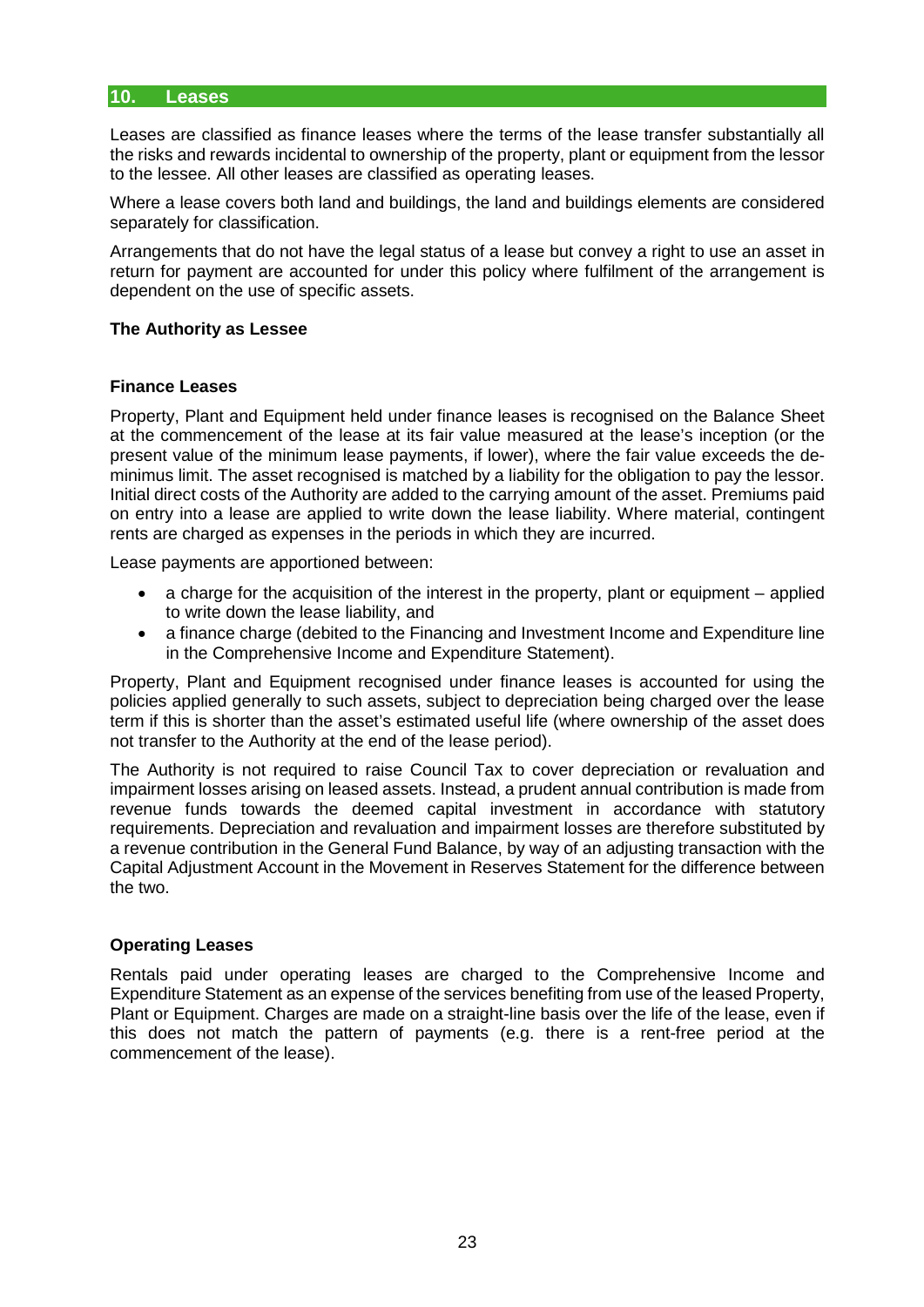# **The Authority as Lessor**

# **Finance Leases**

Where the Authority grants a finance lease over a property or an item of plant or equipment, the relevant asset is written out of the Balance Sheet as a disposal. At the commencement of the lease, the carrying amount of the asset in the Balance Sheet (whether Property, Plant and Equipment or Assets Held for Sale) is written off to the Other Operating Expenditure line in the Comprehensive Income and Expenditure Statement as part of the gain or loss on disposal. A gain, representing the Authority's net investment in the lease, is credited to the same line in the Comprehensive Income and Expenditure Statement also as part of the gain or loss on disposal (i.e. netted off against the carrying value of the asset at the time of disposal), matched by a lease (long-term debtor) asset in the Balance Sheet.

Lease rentals receivable are apportioned between:

- a charge for the acquisition of the interest in the property applied to write down the lease debtor (together with any premiums received), and
- finance income (credited to the Financing and Investment Income and Expenditure line in the Comprehensive Income and Expenditure Statement).

The gain credited to the Comprehensive Income and Expenditure Statement on disposal is not permitted by statute to increase the General Fund Balance and is required to be treated as a capital receipt. Where a premium has been received, this is posted out of the General Fund Balance to the Capital Receipts Reserve in the Movement in Reserves Statement. Where the amount due in relation to the lease asset is to be settled by the payment of rentals in future financial years, this is posted out of the General Fund Balance to the Deferred Capital Receipts Reserve in the Movement in Reserves Statement. When the future rentals are received, the element for the capital receipt for the disposal of the asset is used to write down the lease debtor. At this point, the deferred capital receipts are transferred to the Capital Receipts Reserve.

The written-off value of disposals is not a charge against Council Tax, as the cost of non-current assets is fully provided for under separate arrangements for capital financing. Amounts are therefore appropriated to the Capital Adjustment Account from the General Fund Balance in the Movement in Reserves Statement.

## **Operating Leases**

Where the Authority grants an operating lease over a property or an item of plant or equipment, the asset is retained in the Balance Sheet. Rental income is credited to the Other Operating Expenditure line in the Comprehensive Income and Expenditure Statement. Credits are made on a straight-line basis over the life of the lease, even if this does not match the pattern of payments (e.g. there is a premium paid at the commencement of the lease). Initial direct costs incurred in negotiating and arranging the lease are added to the carrying amount of the relevant asset and charged as an expense over the lease term on the same basis as rental income.

# **11. Private Finance Initiative (PFI) and Similar Contracts**

The Authority has entered into a number of Private Finance Initiative contracts. PFI and similar contracts are agreements to receive services, where the responsibility for making available the property, plant and equipment needed to provide the services passes to the PFI contractor. As the Authority is deemed to control the services that are provided under its PFI schemes, and as ownership of the property, plant and equipment will pass to the Authority at the end of the contracts for no additional charge, the Authority carries the assets used under the contracts on its Balance Sheet as part of Property, Plant and Equipment.

The original recognition of these assets at fair value (based on the cost to purchase the property, plant and equipment) was balanced by the recognition of a liability for amounts due to the scheme operator to pay for the capital investment. For the Bassetlaw Schools PFI scheme and East Leake Schools PFI scheme, the liability was written down by initial capital contributions of £9.0 million and £2.9 million respectively.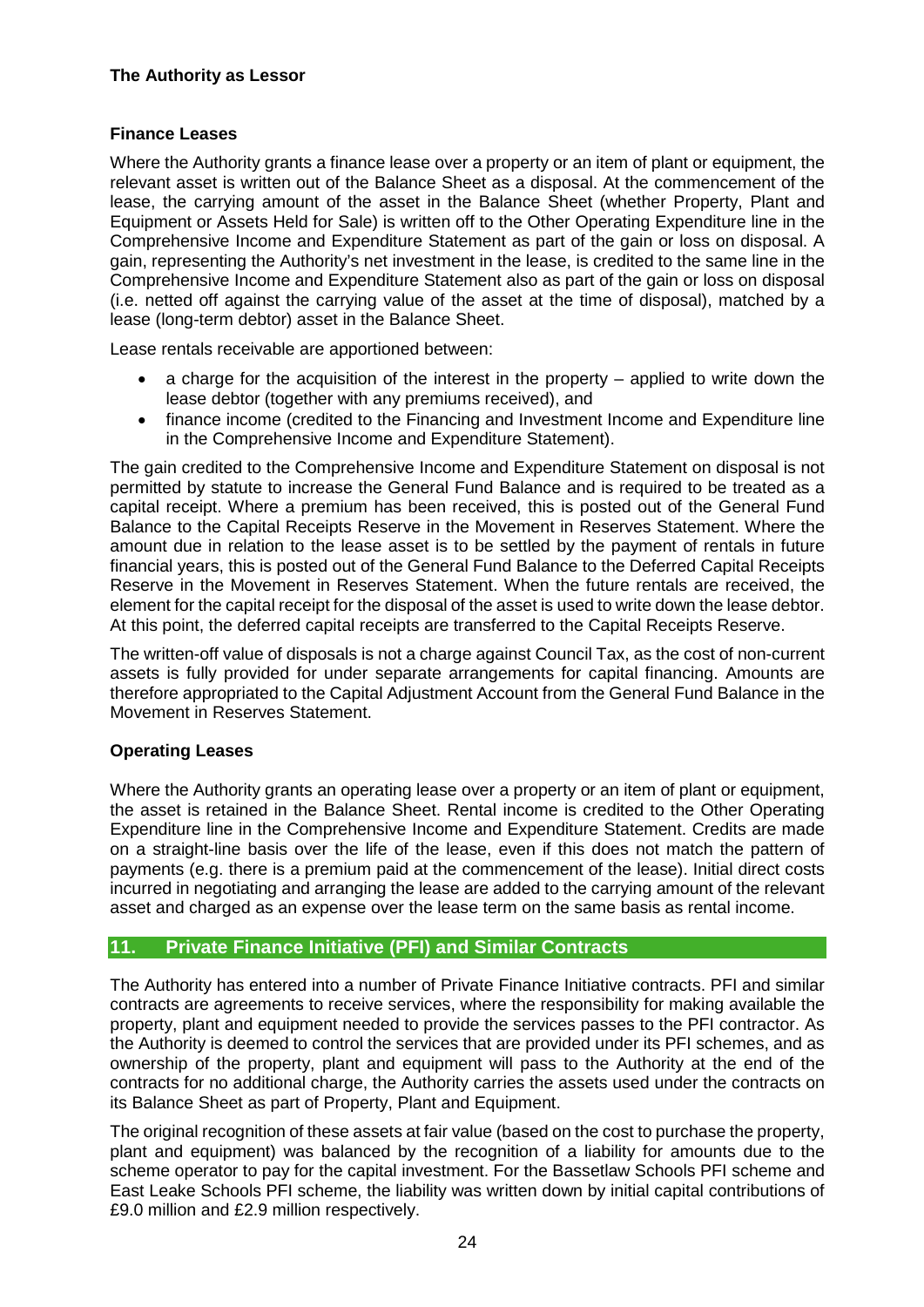Non-current assets recognised on the Balance Sheet are revalued and depreciated in the same way as Property, Plant and Equipment owned by the Authority.

The amounts payable to the PFI operators each year are analysed into five elements:

- fair value of the services received during the year debited to the relevant service in the Comprehensive Income and Expenditure Statement
- finance cost an interest charge on the outstanding Balance Sheet liability, debited to the Financing and Investment Income and Expenditure line in the Comprehensive Income and Expenditure Statement
- contingent rent increases in the amount to be paid for the property arising during the contract, debited to the Financing and Investment Income and Expenditure line in the Comprehensive Income and Expenditure Statement
- payment towards liability applied to write down the Balance Sheet liability towards the PFI operator (the profile of write-downs is calculated using the same principles as for a finance lease)
- lifecycle replacement costs charges for ongoing maintenance of the Property, Plant and Equipment debited to the relevant scheme.

## **12. Heritage Assets**

#### **Tangible and Intangible Heritage Assets**

The Authority's Heritage Assets are held at County Hall or at the Nottinghamshire Archives. Nottinghamshire Archives has a number of architectural drawings and records relating to Rufford Abbey and the Savile of Rufford Estate. These collections are held in support of the primary objective of the Authority's Archives. In addition, the Authority retains a number of important ceremonial regalia and paintings that are also retained for increasing the knowledge, understanding and appreciation of the Authority's history and local area.

Heritage Assets are recognised and measured (including the treatment of revaluation gains and losses) in accordance with the Authority's accounting policies on Property, Plant and Equipment. However, some of the measurement rules are relaxed in relation to Heritage Assets as detailed below. The accounting policies in relation to Heritage Assets that are deemed to include elements of intangible Heritage Assets are also presented below. The Authority's collections of Heritage Assets are accounted for as follows:

#### **Ceremonial Regalia and Art Collection**

The ceremonial regalia and art collection includes ceremonial items, paintings (both oil and watercolour), sketches, sculptures, glass and silverware and is reported in the Balance Sheet at market value. These assets are deemed to have indeterminate lives and a high residual value; hence the Authority does not consider it appropriate to charge depreciation. Acquisitions are made by purchase or donation. Acquisitions are initially recognised at cost and donations are recognised at valuation with valuations provided by the external valuers and with reference to appropriate commercial markets for the paintings using the most relevant and recent information from sales at auctions.

#### **Architectural Drawings and Records**

The architectural drawings and records relating to the Savile of Rufford Estate are held at Nottinghamshire Archives and are reported in the Balance Sheet at historical cost. Valuation of these items is not readily available and the Authority believes that the benefits of obtaining annual valuations for these items would not justify the cost. These assets are deemed to have indeterminate lives and a high residual value; hence the Authority does not consider it appropriate to charge depreciation. Acquisitions are made by purchase or donation. Acquisitions are initially recognised at cost and donations are recognised at valuation if appropriate with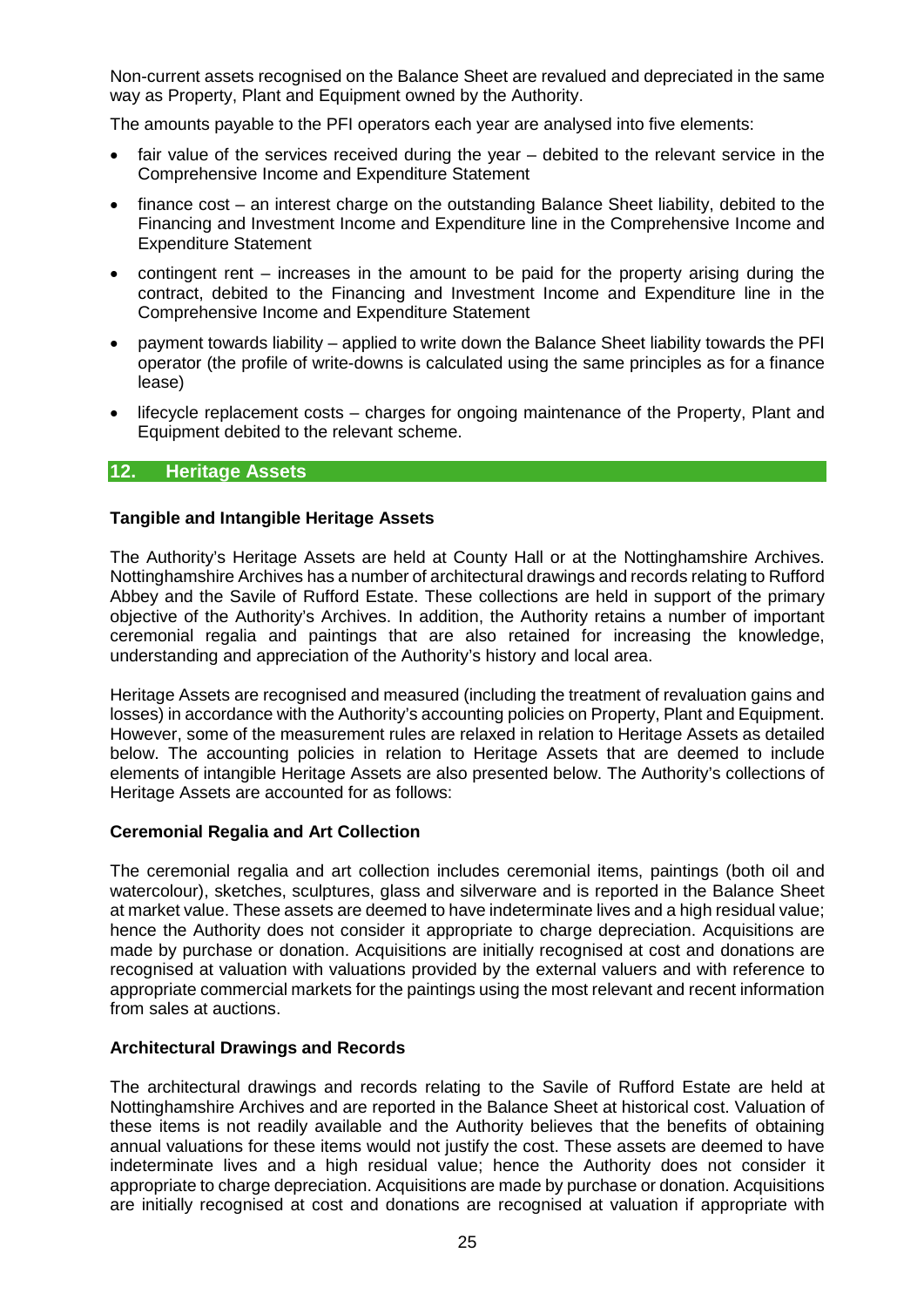valuations provided by external valuers. Nottinghamshire Archives holds a number of other records (e.g. Lothian of Melbourne records) that are valued at less than £10,000. Consequently, the Authority does not recognise these assets on the Balance Sheet.

## **Heritage Assets – General**

The carrying amounts of Heritage Assets are reviewed where there is evidence of impairment for Heritage Assets, e.g. where an item has suffered physical deterioration or breakage or where doubts arise as to its authenticity. Any impairment is recognised and measured in accordance with the Authority's general policies on impairment. Where assets are disposed of, the proceeds of such items are accounted for in accordance with the Authority's general provisions relating to the disposal of Property, Plant and Equipment. Disposal proceeds are disclosed separately in the notes to the financial statements and are accounted for in accordance with statutory accounting requirements relating to capital expenditure and capital receipts.

# **13. Intangible Assets**

Expenditure on non-monetary assets that do not have physical substance but are controlled by the Authority as a result of past events (e.g. software licences) is capitalised when it is expected that future economic benefits or service potential will flow from the intangible asset to the Authority.

Intangible assets are measured initially at cost. Amounts are only revalued where the fair value of the assets held by the Authority can be determined by reference to an active market. In practice, no intangible asset held by the Authority meets this criterion, and they are therefore carried at amortised cost. The depreciable amount of an intangible asset is amortised over its useful life to the relevant service line(s) in the Comprehensive Income and Expenditure Statement. An asset is tested for impairment whenever there is an indication that the asset might be impaired – any losses recognised are posted to the relevant service line(s) in the Comprehensive Income and Expenditure Statement. Any gain or loss arising on the disposal or abandonment of an intangible asset is posted to the Other Operating Expenditure line in the Comprehensive Income and Expenditure Statement.

Where expenditure on intangible assets qualifies as capital expenditure for statutory purposes, amortisation, impairment losses and disposal gains and losses are not permitted to have an impact on the General Fund Balance. The gains and losses are therefore reversed out of the General Fund Balance in the Movement in Reserves Statement and posted to the Capital Adjustment Account and the Capital Receipts Reserve.

# **14. Investment Property**

Investment Properties are those that are used solely to earn rentals and/or for capital appreciation. The definition is not met if the property is used in any way to facilitate the delivery of services or production of goods or is held for sale.

Investment Properties are measured initially at cost and subsequently at fair value as per the requirements of IFRS13. Fair value is based on the amount at which the asset could be sold in an orderly transaction between knowledgeable market participants at the measurement date. As a non-financial asset, an investment property will be measured at its highest and best use. Properties are not depreciated but are revalued annually according to market conditions at the year-end. Gains and losses on revaluation are posted to the Financing and Investment Income and Expenditure line in the Comprehensive Income and Expenditure Statement. The same treatment is applied to gains and losses on disposal.

Rentals received in relation to investment properties are credited to the Financing and Investment Income line and result in a gain for the General Fund Balance. However, revaluation and disposal gains and losses are not permitted by statutory arrangements to have an impact on the General Fund Balance. The gains and losses are therefore reversed out of the General Fund Balance in the Movement in Reserves Statement and posted to the Capital Adjustment Account and the Capital Receipts Reserve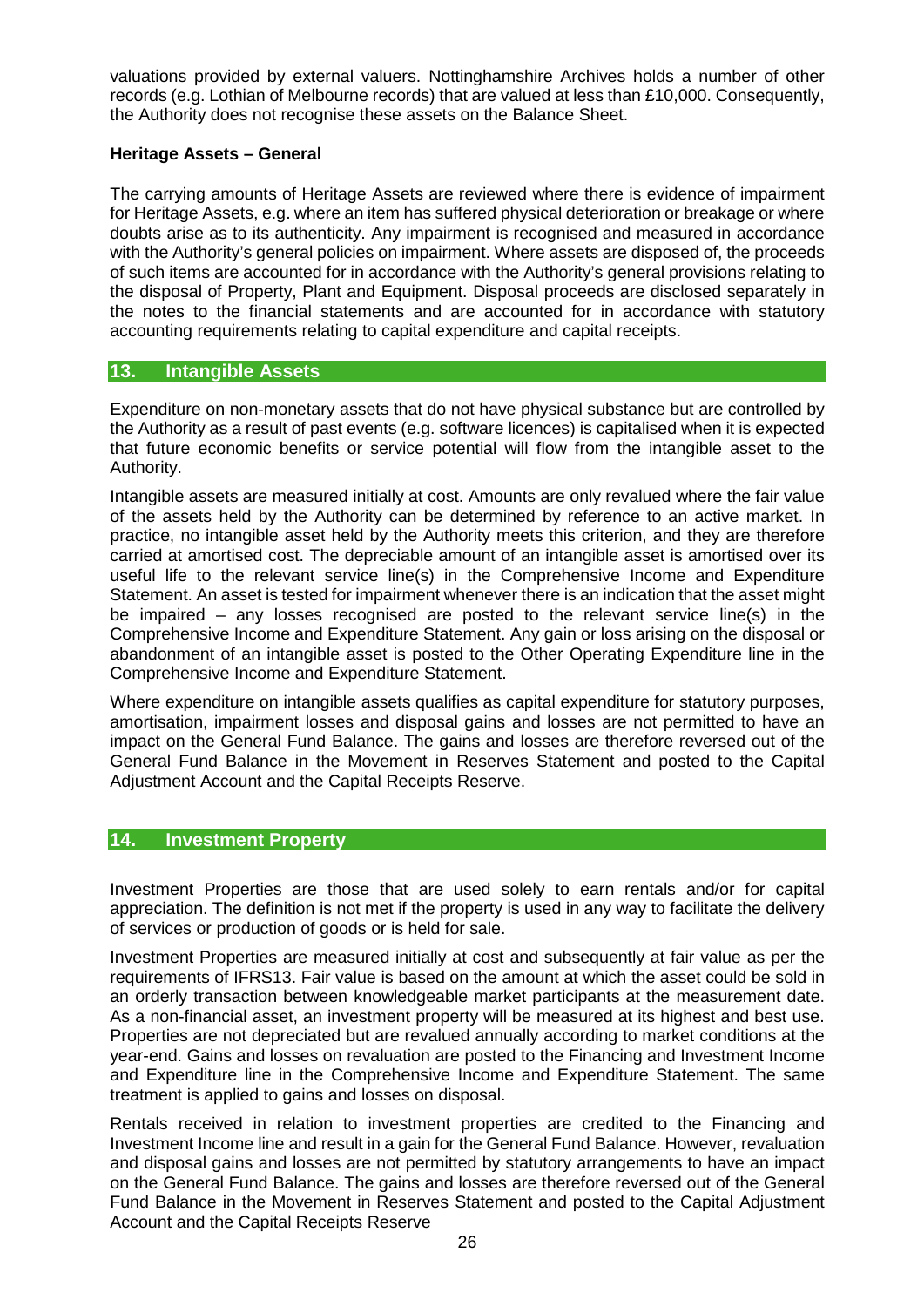# **15. Employee Benefits and Pensions**

#### **Benefits Payable during Employment**

Short-term employee benefits are those due to be settled within 12 months of the year-end. They include such benefits as wages and salaries, paid annual leave and paid sick leave, bonuses and non-monetary benefits (e.g. cars) for current employees and are recognised as an expense for services in the year in which employees render service to the Authority. An accrual is made for the cost of holiday entitlements (or any form of leave, e.g. time off in lieu) earned by employees but not taken before the year-end which employees can carry forward into the next financial year. The accrual is made at the wage and salary rates applicable in the following accounting year, being the period in which the employee takes the benefit. The accrual is charged to Surplus or Deficit on the Provision of Services, but then reversed out through the Movement in Reserves Statement so that holiday benefits are charged to revenue in the financial year in which the holiday absence occurs.

# **Termination Benefits**

Termination benefits are amounts payable as a result of a decision by the Authority to terminate an officer's employment before the normal retirement date or an officer's decision to accept voluntary redundancy in exchange for those benefits and are charged on an accruals basis to the appropriate service segment or, where applicable, to a corporate service segment at the earlier of when the Authority can no longer withdraw the offer of those benefits or when the Authority recognises costs for a restructuring.

Where termination benefits involve the enhancement of pensions, statutory provisions require the General Fund balance to be charged with the amount payable by the Authority to the pension fund or pensioner in the year, not the amount calculated according to the relevant accounting standards. In the Movement in Reserves Statement, appropriations are required to and from the Pensions Reserve to remove the notional debits and credits for pension enhancement termination benefits and replace them with debits for the cash paid to the pension fund and pensioners and any such amounts payable but unpaid at the year-end.

## **Post-Employment Benefits**

Employees of the Authority are members of two separate pension schemes:

- The Teachers' Pension Scheme, administered by Capita Teachers' Pensions on behalf of the Department for Education (DfE)
- The Local Government Pension Scheme, administered by Nottinghamshire County Council.

Both schemes provide defined benefits to members (retirement lump sums and pensions), earned as employees work for the Authority. However, the arrangements for the teachers' scheme mean that liabilities for these benefits cannot ordinarily be identified specifically to the Authority. The scheme is therefore accounted for as if it were a defined contribution scheme and no liability for future payments of benefits is recognised in the Balance Sheet. The Children and Young People and Schools line in the Comprehensive Income and Expenditure Statement is charged with the employer's contributions payable to Teachers' Pensions in the year.

## **The Local Government Pension Scheme (LGPS)**

The Scheme is accounted for as a defined benefits scheme:

The liabilities of the pension fund attributable to the Authority are included in the Balance Sheet on an actuarial basis using the projected unit method – i.e. an assessment of the future payments that will be made in relation to retirement benefits earned to date by employees, based on assumptions about mortality rates, employee turnover rates etc. and projections of projected earnings for current employees. In assessing these liabilities at 31 March 2018 for the 2017/18 Statement of Accounts, the actuary made a number of changes in the assumptions underlying the present value of the scheme liabilities. These include a change in the assumed pensions increases and inflation.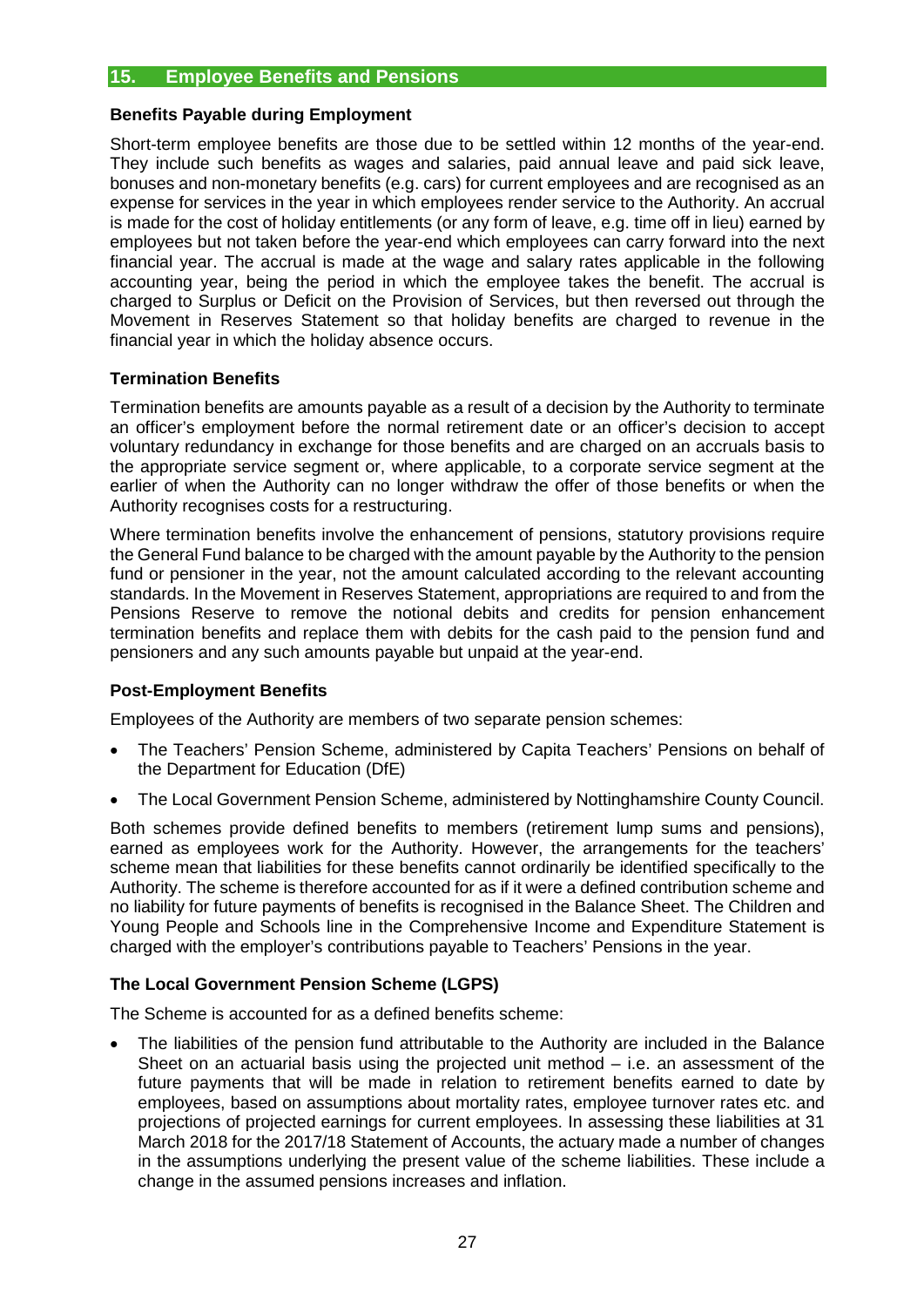- The assets of the pension fund attributable to the Authority are included in the Balance Sheet at their fair value:
	- quoted securities current bid price
	- unquoted securities professional estimate
	- unitised securities current bid price
	- **Property market value.**

The change in the net pensions liability is analysed into several components:

- Service Cost comprising:
	- current service cost / gain the change in liabilities as a result of years of service earned this year – allocated in the Comprehensive Income and Expenditure Statement to the services for which the employees worked
	- **•** past service cost the increase in liabilities arising from current year decisions whose effect relates to years of service earned in earlier years – debited to the Surplus or Deficit on the Provision of Services in the Comprehensive Income and Expenditure Statement as part of Non Distributed Costs
	- net interest on the net defined benefit liability (asset), i.e. net interest expense for the Authority – the change during the period in the net defined benefit liability (asset) that arises from the passage of time charged to the Financing and Investment Income and Expenditure line of the Comprehensive Income and Expenditure Statement – this is calculated by applying the discount rate used to measure the defined benefit obligation at the beginning of the period to the net defined benefit liability (asset) at the beginning of the period – taking into account any changes in the net defined benefit liability (asset) during the period as a result of contribution and benefit payments.
- Remeasurements comprising:
	- the return on plan assets excluding amounts included in net interest on the net defined benefit liability (asset) – charged to the Pensions Reserve as Other Comprehensive Income and Expenditure
	- actuarial gains and losses changes in the net pensions liability that arise because events have not coincided with assumptions made at the last actuarial valuation or because the actuaries have updated their assumptions – credited/debited to the Pensions Reserve
- Contributions paid to the pension fund cash paid as employer's contributions to the pension fund in settlement of liabilities; not accounted for as an expense.

In relation to retirement benefits, statutory provisions require the General Fund balance to be charged with the amount payable by the Authority to the pension fund or directly to pensioners in the year, not the amount calculated according to the relevant accounting standards. In the Movement in Reserves Statement, this means that there are appropriations to and from the Pensions Reserve to remove the notional debits and credits for retirement benefits and replace them with debits for the cash paid to the pension fund and pensioners and any such amounts payable but unpaid at the year-end. The negative balance that arises on the Pensions Reserve thereby measures the beneficial impact to the General Fund of being required to account for retirement benefits on the basis of cash flows rather than as benefits are earned by employees.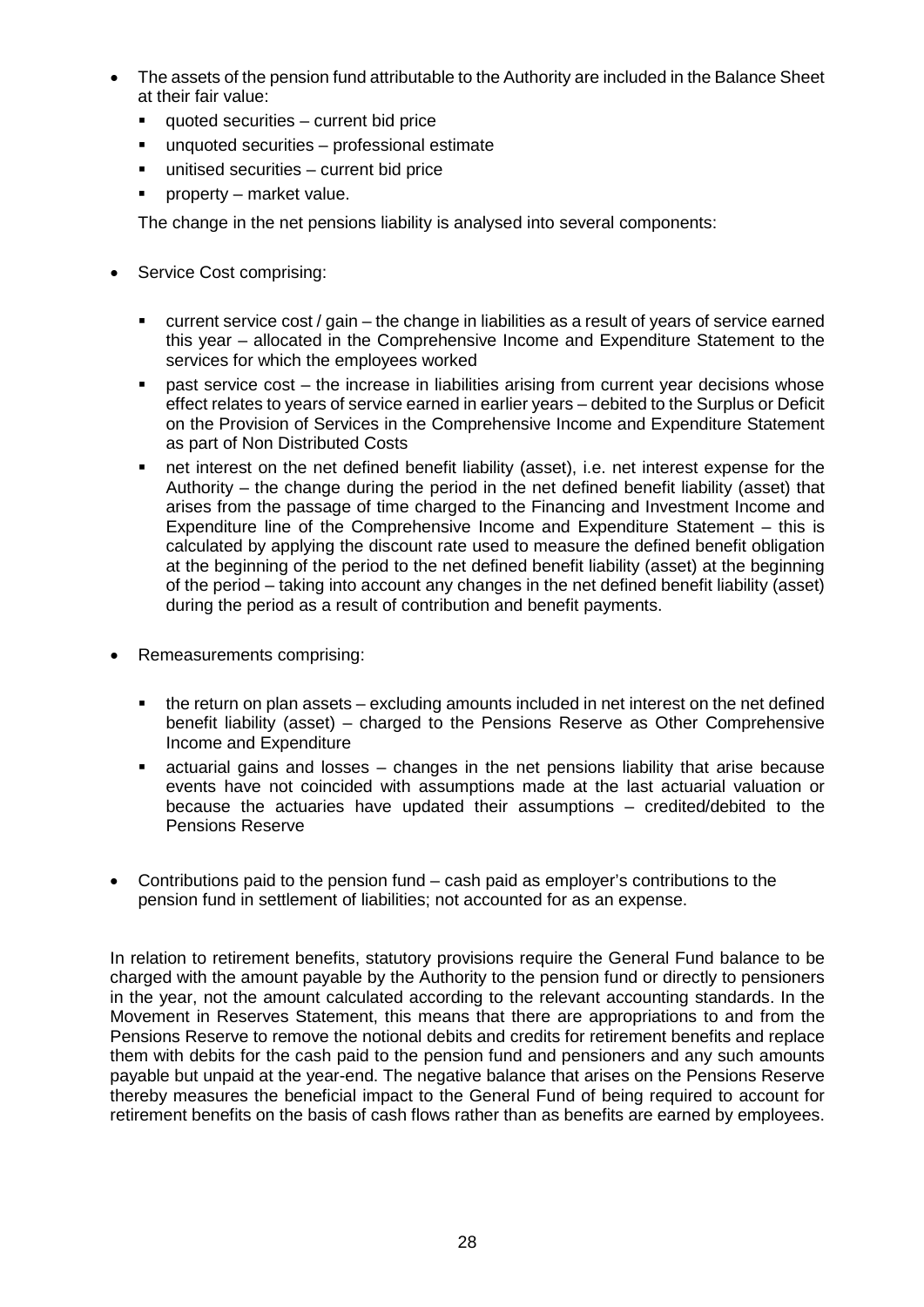# **Discretionary Benefits**

The Authority also has restricted powers to make discretionary awards of retirement benefits in the event of early retirements. Any liabilities estimated to arise as a result of an award to any member of staff (including teachers) are accrued in the year of the decision to make the award and accounted for using the same policies as are applied to the Local Government Pension Scheme.

## **16. Cash and Cash Equivalents**

Amounts held in call accounts or money market funds are highly liquid and readily convertible. These can be held for relatively long periods as call account rates are currently attractive. However, these accounts are used to cover short-term cash flow needs and so will be classed as cash equivalents.

Fixed term investments, of whatever duration, are not readily convertible to known amounts of cash. Fixed deals can be broken but only through negotiation with the borrower and at a penalty depending on the fair value of the loan at the time of break. All fixed term investments will not therefore be classed as cash equivalents.

In the Cash Flow Statement, cash and cash equivalents are shown net of bank overdrafts that are repayable on demand and form an integral part of the Authority's cash management.

# **17. Financial Instruments**

## **Financial Liabilities**

Financial liabilities are recognised on the Balance Sheet when the Authority becomes a party to the contractual provisions of a financial instrument and are initially measured at fair value and are carried at their amortised cost. Annual charges to the Financing and Investment Income and Expenditure line in the Comprehensive Income and Expenditure Statement for interest payable are based on the carrying amount of the liability, multiplied by the effective rate of interest for the instrument. The effective interest rate is the rate that exactly discounts estimated future cash payments over the life of the instrument to the amount at which it was originally recognised.

For most of the borrowings that the Authority has, this means that the amount presented in the Balance Sheet is the outstanding principal repayable (plus accrued interest); and interest charged to the Comprehensive Income and Expenditure Statement is the amount payable for the year according to the loan agreement.

Gains and losses on the repurchase or early settlement of borrowing are credited and debited to the Financing and Investment Income and Expenditure line in the Comprehensive Income and Expenditure Statement in the year of repurchase/settlement. However, where repurchase has taken place as part of a restructuring of the loan portfolio that involves the modification or exchange of existing instruments, the premium or discount is respectively deducted from or added to the amortised cost of the new or modified loan and the write-down to the Comprehensive Income and Expenditure Statement is spread over the life of the loan by an adjustment to the effective interest rate.

Where premiums and discounts have been charged to the Comprehensive Income and Expenditure Statement, regulations allow the impact on the General Fund Balance to be spread over future years. The Authority has a policy of spreading the gain or loss over the term that was remaining on the loan against which the premium was payable or discount receivable when it was repaid. The reconciliation of amounts charged to the Comprehensive Income and Expenditure Statement to the net charge required against the General Fund Balance is managed by a transfer to or from the Financial Instruments Adjustment Account in the Movement in Reserves Statement.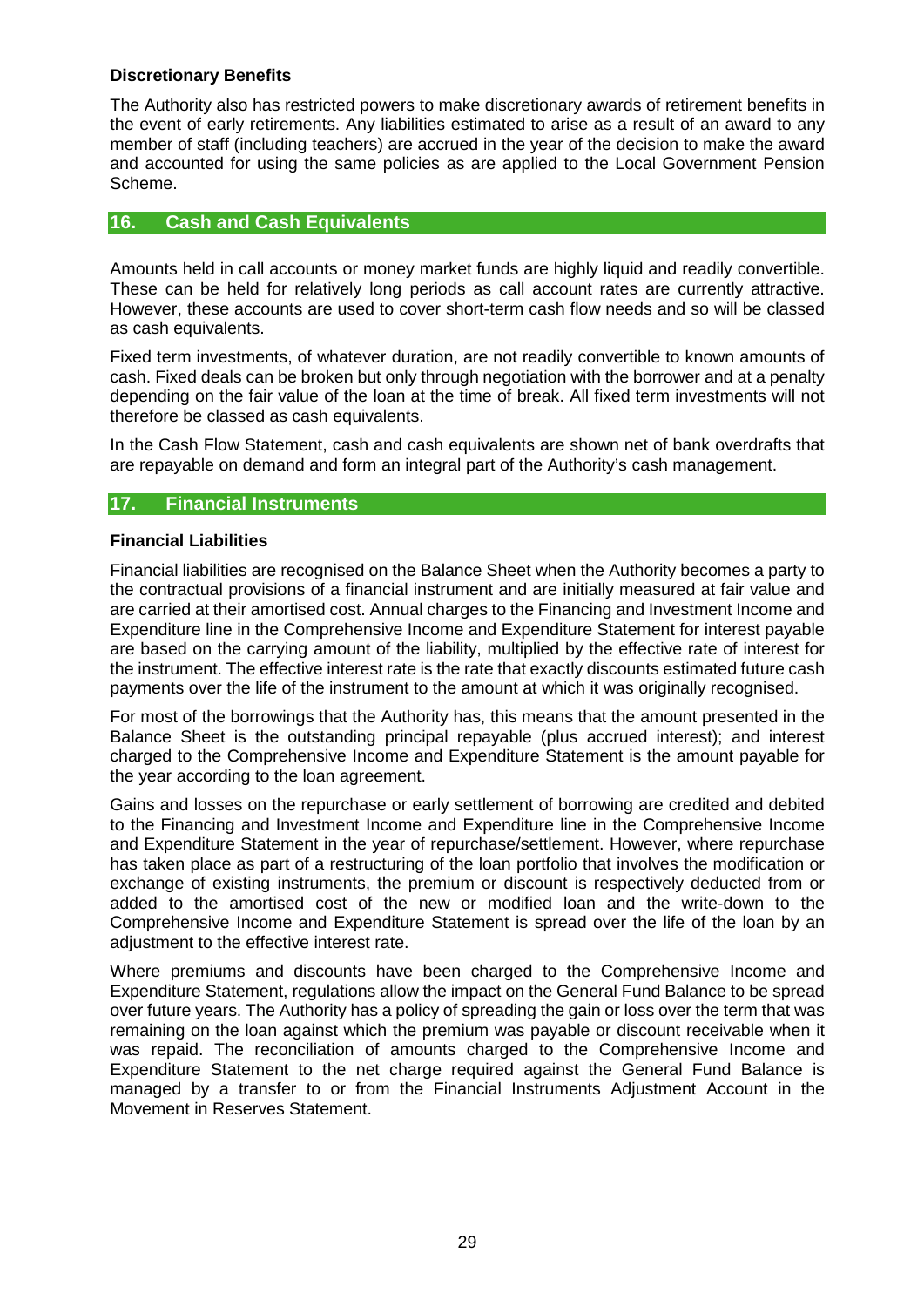# **Financial Assets**

Financial assets are classified into two types:

- loans and receivables assets that have fixed or determinable payments but are not quoted in an active market
- available for sale assets assets that have a quoted market price and/or do not have fixed or determinable payments.

#### Loans and Receivables

Loans and receivables are recognised on the Balance Sheet when the Authority becomes a party to the contractual provisions of a financial instrument and are initially measured at fair value. They are subsequently measured at their amortised cost. Annual credits to the Financing and Investment Income and Expenditure line in the Comprehensive Income and Expenditure Statement for interest receivable are based on the carrying amount of the asset multiplied by the effective rate of interest for the instrument. For most of the loans that the Authority has made, this means that the amount presented in the Balance Sheet is the outstanding principal receivable (plus accrued interest) and interest credited to the Comprehensive Income and Expenditure Statement is the amount receivable for the year in the loan agreement.

However, the Authority, for policy reasons, can make loans to voluntary organisations at less than market rates (soft loans). When soft loans are made, a loss is recorded in the Comprehensive Income and Expenditure Statement (debited to the appropriate service) for the present value of the interest that will be foregone over the life of the instrument, resulting in a lower amortised cost than the outstanding principal. Interest is credited to the Financing and Investment Income and Expenditure line in the Comprehensive Income and Expenditure Statement at a marginally higher effective rate of interest than the rate receivable from the voluntary organisations, with the difference serving to increase the amortised cost of the loan in the Balance Sheet. Statutory provisions require that the impact of soft loans on the General Fund Balance is the interest receivable for the financial year – the reconciliation of amounts debited and credited to the Comprehensive Income and Expenditure Statement to the net gain required against the General Fund Balance is managed by a transfer to or from the Financial Instruments Adjustment Account in the Movement in Reserves Statement.

Where assets are identified as impaired because of a likelihood arising from a past event that payments due under the contract will not be made, the asset is written down and a charge made to the relevant service (for receivables specific to that service) or the Financing and Investment Income and Expenditure line in the Comprehensive Income and Expenditure Statement. The impairment loss is measured as the difference between the carrying amount and the present value of the revised future cash flows discounted at the asset's original effective interest rate.

Any gains and losses that arise on the de-recognition of an asset are credited or debited to the Financing and Investment Income and Expenditure line in the Comprehensive Income and Expenditure Statement.

## **18. Fair Value Measurement**

The Authority measures some of its non-financial assets such as surplus assets and investment properties and some of its financial instruments at each reporting date. Fair value is the price that would be received to sell an asset or paid to transfer a liability in an orderly transaction between market participants at the measurement date. The fair value measurement assumes that the transaction to sell the asset or transfer the liability takes place either:

a) in the principal market for the asset or liability, or

b) in the absence of a principal market, in the most advantageous market for the asset or liability

The Authority measures the fair value of an asset or liability using the assumptions that market participants would use when pricing the asset or liability, assuming that market participants act in their economic best interest.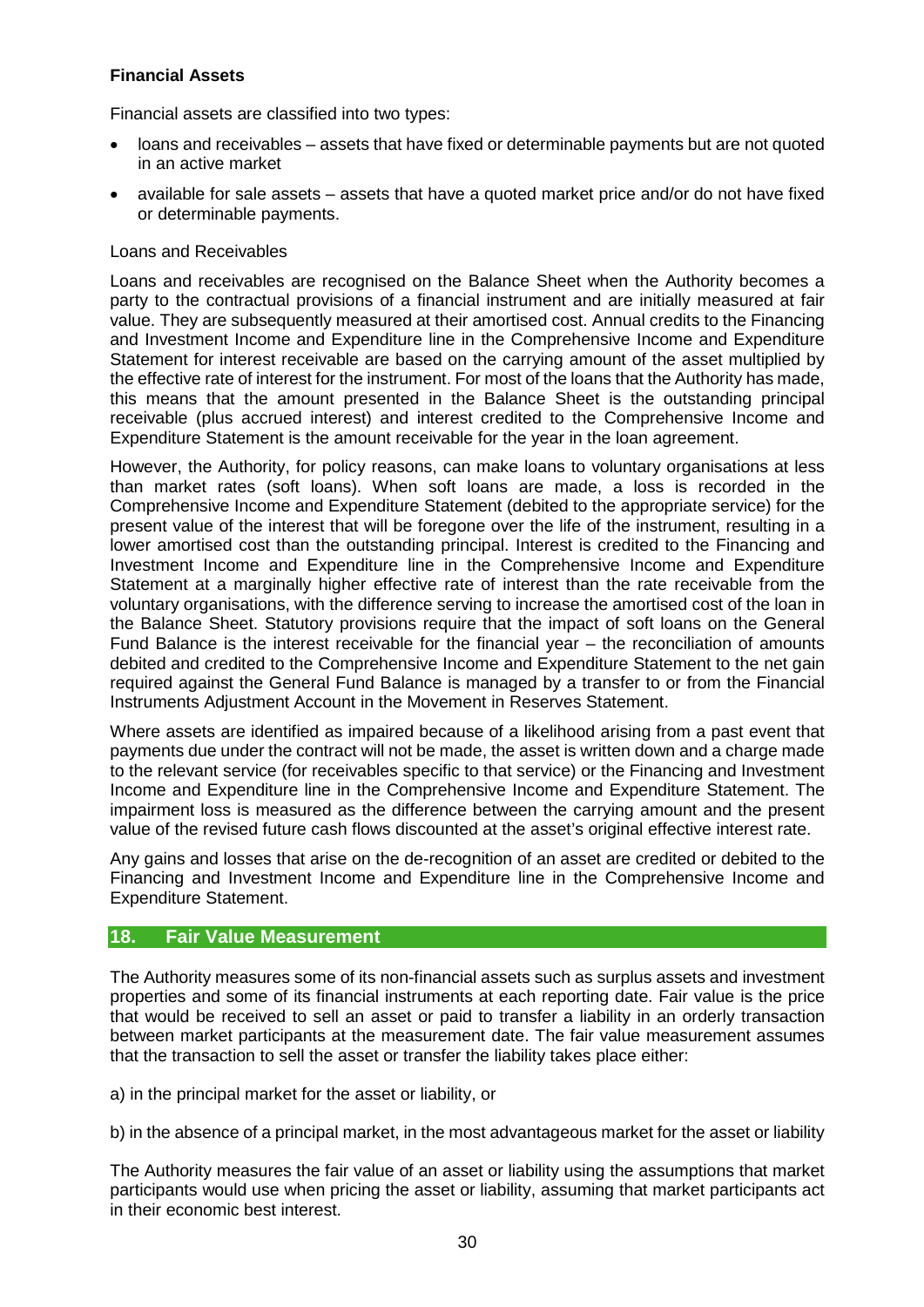When measuring the fair value of a non-financial asset, the Authority takes into account a market participant's ability to generate economic benefits by using the asset in its highest and best use or by selling it to another market participant that would use the asset in its highest and best use.

The Authority uses valuation techniques that are appropriate in the circumstances and for which sufficient data is available, maximising the use of relevant observable inputs and minimising the use of unobservable inputs.

Inputs to the valuation techniques in respect of assets and liabilities for which fair value is measured or disclosed in the Authority's financial statements are categorised within the fair value hierarchy, as follows:

Level 1 – quoted prices (unadjusted) in active markets for identical assets or liabilities

Level 2 – inputs other than quoted prices included within Level 1 that are observable for the asset or liability, either directly or indirectly

Level 3 – unobservable inputs for the asset or liability

#### **19. Inventories**

Inventories are included on the Balance Sheet at the lower of cost and net realisable value.

# **20. Joint Operations**

An assessment of the Authority's interests has been carried out during the year in accordance with the Code of Practice to determine the group relationships that exist. Inclusion in the group is dependent upon the extent of the Authority's control over the entity demonstrated through ownership, such as a shareholding in an entity or representation on an entity's board of directors.

Joint operations are arrangements where the parties that have joint control have the rights to the assets and obligations for the liabilities relating to the arrangement. The activities undertaken by the Authority in conjunction with other operators involve the use of the assets and resources of those joint operators. In relation to its interest in a joint operation, the Authority as a joint operator recognises, where material:

- its assets, including share of assets held jointly;
- **EXTE:** its liabilities, including share of any liabilities incurred jointly;
- its revenue from the sale of its share of the output;
- its share of the revenue from the sale of the output by the joint operation;
- its expenses, including its share of any expenses incurred jointly.

#### **21. Provisions**

Provisions are made where an event has taken place that gives the Authority a legal or constructive obligation that probably requires settlement by a transfer of economic benefits or service potential, and a reliable estimate can be made of the amount of the obligation. For instance, the Authority may be involved in a court case that could eventually result in the making of a settlement or the payment of compensation.

Provisions are charged as an expense to the appropriate service line in the Comprehensive Income and Expenditure Statement in the year that the Authority becomes aware of the obligation, and are measured at the best estimate at the Balance Sheet date of the expenditure required to settle the obligation, taking into account relevant risks and uncertainties.

When payments are eventually made, they are charged to the provision carried in the Balance Sheet. Estimated settlements are reviewed at the end of each financial year – where it becomes less than probable that a transfer of economic benefits will now be required (or a lower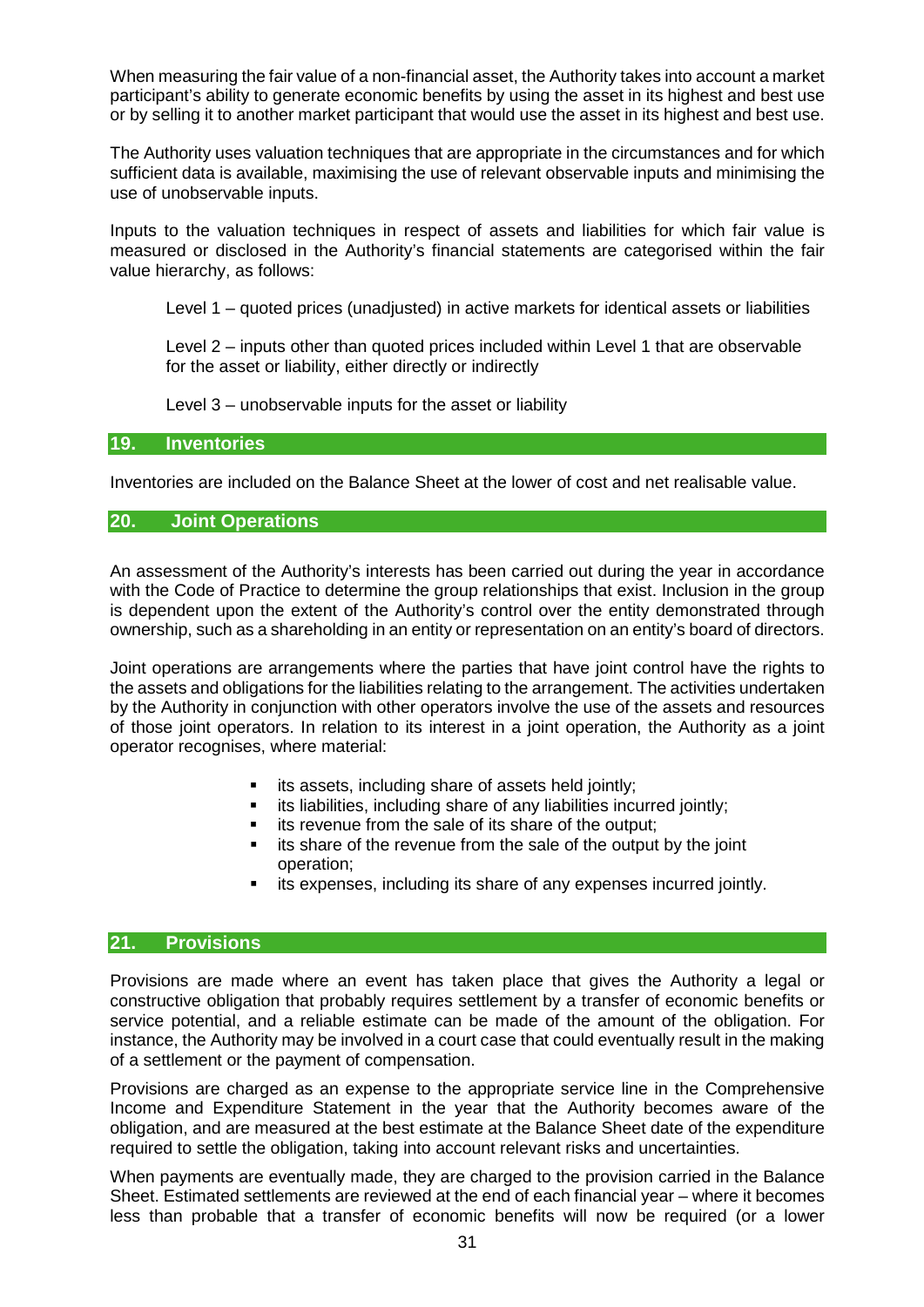settlement than anticipated is made), the provision is reversed and credited back to the relevant service.

Where some or all of the payment required to settle a provision is expected to be recovered from another party (e.g. from an insurance claim), this is only recognised as income for the relevant service if it is virtually certain that reimbursement will be received if the Authority settles the obligation.

#### **22. The Carbon Reduction Scheme**

The Authority is required to participate in the Carbon Reduction Commitment Energy Efficiency Scheme. This scheme is currently in its second phase, which ends on 31 March 2019. The Authority is required to purchase allowances, either prospectively or retrospectively, and surrender them on the basis of emissions, i.e. carbon dioxide produced as energy is used. As carbon dioxide is emitted (i.e. as energy is used), a liability and an expense are recognised. The liability will be discharged by surrendering allowances. The liability is measured at the best estimate of the expenditure required to meet the obligation, normally at the current market price of the number of allowances required to meet the liability at the reporting date. The cost to the Authority is recognised and reported in the costs of the Authority's services and is apportioned to services on the basis of energy consumption.

# **23. Contingent Liabilities**

A contingent liability arises where an event has taken place that gives the Authority a possible obligation whose existence will only be confirmed by the occurrence, or otherwise, of uncertain future events not wholly within the control of the Authority. Contingent liabilities also arise in circumstances where a provision would otherwise be made but either it is not probable that an outflow of resources will be required or the amount of the obligation cannot be measured reliably.

Contingent liabilities are not recognised in the Balance Sheet but are disclosed in a note to the accounts.

## **24. Contingent Assets**

A contingent asset arises where an event has taken place that gives the Authority a possible asset whose existence will only be confirmed by the occurrence, or otherwise, of uncertain future events not wholly within the control of the Authority.

Contingent assets are not recognised in the Balance Sheet but are disclosed in a note to the accounts where it is probable that there will be an inflow of economic benefits or service potential.

No contingent assets have been identified for the Authority at 31 March 2018.

#### **25. Reserves**

The Authority sets aside specific amounts as reserves for future policy purposes or to cover contingencies. Reserves are created by appropriating amounts out of the General Fund Balance in the Movement in Reserves Statement. When expenditure to be financed from a reserve is incurred, it is charged to the appropriate service in that year to score against the Surplus or Deficit on the Provision of Services in the Comprehensive Income and Expenditure Statement. The reserve is then appropriated back into the General Fund Balance in the Movement in Reserves Statement so that there is no net charge against Council Tax for the expenditure.

Certain reserves are kept to manage the accounting processes for non-current assets, financial instruments, retirement and employee benefits and do not represent usable resources for the Authority.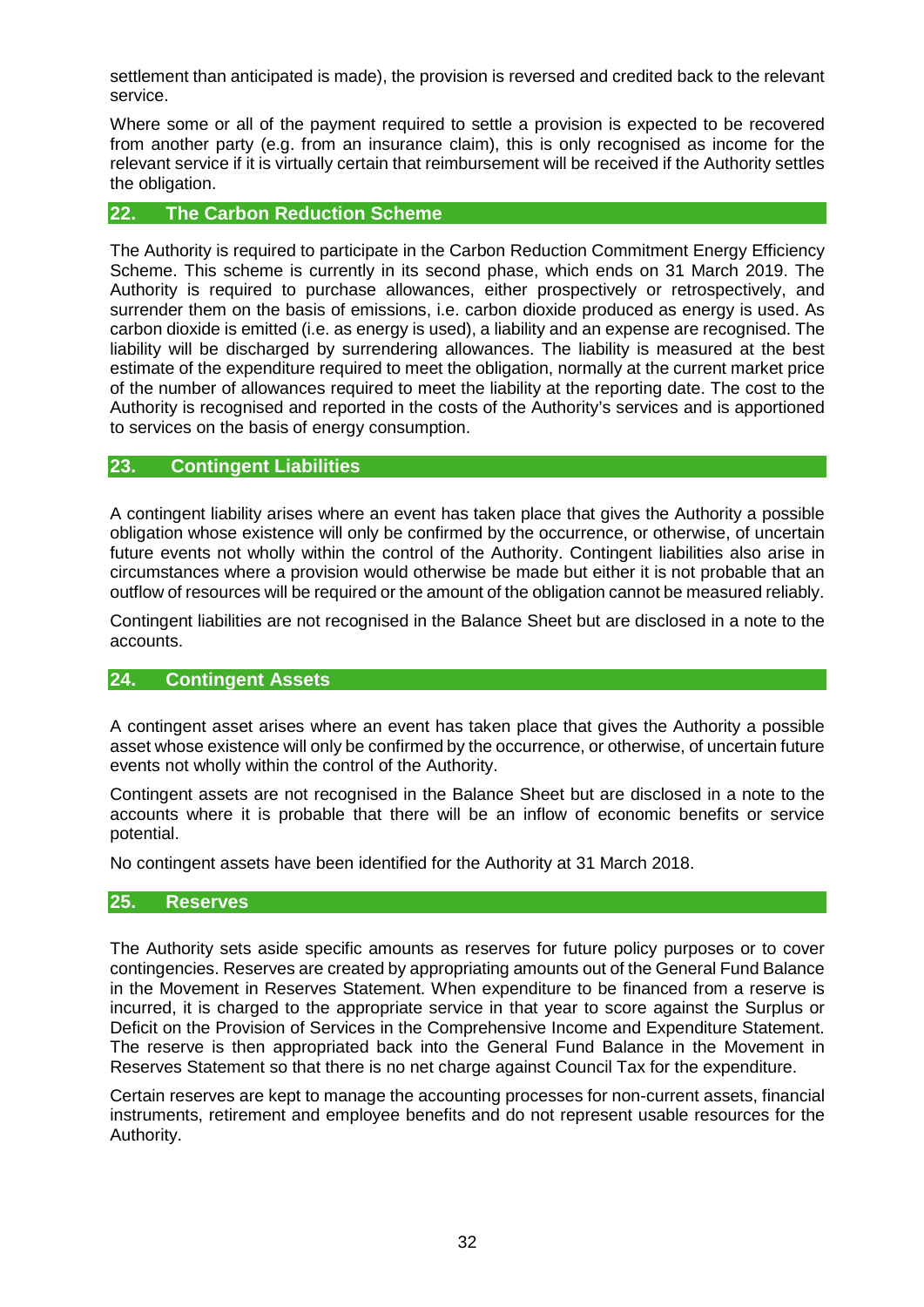### **26. Schools**

The Code of Practice on Local Authority Accounting in the United Kingdom confirms that the balance of control for Local Authority maintained schools (i.e. those categories of school identified in the School Standards and Framework Act 1998, as amended) lies with the Local Authority. The Code also stipulates that those schools' assets, liabilities, reserves and cash flows are recognised in the Local Authority financial statements (and not the Group Accounts). Therefore schools' transactions, cash flows and balances are recognised in each of the financial statements of the Authority as if they were the transactions, cash flows and balances of the Authority.

## **27. VAT**

VAT payable is included as an expense only to the extent that it is not recoverable from Her Majesty's Revenue and Customs. VAT receivable is excluded from income.

# **28. Accounting for Council Tax and NNDR**

The Council Tax and NNDR income included in the Comprehensive Income and Expenditure Statement is the Authority's share of accrued income for the year. However, regulations determine the amount of Council Tax and NNDR that must be included in the Authority's General Fund. Therefore, the difference between the income included in the Comprehensive Income and Expenditure Statement and the amount required by regulation to be credited to the General Fund is taken to the Collection Fund Adjustment Account and included as a reconciling item in the Movement in Reserves Statement.

The Balance Sheet includes the Authority's share of the end of year balances in respect of Council Tax and NNDR relating to arrears, impairment allowances for doubtful debts, overpayments and prepayments and appeals.

# **29. Accounting Policies not relevant or material**

All accounting policies are reviewed annually to ensure on-going relevance. The following policies have been omitted on the basis of having a non-material impact on the financial statements:

- Valuation of available for sale assets
- Intangible assets recognition of internally generated assets
- Exceptional Items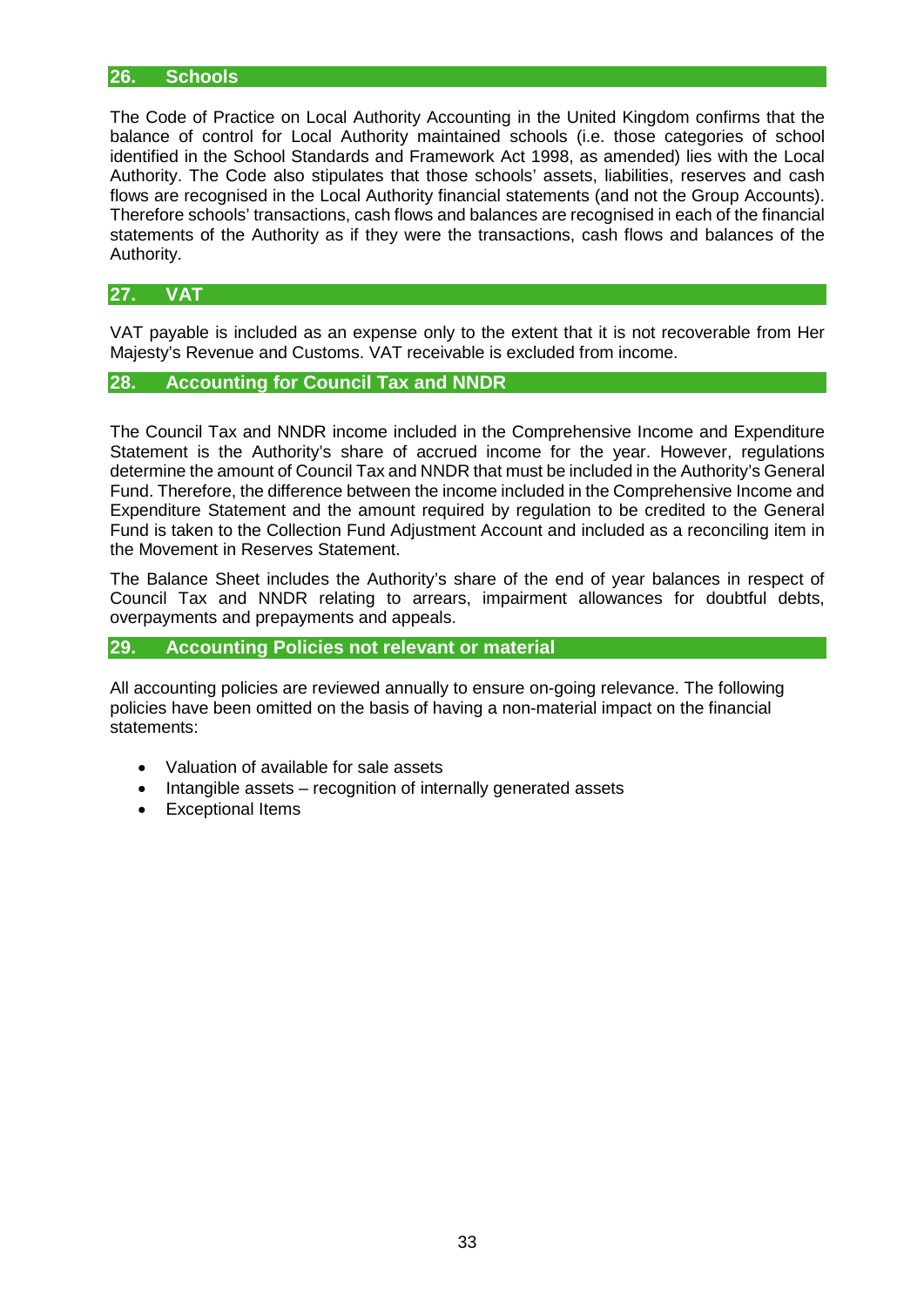# **Expenditure and Funding Analysis 2017/18**

|                                               | <b>Net Expenditure</b><br>Chargeable to the<br><b>General Fund</b><br>£000 | <b>Total Adjustments</b><br>between Funding<br>and Accounting<br><b>Basis</b><br>£000 | Net Expenditure in<br>the Comprehensive<br>Income and<br><b>Expenditure</b><br><b>Statement</b><br>£000 |
|-----------------------------------------------|----------------------------------------------------------------------------|---------------------------------------------------------------------------------------|---------------------------------------------------------------------------------------------------------|
| Children & Young People                       | 106,245                                                                    | (6,941)                                                                               | 99,304                                                                                                  |
| Schools                                       | 3,380                                                                      | 473                                                                                   | 3,853                                                                                                   |
| <b>Adult Social Care &amp; Public Health</b>  | 192,961                                                                    | 10,823                                                                                | 203,784                                                                                                 |
| <b>Communities &amp; Place</b>                | 100,665                                                                    | 17,027                                                                                | 117,692                                                                                                 |
| Policy                                        | 28,849                                                                     | 7,880                                                                                 | 36,729                                                                                                  |
| Finance & Major Contracts Management          | 2,956                                                                      | 435                                                                                   | 3,391                                                                                                   |
| Governance & Ethics                           | 7,387                                                                      | 175                                                                                   | 7,562                                                                                                   |
| Personnel                                     | 15,147                                                                     | 3,121                                                                                 | 18,268                                                                                                  |
| <b>Cost of Services</b>                       | 457,590                                                                    | 32,993                                                                                | 490,583                                                                                                 |
| Other Income and Expenditure                  | (463, 879)                                                                 | (36, 472)                                                                             | (500, 351)                                                                                              |
| (Surplus) or Deficit on Provision of Services | (6, 289)                                                                   | (3, 479)                                                                              | (9,768)                                                                                                 |
| <b>Opening Usable Revenue Reserves</b>        | 181,729                                                                    |                                                                                       |                                                                                                         |
| Surplus or (Deficit) on Provision of Services | 6,289                                                                      |                                                                                       |                                                                                                         |
| <b>Closing Usable Revenue Reserves</b>        | 188,018                                                                    |                                                                                       |                                                                                                         |

# **Expenditure and Funding Analysis 2016/17**

#### **As Restated**

|                                               | <b>Net Expenditure</b><br>Chargeable to the<br><b>General Fund</b><br>£000 | <b>Total Adjustments</b><br>between Funding<br>and Accounting<br><b>Basis</b><br>£000 | <b>Net Expenditure in</b><br>the Comprehensive<br>Income and<br><b>Expenditure</b><br><b>Statement</b><br>£000 |
|-----------------------------------------------|----------------------------------------------------------------------------|---------------------------------------------------------------------------------------|----------------------------------------------------------------------------------------------------------------|
| <b>Children &amp; Young People</b>            | 108,291                                                                    | 22,977                                                                                | 131,268                                                                                                        |
| Schools                                       | 5.330                                                                      | (199)                                                                                 | 5,131                                                                                                          |
| <b>Adult Social Care &amp; Public Health</b>  | 206,561                                                                    | 3,603                                                                                 | 210,164                                                                                                        |
| Communities & Place                           | 100,010                                                                    | 21,765                                                                                | 121,775                                                                                                        |
| Policy                                        | 30,565                                                                     | 5,011                                                                                 | 35,576                                                                                                         |
| Finance & Major Contracts Management          | 2,729                                                                      | 157                                                                                   | 2,886                                                                                                          |
| Governance & Ethics                           | 6,878                                                                      | 183                                                                                   | 7,061                                                                                                          |
| Personnel                                     | 15,208                                                                     | 2,053                                                                                 | 17,261                                                                                                         |
| <b>Cost of Services</b>                       | 475,572                                                                    | 55,550                                                                                | 531,122                                                                                                        |
| Other Income and Expenditure                  | (465, 304)                                                                 | (30, 638)                                                                             | (495, 942)                                                                                                     |
| (Surplus) or Deficit on Provision of Services | 10,268                                                                     | 24,912                                                                                | 35,180                                                                                                         |
| <b>Opening Usable Revenue Reserves</b>        | 191,997                                                                    |                                                                                       |                                                                                                                |
| Surplus or (Deficit) on Provision of Services | (10, 268)                                                                  |                                                                                       |                                                                                                                |
| <b>Closing Usable Revenue Reserves</b>        | 181,729                                                                    |                                                                                       |                                                                                                                |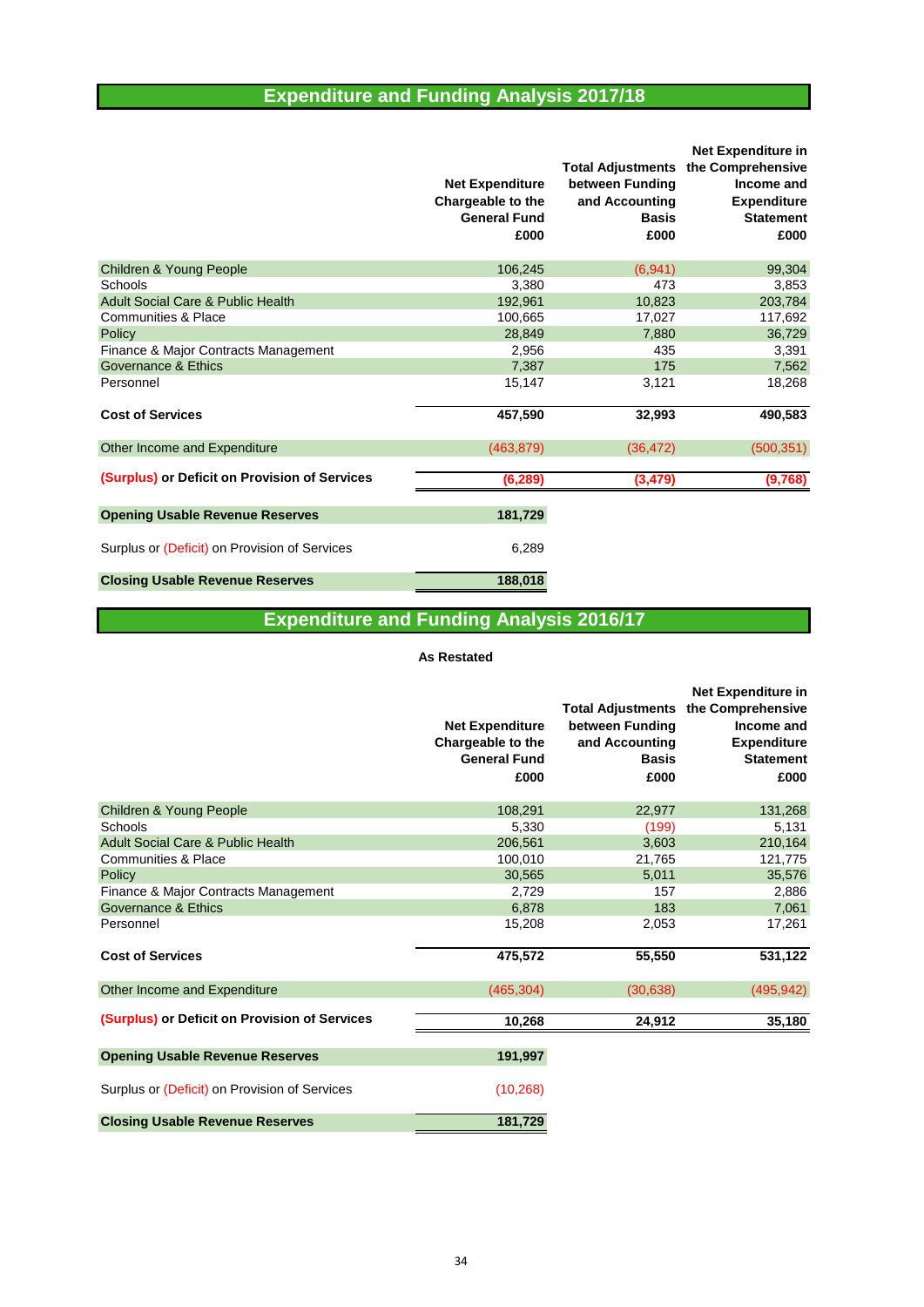#### **Movement in Reserves Statement 2017/18**

| Balance as at 31 March 2017<br>Movement in Reserves during 2017/18 | <b>Usable</b><br>Revenue<br><b>Reserves</b><br><b>Balance</b><br>£000<br>181,729 | Capital<br><b>Receipts</b><br>and Grants<br>Reserve<br>£000<br>4.206 | <b>Unapplied Total Usable</b><br><b>Reserves</b><br>£000<br>185.935 | Total<br>Unusable<br><b>Reserves</b><br>£000<br>(716, 841) | Total<br>Authority<br><b>Reserves</b><br>£000<br>(530, 906) |
|--------------------------------------------------------------------|----------------------------------------------------------------------------------|----------------------------------------------------------------------|---------------------------------------------------------------------|------------------------------------------------------------|-------------------------------------------------------------|
| Total Comprehensive Income and Expenditure                         | 9,769                                                                            | (1)                                                                  | 9.768                                                               | 226,764                                                    | 236,532                                                     |

Adjustments between accounting and funding basis under regulations

#### **Adjustments to Revenue Resources**

Amounts by which income and expenditure included in the Comprehensive Income and Expenditure Statement are different from revenue for the year calculated in accordance with statutory requirements.

| <b>Pensions Costs</b>                                          | 3,168     |          | 3,168     | (3, 168)   |            |
|----------------------------------------------------------------|-----------|----------|-----------|------------|------------|
| <b>Financial Instruments</b>                                   | (15)      |          | (15)      | 15         |            |
| Collection Fund Adjustments (Council Tax and NNDR)             | 2,142     |          | 2,142     | (2, 142)   |            |
| <b>Employee Benefits</b>                                       | (680)     |          | (680)     | 680        |            |
| Reversal of entries included in the Surplus or Deficit on the  |           |          |           |            |            |
| Provision of Services in relation to Capital expenditure       | 56,797    |          | 56.797    | (56, 797)  |            |
| <b>Total Adjustments to Revenue Resources</b>                  | 61,412    |          | 61,412    | (61, 412)  |            |
| <b>Adjustments between Revenue and Capital Resources</b>       |           |          |           |            |            |
| Statutory provision for the financing of capital investment    | (5,868)   |          | (5,868)   | 5,868      |            |
| Capital Expenditure Charged in the year to the General Fund    | (6, 182)  |          | (6, 182)  | 6,182      |            |
| <b>Total Adjustments between Revenue and Capital Resources</b> | (12,050)  |          | (12,050)  | 12,050     |            |
| <b>Adjustments to Capital Resources</b>                        |           |          |           |            |            |
| Capital Grants unapplied credited to CI&E                      | (49, 170) | 49,170   |           |            |            |
| Application of grants to capital financing transferred to CAA  |           | (49,473) | (49, 473) | 49,473     |            |
| Movement in Deferred Capital Receipts                          | (3,672)   |          | (3,672)   | 3,672      |            |
| <b>Total Adjustments to Capital Resources</b>                  | (52, 842) | (303)    | (53, 145) | 53,145     |            |
| Increase or (Decrease) in 2017/18                              | 6,289     | (304)    | 5,985     | 230,547    | 236,532    |
| Balance at 31 March 2018                                       | 188,018   | 3,902    | 191,920   | (486, 294) | (294, 374) |
|                                                                |           |          |           |            |            |

| <b>Movement in Reserves Statement 2016/17</b> |
|-----------------------------------------------|
|                                               |

|                                            | Usable<br>Revenue<br><b>Reserves</b><br><b>Balance</b><br>£000 | Capital<br><b>Receipts</b><br>and Grants<br>Reserve<br>£000 | <b>Unapplied Total Usable</b><br><b>Reserves</b><br>£000 | Total<br>Unusable<br><b>Reserves</b><br>£000 | Total<br>Authority<br><b>Reserves</b><br>£000 |
|--------------------------------------------|----------------------------------------------------------------|-------------------------------------------------------------|----------------------------------------------------------|----------------------------------------------|-----------------------------------------------|
| Balance as at 31 March 2016                | 191.997                                                        | 2.984                                                       | 194.981                                                  | (375, 607)                                   | (180, 626)                                    |
| Movement in Reserves during 2016/17        |                                                                |                                                             |                                                          |                                              |                                               |
| Total Comprehensive Income and Expenditure | (35, 182)                                                      |                                                             | (35, 181)                                                | (315,099)                                    | (350, 280)                                    |

Adjustments between accounting and funding basis under regulations

#### **Adjustments to Revenue Resources**

Amounts by which income and expenditure included in the Comprehensive Income and Expenditure Statement are different from revenue for the year calculated in accordance with statutory requirements.

| <b>Pensions Costs</b>                                          | 14,307    |           | 14,307    | (14, 307)  |            |
|----------------------------------------------------------------|-----------|-----------|-----------|------------|------------|
| <b>Financial Instruments</b>                                   | (17)      |           | (17)      | 17         |            |
| Collection Fund Adjustments (Council Tax and NNDR)             | 1.677     | ۰.        | 1,677     | (1,677)    |            |
| <b>Employee Benefits</b>                                       | 592       |           | 592       | (592)      |            |
| Reversal of entries included in the Surplus or Deficit on the  |           |           |           |            |            |
| Provision of Services in relation to Capital expenditure       | 78,603    |           | 78,603    | (78,603)   |            |
| <b>Total Adjustments to Revenue Resources</b>                  | 95,162    |           | 95,162    | (95, 162)  |            |
| <b>Adjustments between Revenue and Capital Resources</b>       |           |           |           |            |            |
| Statutory provision for the financing of capital investment    | (8,603)   |           | (8,603)   | 8,603      |            |
| Capital Expenditure Charged in the year to the General Fund    | (6, 917)  |           | (6, 917)  | 6,917      |            |
| <b>Total Adjustments between Revenue and Capital Resources</b> | (15, 520) |           | (15, 520) | 15,520     |            |
| <b>Adjustments to Capital Resources</b>                        |           |           |           |            |            |
| Capital Grants unapplied credited to CI&E                      | (54, 728) | 54,728    |           |            |            |
| Application of grants to capital financing transferred to CAA  |           | (53, 507) | (53, 507) | 53,507     |            |
| Movement in Deferred Capital Receipts                          |           |           |           |            |            |
| <b>Total Adjustments to Capital Resources</b>                  | (54, 728) | 1,221     | (53, 507) | 53,507     |            |
| Increase or (Decrease) in 2016/17                              | (10, 268) | 1,222     | (9,046)   | (341, 234) | (350, 280) |
| Balance at 31 March 2017                                       | 181,729   | 4,206     | 185,935   | (716, 841) | (530,906)  |
|                                                                |           |           |           |            |            |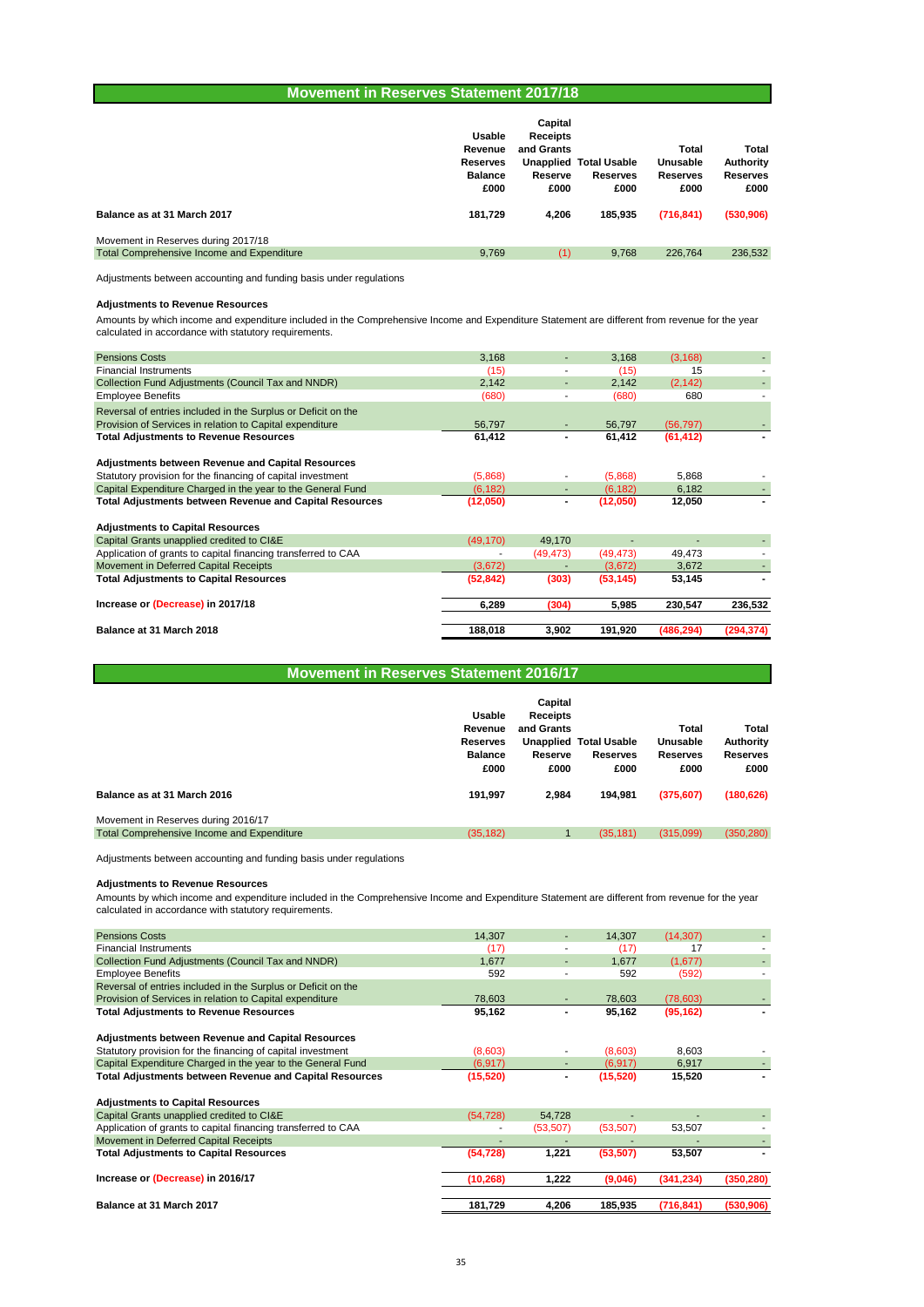# **COMPREHENSIVE INCOME AND EXPENDITURE STATEMENT**

|                                                                                                |      |                | 2016/17            |                    |                    | 2017/18                  |                          |
|------------------------------------------------------------------------------------------------|------|----------------|--------------------|--------------------|--------------------|--------------------------|--------------------------|
|                                                                                                |      |                | <b>As Restated</b> |                    |                    |                          |                          |
|                                                                                                |      | Gross          |                    | <b>Net</b>         | Gross              |                          | <b>Net</b>               |
|                                                                                                | Note | Expenditure    | Income             | <b>Expenditure</b> | <b>Expenditure</b> | Income                   | <b>Expenditure</b>       |
|                                                                                                |      | £000           | £000               | £000               | £000               | £000                     | £000                     |
|                                                                                                |      |                |                    |                    |                    |                          |                          |
| Gross expenditure, gross income and net expenditure of continuing operations                   |      |                |                    |                    |                    |                          |                          |
| Children & Young People                                                                        |      | 154,668        | (23, 400)          | 131,268            | 124,852            | (25, 548)                | 99,304                   |
| Schools                                                                                        |      | 360.407        | (355, 276)         | 5.131              | 354.477            | (350, 624)               | 3.853                    |
| Adult Social Care & Public Health                                                              |      | 373,286        | (163, 122)         | 210,164            | 385,835            | (182,051)                | 203,784                  |
| Communities & Place                                                                            |      | 156,323        | (34, 548)          | 121,775            | 148,321            | (30, 629)                | 117,692                  |
| Policy                                                                                         |      | 56,802         | (21, 226)          | 35,576             | 58,616             | (21, 887)                | 36,729                   |
| Finance & Major Contracts Management                                                           |      | 4,621          | (1,735)            | 2,886              | 5,082              | (1,691)                  | 3,391                    |
| Governance & Ethics                                                                            |      | 7,574          | (513)              | 7,061              | 8,071              | (509)                    | 7,562                    |
| Personnel                                                                                      |      | 30,257         | (12,996)           | 17,261             | 30,349             | (12,081)                 | 18,268                   |
| Internal Recharges Adjustment                                                                  |      | (40, 314)      | 40,314             |                    | (39, 183)          | 39,183                   | $\overline{\phantom{a}}$ |
| <b>Cost of services</b>                                                                        |      | 1,103,624      | (572, 502)         | 531,122            | 1,076,420          | (585, 837)               | 490,583                  |
| <b>Other Operating Expenditure</b>                                                             |      |                |                    |                    |                    |                          |                          |
| Loss on Disposal of non-current assets                                                         |      | 39,255         | ÷,                 | 39,255             | 55,554             | ٠                        | 55,554                   |
| Change in fair value of Assets Held for Sale                                                   | 17   | 743            | L,                 | 743                | 15                 |                          | 15                       |
| Other Operating Income and Expenditure                                                         |      | (17,035)       | (346)              | (17, 381)          | (46, 541)          | (159)                    | (46, 700)                |
| Financing and Investment Income and Expenditure                                                |      |                |                    |                    |                    |                          |                          |
| <b>Interest Payable</b>                                                                        | 29   | 34,757         | L.                 | 34,757             | 34,573             |                          | 34,573                   |
| Net Interest on the defined liability/(asset)                                                  | 22   | 31,653         | ÷,                 | 31,653             | 30,961             | $\overline{\phantom{a}}$ | 30,961                   |
| Interest and Investment Income                                                                 | 29   | $\blacksquare$ | (1,061)            | (1,061)            | ÷,                 | (1, 226)                 | (1,226)                  |
|                                                                                                |      |                |                    |                    |                    |                          |                          |
| Income and Expenditure in relation to Investment Properties and<br>changes in their fair value | 14   | 1,696          | (488)              | 1,208              | (9,094)            | (574)                    | (9,668)                  |
| Net (Surplus)/Deficit of Trading Undertakings                                                  | 33   | 51,678         | (50, 486)          | 1,192              | 43,222             | (40, 288)                | 2,934                    |
| Insurance Revenue                                                                              | 35   | (3, 437)       | (1, 287)           | (4, 724)           | (5,550)            | (64)                     | (5,614)                  |
|                                                                                                |      |                |                    |                    |                    |                          |                          |
| <b>Taxation and Non-Specific Grant Income</b>                                                  |      |                |                    |                    |                    |                          |                          |
| Recognised capital grants and contributions                                                    | 27   |                |                    | (75,983)           |                    |                          | (59,002)                 |
| Income from Council Tax                                                                        |      |                |                    | (312, 551)         |                    |                          | (331, 409)               |
| <b>General Government Grants</b>                                                               | 27   |                |                    | (77, 182)          |                    |                          | (56, 448)                |
| National Non-Domestic Rates Distribution                                                       |      |                |                    | (103, 813)         |                    |                          | (107, 649)               |
| New Homes Bonus Scheme                                                                         |      |                |                    | (3,774)            |                    |                          | (3, 119)                 |
| <b>Transition Grant</b>                                                                        |      |                |                    | (1,980)            |                    |                          | (1,984)                  |
| <b>Education Services Grant</b>                                                                |      |                |                    | (6,301)            |                    |                          | (1,569)                  |
| (Surplus)/Deficit on Provision of Services                                                     |      |                |                    | 35,180             |                    |                          | (9,768)                  |
| (Surplus)/Deficit on Revaluation of non current assets                                         |      |                |                    | 15,890             |                    |                          | (113,948)                |
| Actuarial (gains) / losses on pensions assets / liabilities                                    | 22   |                |                    | 298,509            |                    |                          | (114, 108)               |
| Any other (gains) and losses                                                                   |      |                |                    | 701                |                    |                          | 1.292                    |
| <b>Total Comprehensive Income and Expenditure</b>                                              |      |                |                    | 350.280            |                    |                          | (236, 532)               |
|                                                                                                |      |                |                    |                    |                    |                          |                          |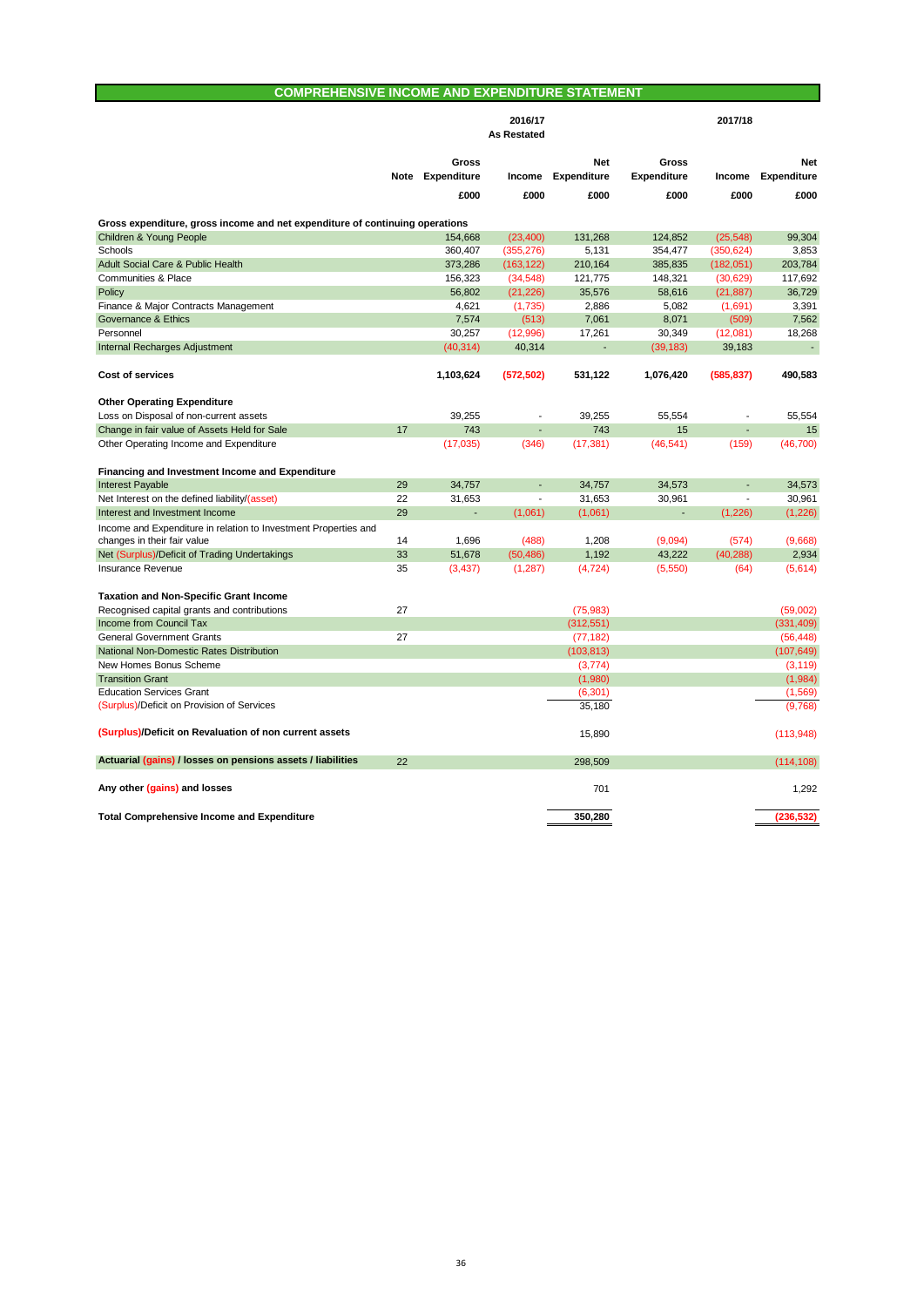|                                               | <b>BALANCE SHEET</b> |               |               |               |               |
|-----------------------------------------------|----------------------|---------------|---------------|---------------|---------------|
|                                               |                      | 31 March 2017 |               | 31 March 2018 |               |
|                                               | <b>Note</b>          | £000          | £000          | £000          | £000          |
| Property, Plant and Equipment (PPE)           | 10                   |               |               |               |               |
| <b>Land and Buildings</b>                     |                      | 606,279       |               | 716,685       |               |
| Vehicles, Plant, Furniture and Equipment      |                      | 40,673        |               | 40,047        |               |
| <b>Infrastructure Assets</b>                  |                      | 523,585       |               | 544,333       |               |
| <b>Community Assets</b>                       |                      | 30            |               | 29            |               |
| <b>Surplus Assets</b>                         |                      | 53,854        |               | 60,712        |               |
| <b>Assets Under Construction</b>              |                      | 10,612        | 1,235,033     | 8,248         | 1,370,054     |
| <b>Heritage Assets</b>                        | 16                   | 481           |               | 420           |               |
| <b>Investment Property</b>                    | 14                   | 16,439        |               | 25,516        |               |
| Intangible Assets                             | 15                   | 5,698         |               | 4,215         |               |
| <b>Long Term Advances</b>                     | 28                   | 3,965         |               | 4,441         |               |
| Long Term Investments                         | 28                   | 2,516         |               |               |               |
| Long Term Debtors                             | 20                   | 511           | 29,610        | 368           | 34,960        |
| <b>Total Long Term Assets</b>                 |                      |               | 1,264,643     |               | 1,405,014     |
| <b>Short Term Investments</b>                 | 28                   | 32,036        |               | 4,550         |               |
| Inventories                                   | 19                   | 1,571         |               | 2,172         |               |
| <b>Short Term Debtors</b>                     | 20                   | 53,427        |               | 76,678        |               |
| Less allowance for Bad Debts                  | 20                   | (6, 246)      |               | (6,099)       |               |
| Cash and Cash Equivalents                     | 38                   | 68,396        |               | 61,069        |               |
| <b>Assets Held for Sale</b>                   | 17                   | 1,105         |               | 738           |               |
| <b>Total Current Assets</b>                   |                      |               | 150,289       |               | 139,108       |
| <b>Short Term Creditors</b>                   | 23                   | (103, 448)    |               | (112, 841)    |               |
| <b>Short Term Provisions</b>                  | 24                   | (2, 394)      |               | (2,570)       |               |
| Loans to be repaid within 1 year              | 28, 31               | (18,087)      |               | (22, 182)     |               |
| Short Term Finance Lease Liability            | 12, 13, 28, 31       | (4, 517)      | (128, 446)    | (6, 554)      | (144, 147)    |
| <b>Total Assets less Current Liabilities</b>  |                      |               | 1,286,486     |               | 1,399,975     |
| Long Term Provisions                          | 24                   | (14,059)      |               | (11, 729)     |               |
| Long Term Borrowing                           | 28, 31               | (428, 876)    |               | (443, 922)    |               |
| Long Term Finance Lease Liability             | 12, 13, 28, 31       | (120, 600)    |               | (115,560)     |               |
| <b>Deferred Liability</b>                     | 29                   | (1, 161)      |               | (1,084)       |               |
| Capital Grants Receipts in Advance            | 27                   | (4,641)       | (569, 337)    | (9,786)       | (582,081)     |
|                                               |                      |               |               |               |               |
| IAS 19 Pensions Liability                     | 22                   |               | (1, 248, 055) |               | (1, 112, 268) |
| <b>Total Net Assets</b>                       |                      |               | (530, 906)    |               | (294, 374)    |
| <b>Usable Reserves</b>                        | 34                   |               |               |               |               |
| Capital Receipts and Grants Unapplied Reserve |                      | 4,206         |               | 3,902         |               |
| <b>Other Earmarked Reserves</b>               |                      | 111,702       |               | 116,229       |               |
| General Insurance                             | 35                   | 16,285        |               | 21,000        |               |
| <b>Schools Statutory Reserves</b>             | 36                   | 26,036        |               | 19,919        |               |
| <b>General Fund Balance</b>                   |                      | 27,706        | 185,935       | 30,870        | 191,920       |
|                                               |                      |               |               |               |               |
| <b>Unusable Reserves</b>                      | 37                   |               |               |               |               |
| <b>Capital Adjustment Account</b>             |                      | 399,301       |               | 416,882       |               |
| <b>Revaluation Reserve</b>                    |                      | 143,275       |               | 244,368       |               |
| <b>IAS 19 Pensions Reserves</b>               | 22                   | (1,248,055)   |               | (1, 138, 407) |               |
| <b>Deferred Capital Receipts</b>              |                      |               |               | 3,672         |               |
| Financial Instruments Adjustment Account      |                      | (70)          |               | (56)          |               |
| <b>Collection Fund Adjustment Account</b>     |                      | 3,585         |               | 1,444         |               |
| <b>Employee Benefits Account</b>              |                      | (14, 877)     | (716, 841)    | (14, 197)     | (486, 294)    |
| <b>Net Worth / Total Reserves</b>             |                      |               | (530, 906)    |               | (294, 374)    |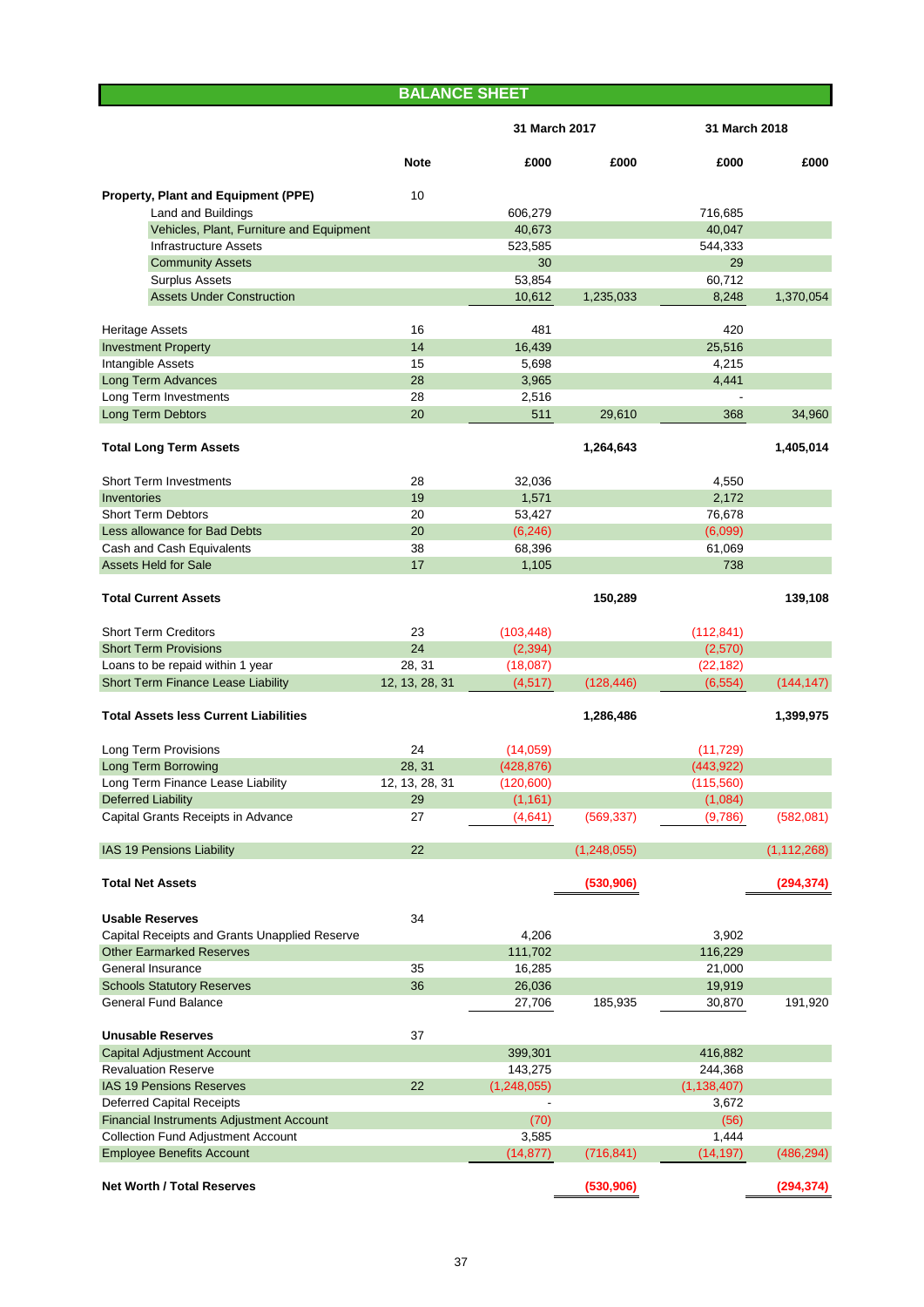# **CASH FLOW STATEMENT**

|                                                           |             | 2016/17   | 2017/18   |
|-----------------------------------------------------------|-------------|-----------|-----------|
|                                                           | <b>Note</b> | £000      | £000      |
| Net (surplus) or deficit on the provision of services     |             | 35,180    | (9,768)   |
| Adjust for non-cash movements                             |             |           |           |
| Depreciation and amortisation                             |             | (41, 565) | (40, 766) |
| Revaluation / Impairment of Property, Plant and Equipment |             | (10, 634) | 35,633    |
| <b>Donated Assets</b>                                     |             | 21,254    | 9,831     |
| Movement in current assets and liabilities                |             | (20, 213) | 10,331    |
| Movement in reserves and provisions                       |             | 1,559     | 2,154     |
| Adjustments in respect of pension charges                 |             | (14, 307) | (3, 168)  |
| Grants applied                                            |             | 54,728    | 49,170    |
| Carrying value of assets disposed of                      |             | (42,055)  | (62, 398) |
| Other                                                     |             | (2, 354)  | 9,268     |
|                                                           |             | (53, 587) | 10,055    |
|                                                           |             |           |           |
| Adjust for items included in investing or financing       |             | 2,798     | 3,173     |
|                                                           |             |           |           |
| Net cash flows from operating activities                  |             | (15,609)  | 3,460     |
| Investing activities                                      | 40          | 14,062    | 22,253    |
| <b>Financing activities</b>                               | 41          | (931)     | (18, 386) |
| Net (increase)/decrease in cash and cash equivalents      |             | (2, 478)  | 7,327     |
|                                                           |             |           |           |
| Cash and cash equivalents at beginning of period          |             | 65,918    | 68,396    |
| Cash and cash equivalents at end of period                |             | 68,396    | 61,069    |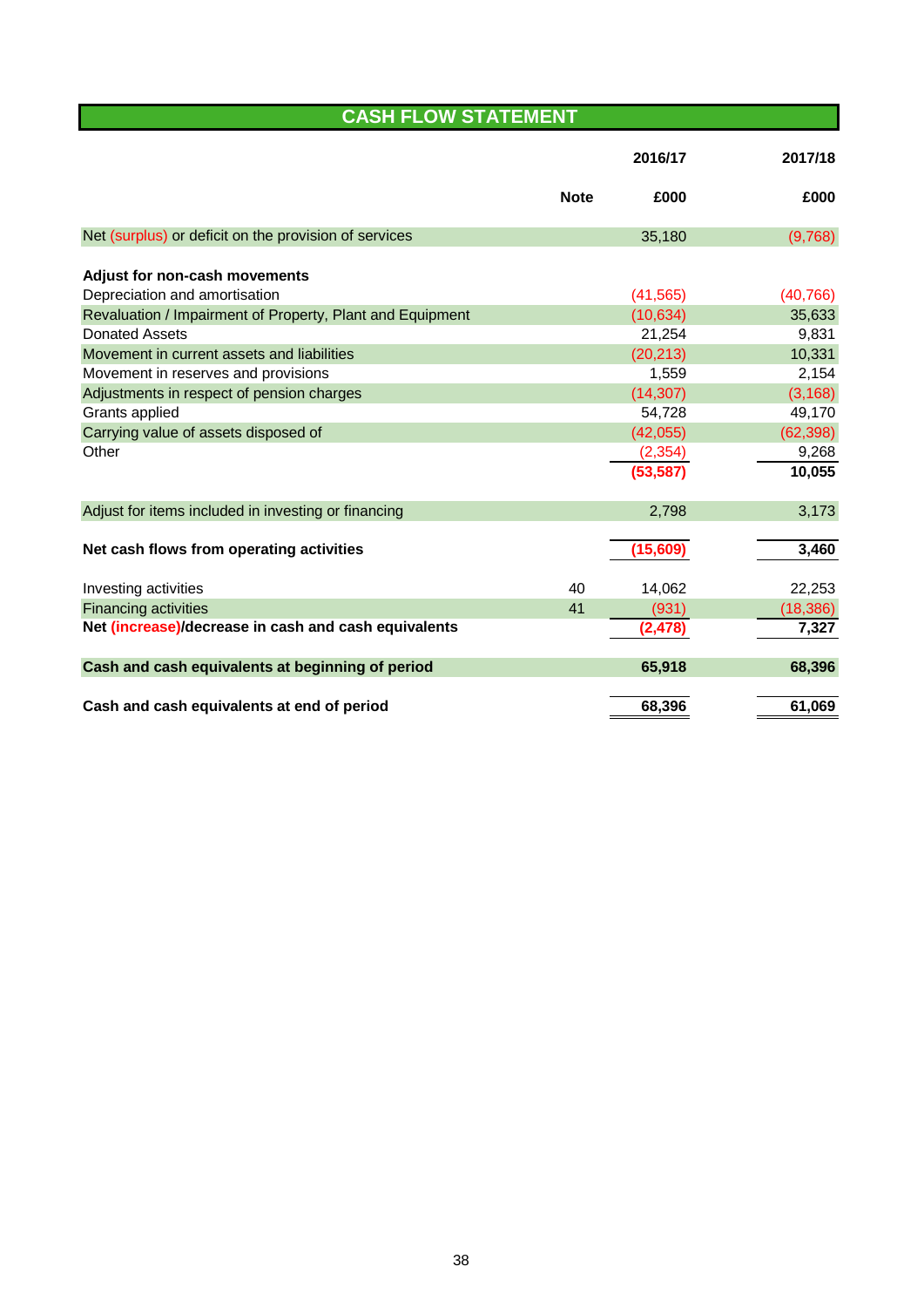## **NOTES TO THE STATEMENT OF ACCOUNTS**

### **1. Prior Period Adjustments, Changes in Accounting Policies, Estimates and Errors**

Council meeting on 25 May 2017. There are no prior period adjustments to report in the 2017/18 accounts. To aid year on year comparisons, some accounts have been restated to reflect the Authority's revised committee structure as approved at the Full

### **2. Accounting Standards Issued but not yet Adopted**

been issued but not yet adopted by the Code for the relevant financial year. information relating to the impact of an accounting change that will be required by a new standard that has IAS 8 Accounting Policies, Changes in Accounting Estimates and Errors requires the Authority to disclose

IFRS 9 Financial Instruments - introduces extensive changes to the classification and measurement of financial assets and a new expected credit loss model for impairing financial assets. The impact will be to reclassify assets currently classified as loans and receivables, and available for sale to amortised cost and fair value through other comprehensive income respectively based on the contractual cashflows and business model for holding the assets. There are not expected to be any changes in the measurement of financial assets.

IFRS 15 Revenue from Contracts with Customers - presents new requirements for the recognition of revenue based on a control based revenue recognition model. The Authority does not have any material revenue streams within the scope of the new standard.

leases.) The impact of this change will be assessed in due course. From 2019/20, IFRS 16 will require local authorities that are lessees to recognise most leases on their balance sheets as right of use assets with corresponding lease liabilities (there is exemption for low-value short term

There are a number of further minor changes to the Code which will not have a material impact upon the financial statements of the Authority.

### **3. Critical Judgements in Applying Accounting Policies**

events. The critical judgements made in the Statement of Accounts are: In applying the accounting policies set out in the Statement of Accounting Policies, the Authority has had to make certain judgements about complex transactions or those involving uncertainty about future

- liabilities are consolidated into the single entity accounts. The outcome is as follows: The Authority has made detailed assessment and applied judgement regarding the extent of control exercised over schools run under various arrangements to determine whether associated assets and
	- Community schools on Balance Sheet
	- Academy schools off Balance Sheet
	- Foundation schools on Balance Sheet
	- Voluntary Aided schools off Balance Sheet
	- Voluntary Controlled schools off Balance Sheet
- The 2017/18 Code of Practice clarifies the requirements for valuing property, plant and equipment (PPE) to ensure valuations are "sufficiently regular to ensure that the carrying amount does not differ materially from that which would be determined using the current value at the end of the reporting period". To achieve this objective, the Authority has consulted its professional valuers who have affirmed that there is no such material deviation from current value at the Balance Sheet date for those assets not subject to a formal in-year valuation.
- facilities and reduce levels of service provision. There is a high degree of uncertainty about future levels of funding for local government. However, the Authority has determined that this uncertainty is not yet sufficient to provide an indication that the assets of the Authority might be impaired as a result of a need to close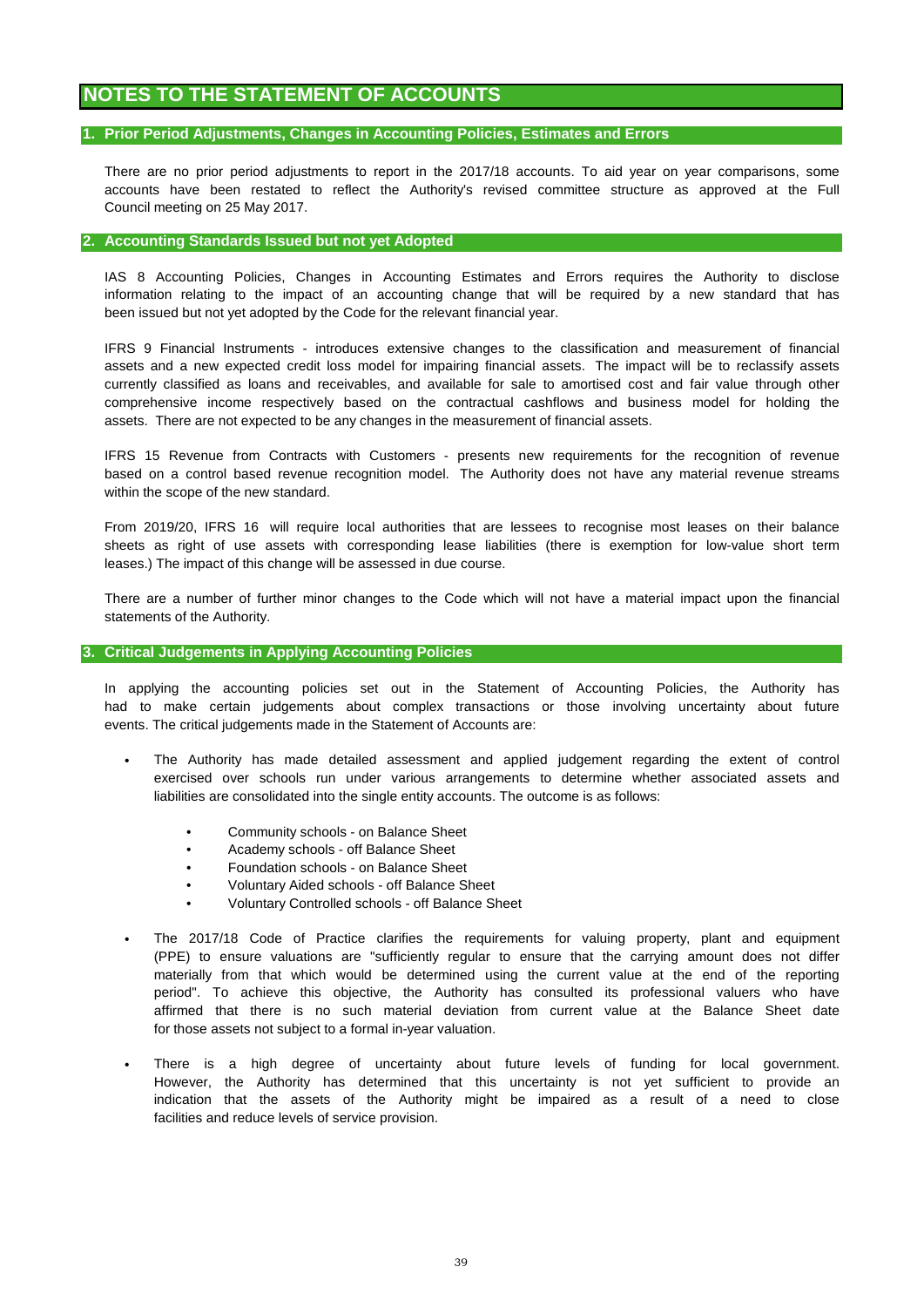- Authority has with related parties. The Authority has considered in line with accounting standards and the Code of Practice on group accounts all significant relationships with regard to joint arrangements. The review considered all relationships for material interests that have the nature of subsidiaries, associates and jointly controlled entities. This included assessment of control by a single entity, joint control and materiality. There are no material interests and no group accounts. Refer to Note 32 for arrangements the
- Arc Property Services Partnership Ltd and Via East Midlands Ltd are considered to be joint operations but they have not been fully consolidated into the Authority's accounts as a joint operation because there is no material difference to the costs already reflected.

### **4. Assumptions made about the future and other major sources of estimation uncertainty**

The Statement of Accounts contains estimated figures that are based on assumptions made by the Authority about the future, or that are otherwise uncertain. Estimates are made taking into account determined with certainty, actual results could be materially different from assumptions and estimates. historical experience, current trends and other relevant factors. However, because balances cannot be

material adjustment in the forthcoming financial year are as follows: The items in the Authority's Balance Sheet at 31 March 2018 for which there is significant risk of

## **Property, Plant and Equipment**

lives had to be reduced. reduced, depreciation increases and the carrying amount of the asset falls. It is estimated that the annual depreciation charge for buildings would increase by £0.8 million for every year that useful Assets are depreciated over useful lives that are dependent on assumptions about the level of repairs and maintenance that will be incurred in relation to individual assets. The current economic climate makes it uncertain that the Authority will be able to sustain its current spending on repairs and maintenance, bringing into doubt the useful lives assigned to assets. If the useful life of an asset is

basis by the Authority's internal team of valuers. Each property is assessed and valued on its own merits and the valuation is determined with due regard to any changes or uncertainties which may affect the specific property. It is estimated that a theoretical 1% market drop applied across all properties valued in 2017/18 would equate to an impairment variation of £12.4 million to be expensed through the surplus / Land and Building assets that are required to be measured at current value are revalued on a 5 year rolling deficit on the provision of services.

### **Fair Value**

judgements include considerations such as uncertainty and risk. direct observable market data is unavailable, judgement is required in order to determine a fair value and the assets and liabilities, it is likely the Authority will be required to make assumptions and estimations. Where Authority uses relevant experts to ensure that appropriate valuation techniques are used where typically When determining fair value for the measurement and disclosure requirements in relation to the Authority's

### **Insurance**

known claims and liabilities. The values provided are based upon historic experience and advice from claims advisers. However the actual payments paid out are subject to agreement and possible legal action. The Authority operates a self insurance scheme and has established a provision of £11.2 million to cover amount provided would have an impact of £1.1 million on the provision required. Therefore the final payments may differ significantly from that provided. A variation of 10% on the

#### **Pensions**

the discount rate used, the rate at which salaries are projected to increase, changes in retirement ages, mortality rates and expected returns on pension fund assets. A firm of consulting actuaries is engaged to provide the Authority with expert advice about the assumptions to be applied. The effects on the net pensions liability of changes in individual assumptions can be measured and is contained in Note 22. Estimation of the net liability to pay pensions depends on a number of complex judgements relating to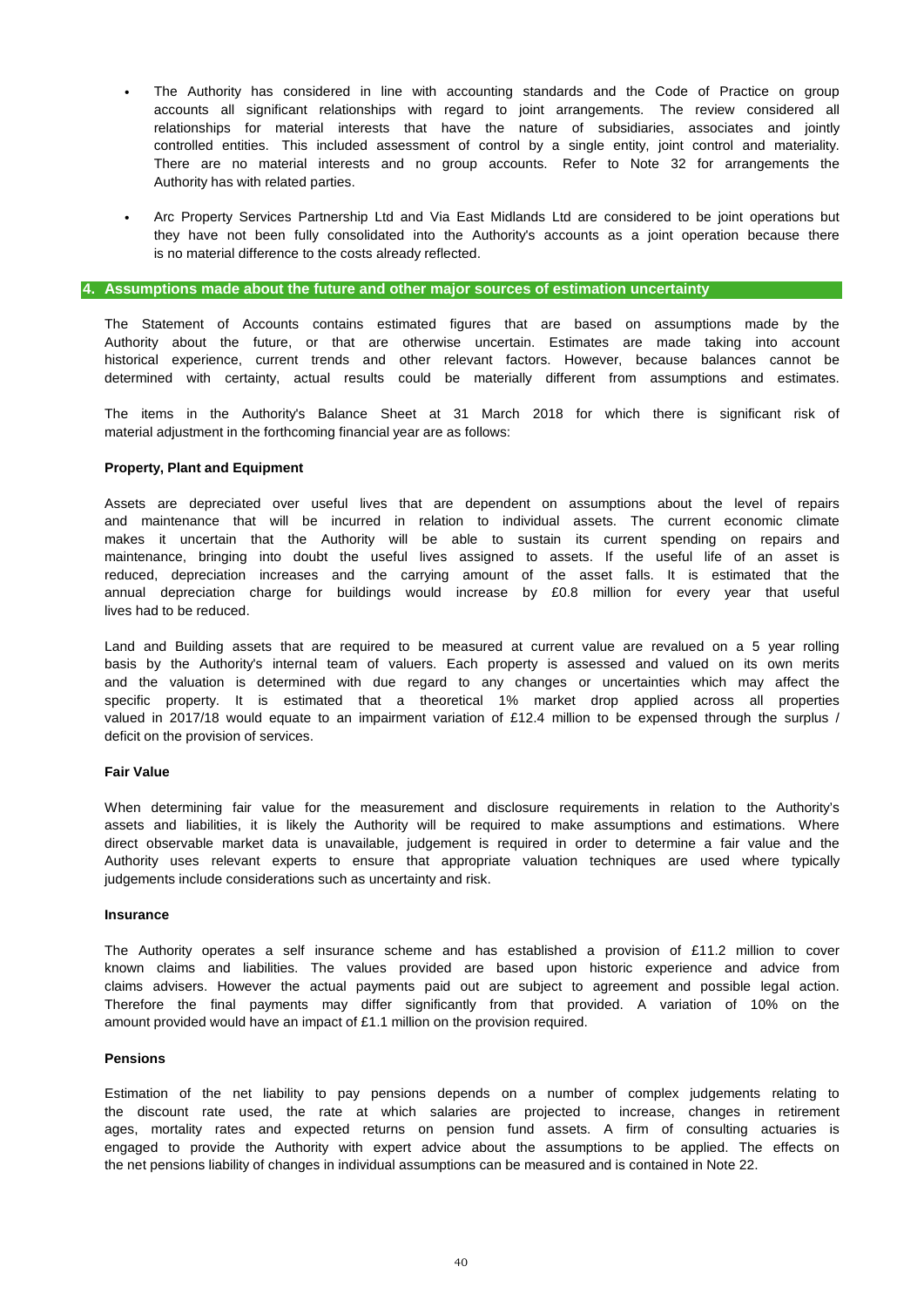## **5. Post Balance Sheet Events**

accounts. There are no material events to report since the accounts were prepared, which are not already reported in the

## **6. Adjustments between Accounting Basis and Funding Basis under Regulations**

Expenditure and Funding Analysis and the Movement in Reserves Statement. The adjustments between the accounting basis and the funding basis under regulations are shown in the

## **7. Note to the Expenditure and Funding Analysis**

|                                                                                                                   | 2017/18                                               |                                                                         |                                            |                                     |  |  |  |  |
|-------------------------------------------------------------------------------------------------------------------|-------------------------------------------------------|-------------------------------------------------------------------------|--------------------------------------------|-------------------------------------|--|--|--|--|
| <b>Adjustments from General Fund to arrive at</b><br>the Comprehensive Income and<br><b>Expenditure Statement</b> | Adjustments<br>for Capital<br><b>Purposes</b><br>£000 | Net change<br>for Employee<br><b>Adjustments</b><br>under IAS19<br>£000 | <b>Other</b><br><b>Differences</b><br>£000 | Total<br><b>Differences</b><br>£000 |  |  |  |  |
| Children & Young People                                                                                           | (16, 841)                                             | 9,900                                                                   | ٠                                          | (6,941)                             |  |  |  |  |
| <b>Schools</b>                                                                                                    |                                                       | 473                                                                     | ٠                                          | 473                                 |  |  |  |  |
| <b>Adult Social Care &amp; Public Health</b>                                                                      | 3,811                                                 | 7,012                                                                   | ٠                                          | 10,823                              |  |  |  |  |
| <b>Communities &amp; Place</b>                                                                                    | 15,556                                                | 1,472                                                                   | (1)                                        | 17,027                              |  |  |  |  |
| Policy                                                                                                            | 6,115                                                 | 1,778                                                                   | (13)                                       | 7,880                               |  |  |  |  |
| Finance & Major Contracts Management                                                                              |                                                       | 435                                                                     |                                            | 435                                 |  |  |  |  |
| Governance & Ethics                                                                                               |                                                       | 175                                                                     |                                            | 175                                 |  |  |  |  |
| Personnel                                                                                                         | 648                                                   | 2,473                                                                   | ٠                                          | 3,121                               |  |  |  |  |
| <b>Net Cost of Services</b>                                                                                       | 9,289                                                 | 23,718                                                                  | (14)                                       | 32,993                              |  |  |  |  |
| Other Income and Expenditure                                                                                      | (17, 383)                                             | (21, 230)                                                               | 2,141                                      | (36, 472)                           |  |  |  |  |
|                                                                                                                   |                                                       |                                                                         |                                            |                                     |  |  |  |  |

**Difference between General Fund surplus or deficit and Comprehensive Income and Expenditure surplus or deficit**

| <b>Expenditure surplus or deficit</b>             | (8,094)            | 2,488              | 2,127              | (3, 479)           |  |  |  |  |  |
|---------------------------------------------------|--------------------|--------------------|--------------------|--------------------|--|--|--|--|--|
|                                                   |                    | 2016/17            |                    |                    |  |  |  |  |  |
|                                                   | <b>As Restated</b> |                    |                    |                    |  |  |  |  |  |
|                                                   |                    | Net change         |                    |                    |  |  |  |  |  |
| <b>Adjustments from General Fund to arrive at</b> | <b>Adjustments</b> | for Employee       |                    |                    |  |  |  |  |  |
| the Comprehensive Income and                      | for Capital        | <b>Adjustments</b> | Other              | Total              |  |  |  |  |  |
| <b>Expenditure Statement</b>                      | <b>Purposes</b>    | under IAS19        | <b>Differences</b> | <b>Differences</b> |  |  |  |  |  |
|                                                   | £000               | £000               | £000               | £000               |  |  |  |  |  |
| <b>Children &amp; Young People</b>                | 22,575             | 402                | ٠                  | 22,977             |  |  |  |  |  |
| Schools                                           |                    | (199)              |                    | (199)              |  |  |  |  |  |
| <b>Adult Social Care &amp; Public Health</b>      | 1,430              | 2,173              |                    | 3,603              |  |  |  |  |  |
| <b>Communities &amp; Place</b>                    | 21,298             | 484                | (17)               | 21,765             |  |  |  |  |  |
| Policy                                            | 4,707              | 304                |                    | 5,011              |  |  |  |  |  |
| Finance & Major Contracts Management              |                    | 157                |                    | 157                |  |  |  |  |  |
| Governance & Ethics                               |                    | 183                |                    | 183                |  |  |  |  |  |
| Personnel                                         | 1,307              | 746                |                    | 2,053              |  |  |  |  |  |
| <b>Net Cost of Services</b>                       | 51,317             | 4,250              | (17)               | 55,550             |  |  |  |  |  |
| Other Income and Expenditure                      | (42, 964)          | 10,649             | 1,677              | (30, 638)          |  |  |  |  |  |
| Difference between General Fund surplus           |                    |                    |                    |                    |  |  |  |  |  |
| or deficit and Comprehensive Income and           |                    |                    |                    |                    |  |  |  |  |  |
| <b>Expenditure surplus or deficit</b>             | 8,353              | 14,899             | 1,660              | 24.912             |  |  |  |  |  |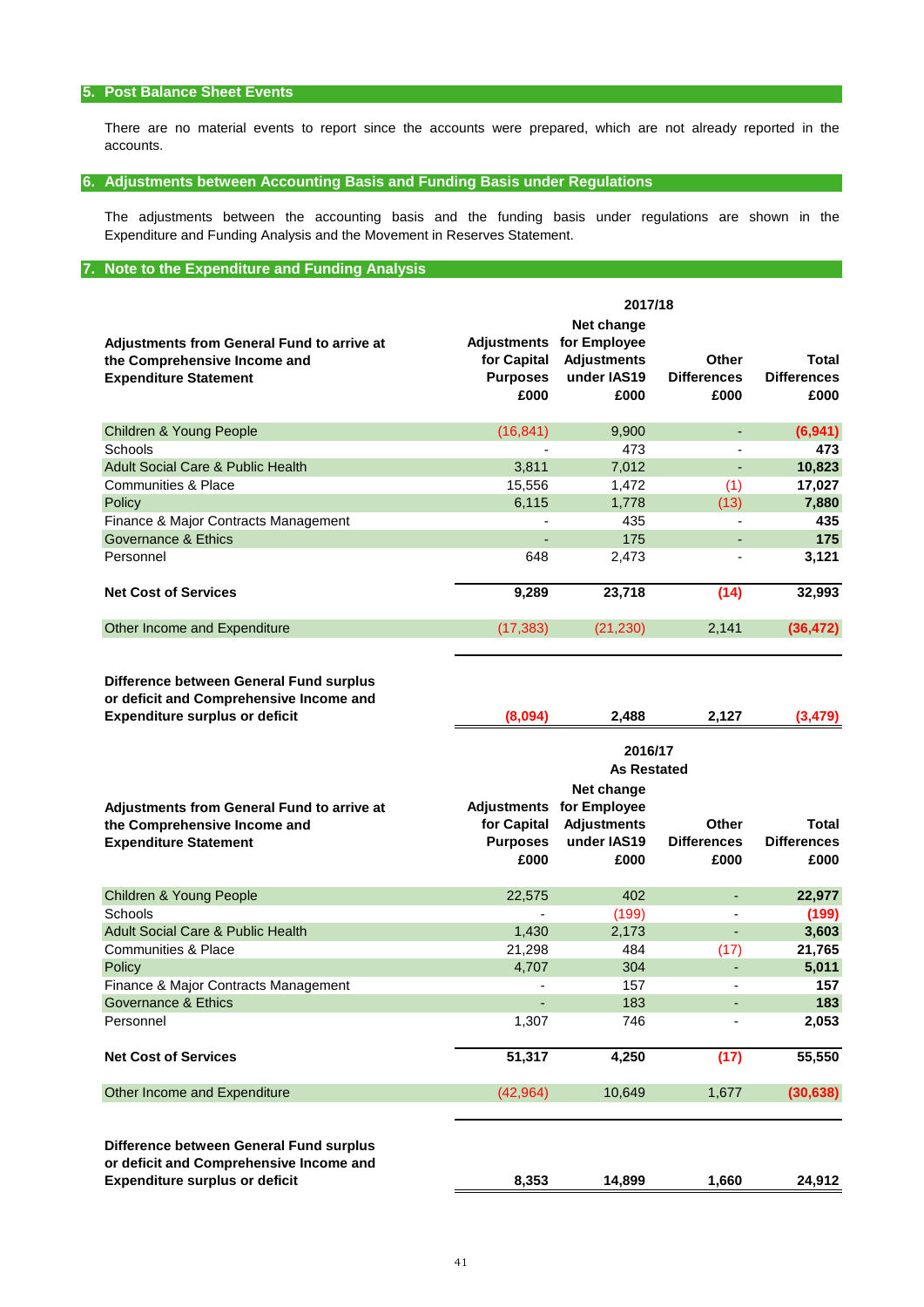## **8. Segmental Income**

under the funding basis rather than an accounting basis. Income received on a segmental basis is analysed below. This is the income attributable to the General Fund

|                                      | 2016/17            | 2017/18    |
|--------------------------------------|--------------------|------------|
|                                      | <b>As Restated</b> |            |
|                                      | £000               | £000       |
| <b>Children &amp; Young People</b>   | (21, 176)          | (23,041)   |
| Schools                              | (355, 275)         | (350, 624) |
| Adult Social Care & Public Health    | (182, 534)         | (220, 164) |
| Communities & Place                  | (36,053)           | (32, 469)  |
| Policy                               | (29,661)           | (31, 438)  |
| Finance & Major Contracts Management | (1,735)            | (1,691)    |
| Governance & Ethics                  | (513)              | (509)      |
| Personnel                            | (12,996)           | (12,081)   |
| <b>Total</b>                         | (639, 943)         | (672, 017) |
|                                      |                    |            |

## **9. Expenditure and Income Analysed by Nature**

The Authority's expenditure and income is analysed as follows:

|                                                                     | 2016/17       | 2017/18       |
|---------------------------------------------------------------------|---------------|---------------|
|                                                                     | £000          | £000          |
| <b>Expenditure</b>                                                  |               |               |
| Employee expenses                                                   | 487,616       | 488,438       |
| Other operating expenses                                            | 626,391       | 604,661       |
| Depreciation, amortisation & impairment                             | 52,199        | 5,133         |
| Other Expenditure relating to held for sale & investment properties | 1,951         | (9,653)       |
| <b>Interest Payments</b>                                            | 34,757        | 34,573        |
| Precepts & Levies                                                   | 276           | 280           |
| Gains or Losses on disposal of Non Current Assets                   | 39,255        | 55,554        |
| <b>Total Expenditure</b>                                            | 1,242,445     | 1,178,986     |
|                                                                     |               |               |
| <b>Income</b>                                                       |               |               |
| Fees, charges & other service income                                | (214, 903)    | (207, 115)    |
| Interest & Investment Income                                        | (1,061)       | (1,226)       |
| Income from Council Tax, NNDR                                       | (416, 364)    | (439,058)     |
| Government grants                                                   | (574, 937)    | (541, 355)    |
| <b>Total Income</b>                                                 | (1, 207, 265) | (1, 188, 754) |
| (Surplus)/Deficit on Provision of Services                          | 35,180        | (9,768)       |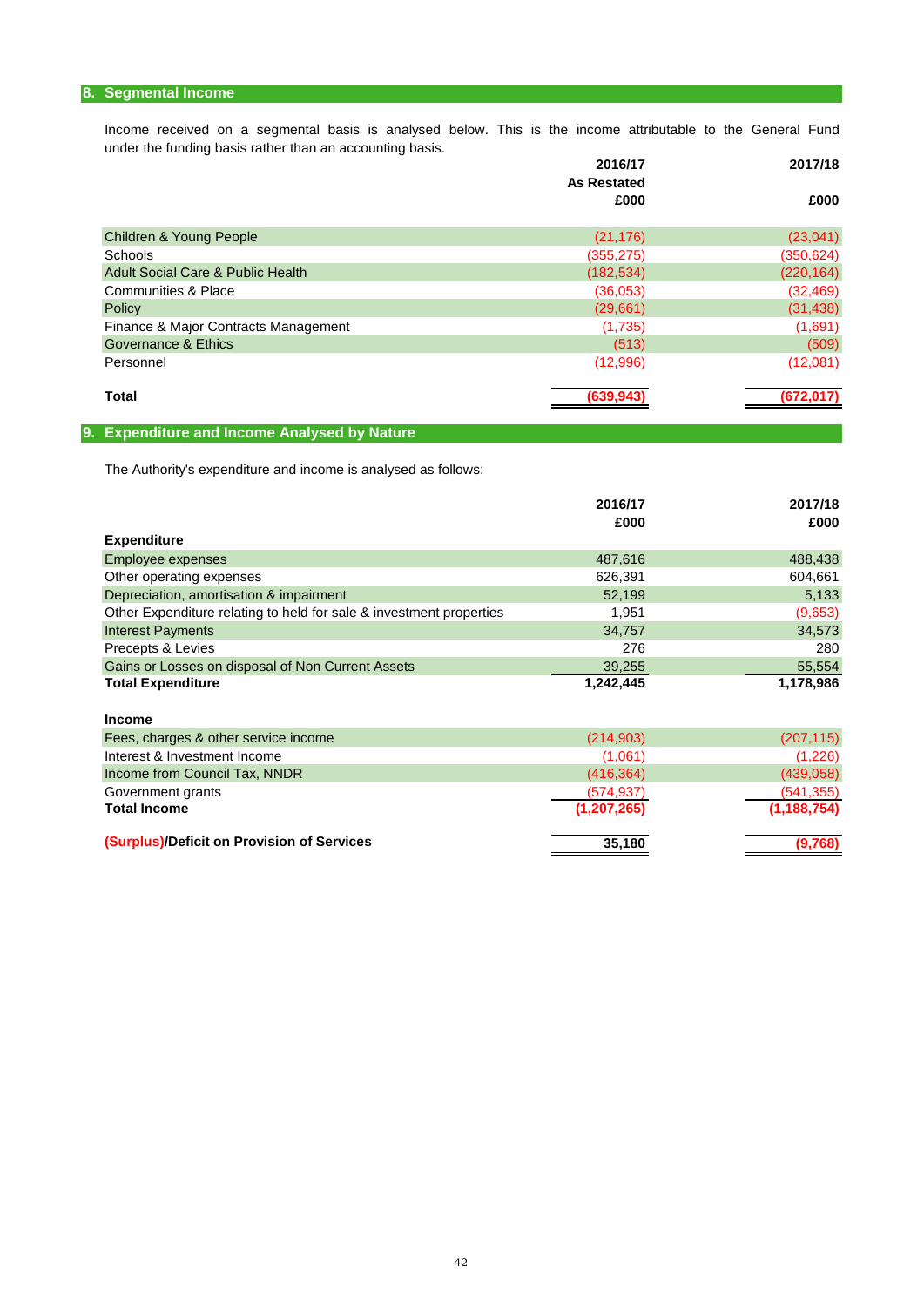| Movement in 2017/18 |  |
|---------------------|--|
|---------------------|--|

|                                                                                                                                  | Land and<br><b>Buildings</b><br>£000 | Vehicles,<br>Plant,<br><b>Furniture &amp;</b><br>Equipment<br>£000 | Infrastructure<br><b>Assets</b><br>£000 | Community<br><b>Assets</b><br>£000 | <b>Assets</b><br>£000 | Surplus Assets Under<br>Construction<br>£000 | Total<br>Property,<br>Plant &<br>Equipment<br>£000 | <b>PFI Assets</b><br>included in<br>Property,<br>Plant &<br>Equipment<br>£000 |
|----------------------------------------------------------------------------------------------------------------------------------|--------------------------------------|--------------------------------------------------------------------|-----------------------------------------|------------------------------------|-----------------------|----------------------------------------------|----------------------------------------------------|-------------------------------------------------------------------------------|
| <b>Cost or Valuation</b>                                                                                                         |                                      |                                                                    |                                         |                                    |                       |                                              |                                                    |                                                                               |
| At 1 April 2017                                                                                                                  | 626,466                              | 85,532                                                             | 725,745                                 | 36                                 | 54,270                | 10,704                                       | 1,502,753                                          | 28,773                                                                        |
| <b>Additions</b>                                                                                                                 | 21,214                               | 7,981                                                              | 35,968                                  | $\overline{\phantom{a}}$           | 4,131                 | 6,402                                        | 75,696                                             | 703                                                                           |
| <b>Donations</b>                                                                                                                 | 9,831                                |                                                                    |                                         |                                    |                       |                                              | 9,831                                              |                                                                               |
| Revaluation<br>increases/(decreases) recognised<br>in the Revaluation Reserve<br>Revaluation<br>increases/(decreases) recognised | 89,011                               |                                                                    |                                         |                                    | 1,376                 |                                              | 90.387                                             | 13,653                                                                        |
| in the surplus/deficit on Provision                                                                                              |                                      |                                                                    |                                         |                                    |                       |                                              |                                                    |                                                                               |
| of Services                                                                                                                      | 34,111                               |                                                                    |                                         |                                    | (2, 337)              |                                              | 31,774                                             | 4,534                                                                         |
| Derecognition - disposals                                                                                                        | (57,908)                             | (10, 042)                                                          | (20)                                    |                                    | (5,720)               |                                              | (73,690)                                           |                                                                               |
| Derecognition - other                                                                                                            |                                      |                                                                    |                                         |                                    |                       |                                              |                                                    |                                                                               |
| Assets reclassified (to)/from Held<br>for Sales/Investment Property<br><b>Other Transfers between Asset</b>                      | ÷,                                   |                                                                    |                                         | $\overline{a}$                     | (161)                 |                                              | (161)                                              |                                                                               |
| Categories                                                                                                                       | (3,649)                              | 265                                                                | 2,936                                   |                                    | 9,571                 | (8.857)                                      | 266                                                |                                                                               |
| Other Movements in cost or                                                                                                       |                                      |                                                                    |                                         |                                    |                       |                                              |                                                    |                                                                               |
| valuation<br>At 31 March 2018                                                                                                    | 1<br>719,077                         | 1<br>83,737                                                        | 764,629                                 | 36                                 | (1)<br>61,129         | (1)<br>8,248                                 |                                                    | 47,663                                                                        |
|                                                                                                                                  |                                      |                                                                    |                                         |                                    |                       |                                              | 1,636,856                                          |                                                                               |
| <b>Accumulated Depreciation and</b><br>Impairment                                                                                |                                      |                                                                    |                                         |                                    |                       |                                              |                                                    |                                                                               |
| At 1 April 2017                                                                                                                  | (20, 187)                            | (44, 859)                                                          | (202, 160)                              | (6)                                | (416)                 | (92)                                         | (267, 720)                                         | (3, 294)                                                                      |
| Depreciation charge                                                                                                              | (12, 822)                            | (7, 777)                                                           | (18, 136)                               | (1)                                | (33)                  | $\blacksquare$                               | (38, 769)                                          | (1,262)                                                                       |
| Depreciation written out to the<br><b>Revaluation Reserve</b><br>Depreciation written out to the                                 | 23,616                               |                                                                    |                                         |                                    | 6                     |                                              | 23,622                                             | 877                                                                           |
| Surplus/Deficit on Provision of<br>Services                                                                                      | 3,860                                |                                                                    |                                         |                                    |                       |                                              | 3,860                                              |                                                                               |
| Impairment losses/(reversals)<br>recognised in the Revaluation<br>Reserve                                                        |                                      |                                                                    |                                         |                                    |                       |                                              |                                                    |                                                                               |
| Impairment losses/(reversals)<br>recognised in the Surplus/Deficit<br>on the Provision of Services                               |                                      |                                                                    |                                         |                                    |                       |                                              |                                                    |                                                                               |
| Derecognition - disposals                                                                                                        | 3,234                                | 9,058                                                              | 20                                      |                                    |                       |                                              | 12,312                                             |                                                                               |
| Derecognition - other                                                                                                            |                                      |                                                                    | $\overline{a}$                          | $\overline{\phantom{a}}$           | $\overline{a}$        | $\overline{\phantom{a}}$                     |                                                    |                                                                               |
| Change in category                                                                                                               | (93)                                 | (112)                                                              | (20)                                    |                                    | 26                    | 92                                           | (107)                                              |                                                                               |
| Other movements in depreciation                                                                                                  |                                      |                                                                    |                                         |                                    |                       |                                              |                                                    |                                                                               |
| and impairment                                                                                                                   |                                      |                                                                    |                                         |                                    |                       |                                              |                                                    | (3)                                                                           |
| At 31 March 2018                                                                                                                 | (2,392)                              | (43, 690)                                                          | (220, 296)                              | (7)                                | (417)                 | $\blacksquare$                               | (266,802)                                          | (3,682)                                                                       |
| <b>Net Book Value</b>                                                                                                            |                                      |                                                                    |                                         |                                    |                       |                                              |                                                    |                                                                               |
| <b>At 31 March 2018</b>                                                                                                          | 716,685                              | 40,047                                                             | 544,333                                 | 29                                 | 60,712                | 8,248                                        | 1,370,054                                          | 43,981                                                                        |
| At 31 March 2017                                                                                                                 | 606,279                              | 40,673                                                             | 523,585                                 | 30                                 | 53,854                | 10,612                                       | 1,235,033                                          | 25,479                                                                        |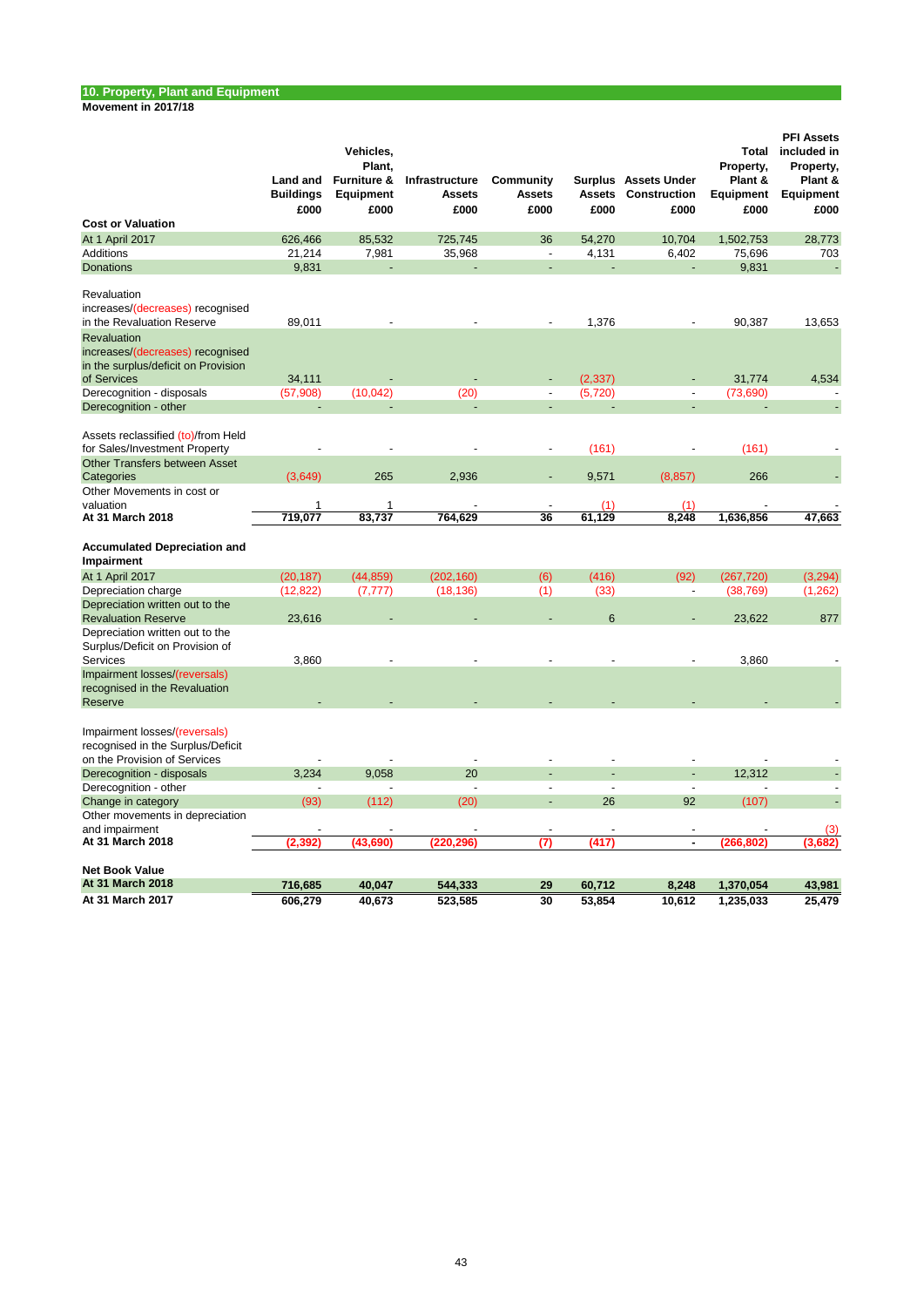#### **10 .Property, Plant and Equipment (Continued) Movement in 2016/17**

| <b>Cost or Valuation</b>                                                                              | Land and<br><b>Buildings</b><br>£000 | Vehicles,<br>Plant,<br>Furniture &<br><b>Equipment</b><br>£000 | Infrastructure<br><b>Assets</b><br>£000 | Community<br><b>Assets</b><br>£000 | <b>Assets</b><br>£000 | Surplus Assets Under<br><b>Construction</b><br>£000 | Property,<br>Plant &<br>Equipment<br>£000 | <b>As Restated</b><br><b>PFI Assets</b><br>Total included in<br>Property,<br>Plant &<br>Equipment<br>£000 |
|-------------------------------------------------------------------------------------------------------|--------------------------------------|----------------------------------------------------------------|-----------------------------------------|------------------------------------|-----------------------|-----------------------------------------------------|-------------------------------------------|-----------------------------------------------------------------------------------------------------------|
| At 1 April 2016                                                                                       | 650,174                              | 91,296                                                         | 691,001                                 | 35                                 | 72,351                | 3,919                                               | 1,508,776                                 | 28,943                                                                                                    |
| Additions                                                                                             | 17,152                               | 8,550                                                          | 34,195                                  | $\overline{\phantom{a}}$           | 1,921                 | 5,755                                               | 67,573                                    | 2,197                                                                                                     |
| <b>Donations</b>                                                                                      | 21,254                               | L.                                                             |                                         | ÷,                                 |                       | L.                                                  | 21,254                                    |                                                                                                           |
| Revaluation<br>increases/(decreases) recognised<br>in the Revaluation Reserve                         | (270)                                |                                                                |                                         |                                    | (20, 706)             |                                                     | (20, 976)                                 | (829)                                                                                                     |
| Revaluation<br>increases/(decreases) recognised<br>in the surplus/deficit on Provision<br>of Services | (15, 141)                            |                                                                |                                         |                                    | (747)                 |                                                     | (15,888)                                  | (125)                                                                                                     |
| Derecognition - disposals                                                                             | (41, 640)                            | (14, 315)                                                      | (1)                                     | $\overline{a}$                     | (655)                 | $\overline{a}$                                      | (56, 611)                                 | (1, 372)                                                                                                  |
| Derecognition - other                                                                                 | L,                                   |                                                                |                                         | $\overline{a}$                     |                       |                                                     | ÷,                                        | $\blacksquare$                                                                                            |
| Assets reclassified (to)/from Held<br>for Sales/Investment Property                                   | (1,008)                              | ÷,                                                             | ÷                                       | $\blacksquare$                     | (374)                 | $\overline{\phantom{a}}$                            | (1, 382)                                  |                                                                                                           |
| <b>Other Transfers between Asset</b><br>Categories                                                    | (4,054)                              |                                                                | 548                                     |                                    | 2,477                 | 1,029                                               |                                           |                                                                                                           |
| Other Movements in cost or                                                                            |                                      |                                                                |                                         |                                    |                       |                                                     |                                           |                                                                                                           |
| valuation<br>At 31 March 2017                                                                         | (1)                                  | $\mathbf{1}$<br>85,532                                         | $\overline{2}$<br>725,745               | 1<br>36                            | 3<br>54,270           | 1<br>10,704                                         | $\overline{7}$<br>1,502,753               | (41)<br>28,773                                                                                            |
|                                                                                                       | 626,466                              |                                                                |                                         |                                    |                       |                                                     |                                           |                                                                                                           |
| <b>Accumulated Depreciation and</b><br>Impairment                                                     |                                      |                                                                |                                         |                                    |                       |                                                     |                                           |                                                                                                           |
| At 1 April 2016                                                                                       | (19, 922)                            | (49, 505)                                                      | (184, 891)                              | (5)                                | (242)                 | ÷,                                                  | (254, 565)                                | (3,727)                                                                                                   |
| Depreciation charge                                                                                   | (13, 386)                            | (8, 314)                                                       | (17, 267)                               | (1)                                | (30)                  |                                                     | (38,998)                                  | (1, 340)                                                                                                  |
| Depreciation written out to the                                                                       |                                      |                                                                |                                         |                                    |                       |                                                     |                                           |                                                                                                           |
| <b>Revaluation Reserve</b>                                                                            | 5,080                                |                                                                |                                         |                                    | $6\phantom{1}6$       |                                                     | 5,086                                     | 204                                                                                                       |
| Depreciation written out to the<br>Surplus/Deficit on Provision of                                    |                                      |                                                                |                                         |                                    |                       |                                                     |                                           |                                                                                                           |
| Services                                                                                              | 5,254                                |                                                                |                                         |                                    |                       |                                                     | 5,254                                     | 196                                                                                                       |
| Impairment losses/(reversals)<br>recognised in the Revaluation<br>Reserve                             |                                      |                                                                |                                         |                                    |                       |                                                     |                                           |                                                                                                           |
| Impairment losses/(reversals)<br>recognised in the Surplus/Deficit<br>on the Provision of Services    |                                      |                                                                |                                         |                                    |                       |                                                     |                                           |                                                                                                           |
| Derecognition - disposals                                                                             | 2,533                                | 12,963                                                         |                                         |                                    | 8                     |                                                     | 15,504                                    | 1,372                                                                                                     |
| Derecognition - other                                                                                 | $\overline{a}$                       | $\overline{a}$                                                 | $\overline{a}$                          | $\overline{a}$                     | $\overline{a}$        | $\overline{a}$                                      | $\overline{a}$                            | $\overline{a}$                                                                                            |
| Change in category                                                                                    | 254                                  |                                                                |                                         | L,                                 | (156)                 | (92)                                                | 6                                         |                                                                                                           |
| Other movements in depreciation                                                                       |                                      |                                                                |                                         |                                    |                       |                                                     |                                           |                                                                                                           |
| and impairment                                                                                        |                                      | (3)                                                            | (2)                                     | $\blacksquare$                     | (2)                   | $\overline{\phantom{a}}$                            | (7)                                       | 1                                                                                                         |
| At 31 March 2017                                                                                      | (20, 187)                            | (44.859)                                                       | (202.160)                               | (6)                                | (416)                 | (92)                                                | (267,720)                                 | (3.294)                                                                                                   |
|                                                                                                       |                                      |                                                                |                                         |                                    |                       |                                                     |                                           |                                                                                                           |
| <b>Net Book Value</b>                                                                                 |                                      |                                                                |                                         |                                    |                       |                                                     |                                           |                                                                                                           |
| At 31 March 2017                                                                                      | 606,279                              | 40,673                                                         | 523,585                                 | 30                                 | 53,854                | 10,612                                              | 1,235,033                                 | 25,479                                                                                                    |
| At 31 March 2016                                                                                      | 630,252                              | 41,791                                                         | 506,110                                 | 30                                 | 72,109                | 3,919                                               | 1,254,211                                 | 25,216                                                                                                    |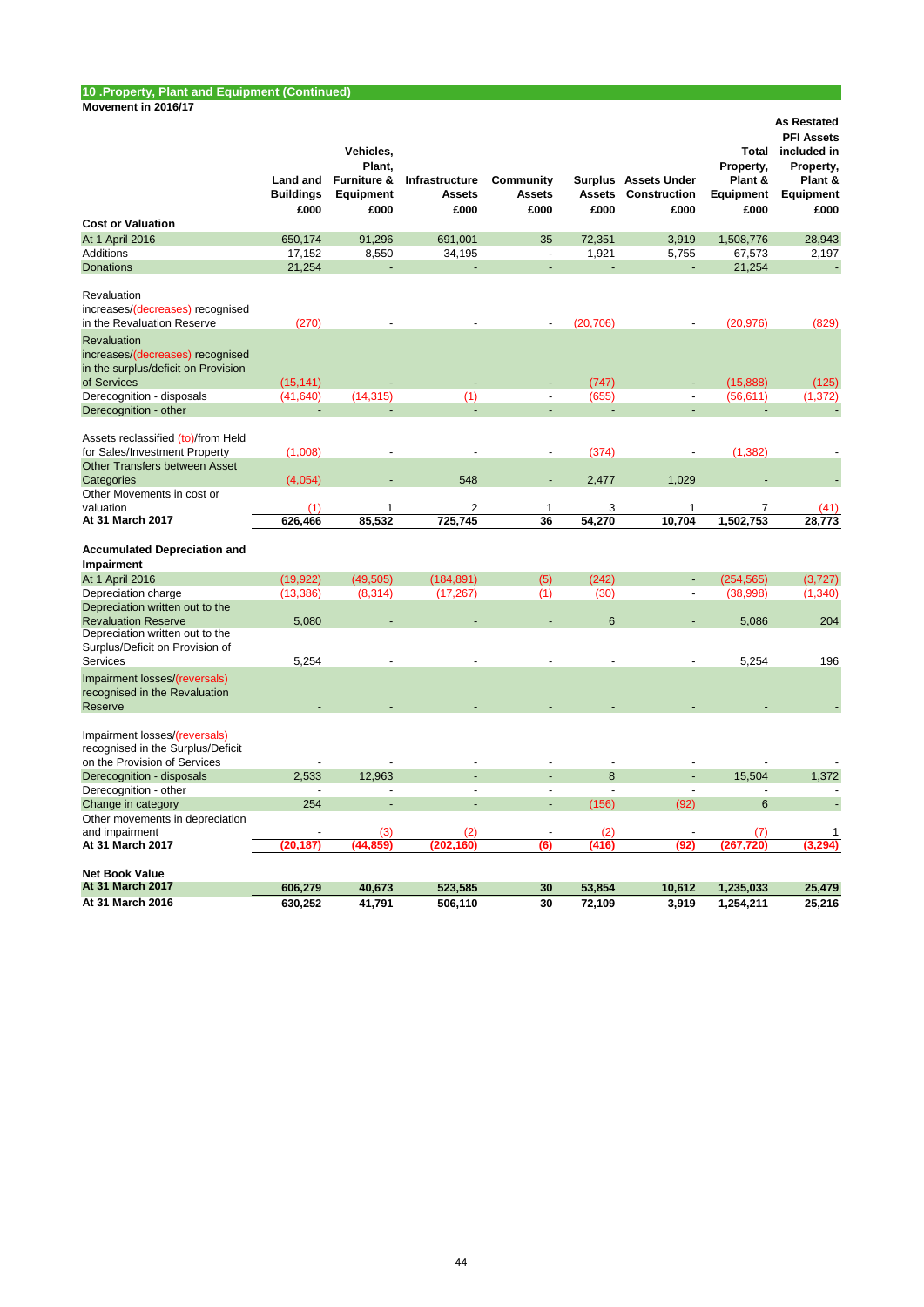## **11.Valuation of Property, Plant and Equipment (PPE)**

The Authority carries out a rolling programme that ensures all Property, Plant and Equipment required measured at current value that fall outside of the 5-year rolling cycle, a revaluation is applied when the highest value assets and also those subject to significant in-year additional expenditure. This ensures that the to be measured at current value are revalued at least every five years. Furthermore, for those assets closing current value of assets held on the balance sheet does not materially deviate from a current value as determined by a recent formal revaluation. The effective date of valuation is 31st March. evidence suggests that the carrying amount may be materially inaccurate. Annual revaluations are undertaken for

their current operating capacity. Surplus Assets (i.e. those assets not being used for service delivery and/or not eligible to be classified as Held for Sale) are measured at their fair value which represents the financial capacity and opportunity cost of holding such an asset as surplus. Operational land and buildings are valued based on their existing use value to reflect

All valuations of land and buildings have been carried out internally in accordance with the methodologies Chartered Surveyors (RICS). and bases for estimation set out in the professional standards of the Royal Institution of

Other PPE assets are carried at depreciated historic cost as a proxy for fair value.

## **Revaluation of Property, Plant and Equipment**

The following statement shows the progress of the Authority's rolling programme for the revaluation of Property, Plant and Equipment. The basis for valuation is set out in the Statement of Accounting Policies.

|                                | Op Land<br>& Bldgs | <b>Surplus</b><br><b>Assets</b> | <b>Other PPE</b><br><b>Assets</b> | Total     |
|--------------------------------|--------------------|---------------------------------|-----------------------------------|-----------|
| <b>Basis of Measurement</b>    | £000               | £000                            | £000                              | £000      |
| Valued at current value as at: |                    |                                 |                                   |           |
| 31/03/2018                     | 649,817            | 43,862                          |                                   | 693,679   |
| 31/03/2017                     | 13,648             | 3,350                           |                                   | 16,998    |
| 31/03/2016                     | 19,045             | 13.500                          |                                   | 32,545    |
| 31/03/2015                     | 15,869             | ٠                               |                                   | 15,869    |
| 31/03/2014                     | 18,306             | $\overline{a}$                  |                                   | 18,306    |
| Valued at historic cost        |                    |                                 | 592,657                           | 592,657   |
| <b>Total</b>                   | 716,685            | 60,712                          | 592,657                           | 1,370,054 |

### **Fair Value Hierarchy**

The Authority's portfolio of Surplus Assets have been assessed in relation to the Fair Value Hierarchy for the purposes of valuation (see Statement of Accounting Policies for full explanation)

|                       |         |         |         | Fair Value as at |
|-----------------------|---------|---------|---------|------------------|
|                       | Level 1 | Level 2 | Level 3 | 31/3/18          |
|                       | £000    | £000    | £000    | £000             |
| <b>Surplus Assets</b> | $\sim$  | 16.885  | 43.827  | 60,712           |
|                       |         |         |         |                  |

### 2016/17 Comparative Figures

|                       |         |         |         | Fair Value as at |
|-----------------------|---------|---------|---------|------------------|
|                       | Level 1 | Level 2 | Level 3 | 31/3/17          |
|                       | £000    | £000    | £000    | £000             |
| <b>Surplus Assets</b> | ٠       | 29.859  | 23.995  | 53,854           |

### **Transfers between levels of the Fair Value Hierarchy**

There were no transfers of assets between levels 1 and 2 of the hierarchy during the year.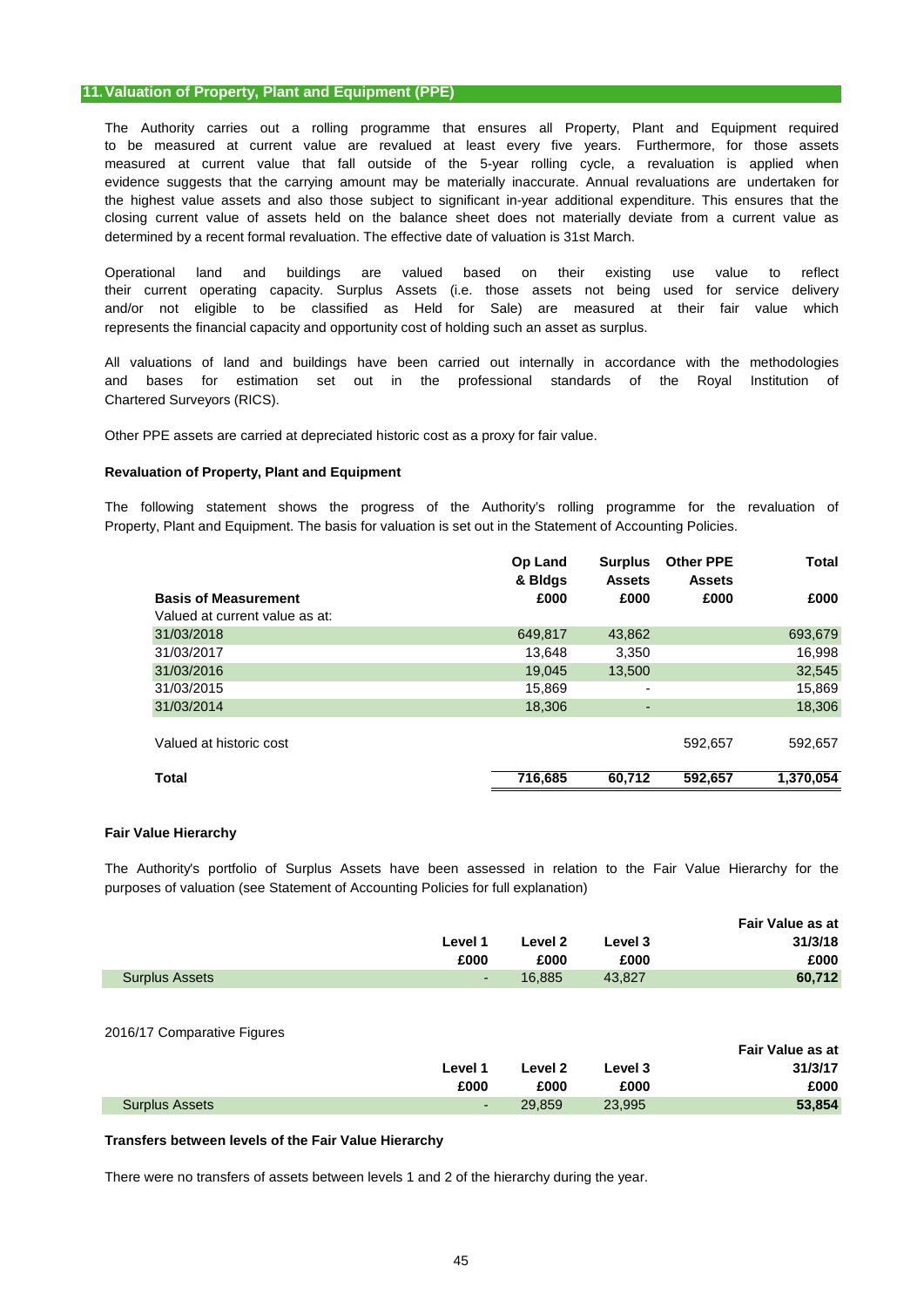### Significant Observable Inputs - Level 2

The fair value of Surplus Assets has been derived using the market approach applying current market conditions and recent sales prices and other relevant information for similar assets in the local authority area. Market conditions are such that similar properties are actively purchased and sold and the level of observable inputs are significant.

### Significant Unobservable Inputs - Level 3

locations to the Authority's assets. Where this valuation is significantly adjusted by the valuer to reflect asset specific factors, the inputs are categorised as Level 3. In addition, if the inputs are categorised in different levels of the hierarchy, the asset is categorised on the same level as the lowest level input that is significant to the entire measurement. The market approach uses comparable data based on recent transactions with similar characteristics and

(e.g. future rental income) and other unobservable inputs to determine a fair value. There is no reasonably available information to indicate that market participants would use different assumptions. Assets are also measured using the investment approach based on discounted cash flows to establish the present value of the net projected income stream. This method requires the use of estimates

### **Reconciliation of Fair Value Measurements within Level 3**

|                                                 | 2017/18<br>£000 |
|-------------------------------------------------|-----------------|
| <b>Opening Balance</b>                          | 23,995          |
| Transfers into Level 3                          | 14,379          |
| Transfers out of Level 3                        | (680)           |
| Total gains (or losses) for the period included |                 |
| in Surplus or Deficit on Provision of Services  |                 |
| resulting from changes in Fair Value            | (694)           |
| Unrealised gains / (losses)                     | 3,460           |
| <b>Additions</b>                                | 3,388           |
| <b>Disposals</b>                                |                 |
| Other                                           | (21)            |
|                                                 |                 |
| <b>Closing Balance</b>                          | 43,827          |

#### **Impairment review**

as a revaluation loss. of Land and Buildings is identified, the asset is revalued and consequently any decrease in value is treated In accordance with the requirements of the Code, the Authority undertakes a review each year to identify any assets which may have been subject to an impairment in value. Where a potential impairment

buildings prior to derecognition. The Authority also recognised impairment losses totalling £1.9m in the CIES due to the demolition of various

### **12.Leases**

### **Authority as Lessee**

### **Finance Leases**

The Authority leases the following assets that qualify as a finance lease:

Land & Buildings - Highways Depot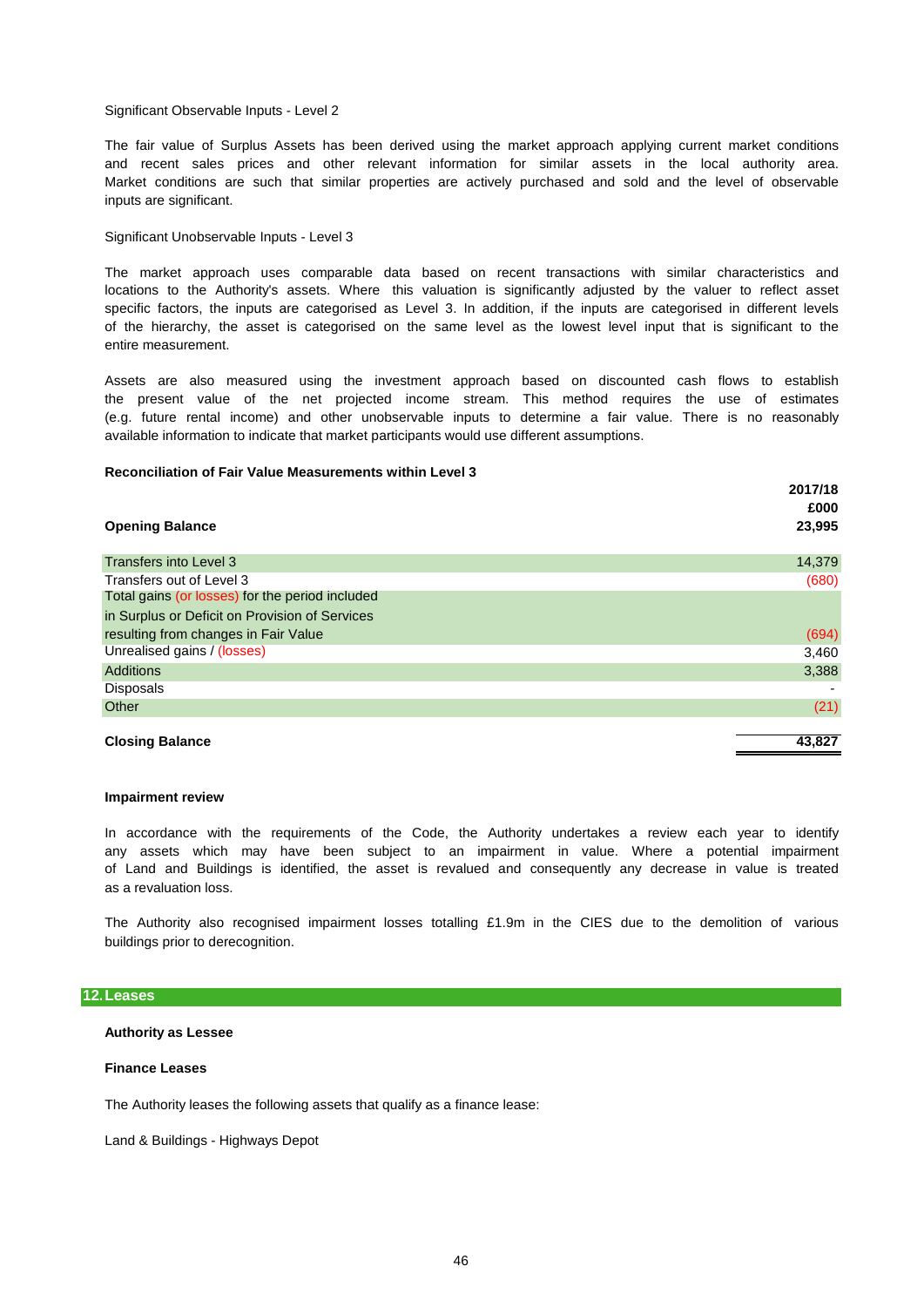The assets acquired under each lease are carried as Property, Plant and Equipment in the Balance Sheet at the following net amounts:

| 2016/17 | 2017/18 |
|---------|---------|
| £000    | £000    |
| 3,487   | 2,680   |
| 3.487   | 2,680   |
|         |         |

made up of the following amounts: by the Authority in future years while the liability remains outstanding. The minimum lease payments are the long-term liability for the interest acquired by the Authority and finance costs that will be payable The Authority is committed to making minimum payments under these leases comprising settlement of

|                                                         | 2016/17 | 2017/18 |
|---------------------------------------------------------|---------|---------|
|                                                         | £000    | £000    |
| Finance lease liabilities (net present value of minimum |         |         |
| lease payments):                                        |         |         |
| - current                                               |         |         |
| - non-current                                           | 878     | 878     |
| Finance costs payable in future years                   | 4.758   | 4.710   |
| Minimum lease payments                                  | 5,637   | 5,589   |

The minimum lease payments will be payable over the following periods:

|                                                   | <b>Minimum Lease</b> |         |                                  |         |
|---------------------------------------------------|----------------------|---------|----------------------------------|---------|
|                                                   | <b>Payments</b>      |         | <b>Finance Lease Liabilities</b> |         |
|                                                   | 2016/17              | 2017/18 | 2016/17                          | 2017/18 |
|                                                   | £000                 | £000    | £000                             | £000    |
| Not later than one year                           | 48                   | 48      |                                  |         |
| Later than one year and not later than five years | 241                  | 241     |                                  | 1.      |
| Later than five years                             | 5.348                | 5.300   | 877                              | 877     |
|                                                   | 5,637                | 5.589   | 879                              | 879     |

were payable by the Authority (£0.01m in 2016/17). The minimum lease payments do not include rents that are contingent on events taking place after the lease was entered into, such as adjustments following rent reviews. In 2017/18 £0.01m of contingent rents

### **Operating Leases**

offices, industrial units and youth centres. The Authority leases a wide variety of properties for use in the provision of services including libraries,

The minimum lease payments due under leases in future years are:

|                                                   | 2016/17 | 2017/18 |
|---------------------------------------------------|---------|---------|
|                                                   | £000    | £000    |
| Not later than one year                           | 374     | 409     |
| Later than one year and not later than five years | 1.114   | 972     |
| Later than five years                             | 1.007   | 1.406   |
|                                                   | 2,495   | 2.787   |

relation to these leases was: The expenditure charged in the Comprehensive Income and Expenditure Statement during the year in

|                        | 2016/17 | 2017/18 |
|------------------------|---------|---------|
|                        | £000    | £000    |
| Minimum lease payments | 562     | 474     |
| Contingent rents       | 36      | 36      |
|                        | 598     | 510     |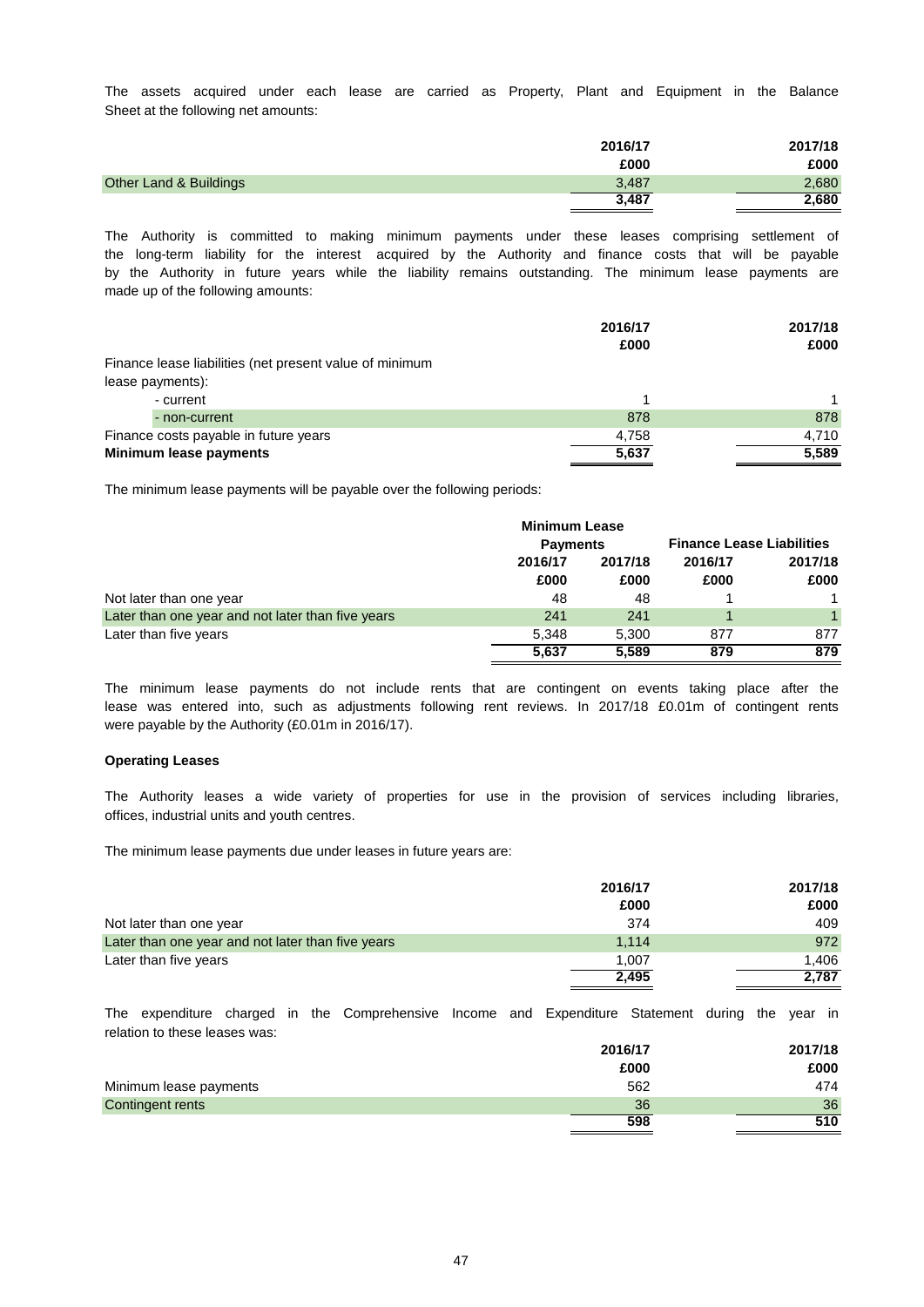### **Authority as Lessor**

## **Finance Leases**

to Academy status. As per accounting policy, related assets are derecognised from the Authority's balance sheet upon transfer The Authority leases school land and buildings to Academy schools for 125 year terms on peppercorn rentals.

### **Operating Leases**

The Authority leases out property and equipment under operating leases for the following purposes:

- centres for the provision of community services, such as sports facilities, tourism services and community
- for economic development purposes to provide suitable affordable accommodation for local businesses

The minimum lease payments receivable under leases in future years are:

|                                                   | 2016/17 | 2017/18 |
|---------------------------------------------------|---------|---------|
|                                                   | £000    | £000    |
| Not later than one year                           | 865     | 971     |
| Later than one year and not later than five years | 1.574   | 1,361   |
| Later than five years                             | 1.528   | 1.768   |
|                                                   | 3,967   | 4,100   |

£0.1m contingent rents were receivable by the Authority (£0.1m in 2016/17). The minimum lease payments receivable do not include rents that are contingent on events taking place after the lease was entered into, such as adjustments following rent reviews. In 2017/18

### **13.Private Finance Initiative (PFI)**

### **East Leake Schools**

contract finishes on 31 July 2027 when the buildings transfer back to the Authority. The Authority has a contract with East Leake Schools Limited for the provision of secondary and primary schools and a community leisure facility in East Leake. Service commenced during 2003/04 and the

land and buildings where the school is under local authority control. The Authority retained the freehold of the land which is valued and included in the Balance Sheet as other

the school is under local authority control. The assets used to provide the schools services are recognised on the Authority's Balance Sheet where

otherwise fixed. Payments remaining to be made under the PFI contract at 31 March 2018 including be reduced if the contractor fails to meet availability and performance standards in any year but is The Authority makes an agreed payment each year which is increased each year by inflation and can an estimate of inflation at 2.5% but excluding any performance or availability deductions, are as follows:

|                       | <b>Service</b><br>Charge | Lifecycle<br>Replacement | <b>Finance</b><br>Liability | <b>Interest</b> | Contingent<br>Rent | Total  |
|-----------------------|--------------------------|--------------------------|-----------------------------|-----------------|--------------------|--------|
|                       | £000                     | £000                     | £000                        | £000            | £000               | £000   |
| Payable within 1 year | 571                      | 236                      | 623                         | 879             | 359                | 2,668  |
| Within 2-5 years      | 2,343                    | 1.191                    | 2,996                       | 2,835           | 1.575              | 10.940 |
| Within 6-10 years     | 2.645                    | 1.077                    | 5.056                       | 1.459           | 2.119              | 12,356 |
|                       | 5.559                    | 2,504                    | 8.675                       | 5.173           | 4.053              | 25.964 |

## **Bassetlaw Schools**

to the Authority. The Authority has a contract with Transform Schools (Bassetlaw) Ltd for the provision of five secondary schools, two post-16 centres, one special school and two community leisure centres. These became fully operational during 2007/08 and the contract finishes on 31 July 2032 when the buildings transfer back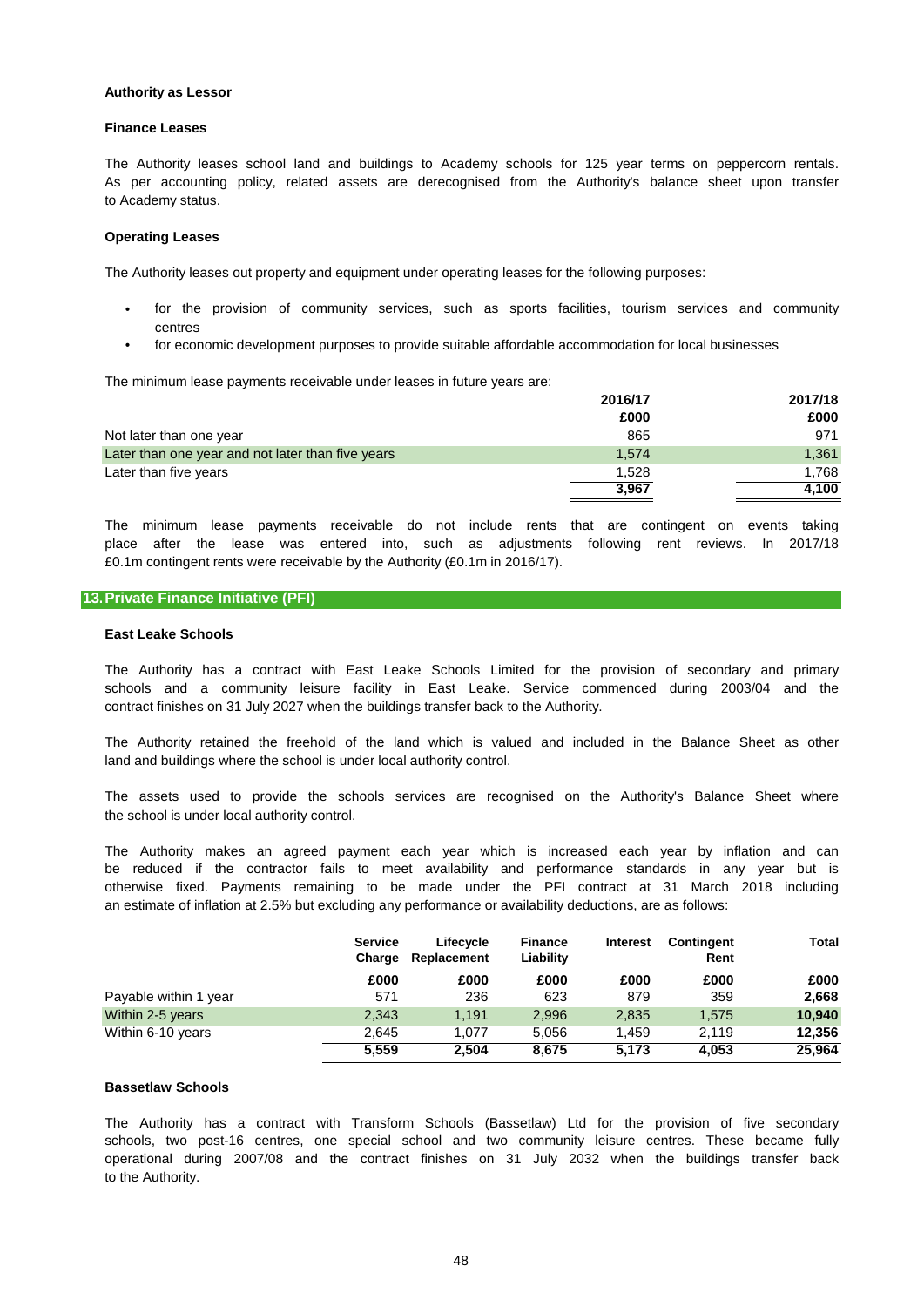An agreement has been entered into between Nottinghamshire County Council and Bassetlaw District Council with regards to the two leisure facilities which form part of the PFI Scheme. A lease has been granted to Bassetlaw District Council for a term of 60 years secured on both the leisure facilities. Consequently these facilities are not included as assets on the Authority's Balance Sheet.

land and buildings where the school is under local authority control. The Authority retained the freehold of the land which is valued and included in the Balance Sheet as other

The assets used to provide the schools services are recognised on the Authority's Balance Sheet where the school is under local authority control.

otherwise fixed. Payments remaining to be made under the PFI contract at 31 March 2018 including an estimate The Authority makes an agreed payment each year which is increased each year by inflation and can be reduced if the contractor fails to meet availability and performance standards in any year but is of inflation at 2.5% but excluding any performance or availability deductions, are as follows:

|                       | <b>Service</b><br>Charge | Lifecycle<br>Replacement | <b>Finance</b><br>Liability | <b>Interest</b> | Contingent<br>Rent | Total   |
|-----------------------|--------------------------|--------------------------|-----------------------------|-----------------|--------------------|---------|
|                       | £000                     | £000                     | £000                        | £000            | £000               | £000    |
| Payable within 1 year | 6.074                    | 733                      | 3.723                       | 8.427           | 510                | 19.467  |
| Within 2-5 years      | 26,108                   | 6.005                    | 16.558                      | 30,068          | 1.271              | 80,010  |
| Within 6-10 years     | 37,136                   | 11.628                   | 28.846                      | 27,270          | 367                | 105,247 |
| Within 11-15 years    | 37.309                   | 11.540                   | 38.819                      | 10.499          | 239                | 98.406  |
|                       | 106,627                  | 29.906                   | 87.946                      | 76,264          | 2,387              | 303,130 |

### **Waste Recycling**

Services at the same rates. the commissioning of Materials Recycling Facilities and an Energy Recovery Facility. A PFI credit of £38.3 million has been allocated. The contract was signed on 26 June 2006 with Veolia Environmental Services and the contract ends on 31 March 2033 when the assets transfer to the Authority. The first main new The Authority has received Government support for a Nottinghamshire Waste PFI scheme which involves facility, the Materials Recycling Facility (MRF), became operational in January 2009. The MRF site is subject to a 50 year rental agreement with the Authority, which is then recharged to Veolia Environmental

The Authority retained the freehold of the land which is valued and included in the Balance Sheet.

balance. value over the year are included in the analysis of the movement in Property, Plant and Equipment The assets used to provide the services are recognised on the Authority's Balance Sheet. Movements in their

an estimate of inflation at 2.5% but excluding any performance or availability deductions, are as follows: is otherwise fixed. Payments remaining to be made under the PFI contract at 31 March 2018 including The Authority makes an agreed payment per tonne of waste which is increased each year by inflation and can be reduced if the contractor fails to meet availability and performance standards in any year but

|                       | <b>Service</b><br>Charge | Lifecycle<br>Replacement | <b>Finance</b><br>Liability | <b>Interest</b> | Contingent<br>Rent | Total   |
|-----------------------|--------------------------|--------------------------|-----------------------------|-----------------|--------------------|---------|
|                       | £000                     | £000                     | £000                        | £000            | £000               | £000    |
| Payable within 1 year | 18,560                   | $\overline{\phantom{a}}$ | 2,208                       | 2.786           | 2,255              | 25,809  |
| Within 2-5 years      | 78.009                   | 10.050                   | 8.340                       | 11.555          | 7.327              | 115.281 |
| Within 6-10 years     | 109,001                  | 3,643                    | 8,198                       | 13,391          | 16,304             | 150,537 |
| Within 11-15 years    | 123.317                  | 1,256                    | 5,868                       | 6.431           | 22.723             | 159.595 |
|                       | 328.887                  | 14.949                   | 24,614                      | 34.163          | 48,609             | 451,222 |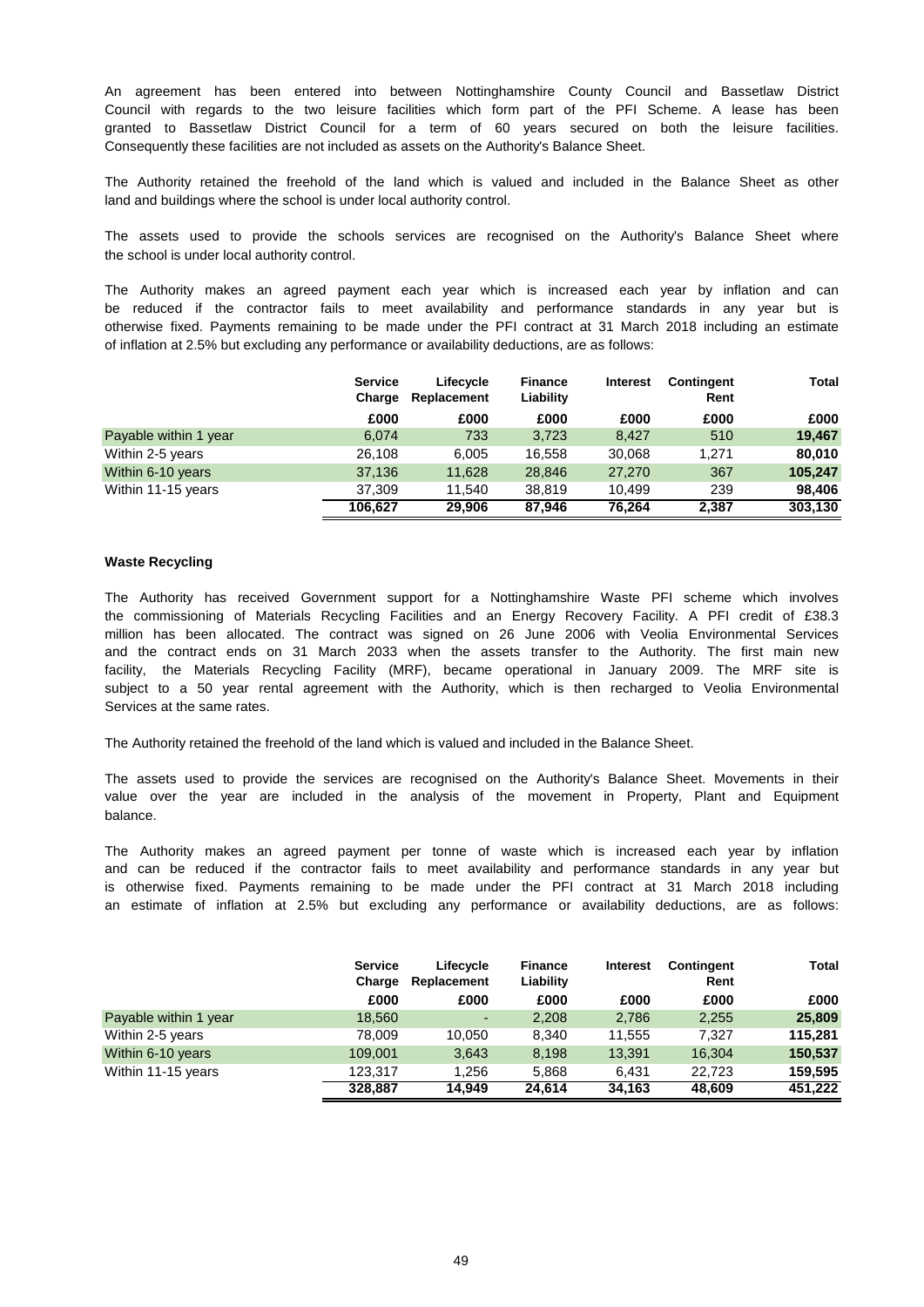Income and Expenditure line in the Comprehensive Income and Expenditure Statement. The following items of income and expense have been accounted for in the Financing and Investment

|                                                            | 2016/17 | 2017/18 |
|------------------------------------------------------------|---------|---------|
|                                                            | £000    | £000    |
| Rental income from Investment Property                     | (488)   | (574)   |
| Direct operating expenses arising from Investment Property | 28      | 26      |
| Net (income)/expenditure                                   | (460)   | (548)   |

undertake repairs, maintenance or enhancement. Property or on the Authority's right to the remittance of income and the proceeds of disposal. The Authority has no contractual obligations to purchase, construct or develop Investment Property or to There are no restrictions on the Authority's ability to realise the value inherent in its Investment

Investment Properties have been valued as at the Balance Sheet date by the Authority's estate specialist Ms M Walsh MRICS who holds a relevant professional qualification and has recent experience.

The following table summarises the movement in the fair value of Investment Properties over the year:

|                                                | 2016/17                  | 2017/18 |
|------------------------------------------------|--------------------------|---------|
|                                                | £000                     | £000    |
| <b>Balance at start of year</b>                | 18,004                   | 16,439  |
| Additions:                                     |                          |         |
| Subsequent expenditure                         | $\overline{\phantom{0}}$ |         |
| <b>Disposals</b>                               | -                        |         |
| Net gains/(losses) from fair value adjustments | (1,668)                  | 9,120   |
| Transfers:                                     |                          |         |
| (to)/from PPE                                  | 103                      | (43)    |
| Balance at end of year                         | 16,439                   | 25,516  |

### **Fair Value Hierarchy**

The Investment property portfolio has been assessed in reference to the Fair Value Hierarchy as per the requirements of IFRS13 (see Statement of Accounting Policies for further detail).

|                              |         |         |         | Fair Value as at |
|------------------------------|---------|---------|---------|------------------|
|                              | Level 1 | Level 2 | Level 3 | 31/3/18          |
|                              | £000    | £000    | £000    | £000             |
| <b>Investment Properties</b> | ٠       | 1,548   | 23,968  | 25,516           |
|                              |         |         |         |                  |
| 2016/17 Comparative Figures  |         |         |         | Fair Value as at |
|                              | Level 1 | Level 2 | Level 3 | 31/3/17          |

|                              | ------ | ------- | ------ | -      |
|------------------------------|--------|---------|--------|--------|
|                              | £000   | £000    | £000   | £000   |
| <b>Investment Properties</b> | $\sim$ | 9.009   | 7.430  | 16,439 |

### **Transfers between levels of the Fair Value Hierarchy**

There were no transfers of assets between levels 1 and 2 of the hierarchy during the year.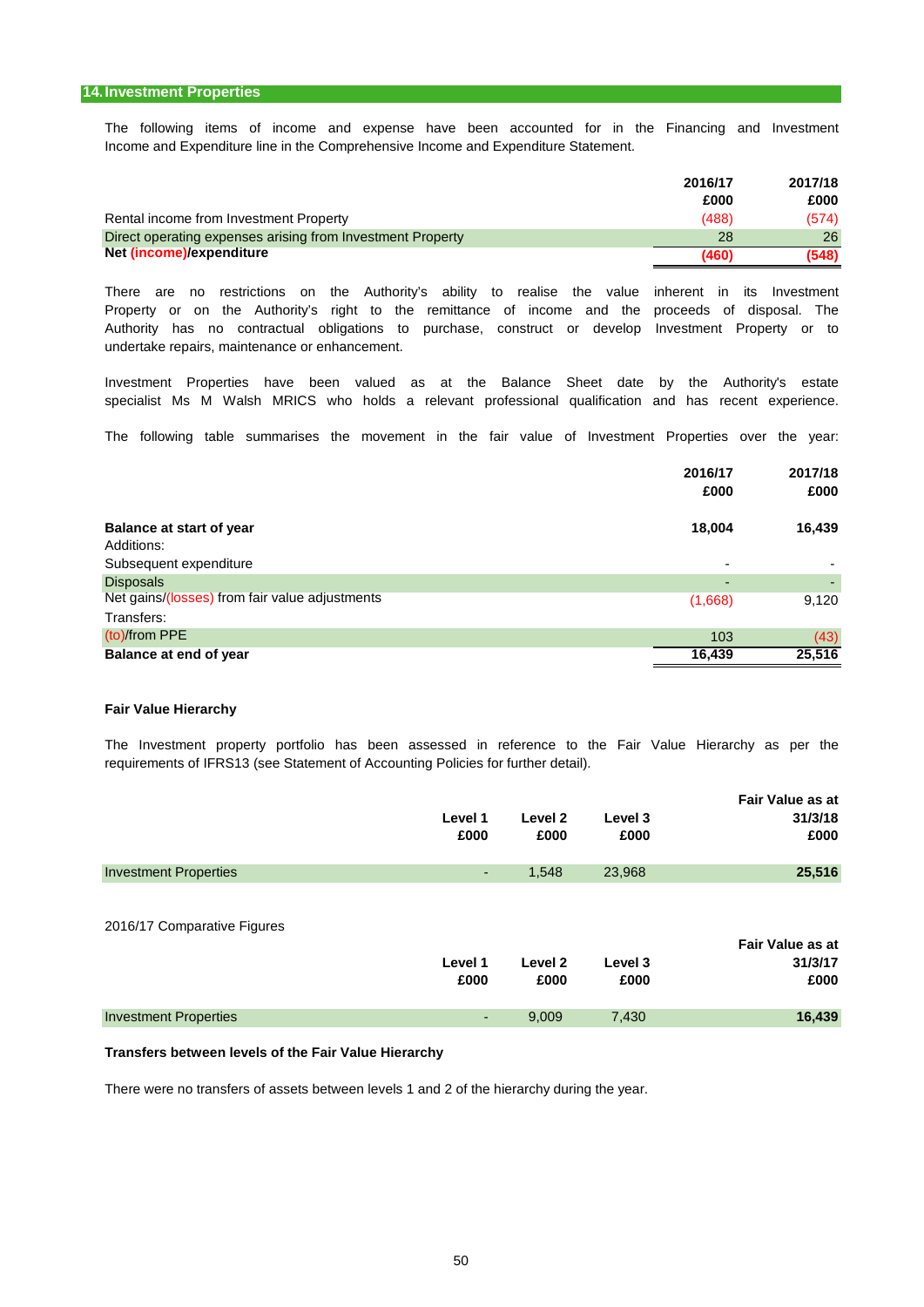### **Valuation techniques used to determine Fair value**

Significant Observable Inputs - Level 2

that similar properties are actively purchased and sold and the level of observable inputs are significant. The fair value has been derived using the market approach applying current market conditions and recent sales prices and other relevant information for similar assets in the local authority area. Market conditions are such

### Significant Unobservable Inputs - Level 3

The fair value has been measured using the investment method, where expected cash flows are discounted to establish the present value of the net income stream. The approach uses existing lease terms and internal information to indicate that market participants would use different assumptions. data relating to rent growth and occupancy levels to derive a fair value. There is no reasonably available

In estimating the fair value of the Authority's investment property portfolio, the highest and best use of the properties is their current use.

### **Reconciliation of Fair Value Measurements within Level 3**

|                                                 | 2017/18 |
|-------------------------------------------------|---------|
|                                                 | £000    |
| <b>Opening Balance</b>                          | 7,430   |
|                                                 |         |
| Transfers into Level 3                          | 7,460   |
| Transfers out of Level 3                        | (91)    |
| Total gains (or losses) for the period included |         |
| in Surplus or Deficit on Provision of Services  |         |
| resulting from changes in Fair Value            | 9,169   |
| Additions                                       |         |
| <b>Disposals</b>                                |         |
| <b>Closing Balance</b>                          | 23,968  |
|                                                 |         |

### **15.Intangible Assets**

and Equipment. The Authority accounts for its software as Intangible Assets, to the extent that the software is not an integral part of a particular IT system and accounted for as part of the hardware item of Property, Plant

are from 3-5 years. to be of use to the Authority. The useful lives assigned to the major software suites used by the Authority All software is given a finite useful life, based on assessment of the period that the software is expected

low and/or values are immaterial. Intangible Assets are held at depreciated historic cost as a proxy for fair value where useful lives are

£2.0 million in 2017/18 (£2.6 million in 2016/17) was charged to the CIES. The carrying amount of Intangible Assets is amortised on a straight-line basis. The amortisation of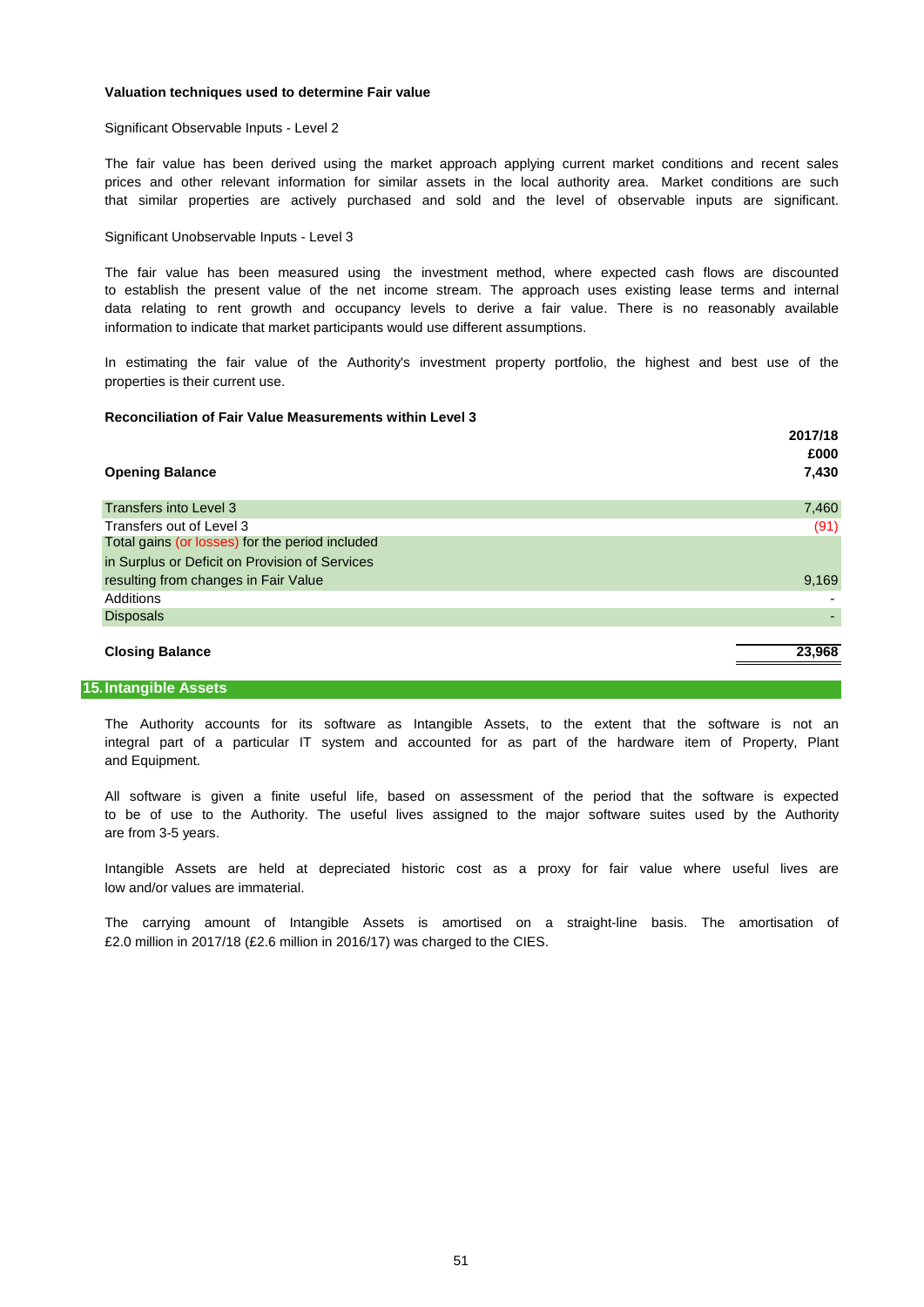The movement on Intangible Asset balances during the year is as follows:

| <b>Balance at start of year</b>      | 2016/17<br><b>Purchased</b><br><b>Software</b><br><b>Licences</b><br>£000 | 2017/18<br><b>Purchased</b><br><b>Software</b><br><b>Licences</b><br>£000 |
|--------------------------------------|---------------------------------------------------------------------------|---------------------------------------------------------------------------|
| Gross carrying amounts               | 17,620                                                                    | 17,678                                                                    |
| Accumulated amortisation             | (10,301)                                                                  | (11,980)                                                                  |
| Net carrying amount at start of year | 7,319                                                                     | 5,698                                                                     |
| <b>Purchases</b>                     | 946                                                                       | 1,137                                                                     |
| Disposals                            | ٠                                                                         | (470)                                                                     |
| Amortisation for the period          | (2,567)                                                                   | (1, 997)                                                                  |
| <b>Other Movements</b>               |                                                                           | (153)                                                                     |
| Net carrying amount at end of year   | 5,698                                                                     | 4,215                                                                     |
| <b>Comprising</b>                    |                                                                           |                                                                           |
| Gross carrying amounts               | 17,678                                                                    | 6,963                                                                     |
| Accumulated amortisation             | (11,980)                                                                  | (2,748)                                                                   |
|                                      | 5,698                                                                     | 4,215                                                                     |

Fully amortised assets with a gross value of £10.1 million were disposed of in year.

## **16.Heritage Assets**

depreciated where appropriate. Heritage Assets are measured at Open Market Value, or, under certain circumstances, at historic cost and

|                            | 2016/17                  | 2017/18 |
|----------------------------|--------------------------|---------|
|                            | £000                     | £000    |
| Balance at 1 April         | 481                      | 481     |
| <b>Additions</b>           | $\overline{\phantom{0}}$ | ٠       |
| <b>Revaluations</b>        | $\overline{\phantom{a}}$ | (61)    |
| <b>Balance at 31 March</b> | 481                      | 420     |

## **Further Information on Heritage Assets**

### **Savile of Rufford Abbey estate records**

These were supplemented by smaller acquisitions made in 1982. The collection consists of 394 boxes of by the National Register of Archives in London in the 1940s and 1950s. They were deposited in the Ages to the 17th century, and subsequently, augmented by the inheritage of the former Rufford Abbey estates in Nottinghamshire in 1626 through the marriage into the Talbot family, earls of Shrewsbury. The records were removed from Rufford Abbey prior to the Second World War and subsequently catalogued Nottinghamshire Archives in 1958, with subsequent additional deposits added in 1960, 1974 and 1982. These documents relate to estates built up by the family in the West Riding of Yorkshire from the Middle documents.

## **Architectural drawings of Rufford and elsewhere by James Gibbs, 17th-18th centuries**

The collection consists of 35 documents: 22 architectural drawings of Rufford Abbey, Ollerton Hall and Ollerton Church, with one drawing possibly of Osberton Hall, together with 17th and 18th century news cuttings reporting on Rufford Abbey and the Savile family, prints of Mr Henry Savile, Sir Henry Savile and Rufford landscapes.

the National Libraries. and Archives Council (now Arts Council)/ Victoria and Albert Museum Purchase Grant Fund and the friends of auction by Nottinghamshire Archives in July 2010, with the assistance of then Museums Libraries and Archives Council The drawings were passed down to the present Lord Savile by descent. They were purchased at Sotheby's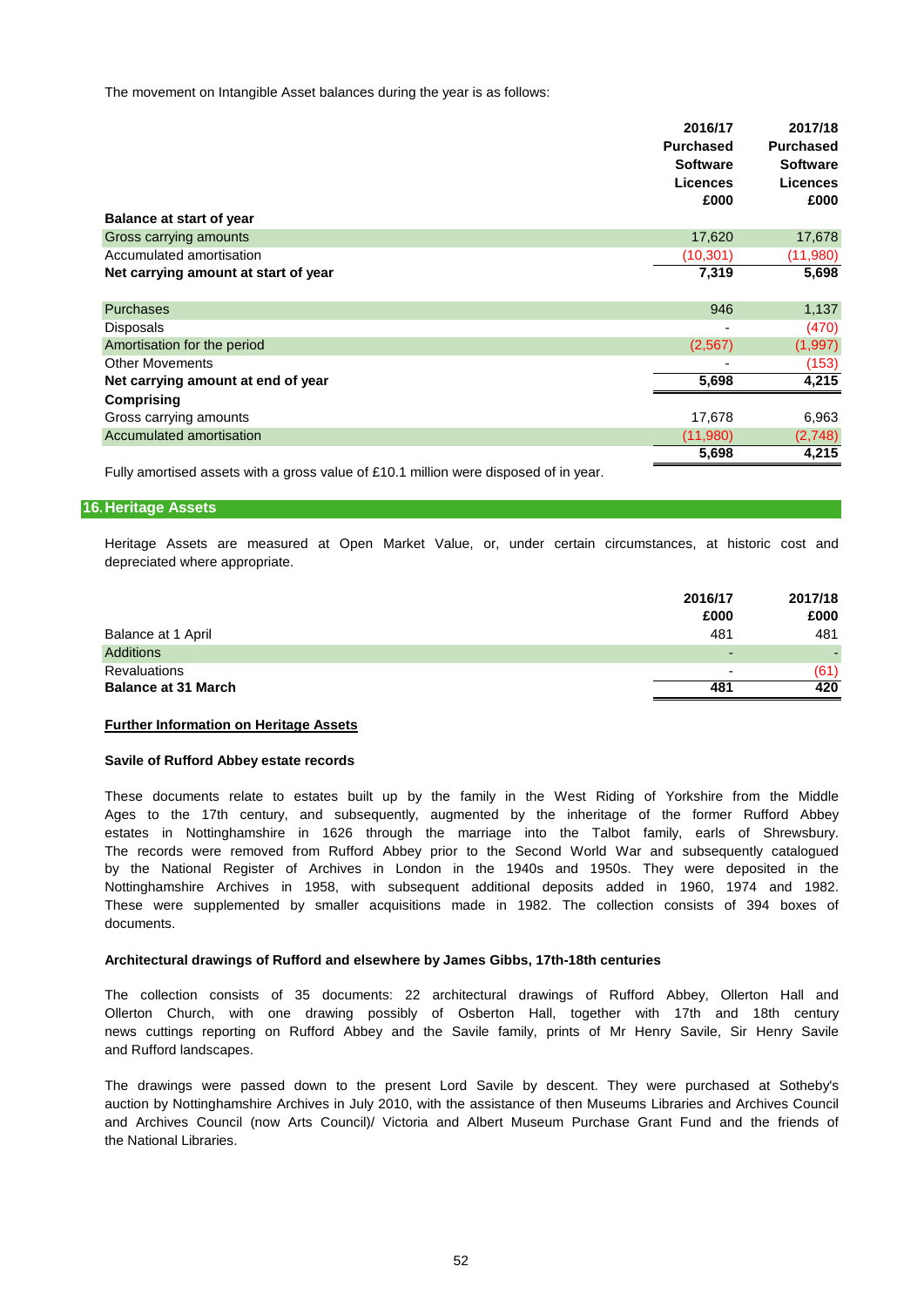## **Ceremonial Regalia and Art Collection**

The ceremonial regalia and art collection includes ceremonial items, paintings (both oil and watercolour), sketches, sculptures, glass and silverware acquired over a number of years. The majority of the collection is on display at County Hall with the remainder held in secure storage.

## **17.Assets Held for Sale**

|                                                                      | <b>Current Assets</b>    |                          |  |
|----------------------------------------------------------------------|--------------------------|--------------------------|--|
| Balance at start of year<br>Assets newly qualified as Held for Sale: | 2016/17<br>£000<br>1,523 | 2017/18<br>£000<br>1,105 |  |
| Property, Plant and Equipment                                        | 1,523                    | 753                      |  |
| <b>Revaluation losses</b>                                            | (743)                    | (15)                     |  |
| <b>Revaluation gains</b>                                             | -                        |                          |  |
| <b>Declassified</b>                                                  |                          |                          |  |
| Property, Plant and Equipment                                        | (250)                    | (555)                    |  |
| Assets sold                                                          | (948)                    | (550)                    |  |
| Balance at end of year                                               | 1,105                    | 738                      |  |

There are no non-current assets held for sale.

## **18.Capital Expenditure and Financing 2016/17 2017/18 Note £000 £000 Opening Capital Financing Requirement (CFR) 715,308 716,239 Capital Investment** Property, Plant and Equipment 10 66,411 75,157 Intangible Assets 1,137 Amounts treated as revenue expenditure in accordance with the Code but which are classified as capital expenditure under statute 11,100 14,377 Additions/Reductions to PFI finance liability and the state of the state of the 4,734 1,464 Other adjustments **184** - The Contract of Contract of Contract of Contract of Contract of Contract of Contract of Contract of Contract of Contract of Contract of Contract of Contract of Contract of Contract of Contract of **Sources of finance** Capital receipts (4,349) (448) Government grants and other contributions (62,575) (56,124) Sums set aside from revenue (Inc. MRP) (10,017) (7,582) Repayment of PFI finance liability (5,442) (4,468) Repayment of finance lease liability and the control of the control of the control of the control of the control of the control of the control of the control of the control of the control of the control of the control of t **Closing Capital Financing Requirement (CFR) 716,239 739,752 Movement in year** Change in underlying need to borrow (unsupported by Government financial assistance) 831 23,513<br>
23,513 23,513 23,513 23,513 23,513 23,513 23,513 23,513 23,513 23,513 23,513 23,513 23,513 23,513 23,513 23,5 **931 23,513**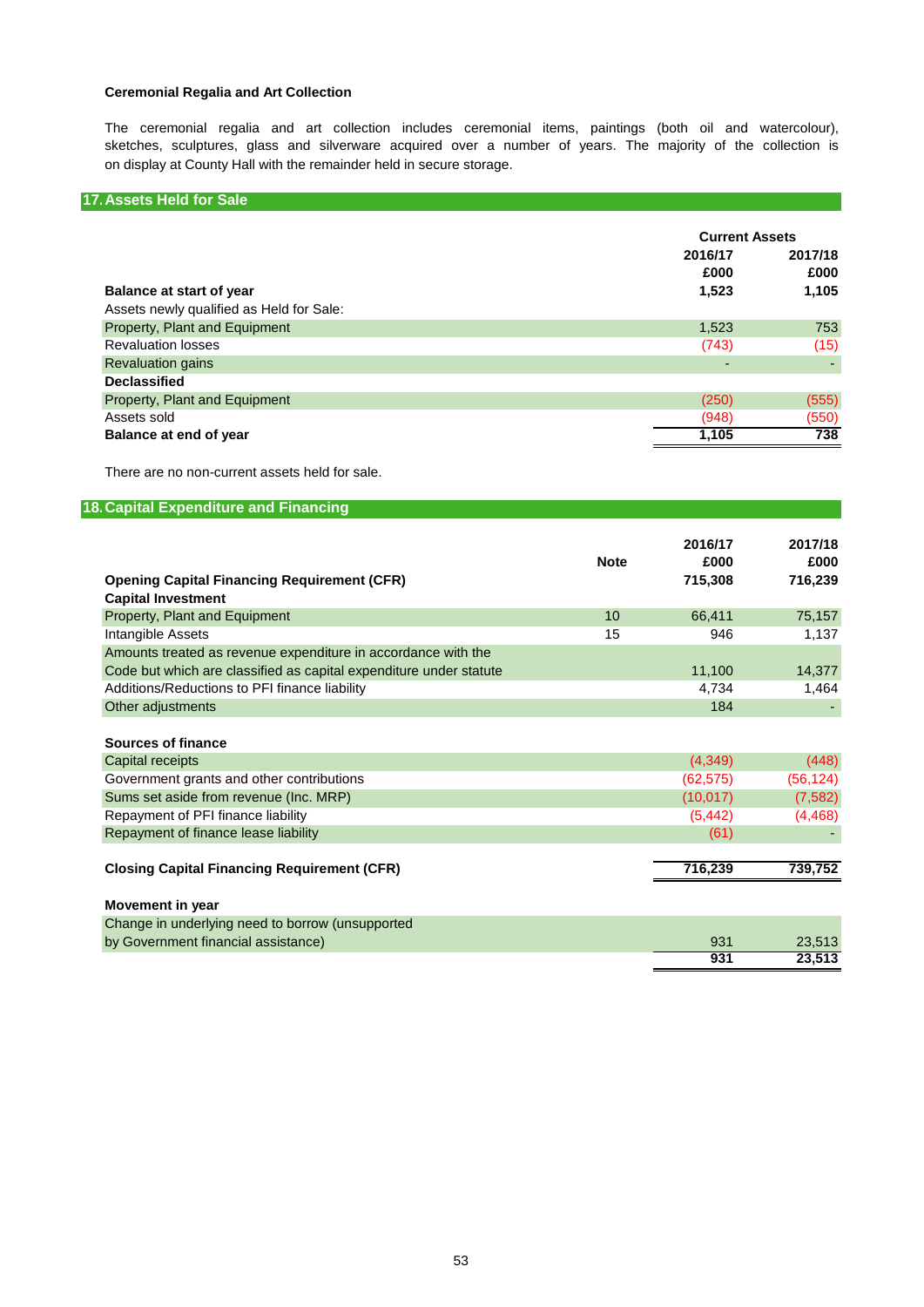which a legal contract had been entered into by 31 March 2018 are: The estimated commitments for capital expenditure in future years for schemes that had started and for

**£000**

|                                         | 2018/19                              | 26,718 |
|-----------------------------------------|--------------------------------------|--------|
|                                         | 2019/20                              | 2,177  |
|                                         | 2020/21                              | 1,001  |
|                                         | 2021/22                              | 519    |
|                                         |                                      | 30,415 |
| The committed projects for 2018/19 are: |                                      |        |
|                                         |                                      | £000   |
|                                         | <b>School Projects</b>               | 17,444 |
|                                         | <b>Country Parks</b>                 | 2,072  |
|                                         | Better Broadband for Nottinghamshire | 1,942  |
|                                         | Microsoft Enterprise Agreement       | 739    |
|                                         | Other                                | 4,521  |
|                                         |                                      |        |
|                                         |                                      | 26,718 |

## **19.Inventories**

|                          | <b>Raw Materials</b> |                 | <b>Finished Goods</b> |                 | <b>Totals</b>   |                 |
|--------------------------|----------------------|-----------------|-----------------------|-----------------|-----------------|-----------------|
|                          | 2016/17<br>£000      | 2017/18<br>£000 | 2016/17<br>£000       | 2017/18<br>£000 | 2016/17<br>£000 | 2017/18<br>£000 |
| <b>Opening Balance</b>   | 1.699                | 717             | 1.041                 | 854             | 2.740           | 1,571           |
| <b>Purchases</b>         | 8,174                | 8,498           | 6,303                 | 6,181           | 14,477          | 14,679          |
| Expended                 | (8,863)              | (8,610)         | (6,396)               | (5,468)         | (15,259)        | (14,078)        |
| Written Off              | $\overline{a}$       | -               | (3)                   | -               | (3)             |                 |
| Transfer to new provider | (293)                | ٠               | (91)                  | ۰               | (384)           |                 |
| <b>Closing Balance</b>   | 717                  | 605             | 854                   | 1,567           | 1,571           | 2,172           |

## **20.Debtors and Long Term Debtors**

| Debtors less than one year                      | 2016/17<br>£000 | 2017/18<br>£000 |
|-------------------------------------------------|-----------------|-----------------|
| Central government bodies                       | 7,076           | 13,702          |
| Other local authorities                         | 20,486          | 19,750          |
| <b>NHS</b> bodies                               | 3,456           | 4,572           |
| Public corporations and trading funds           | 49              | 38              |
| Other entities and individuals                  | 22,360          | 38,616          |
|                                                 | 53,427          | 76,678          |
| Less allowance for bad and doubtful debt        | (6, 246)        | (6,099)         |
| <b>Total</b>                                    | 47,181          | 70,579          |
|                                                 |                 |                 |
| Long term debtors                               | 2016/17         | 2017/18         |
|                                                 | £000            | £000            |
| Adult care property debt                        | 479             | 334             |
| Other                                           | 32              | 34              |
| <b>Total</b>                                    | 511             | 368             |
|                                                 |                 |                 |
| Analysis of allowance for bad and doubtful debt | 2016/17         | 2017/18         |
|                                                 | £000            | £000            |
| Opening allowance for bad and doubtful debt     | 5,976           | 6,246           |
| Amounts paid                                    | (2,317)         | (2,522)         |
| Amounts written off                             | (436)           | (651)           |
| Allowance adjustment                            | 3,023           | 3,026           |
| Closing allowance for bad and doubtful debt     | 6,246           | 6,099           |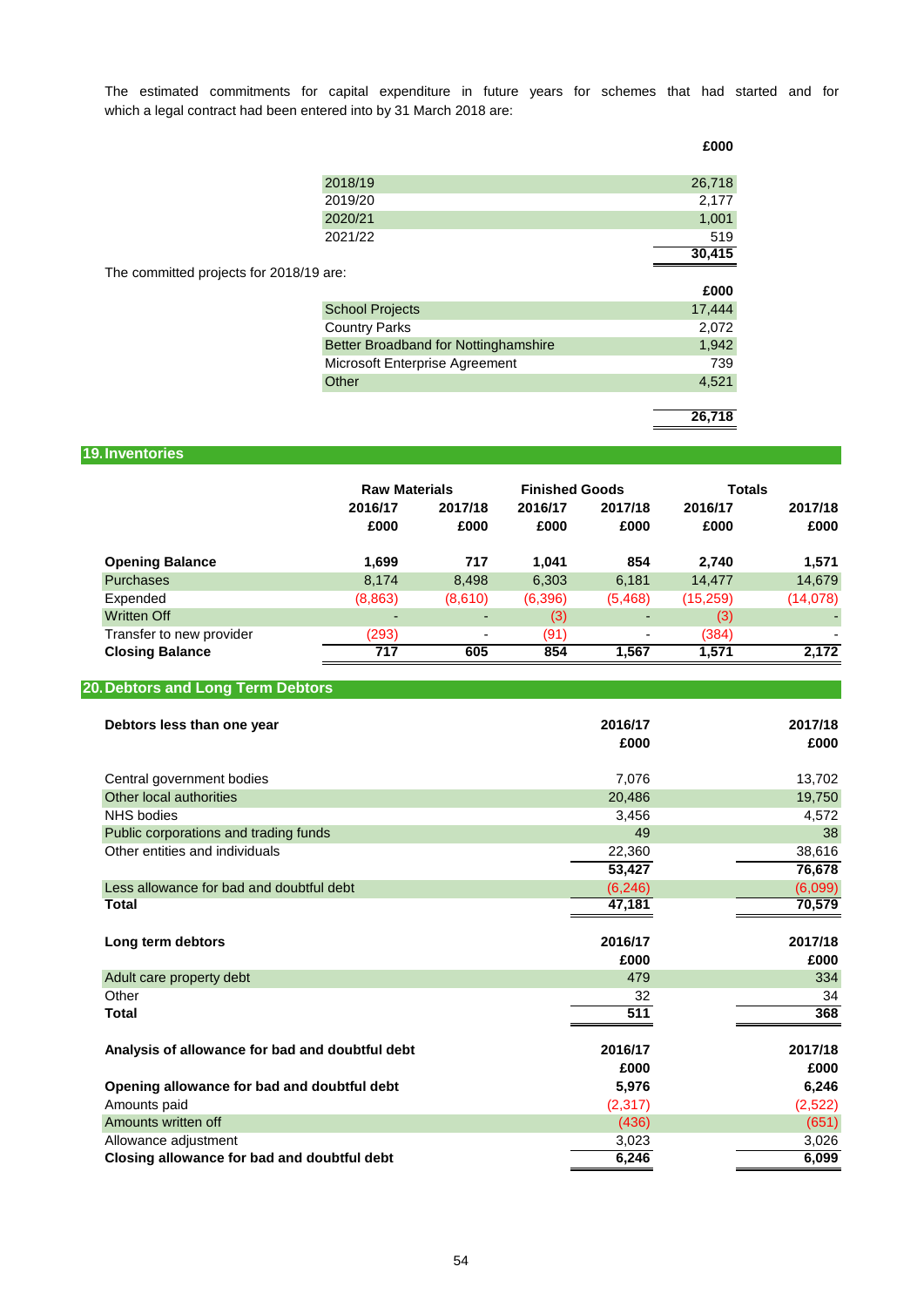### **Teachers**

In addition the Authority is responsible for all pension payments relating to added years it has awarded representing 6.00% of pensionable pay (5.35% in 2016/17). The Authority is allowed to enhance lump sum 2016/17) in respect of teachers' pension costs, which represents 16.48% of teachers' pensionable pay. In 2017/18, the Authority paid £16.4 million to the Teacher's Pension Agency (£17.7 million in together with the related inflation increases. In 2017/18, this was £6.0 million (£5.7 million in 2016/17), retirement payments to teachers and in 2017/18 no payments were made (nil in 2016/17).

### **Other Employees**

2016/17), which represented 22.20% of pensionable pay (20.00% in 2016/17). During 2017/18, the net cost of pensions and other benefits amounted to £42.4 million (£39.1 million in

1 April 2017. The report indicated rates that will provide the cost for 100% of pension funding in accordance The Actuarial report upon which 2017/18 accounts are based is for a 3 year period commencing with IAS19.

This is a combined rate of 15.40% and a value to be contributed:

|         | <b>Additional contribution</b> |
|---------|--------------------------------|
|         | £000                           |
| 2017/18 | 13.069                         |
| 2018/19 | 13.069                         |
| 2019/20 | 13.069                         |

the pension fund of early retirements. The Authority is responsible for all pension payments relating to historical, discretionary added years benefits it in 2016/17), representing 1.30% of pensionable pay (1.30% in 2016/17). The Authority also paid £1.5 million into the Pension Fund in 2017/18 (£1.2 million for 2016/17) to fund the non-discretionary additional strain on the has awarded, together with the related inflation increases. In 2017/18 these amounted to £2.4 million (£2.4 million

## **22.Pensions – IAS19**

The IAS19 position as at 31 March 2018 was a net liability as set out in the table below :

|                                          | 2016/17       | 2017/18       |
|------------------------------------------|---------------|---------------|
|                                          | £000          | £000          |
| Local Government Pension Scheme          | (1, 136, 995) | (1,008,288)   |
| Teachers Unfunded Defined Benefit Scheme | (111.060)     | (103,980)     |
| <b>Total Net Liability</b>               | (1, 248, 055) | (1, 112, 268) |

are not considered materially different from the estimates provided. Assets have been valued using the market value at 31 December 2017 increased by market index returns undertaken by Barnett Waddingham LLP, an independent firm of actuaries, based upon the estimated position at 31 March 2018 provided by the Authority during February/March 2018. The actual figures for 2017/18 for the last three months of the accounting period. Liabilities have been valued using the projected unit method which assesses the future liabilities of the fund discounted to their present value. This work was

The difference between the Total net liability and the IAS19 Pension Reserve is due to a 3 year upfront cash payment which is recognised in the net liability.

### **Local Government Pension Scheme**

Statement during the year: Authority is required to make against Council Tax is based on the cash payable in the year, so the real cost by employees, rather than when the benefits are eventually paid as pensions. However, the charge the of retirement benefits is reversed out in the Movement in Reserves Statement. The following transactions The Authority recognises the cost of retirement benefits in the Net Cost of Services when they are earned have been made in the Comprehensive Income and Expenditure Statement and Movement in Reserves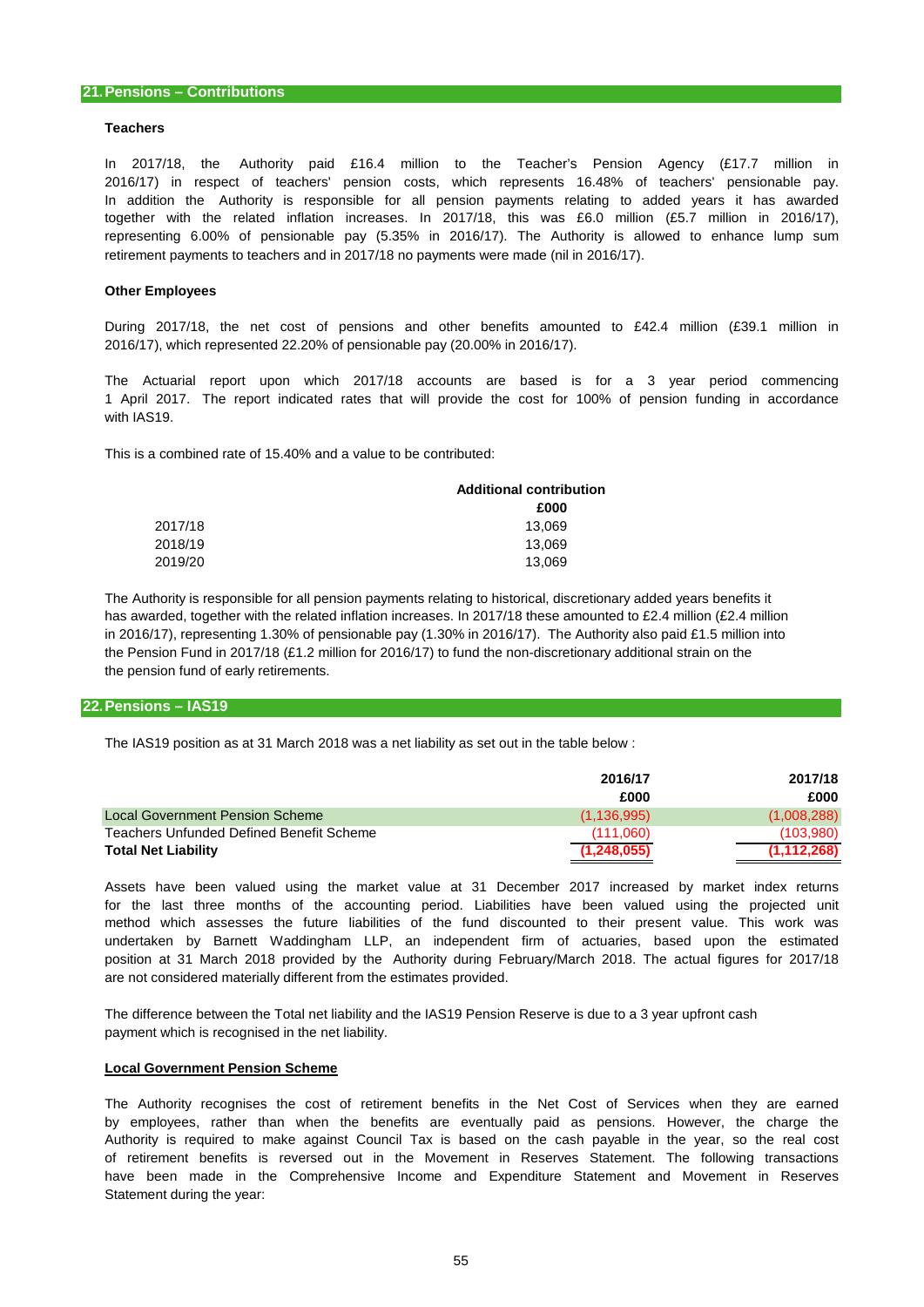|                                                                                     | 2016/17<br>£000 | 2017/18<br>£000 |
|-------------------------------------------------------------------------------------|-----------------|-----------------|
| <b>Comprehensive Income and Expenditure Statement</b>                               |                 |                 |
| Cost of Services                                                                    |                 |                 |
| - Current service cost                                                              | (51, 073)       | (77, 866)       |
| - Past service cost (including curtailments)                                        | (2,020)         | (2,748)         |
| - Liabilities (assumed) / extinguished on settlements                               | 58,080          | 109,378         |
| - Settlement Prices received / (paid)                                               | (35, 597)       | (52, 139)       |
| <b>Other Operating Expenditure</b>                                                  |                 |                 |
| - Administration Expenses                                                           | (510)           | (657)           |
|                                                                                     |                 |                 |
| Financing and Investment Income and Expenditure                                     |                 |                 |
| - Net interest on the defined (liability) / asset                                   | (28, 895)       | (28, 691)       |
| Net Charge to the Comprehensive Income<br>and Expenditure Statement                 | (60, 015)       | (52, 723)       |
| <b>Movement in Reserves</b><br>- Reversal of net charges made for retirement        |                 |                 |
| benefits in accordance with IAS19                                                   | 60,015          | 52,723          |
| Actual amount charged against the General<br>Fund Balance for pensions in the year: |                 |                 |
| - Employers contributions payable to the Pension Fund and                           |                 |                 |
| retirement benefits payable directly to pensioners                                  | 42.694          | 46.372          |

Expenditure. In addition to the recognised gains and losses included in the Comprehensive Income and Expenditure Statement, the following actuarial gains/losses were included within Other Comprehensive Income and

|                            | 2016/17    | 2017/18 |
|----------------------------|------------|---------|
|                            | £000       | £000    |
| Actuarial gains / (losses) | (279, 249) | 110,724 |

## **Assets and liabilities in relation to retirement benefits**

Reconciliation of present value of the scheme liabilities:

| 2016/17   | 2017/18    |
|-----------|------------|
| £000      | £000       |
| 2,275,706 | 2,831,487  |
| 51,073    | 77,866     |
| 79.286    | 73,594     |
| 588,715   | (109, 343) |
| 16,136    |            |
| (63, 979) |            |
| 2,020     | 2,748      |
| (58,080)  | (109,378)  |
| (69, 202) | (68, 689)  |
| 12,029    | 11,780     |
| (2,217)   | (2, 138)   |
| 2,831,487 | 2,707,927  |
|           |            |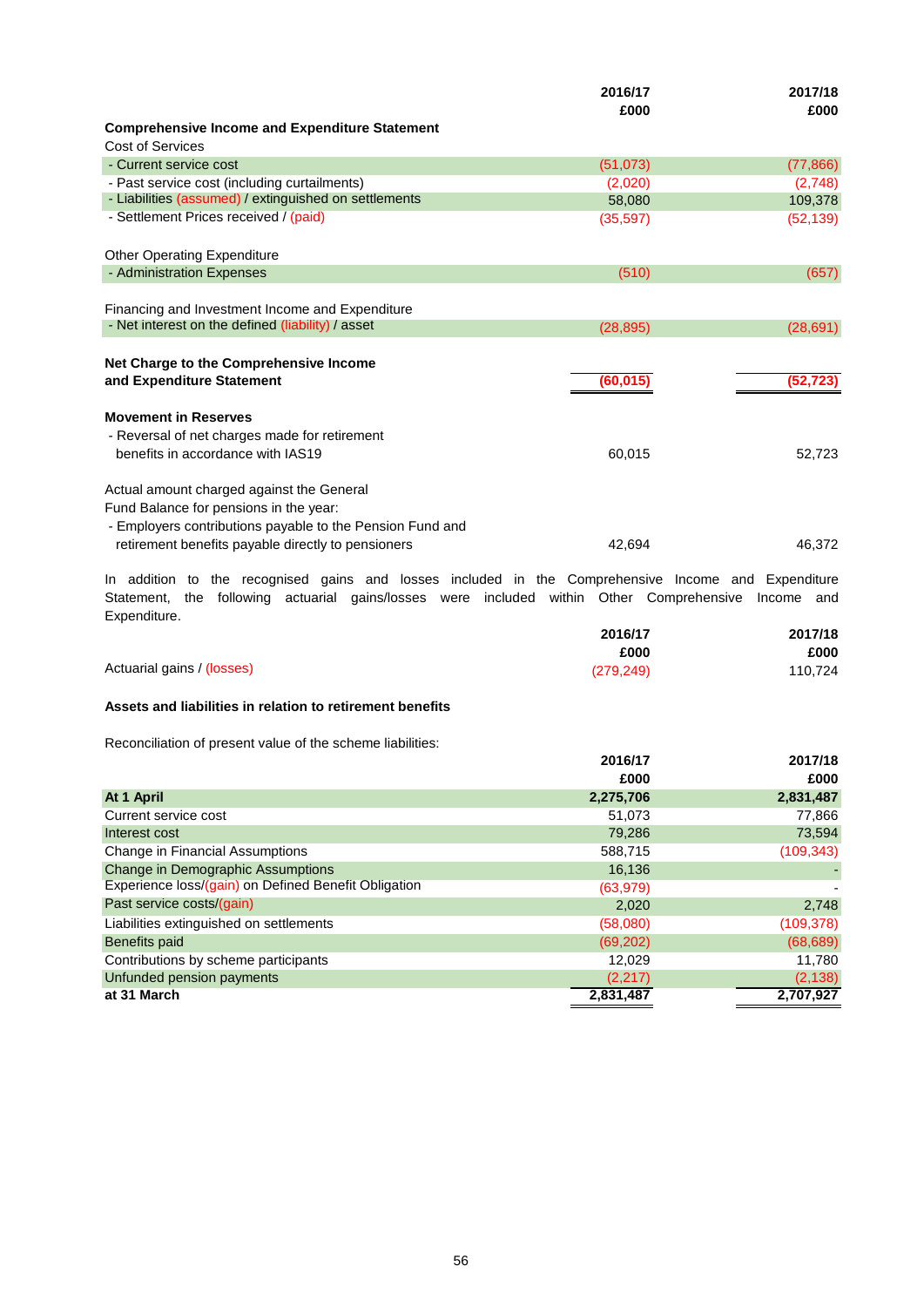Reconciliation of fair value of the scheme assets:

|                                      | 2016/17       | 2017/18       |
|--------------------------------------|---------------|---------------|
|                                      | £000          | £000          |
| At 1 April                           | 1,435,981     | 1,694,492     |
| Interest on assets                   | 50,391        | 44,903        |
| Return on assets less interest       | 271,938       | 230           |
| Other actuarial gains/(losses)       | (11, 466)     |               |
| Administration expenses              | (510)         | (657)         |
| <b>Employer contributions</b>        | 41,994        | 70,707        |
| Contributions by scheme participants | 12.029        | 11,780        |
| <b>Estimated benefits paid</b>       | (71, 419)     | (70, 827)     |
| Settlement prices received/(paid)    | (35, 597)     | (52, 139)     |
| Other Movements*                     | 1,151         | 1,150         |
| At 31 March                          | 1,694,492     | 1,699,639     |
|                                      |               |               |
| <b>Opening Net Position</b>          | (839, 725)    | (1, 136, 995) |
| <b>Closing Net Position</b>          | (1, 136, 995) | (1,008,288)   |

\*Contribution from Nottinghamshire Probation Trust for former employees of the Authority.

is then assumed to be a margin above gilts yields. The expected return on scheme assets is based on the long-term future expected investment return for each asset class as at the beginning of the period (i.e. as at 1 April 2017 for the year to 31 March 2018). The returns on gilts and other bonds are assumed to be gilts yields and corporate bond yields (with an adjustment to reflect default risk) respectively at the relevant date. The return on equities and property

### **Scheme History**

|                                         | 2013/14   | 2014/15   | 2015/16   | 2016/17   | 2017/18   |
|-----------------------------------------|-----------|-----------|-----------|-----------|-----------|
|                                         | £m        | £m        | £m        | £m        | £m        |
| Present value of liabilities            | (2,050.6) | (2,445.6) | (2,275.7) | (2,831.5) | (2,707.9) |
| Fair value of scheme assets             | 1.325.8   | 1.458.6   | 1.436.0   | 1.694.5   | 1.699.6   |
| Surplus/(deficit) in the scheme         | (724.8)   | (987.0)   | (839.7)   | (1.137.0) | (1,008.3) |
| <b>Cumulative actuarial gain (loss)</b> | (286.4)   | (514.3)   | (319.7)   | (598.9)   | (488.2)   |

that required by IAS19 and is expected to be less prone to significant changes in fund value as a result or deficit on the fund which might be expected to show a smoother trend over the longer term. Every revaluation effective 1 April 2017 showed that the Authority's contributions to the fund would be which takes account of existing liabilities and likely investment returns and sets out an approach to IAS19 requires the Authority to determine the surplus or deficit of its Pension Fund on an annual basis. of short-term fluctuations in market values. The Authority does not expect the deficit shown to have a significant impact upon reserves or revenue funding requirements in the short term. The triennial 15.4% of pensionable pay in each of the next three financial years, and an additional value of: meeting 100% of liabilities over a period of time. This takes a longer-term view of the fund position than In the short-term, changes in the value of investments can lead to a significant variation to the surplus three years the Authority reviews its contributions to the fund based upon a detailed actuarial exercise

|         | £000   |
|---------|--------|
| 2017/18 | 13.454 |
| 2018/19 | 13.776 |
| 2019/20 | 14.105 |

The above amounts have been paid as an agreed up front payment of £39.2m as permitted by the Actuary.

in the year to 31 March 2019 is £26.2 million. The total contributions expected to be made to the Local Government Pension Scheme by the Authority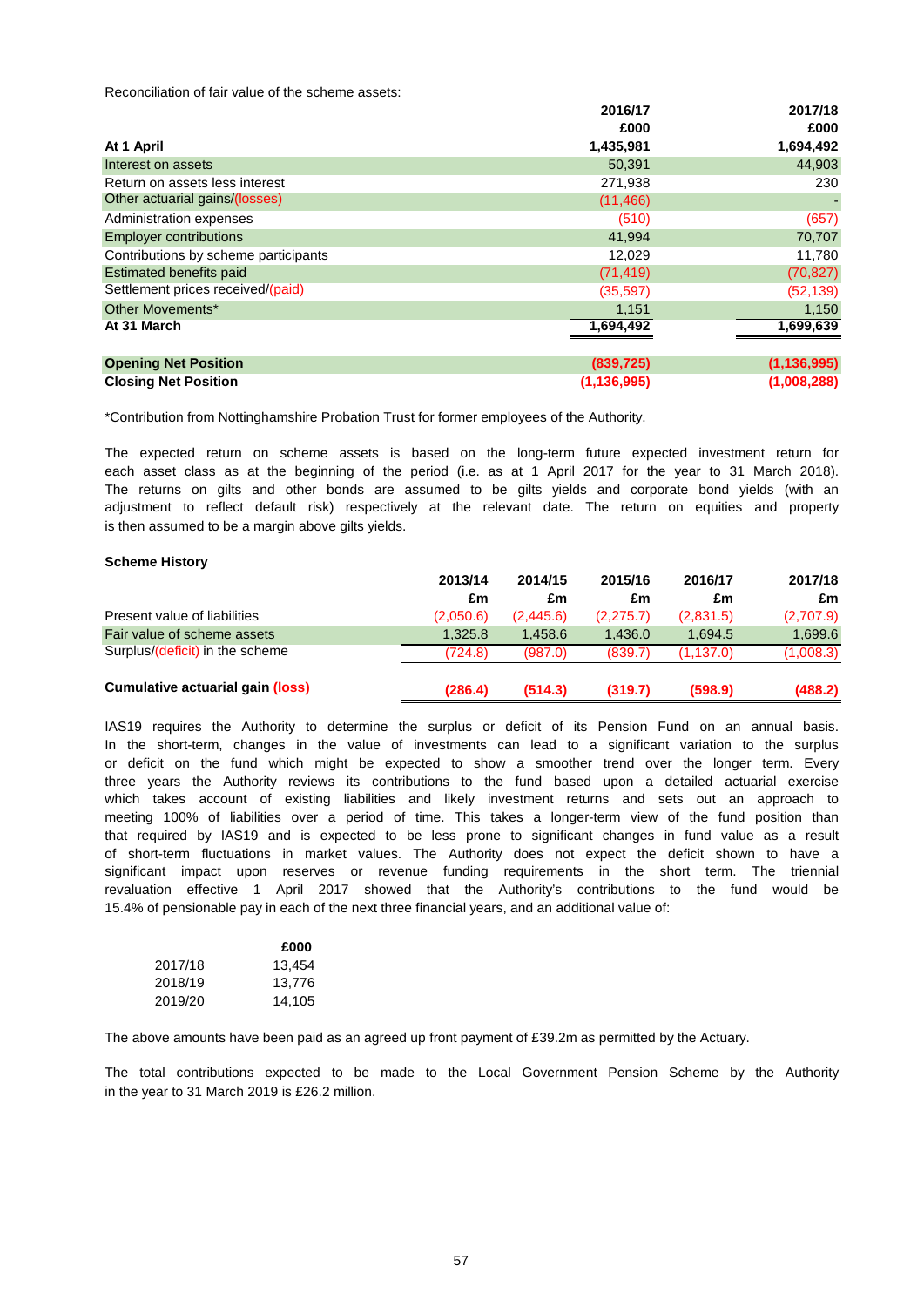The actuarial assumptions used to calculate the position in accordance with IAS19 were as follows:

|               |                              |                                         | 31 March 2017 | 31 March 2018 |
|---------------|------------------------------|-----------------------------------------|---------------|---------------|
|               |                              | Rate of inflation - RPI Increases       | $3.6\%$       | 3.3%          |
|               |                              | Rate of inflation - CPI Increases       | 2.7%          | 2.3%          |
|               | Rate of increase in salaries |                                         | 4.2%          | 3.8%          |
|               | Rate of increase in pensions |                                         | 2.7%          | 2.3%          |
| Discount rate |                              |                                         | 2.7%          | 2.6%          |
|               | Mortality assumptions:       |                                         |               |               |
|               |                              | Longevity at 65 for current pensioners: |               |               |
|               | <b>Men</b>                   | (years)                                 | 22.5          | 22.6          |
|               | Women                        | (years)                                 | 25.5          | 25.6          |
|               |                              | Longevity at 65 for future pensioners:  |               |               |
|               | <b>Men</b>                   | (years)                                 | 24.7          | 24.8          |
|               | Women                        | (years)                                 | 27.8          | 27.9          |
|               | Estimated return on assets   |                                         | 23.0%         | $3.0\%$       |
|               |                              | Proportion of employees opting to take  |               |               |
|               |                              | an increased lump sum/reduced pension   | 50.0%         | 50.0%         |

The Authority's estimated asset allocation, which is 34% of the whole fund is as follows:

|                              |           | 31 March 2017  |           | 31 March 2018  |
|------------------------------|-----------|----------------|-----------|----------------|
|                              | £000      | %              | £000      | %              |
| <b>Assets</b>                |           |                |           |                |
| Equities                     | 1,185,131 | 70             | 1,117,572 | 66             |
| Gilts                        | 51,801    | 3              | 38,936    | 2              |
| <b>Other Bonds</b>           | 102,232   | 6              | 198,541   | 12             |
| Property                     | 188,401   | 11             | 213,507   | 13             |
| Cash                         | 85,250    | 5              | 33,581    | $\overline{2}$ |
| Inflation-linked pooled fund | 42,301    | 3              | 42,050    | $\overline{2}$ |
| Infrastructure               | 39,376    | $\overline{2}$ | 55,453    | $\mathbf{3}$   |
|                              |           |                |           |                |
| Total                        | 1,694,492 | 100            | 1,699,640 | 100            |

available on the pension fund website (www.nottspf.org.uk). The Authority publishes a Pension Fund Annual Report which is available upon request. A copy is also

## **Sensitivity analysis**

This table shows the assumption change and the impact upon present value of total obligation and projected Service Cost:

|                                                          | £000      | £000        | £000      |
|----------------------------------------------------------|-----------|-------------|-----------|
| Adjustment to discount rate                              | $+0.1%$   | $0.0\%$     | $(0.1\%)$ |
| Present Value of Total Obligation                        | 2,657,708 | 2,707,927   | 2,759,146 |
| <b>Projected Service Cost</b>                            | 63.047    | 64.591      | 66,175    |
|                                                          |           |             |           |
| Adjustment to long term Salary Increase                  | $+0.1%$   | $0.0\%$     | $(0.1\%)$ |
| Present Value of Total Obligation                        | 2,712,023 | 2,707,927   | 2,703,856 |
| <b>Projected Service Cost</b>                            | 64,591    | 64.591      | 64,591    |
|                                                          |           |             |           |
| Adjustment to pensions Increase and Deferred revaluation | $+0.1%$   | $0.0\%$     | $(0.1\%)$ |
| Present Value of Total Obligation                        | 2,755,125 | 2,707,927   | 2,661,609 |
| <b>Projected Service Cost</b>                            | 66,177    | 64.591      | 63,041    |
|                                                          |           |             |           |
| Adjustment to mortality age rating assumption            | +1 Year   | <b>None</b> | -1 Year   |
| Present Value of Total Obligation                        | 2,811,022 | 2,707,927   | 2,608,732 |
| <b>Projected Service Cost</b>                            | 66,651    | 64.591      | 62,595    |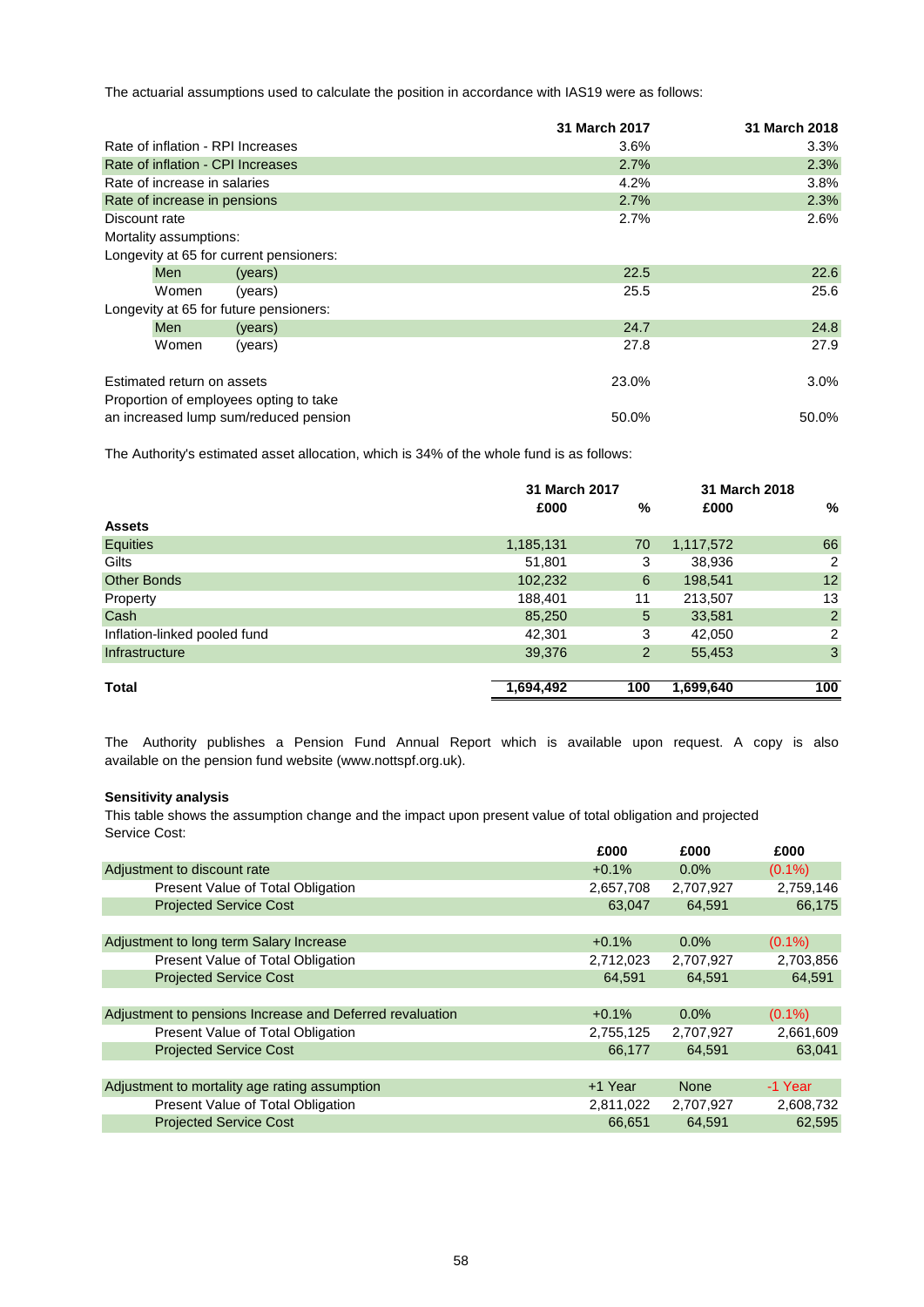## **Teachers**

cost of retirement benefits is reversed out in the Movement in Reserves Statement. employees, rather than when the benefits are eventually paid as pensions. However, the charge the Authority recognises the cost of retirement benefits in the Net Cost of Services when they are earned by Authority is required to make against Council Tax is based on the cash payable in the year, so the real Under IAS19, the Teachers added years scheme is classed as an unfunded defined benefit scheme. The

and Movement in Reserves Statement during the year: The following transactions have been made in the Comprehensive Income and Expenditure Statement

|                                                                                                                                                                           | 2016/17<br>£000                          | 2017/18<br>£000 |
|---------------------------------------------------------------------------------------------------------------------------------------------------------------------------|------------------------------------------|-----------------|
| <b>Comprehensive Income and Expenditure Statement</b>                                                                                                                     |                                          |                 |
| <b>Cost of Services</b>                                                                                                                                                   |                                          |                 |
| - Past service (cost) / gain                                                                                                                                              | ٠                                        |                 |
| - Gains / (losses) on curtailments                                                                                                                                        |                                          |                 |
| Financing and Investment Income and Expenditure                                                                                                                           |                                          |                 |
| - Interest cost                                                                                                                                                           | (2,758)                                  | (2,270)         |
| Net Charge to the Comprehensive Income<br>and Expenditure Statement                                                                                                       | (2,758)                                  | (2, 270)        |
| <b>Movement in Reserves</b>                                                                                                                                               | 2016/17<br>£000                          | 2017/18<br>£000 |
| - Reversal of net charges made for retirement                                                                                                                             |                                          |                 |
| benefits in accordance with IAS19                                                                                                                                         | 2,758                                    | 2,270           |
| Actual amount charged against the General<br>Fund Balance for pensions in the year:<br>- Employers contributions payable to the Pension Fund and                          |                                          |                 |
| retirement benefits payable directly to pensioners                                                                                                                        | 5,772                                    | 5,966           |
| In addition to the recognised gains and losses included in the Comprehensive Income and Expenditure<br>the following actuarial gains/losses<br>Statement,<br>expenditure. | were included within other comprehensive | income and      |
|                                                                                                                                                                           | 2016/17<br>£000                          | 2017/18<br>£000 |
| Actuarial gains / (losses)                                                                                                                                                | (19,260)                                 | 3,384           |
| Liabilities in relation to retirement benefits<br>Reconciliation of present value of the scheme liabilities:                                                              |                                          |                 |
|                                                                                                                                                                           | 2016/17                                  | 2017/18         |

|                                   |         |         | £000     |         | £000     |
|-----------------------------------|---------|---------|----------|---------|----------|
| <b>Deficit at 1 April</b>         |         |         | 94,814   |         | 111,060  |
| Interest cost                     |         |         | 2,758    |         | 2,270    |
| Actuarial (gains) / losses        |         |         | 14,371   |         | (3, 384) |
| Change in demographic assumptions |         |         | (191)    |         |          |
| Experience loss / (gain)          |         |         | 5,080    |         |          |
| Unfunded pension payments         |         |         | (5, 772) |         | (5,966)  |
| Deficit at 31 March               |         |         | 111,060  |         | 103,980  |
| <b>Scheme History</b>             |         |         |          |         |          |
|                                   | 2013/14 | 2014/15 | 2015/16  | 2016/17 | 2017/18  |
|                                   | £m      | £m      | £m       | £m      | £m       |
| Present value of liabilities      | (95.1)  | (100.7) | (94.8)   | (111.1) | (104.0)  |
| Fair value of scheme assets       |         |         |          |         |          |
| Surplus/(deficit) in the scheme   | (95.1)  | (100.7) | (94.8)   | (111.1) | (104.0)  |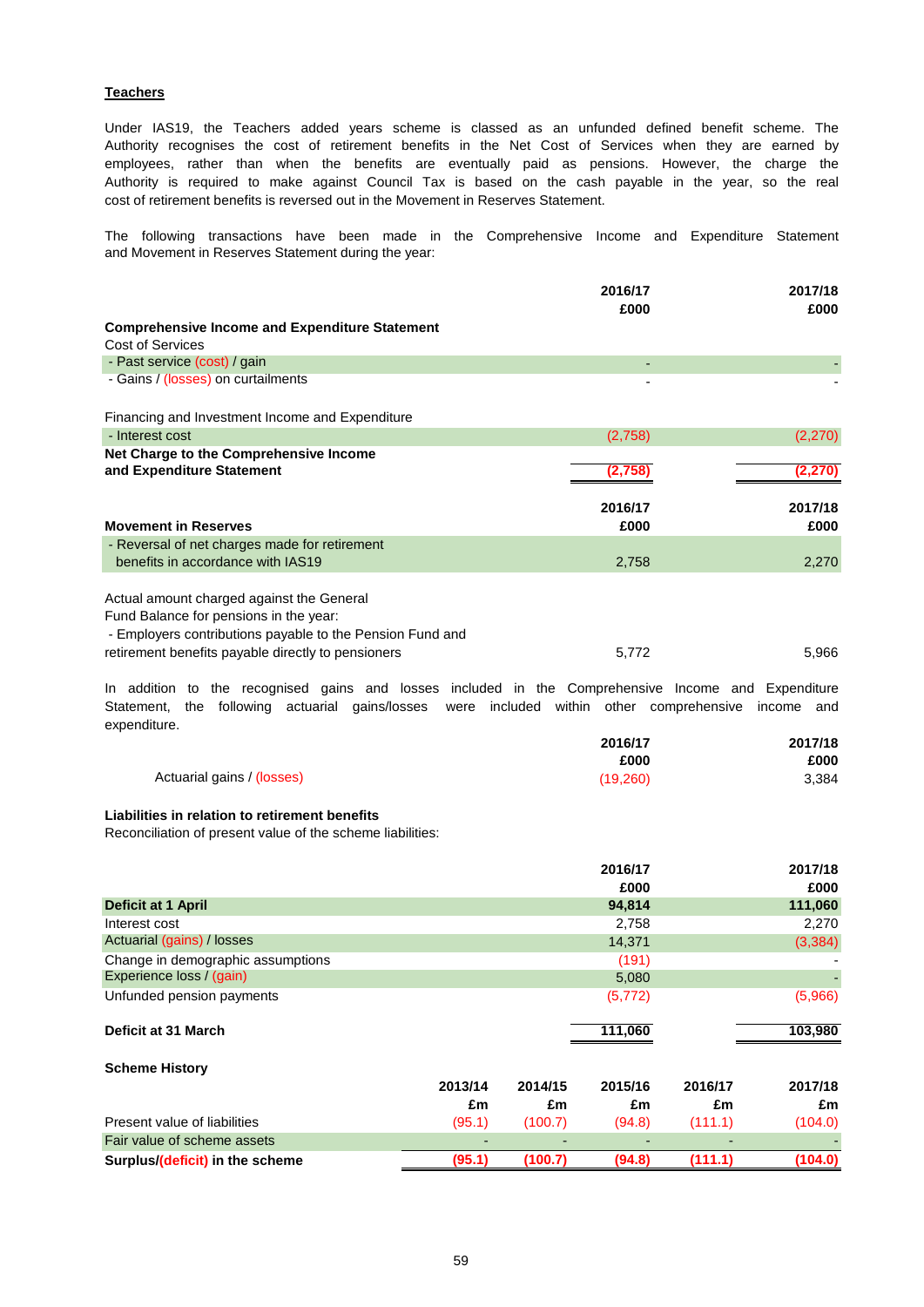The actuarial assumptions used to calculate the position in accordance with IAS19 were as follows:

|                                                                   | 31 March 2017 | 31 March 2018 |
|-------------------------------------------------------------------|---------------|---------------|
| Rate of inflation - RPI Increases                                 | 3.2%          | 3.4%          |
| Rate of inflation - CPI Increases                                 | 2.3%          | 2.4%          |
| Rate of increase in pensions                                      | 2.3%          | 2.4%          |
| Discount rate                                                     | 2.1%          | 2.5%          |
| Mortality assumptions:<br>Longevity at 65 for current pensioners: |               |               |
| Men<br>(years)                                                    | 22.5          | 22.6          |
| Women<br>(years)                                                  | 25.5          | 25.6          |
| 23. Creditors                                                     |               |               |
| Creditors less than one year                                      | 2016/17       | 2017/18       |
|                                                                   | £000          | £000          |
| Central government bodies                                         | 9,976         | 11,817        |
| Other local authorities                                           | 10,077        | 7,804         |
| <b>NHS</b> bodies                                                 | 3,221         | 3,014         |
| Public corporations and trading funds                             | 19            | 166           |
| Other entities and individuals                                    | 80,155        | 90,040        |
| <b>Total</b>                                                      | 103,448       | 112,841       |
| <b>24. General Provisions</b>                                     |               |               |

likely impact is made and a provision is set aside. The provisions made are set out below: Where events have happened, which are likely to result in future costs to the Authority, an estimate of the

| <b>Short Term Provisions</b>             | 2016/17 | <b>Movement</b> | 2017/18 |
|------------------------------------------|---------|-----------------|---------|
|                                          | £000    | £000            | £000    |
| General Insurance Claims prior to 1/4/98 | 650     | (156)           | 494     |
| General Insurance Claims from 1/4/98     | 653     | (30)            | 623     |
| <b>Corporate Redundancy Provision</b>    | 509     | 302             | 811     |
| NDR provision for backdated appeals      | 582     | (164)           | 418     |
| Provisions below £200,000                |         | 224             | 224     |
| Total                                    | 2,394   | 176             | 2,570   |
|                                          |         |                 |         |
| <b>Long Term Provisions</b>              | 2016/17 | <b>Movement</b> | 2017/18 |
|                                          | £000    | £000            | £000    |
| General Insurance Claims prior to 1/4/98 | 5,846   | (1,405)         | 4,441   |
| General Insurance Claims from 1/4/98     | 5,887   | (269)           | 5,618   |
| NDR provision for backdated appeals      | 2,326   | (656)           | 1,670   |
| Total                                    | 14,059  | (2, 330)        | 11,729  |
|                                          |         |                 |         |

### **25.Contingent Liabilities**

### **Insurance**

the board of MMI triggered the previously agreed Scheme of Arrangement and Ernst & Young LLP became It is therefore anticipated that further levies will be made. responsibilities under policies that it had previously issued. These responsibilities relate mainly to legal 30 September 1993. The actuarial review of the insurance liabilities of MMI remains uncertain and Ernst liability claims, which will take many years to materialise and finalise. On 13 November 2012 responsible for the management of MMI's business, affairs and assets. In February 2013 the proposed levy or In 1992, Municipal Mutual Insurance (MMI) ceased to trade and now exists solely to discharge its & Young LLP is not able to guarantee that this revised levy percentage will be sufficient for a solvent run-off. claw-back rate was initially set at 15%. On 16 March 2016, MMI wrote to all scheme creditors and proposed that will comprise the second levy to be applied to claims payments made under the Scheme of Arrangement since the levy be increased to 25%. This has been agreed by the Scheme Creditors Committee and the balance of 10%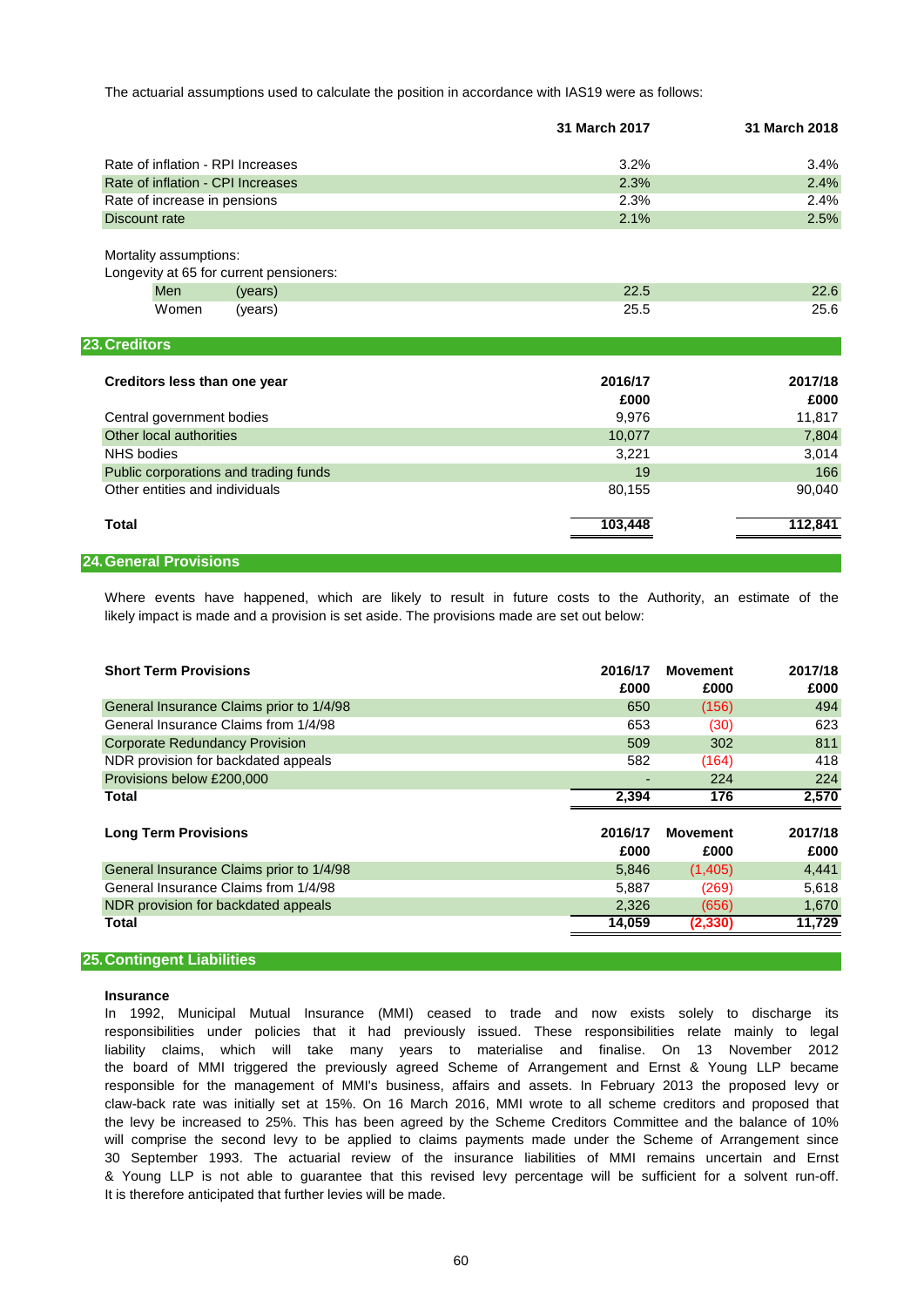### **Social Care**

this publication. A group litigation has been lodged against the Authority for negligence in its responsibilities for providing social the case is concluded. An allowance has been set aside within the insurance provision for the possible settlement that the Authority may have to pay. However, in order not to prejudice seriously the privacy of the individuals and the Authority's position in the case, any further information has been withheld from care. Experience of similar cases in other authorities suggests that it will be three to five years before

### **26.Specific Revenue Grants**

The value of revenue grants included as income within the cost of services is as follows:

|                                                     | 2016/17<br><b>As Restated</b> | 2017/18 |
|-----------------------------------------------------|-------------------------------|---------|
| <b>Committee Segments</b>                           | £000                          | £000    |
| <b>Children &amp; Young People</b>                  | 7,803                         | 3,544   |
| Schools                                             | 335,352                       | 335,724 |
| <b>Adult Social Care &amp; Public Health</b>        | 54,555                        | 68,290  |
| <b>Communities &amp; Place</b>                      | 6,998                         | 6,143   |
| Policy                                              | 4,632                         | 5,241   |
| Governance & Ethics                                 | 79                            | 61      |
| Personnel                                           | 289                           | 233     |
|                                                     | 409,708                       | 419,236 |
| <b>Funding Body</b>                                 |                               |         |
| Ministry of Housing, Communities & Local Government | 10,690                        | 28,239  |
| Department for Education                            | 346,107                       | 340,006 |
| Department for Environment, Food & Rural Affairs    | 73                            |         |
| Department of Health & Social Care                  | 44,942                        | 43,411  |
| <b>Department for Transport</b>                     | 2,445                         | 1,396   |
| Department for Work & Pensions                      | 55                            | 574     |
| <b>Home Office</b>                                  | 1,228                         | 1,158   |
| <b>Other Grants &amp; Contributions</b>             | 4,168                         | 4,452   |
|                                                     | 409,708                       | 419,236 |
| Analysis of Revenue Receipts in Advance             |                               |         |
| Ministry of Housing, Communities & Local Government | 300                           | 659     |
| <b>Department for Education</b>                     | 628                           | 1,244   |
| Department of Health & Social Care                  | 121                           | 163     |
| <b>Department for Transport</b>                     | 17                            | 17      |
| <b>Other Grants &amp; Contributions</b>             | 113                           | 92      |
|                                                     | 1,179                         | 2,175   |
|                                                     |                               |         |

### **27.General Government Grants Income and Taxation**

The Authority set the 2017/18 Council Tax for a Band D property at £1,351.97 including the Adult Social Care actually collected by the District Councils on behalf of the Authority will be adjusted in the amounts payable in the following year. was issued to the District Councils to recover the relevant amounts. Any variances in the amounts precept (£1,290.66 in 2016/17). This was suitably adjusted for other bands of property and a precept

Movement in Reserves Statement and held in the Balance Sheet in the Collection Fund Adjustment Account. by £2.3 million (£2.1 million decrease in 2016/17) which is reversed out of the General Fund in the share of the various District Council Collection Funds. The value of the accrual in 2017/18 decreased The figure for income from Council Tax includes accruals for the year-end position for the Authority's

A number of grants and contributions are paid to the Authority directly by the Government. Programme (PSBP). Such assets have been recognised on the Balance Sheet at fair value. During 2017/18, the Authority recognised donated assets of £9.8 million (£20.8 million in 2016/17) in relation to new school buildings financed by the Education Funding Agency as part of the Priority School Building

The Authority credited the following grants, contributions and donations to the Comprehensive Income and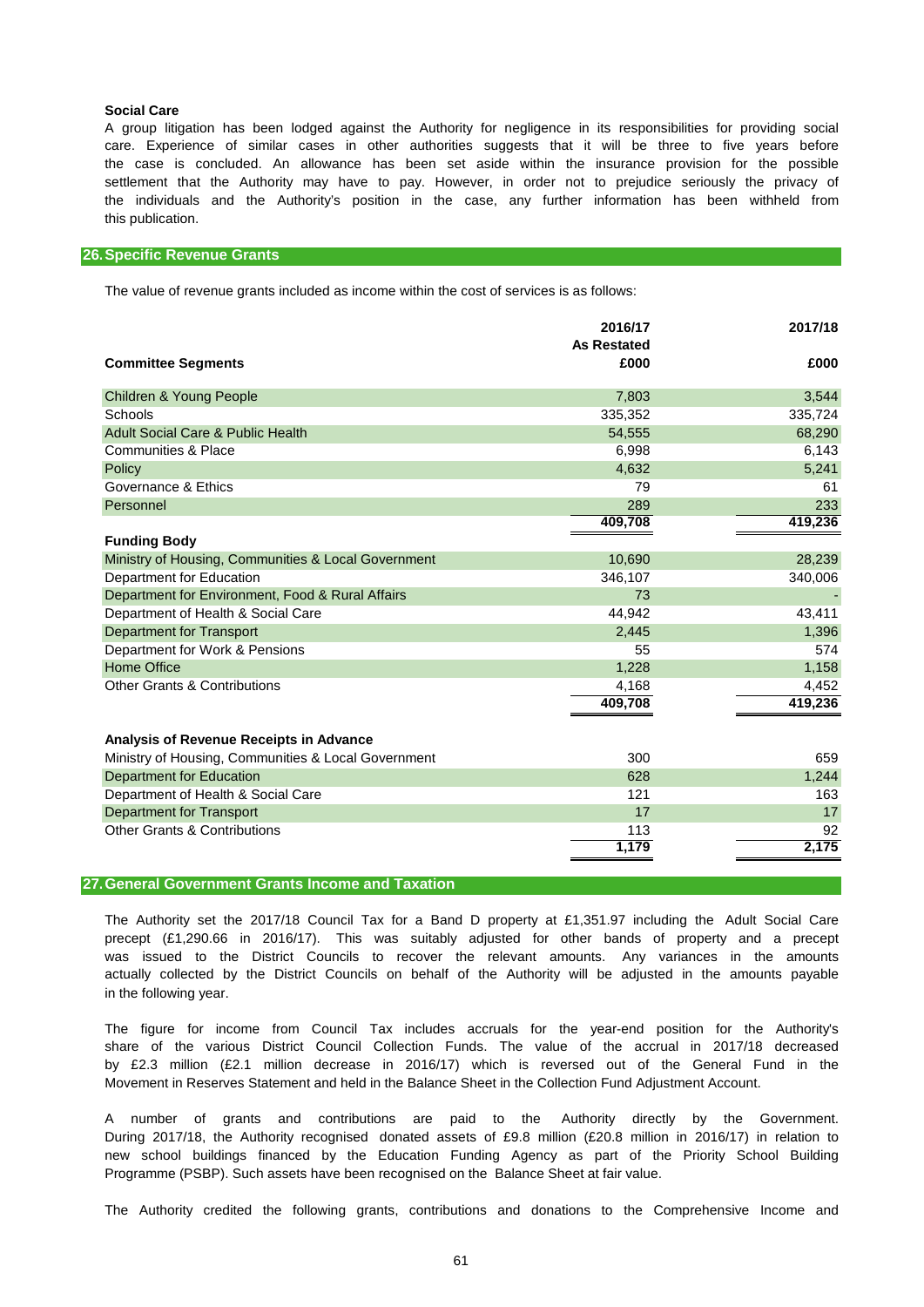Expenditure Statement during the financial year:

| <b>Credited to Taxation &amp; Non Specific Grant Income</b> | 2016/17 | 2017/18 |
|-------------------------------------------------------------|---------|---------|
|                                                             | £000    | £000    |
| Department for Education                                    | 24.677  | 13,912  |
| Department of Health & Social Care                          |         | 338     |
| Department for Transport                                    | 24,445  | 30,435  |
| <b>Other Grants &amp; Contributions</b>                     | 5.994   | 4,486   |
| Donations                                                   | 20,866  | 9,831   |
| <b>Recognised Capital Grants &amp; Contributions</b>        | 75,983  | 59,002  |
|                                                             |         |         |
|                                                             | 2016/17 | 2017/18 |
|                                                             | £000    | £000    |
| Revenue Support Grant                                       | 63.234  | 38,510  |
| <b>PFI</b>                                                  | 13,948  | 14,395  |
| <b>Adult Social Care Support Grant</b>                      |         | 3,543   |
| <b>General Government Grants</b>                            | 77,182  | 56.448  |

or property to be returned to the donor. The balances at year-end are as follows: The Authority has received a number of grants, contributions and donations that have yet to be recognised as income as they have conditions attached to them that, if not fulfilled, will require the monies

| <b>Capital Grants Receipts in Advance</b>           | 2016/17<br>£000 | 2017/18<br>£000 |
|-----------------------------------------------------|-----------------|-----------------|
| Ministry of Housing, Communities & Local Government | 32              | 1,032           |
| Department for Education                            | 9               | 9               |
| Department for Transport                            |                 | 1.675           |
| <b>Other Grants &amp; Contributions</b>             | 4,600           | 7.070           |
| Total                                               | 4.641           | 9,786           |
|                                                     |                 |                 |

## **28.Financial Instruments Balance**

of Financial Instruments: The borrowings and investments disclosed in the Balance Sheet are made up of the following categories

|                                             |         | Long-term |                | <b>Current</b> |
|---------------------------------------------|---------|-----------|----------------|----------------|
|                                             | 2016/17 | 2017/18   | 2016/17        | 2017/18        |
|                                             | £000    | £000      | £000           | £000           |
| Financial liabilities at amortised cost     | 549,476 | 559,482   | 116,013        | 130,893        |
| Financial liabilities at fair value through |         |           |                |                |
| profit and loss                             |         |           |                |                |
| <b>Total borrowings</b>                     | 549,476 | 559,482   | 116,013        | 130,893        |
|                                             |         |           |                |                |
| Loans and receivables                       | 6,481   | 4.441     | 67.065         | 59,569         |
| Available for sale financial assets         |         |           |                |                |
| Unquoted equity investment at cost          |         |           | $\overline{a}$ |                |
| <b>Total investments</b>                    | 6.481   | 4.441     | 67.065         | 59.569         |

financial assets. There have been no reclassifications of financial assets during the accounting period. The Authority does not hold any financial liabilities at fair value through profit and loss or available-for-sale

Public Works Loans Board (PWLB) and with UK and European banks through 'Lender's Option, Borrowers' Option' loans (LOBOs). These are both classed as 'other liabilities' and measured at amortised cost. The Authority's borrowings include finance leases associated with PFI schemes and borrowings with the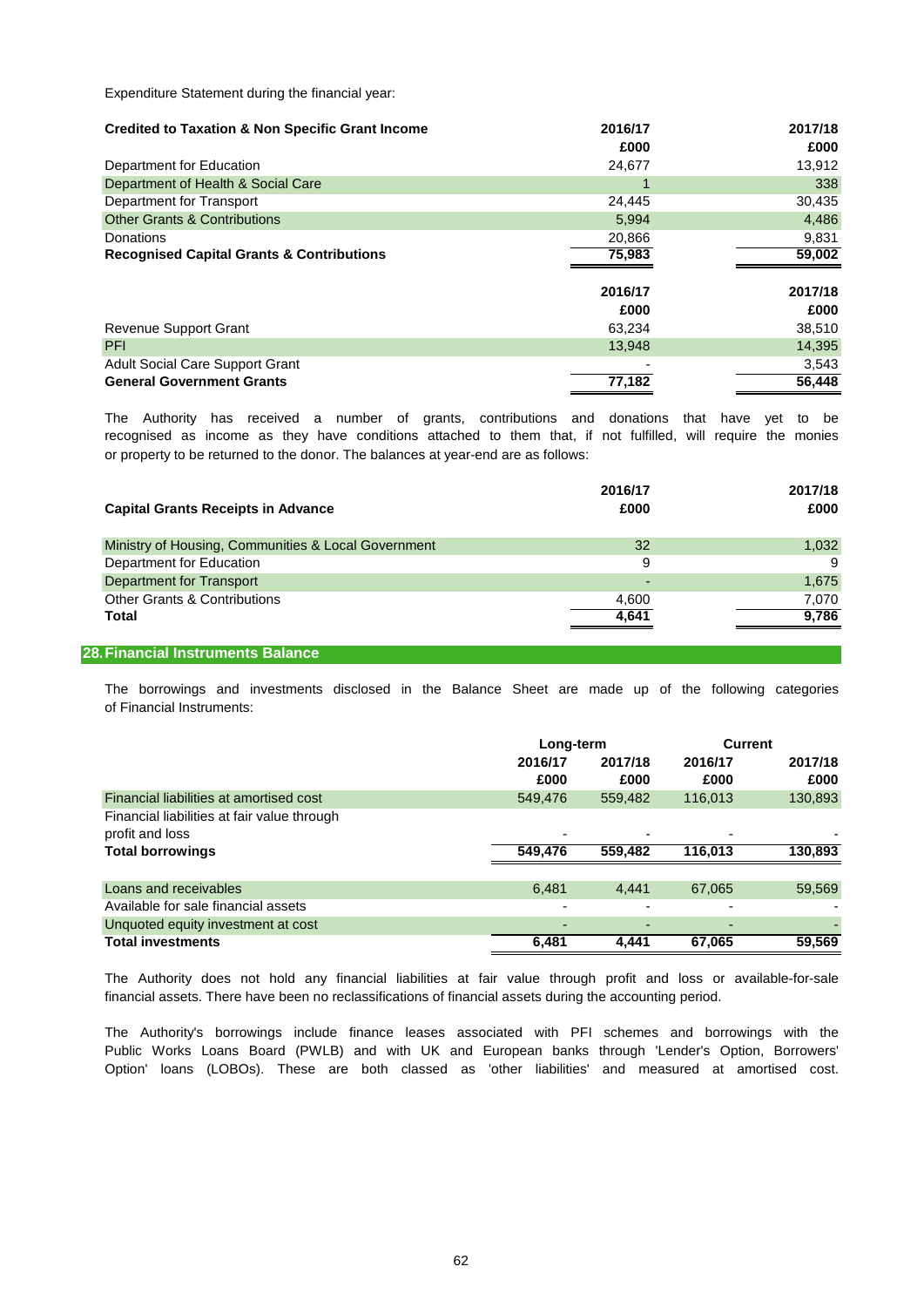## **Financial liabilities at amortised cost**

|                                                        | 2016/17      | 2017/18      |
|--------------------------------------------------------|--------------|--------------|
|                                                        | £000         | £000         |
| (a) Long Term Borrowing                                |              |              |
| Amounts still owed on loans received from              |              |              |
| external sources to acquire capital assets             |              |              |
| such as roads, buildings & equipment.                  |              |              |
| Long Term Borrowing for repayment after 1 year         | 428,876      | 443,922      |
| (b) Finance Lease Liability                            |              |              |
| Amounts still owed on finance leases taken with        |              |              |
| external sources to acquire capital assets for         |              |              |
| PFI Schemes and long term finance leases               |              |              |
| for repayment after 1 year                             | 120,600      | 115,560      |
| <b>Total Long Term Borrowing at 31 March</b>           | 549,476      | 559,482      |
|                                                        |              |              |
| <b>Current</b>                                         |              |              |
|                                                        | 2016/17      | 2017/18      |
|                                                        | £000         | £000         |
| (c) Borrowing                                          |              |              |
| Long term borrowing for repayment within 1 year        | 18,087       | 22,182       |
| Finance leases and PFI schemes for repayment           |              |              |
| within 1 year                                          | 4,517        | 6,554        |
| <b>Total Borrowing at 31 March</b>                     | 22,604       | 28,736       |
|                                                        |              |              |
|                                                        |              |              |
|                                                        | 2016/17      | 2017/18      |
|                                                        | £000         | £000         |
|                                                        |              |              |
| (d) Trade Creditors                                    | 93,409       | 102,157      |
| <b>Financial Assets - Loans &amp; Receivables</b>      |              |              |
|                                                        |              |              |
| Long-term                                              |              |              |
|                                                        | 2016/17      | 2017/18      |
| (a) Long-term Investments                              | £000         | £000         |
| Long term investments with other local authorities and |              |              |
| financial institutions                                 | 2,516        |              |
|                                                        | 2016/17      | 2017/18      |
|                                                        | £000         | £000         |
| (b) Long-term Advances                                 |              |              |
| Car and Bike Loans                                     | 120          | 80           |
| Nottinghamshire Cricket Club                           | 1,663        | 2,494        |
| Academies                                              | 211          | 126          |
| Adult Care Property Debt - Deferred Payment Scheme     | 1,754        | 1,534        |
| <b>Funding Circle</b>                                  | 17           | 7            |
| <b>ARC</b>                                             | 200<br>3,965 | 200<br>4,441 |

## **Car and Bike Loans**

subsidised. The Authority has made loans for car and bike purchases to 23 employees (2016/17 35 employees) in the Authority who are in posts that require them to drive regularly on the Authority's business. These loans are not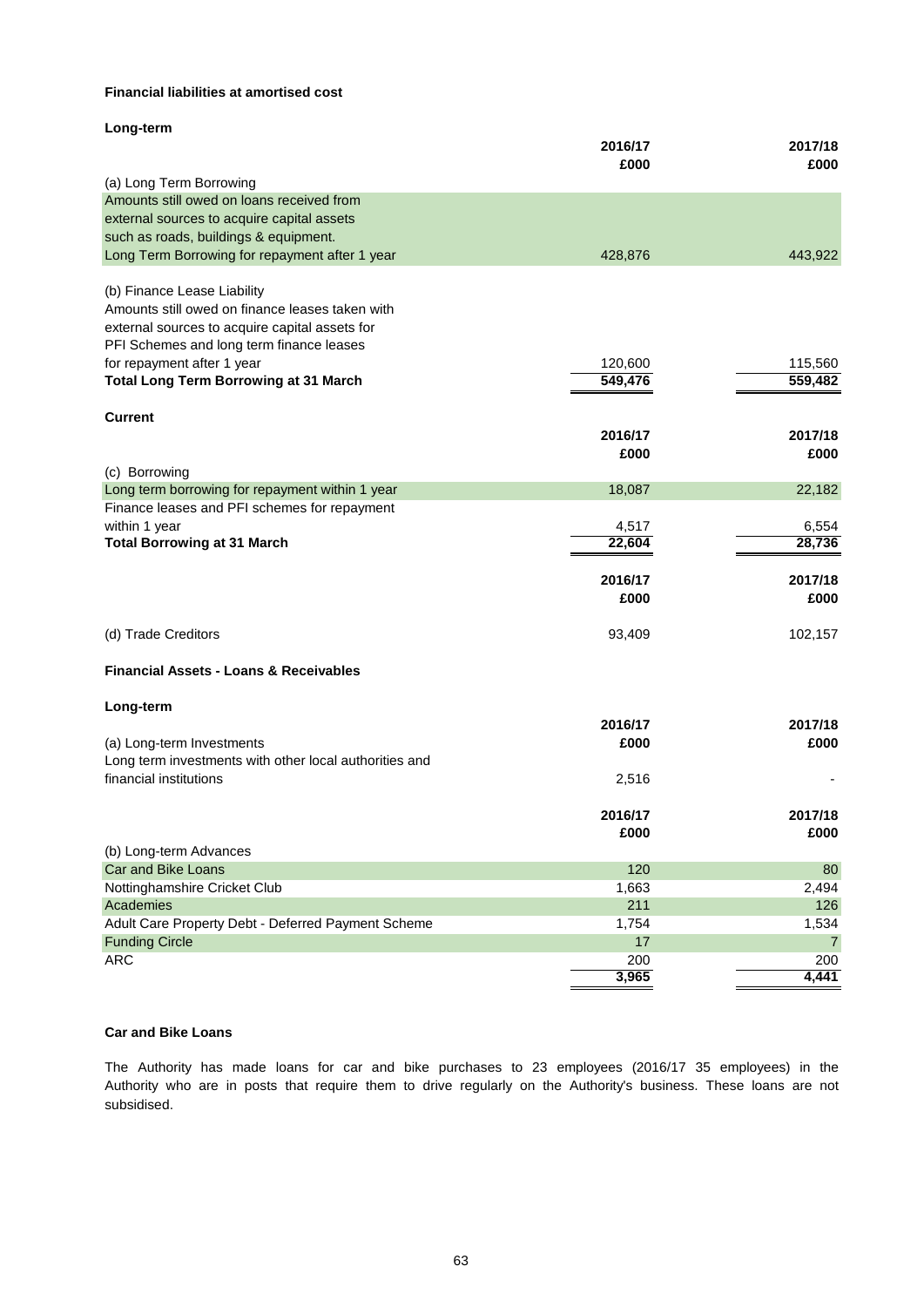Car and Bike Loans Breakdown:

| 2016/17 | 2017/18    |
|---------|------------|
| £000    | £000       |
| 198     | 120        |
| 20      | 26         |
| (98)    | (66)       |
|         | 80         |
|         |            |
| 2016/17 | 2017/18    |
| £000    | £000       |
| 60      | 34         |
| 60      | 46         |
|         | 80         |
|         | 120<br>120 |

## **Other Long Term Advances**

Account. charge against the fixed assets of the Club to safeguard the interests of the Authority. Since the loan was On 19 September 2007 the Authority approved a loan of £1.23m for 20 years to Nottinghamshire County loan carried at its amortised cost. The balancing figure appears in the Financial Instruments Adjustment there are benefits to the economy and wider community. Consequently, the loan was offered at a offered at less than the prevailing rate the figure in the Balance Sheet represents the fair value of the enhancing the reputation of the Cricket Club and helping it to retain Trent Bridge as a test match venue Cricket Club to help fund the £8.2m development plans for the Trent Bridge ground. In addition to discounted rate with a capital repayment holiday for the first 5 years. Security has been set by way of a

On 7 October 2015 Policy Committee approved a further loan, in conjunction with Nottingham City holiday periods for capital repayment and is secured by way of a charge against the fixed assets of the Club. The loan will be drawn upon over two years 2016/17 and 2017/18 as required, and the interest rate is fixed at the 20 year annuity PWLB rate at the time of the legal agreement plus 2%. Council and Rushcliffe Borough Council. The loan is to allow the club to invest £8.1m in a media facility, refurbishing the Pavilion, enhancing the William Clarke Stand and Lady Bay development. The loan is over 20 years, with no

shown as a loan on the Authority's Balance Sheet. school converts to academy status any outstanding balance will be reclassified as a loan to an external body and repaid over a three year period. Interest is charged at the current base rate plus 1% on these loans. When a equipment, minibuses, photocopiers or contribute towards capital schemes. Typically these amounts are The Authority operates an internal school loans scheme to enable schools to purchase assets such as ICT

Instruments Adjustment Account. management systems. These are normally repaid over a five year period. No interest is charged on these the fair value of the loan carried at its amortised cost. The balancing figure appears in the Financial The Authority also provides loans to fund energy efficiency projects, e.g. lighting, ICT upgrades and energy loans. Since the loan was offered at less than the prevailing rate the figure in the Balance Sheet represents the

of loans to those with insufficient income and capital, excluding their property, to meet their care home fees. Repayment of such loans is deferred until the residents die or their property is sold. Adult Care Property Debt under the deferred payment scheme (Section 35 of the Care Act 2014) consists

mainstream sources of funding following the economic downturn. Funding Circle as a way of supporting direct lending or investment to small and medium sized local businesses. This was a consequence of the reduction in lending to businesses from banks or other As part of its Economic Regeneration programme since 2013/14, the Authority has invested through the

The Authority has partnered with Scape Group Ltd to set up Arc Property Partnership Ltd to deliver property design and operations functions. An amount of £0.2m has been provided to Arc as a short term loan to avoid excessive overdraft costs. The interest rate is PWLB rate at the time of the loan plus 4%.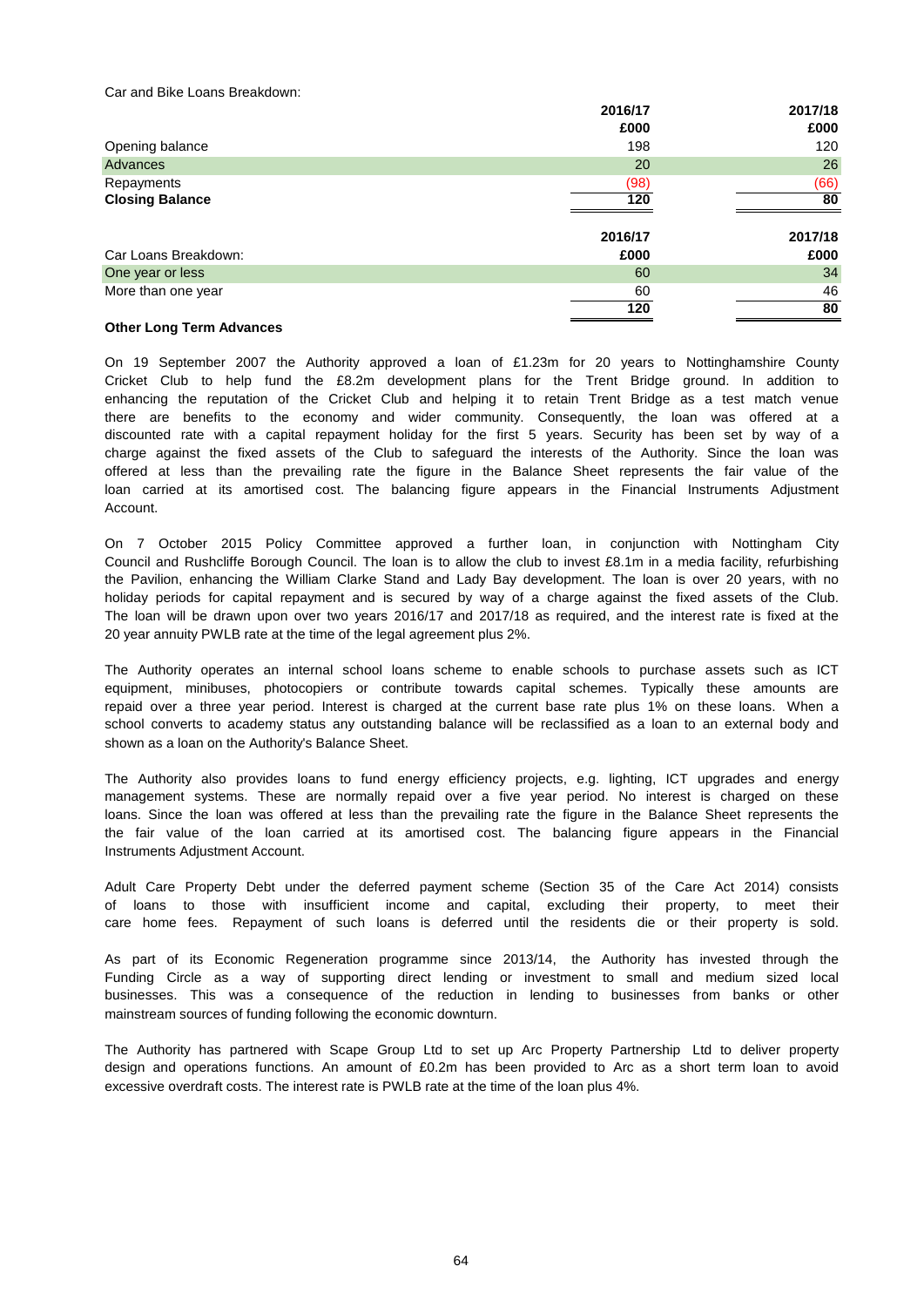## **Current**

| (c) Temporary investments                              | 2016/17 | 2017/18 |
|--------------------------------------------------------|---------|---------|
|                                                        | £000    | £000    |
| Temporary investments with other local authorities and |         |         |
| financial institutions                                 | 32.036  | 4.550   |

position at that date. The Authority manages its cash in line with its approved Treasury Management Policy and in accordance with prevailing statutory requirements. The amount invested at the year end depends on the cash flow

| <b>Short-term Trade Debtors</b>                              | 2016/17 | 2017/18 |
|--------------------------------------------------------------|---------|---------|
|                                                              | £000    | £000    |
| (d) Trade Debtors (less allowance for bad and doubtful debt) | 35.029  | 55.019  |

### **Financial Assets - unquoted equity investment at cost**

of the investment. Consequently, their fair value has been assessed as nil on the Balance Sheet. Economic Development: There are equity holdings amounting to £0.12m (£0.12m in 2016/17) that have been written off to the Comprehensive Income and Expenditure Account to reflect the high risk

## **Interests in Companies - Joint Ventures and Divested Organisations**

the Balance Sheet. The value of this holding is small and there are conditions on the shares that prevent them being traded The Authority holds a share in the Local Authority controlled SCAPE Group Ltd (17% share). on the open market. Consequently, since the fair value cannot be measured reliably, no value is carried on

and the predominant place of business is Nottinghamshire. More information is available [here:](https://www.arc-partnership.co.uk/) where both parties share 50% risk. The new company is contracted to deliver property services to the Authority ARC Property Services Partnership Ltd began trading in June 2016. It is a Joint Operation with SCAPE Group

the predominant place of business is Nottinghamshire. More information is available [here:](https://www.viaem.co.uk/) Via East Midlands Ltd began trading in July 2016. It is a Joint Operation with CORSERV Ltd where the shares are 49% the Authority and 51% CORSERV. This new company is contracted with the Authority for highways services and

The Authority has a 50% interest in Futures Advice Skills and Employment Limited (formerly Nottingham and Nottinghamshire Futures Limited). The Company transferred into Local Authority control from the Learning and Skills Council at 1 April 2008 at no cost and consequently, this is reflected at an immaterial investment cost in the Authority's accounts.

### **29.Financial Instruments Gains/Losses**

financial instruments are made up as follows: The gains and losses recognised in the Comprehensive Income and Expenditure Account in relation to

|                                                   | <b>Financial</b><br><b>Liabilities</b><br>£000 | 2016/17<br><b>Financial</b><br><b>Assets</b><br>£000 | Total<br>£000 | <b>Financial</b><br><b>Liabilities</b><br>£000 | 2017/18<br><b>Financial</b><br><b>Assets</b><br>£000 | <b>Total</b><br>£000 |
|---------------------------------------------------|------------------------------------------------|------------------------------------------------------|---------------|------------------------------------------------|------------------------------------------------------|----------------------|
| Interest expense                                  | (34, 757)                                      | ٠                                                    | (34, 757)     | (34, 573)                                      |                                                      | (34, 573)            |
| Losses on derecognition                           | -                                              | ٠                                                    | ٠             |                                                |                                                      |                      |
| Impairment losses<br>Interest payable and         | ٠                                              | ٠                                                    | ٠             | -                                              | -                                                    |                      |
| similar charges                                   | (34, 757)                                      | ٠                                                    | (34, 757)     | (34, 573)                                      |                                                      | (34, 573)            |
| Interest income                                   | -                                              | 1,061                                                | 1,061         |                                                | 1,226                                                | 1,226                |
| Gains on derecognition<br>Interest and investment | -                                              | $\overline{\phantom{0}}$                             | ٠             |                                                |                                                      |                      |
| income                                            |                                                | 1,061                                                | 1,061         |                                                | 1.226                                                | 1.226                |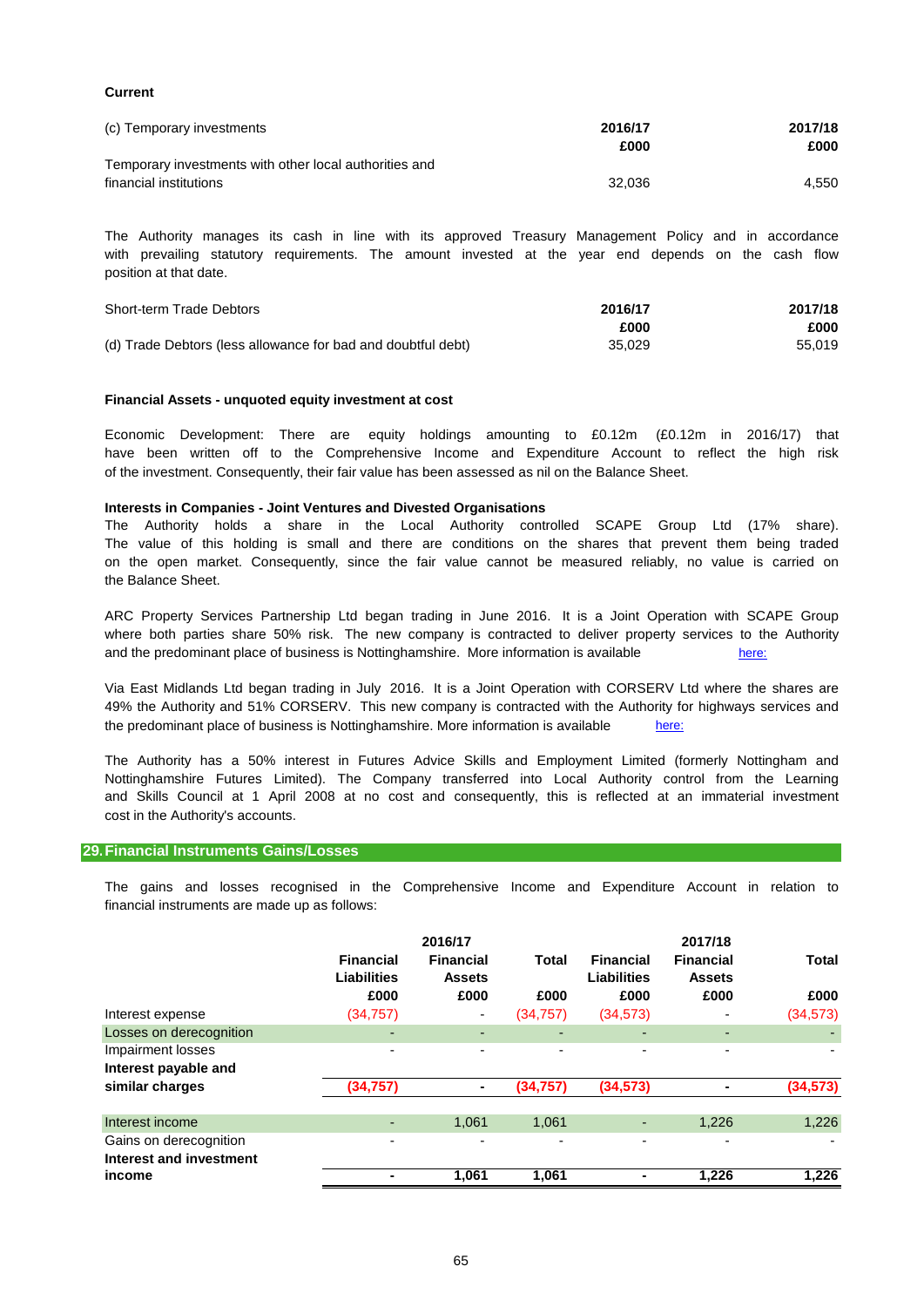The average cost of external borrowing was 4.39% (4.54% in 2016/17).

Comprehensive Income and Expenditure Account. taken out through brokers have incurred fees of £24,000 on borrowings of £10m. Administration entered into by the Authority the transaction costs are negligible. For example, the PWLB charges an fees below 0.5% of the amount borrowed are considered not material and are charged directly to the administration fee when advancing new loans at the current rate of 35p per £1,000 and LOBO loans The interest expense figure includes the cost of administration fees. For most of the transactions

the above figures. Following comprehensive local government re-organisation in 1974, the Authority took over assets from other local authorities on which there were repayments of advances still outstanding. These debts are administered by the other authorities and the amounts recharged to the Authority are included in

The balance outstanding on these deferred liabilities is as follows:

|                                                                    | 2016/17 | 2017/18 |
|--------------------------------------------------------------------|---------|---------|
|                                                                    | £000    | £000    |
| Loan taken over from District Councils when the responsibility for |         |         |
| services was transferred to the Authority on local government      | 1.161   | 1.084   |
| reorganisation in 1974.                                            |         |         |

### **30.Fair Value of Assets and Liabilities carried at amortised cost**

assumptions: the cash flows that will take place over the remaining term of the instruments, using the following Financial liabilities and financial assets represented by loans and receivables are carried in the Balance Sheet at amortised cost. Their fair value can be assessed by calculating the present value of

- no early repayment or impairment is recognised
- approximate to fair value where an instrument will mature in the next 12 months, the carrying amount is assumed to
- the fair value of trade and other receivables is taken to be the invoiced or billed amount.

interest rates in force as at 31 March 2017 and 2018 as follows: For long term borrowings and investments, fair values have been calculated by reference to relevant

- for PWLB loans, the relevant PWLB rate in force
- for LOBO loans, the PWLB premature repayment rate applicable to loans in excess of 50 years
- for long term investments, the market rate for a loan of similar value and profile
- length to the remaining scheduled length for finance leases and Salix loan, the PWLB rate for an annuity commencing on 31 March of equal
- on loans and receivables. for loans and receivables, the PWLB rate for an annuity commencing on 31 March of length equal to the remaining scheduled length of the relevant instrument, plus 1% to recognise risk

|                              | 2016/17  |         |          | 2017/18 |
|------------------------------|----------|---------|----------|---------|
|                              | Carrying | Fair    | Carrying | Fair    |
|                              | Amount   | Value   | Amount   | Value   |
|                              | £000     | £000    | £000     | £000    |
| <b>Financial liabilities</b> | 665,489  | 912.972 | 690,375  | 927,099 |

early repayment of the loans. leases includes a number of fixed rate loans and leases where the interest rate payable is higher than The fair value is greater than the carrying amount because the Authority's portfolio of loans and finance the rates available for similar loans at the Balance Sheet date. This commitment to pay interest above current market rates increases the amount that the Authority would have to pay if the lender agreed to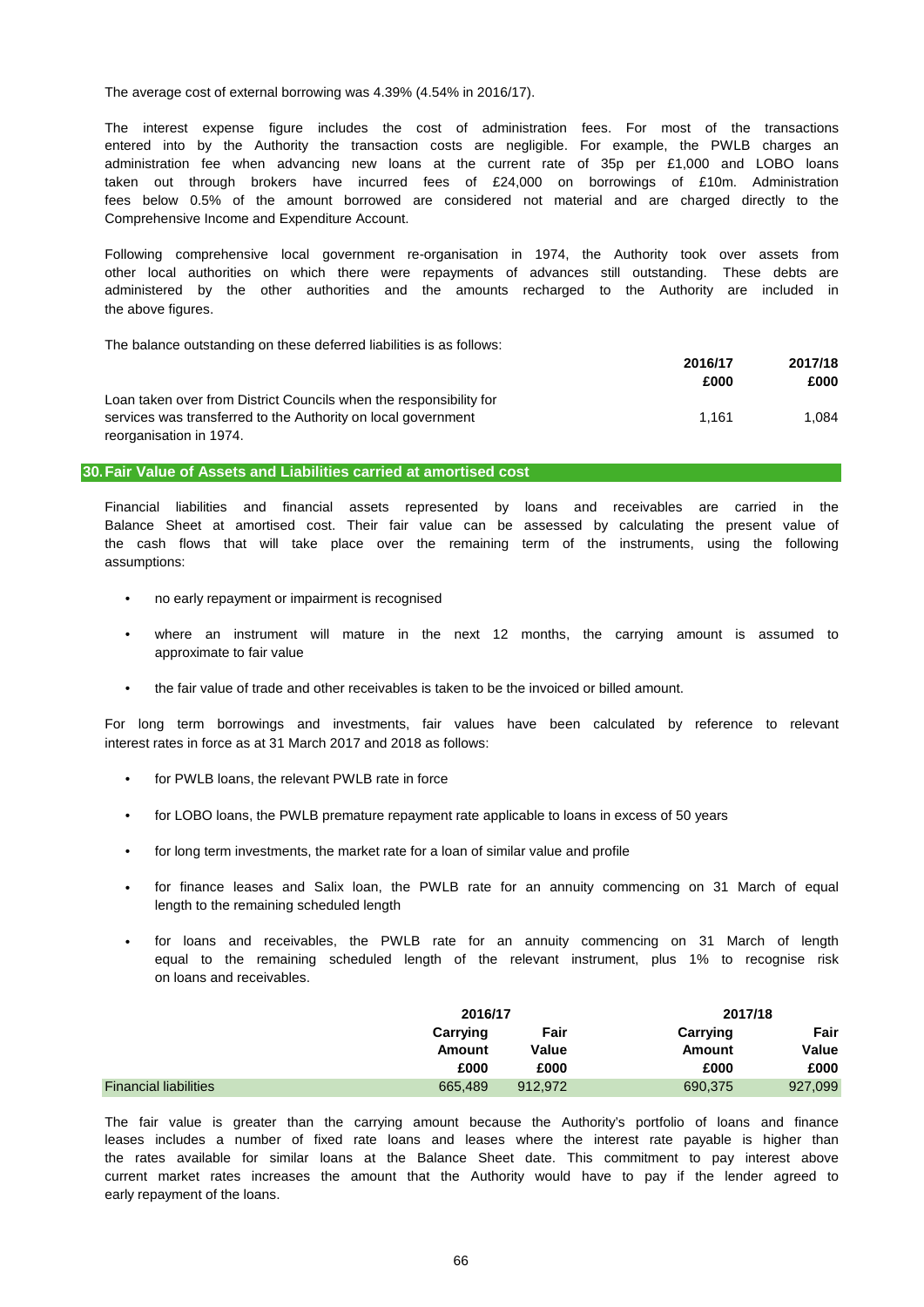|                       | 2016/17  |        | 2017/18  |        |
|-----------------------|----------|--------|----------|--------|
|                       | Carrying | Fair   | Carrying | Fair   |
|                       | Amount   | Value  | Amount   | Value  |
|                       | £000     | £000   | £000     | £000   |
| Loans and receivables | 73.546   | 76.096 | 64.010   | 64,033 |

where the interest rate is lower then a lower repayment. included a number of fixed rate loans where the interest rate receivable was different from the rates The fair value is different from the carrying amount because the Authority's portfolio of investments rates, the Authority would have to accept higher repayment if it negotiated early repayment of the loans; available for similar loans at the Balance Sheet date. Where the agreed interest is above current market

### **Fair Value Hierarchy**

as per the requirements of IFRS 13 (see Statement of Accounting Policies for further detail). The financial liabilities, loans and receivables have been assessed in reference to the Fair Value Hierarchy

|                              | Level 1<br>£000 | Level 2<br>£000 | Level 3<br>£000 | <b>Fair Value as at</b><br>31/3/18<br>£000 |
|------------------------------|-----------------|-----------------|-----------------|--------------------------------------------|
| <b>Financial liabilities</b> | ٠               | ٠               | 927,099         | 927,099                                    |
| Loans and receivables        | ٠               | ٠               | 64,033          | 64,033                                     |
|                              | Level 1<br>£000 | Level 2<br>£000 | Level 3<br>£000 | <b>Fair Value as at</b><br>31/3/17<br>£000 |
| <b>Financial liabilities</b> | ٠               | ٠               | 912,972         | 912,972                                    |
| Loans and receivables        | ۰               | ٠               | 76,096          | 76,096                                     |

Valuation techniques used to determine Fair Value

Significant Unobservable Inputs - Level 3

to the present value of the net income steam. The Fair Value has been measured using the investment method, where expected cashflows are discounted

### **31.Disclosure of nature and extent of risks arising from financial instruments**

The Authority's activities expose it to a variety of financial risks:

- investment, borrowing, capital, project or partnership financing. credit risk – the risk of failure by a counterparty to meet its contractual obligations under an
- liquidity risk – the risk that cash will not be available when it is needed, thereby causing additional unbudgeted costs with consequent impact on the Authority's business/service objectives.
- market risk – the risk that, through adverse market fluctuations in the value of the principal sums the Authority borrows and invests, its stated treasury management policies are compromised.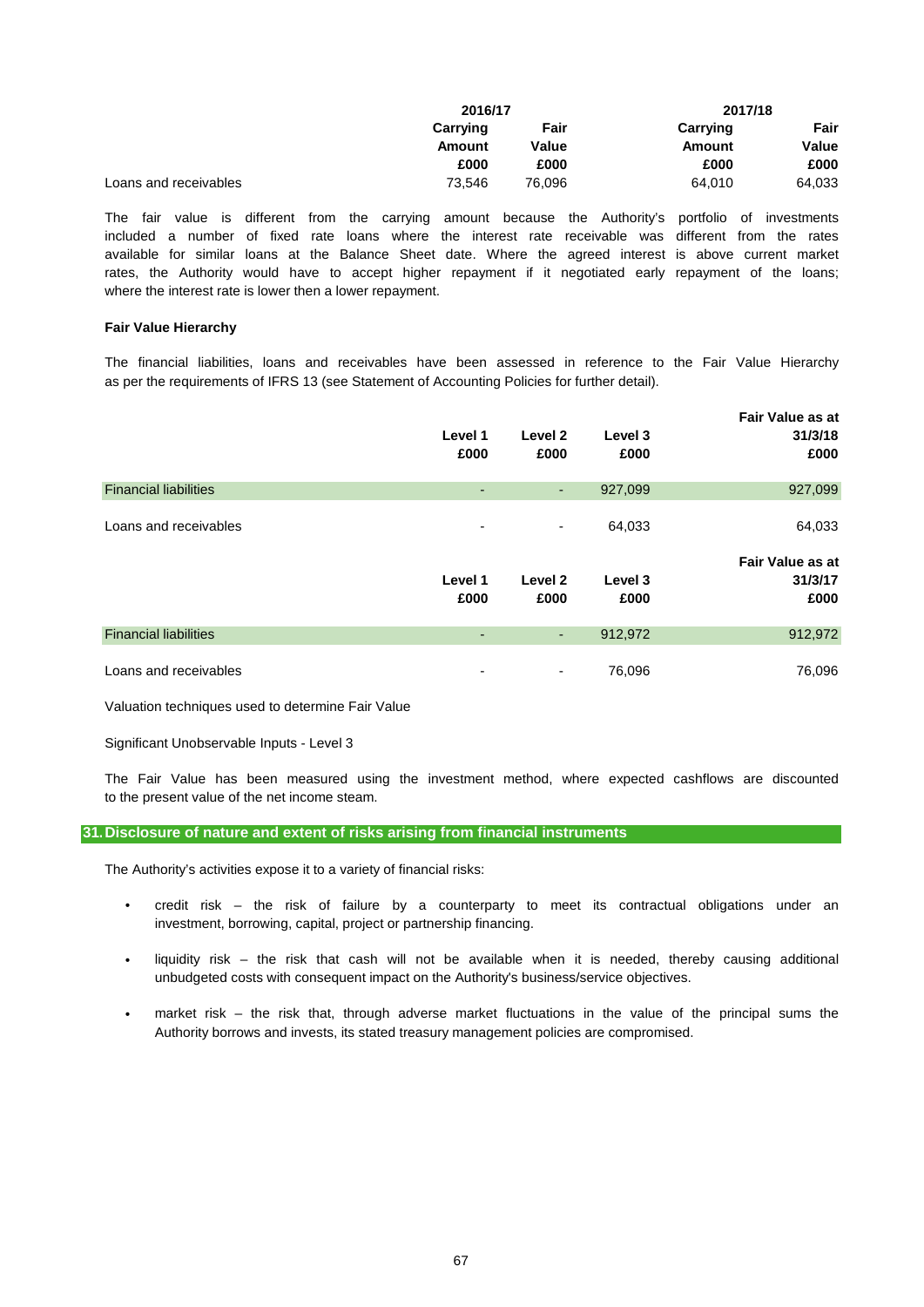The Authority's overall risk management programme focuses on the unpredictability of financial This contains a number of measures to control the key financial instrument risks above including: Code of Practice, the Authority sets an annual Treasury Management Strategy by March each year. markets and seeks to minimise potential adverse effects on the resources available to fund services. In 2002, the Authority adopted the CIPFA Code of Practice on Treasury Management. In accordance with this

- treasury management practices.
- prudential indicators for borrowing and investment.
- approved counterparties for lending purposes.

A copy of the Authority's Treasury Management Policy and Strategy is available [here:](http://www.nottinghamshire.gov.uk/dmsadmin/Meetings/tabid/70/ctl/ViewMeetingPublic/mid/397/Meeting/3956/Committee/513/SelectedTab/Documents/Default.aspx) The Authority also receives regular reports measuring the performance of the treasury management function.

### **Credit Risk**

market conditions. The following analysis summarises the Authority's potential maximum exposure to credit risk, based on experience of default and uncollectability over the last five financial years, adjusted to reflect current

|                         |                |                          | <b>Historical</b> | <b>Estimated</b> |  |
|-------------------------|----------------|--------------------------|-------------------|------------------|--|
|                         |                |                          | experience        | maximum          |  |
|                         |                |                          | adjusted          | exposure         |  |
|                         |                |                          | for market        | to               |  |
|                         | <b>Amounts</b> | <b>Historical</b>        | conditions        | default and      |  |
|                         | at             | experience               | at                | uncollecta-      |  |
|                         | 31/3/18        | of default               | 31/3/18           | bility           |  |
|                         | £000           |                          |                   | £000             |  |
| Deposits with banks and |                |                          |                   |                  |  |
| financial institutions  | 4,544          | $\overline{\phantom{a}}$ | ٠                 | ٠                |  |
|                         |                |                          |                   |                  |  |
| <b>Customers</b>        | 26,121         | 0.20%                    | 0.20%             | 52               |  |

from non-performance by any of its counterparties in relation to deposits. No credit limits were exceeded during the reporting period and the Authority does not expect any losses

of default. At the end of 2017/18 the allowance for bad and doubtful debt was £6.1 million (£6.2 million in 2016/17). Customers are assessed, taking into account their financial position, past experience and other factors. The Authority's policy is to set aside an allowance for bad and doubtful debts in order to minimise the effect

past due amount can be analysed by age as follows: 2016/17) of the £26.1 million (£22.4 million in 2016/17) balance is past its due date for payment. The The Authority does not generally allow credit for customers, such that £12.4 million (£8.4 million in

|                        | £000   |
|------------------------|--------|
| Less than three months | 5.228  |
| Three to six months    | 1,370  |
| Six months to one year | 1.496  |
| More than one year     | 4.280  |
|                        | 12.374 |

### **Liquidity risk**

loans will be considered. lowest rate available and, where economic circumstances make it favourable, early repayment of fixed rate fairly sizeable in relation to current debt, the prudential indicator for debt maturity has been set as part of the annual Treasury Management Strategy. The strategy for new loans is to borrow each year close to the unfavourable interest rates. Current borrowings are spread over 70 years with a maximum of any one As the Authority has ready access to borrowings from the Public Works Loans Board, there is no instruments. Instead, the risk is that a significant proportion of borrowings will mature at a time of significant risk that it will be unable to raise finance to meet its commitments under financial year's maturity around 7% of the total. However, since the Authority's future borrowing requirement is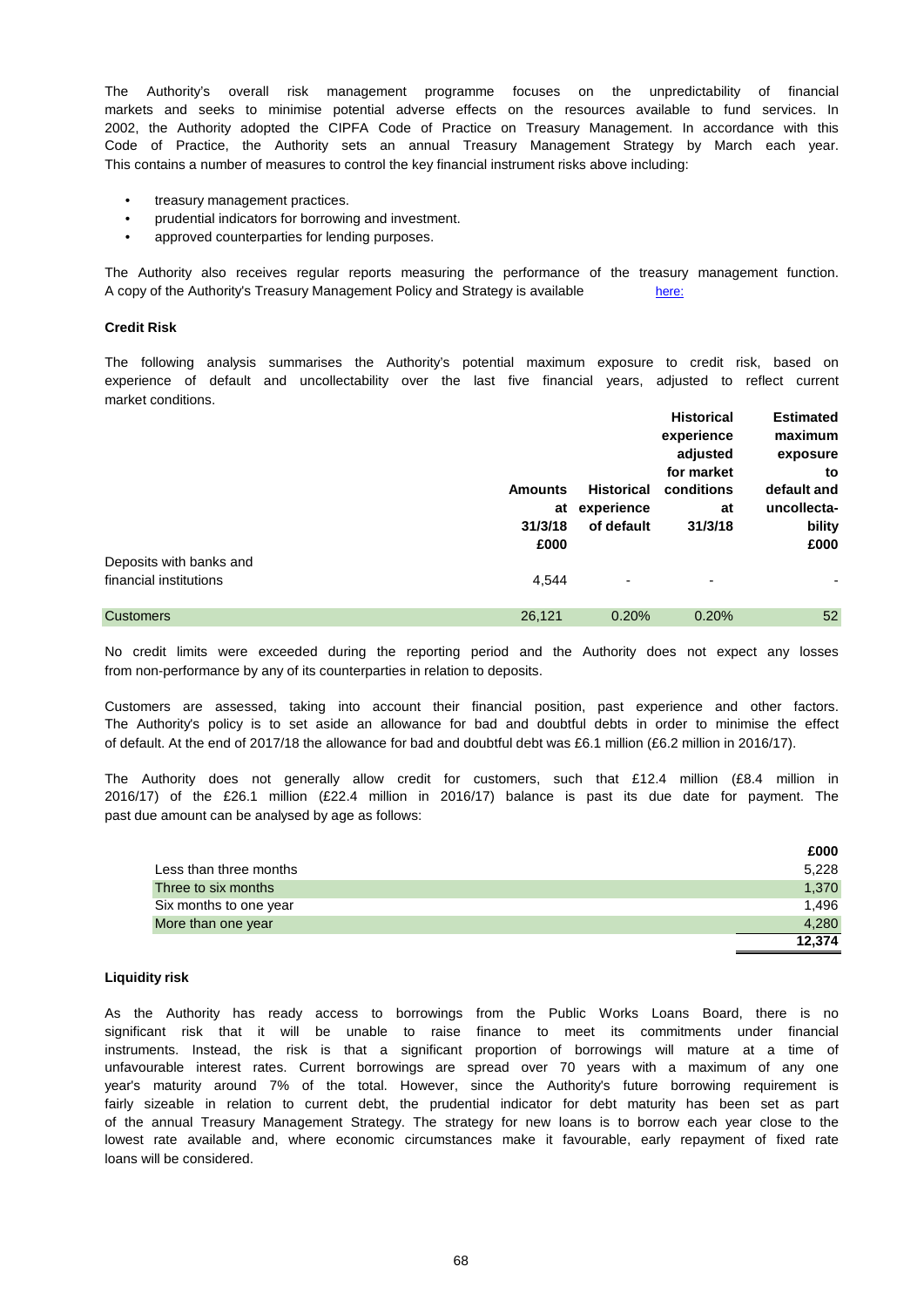In addition, the Authority has a number of finance lease liabilities that relate to PFI and other schemes.

The maturity analysis of financial liabilities is as follows:

|                                                 | 2016/17 |       | 2017/18 |       |
|-------------------------------------------------|---------|-------|---------|-------|
|                                                 | £000    | %     | £000    | %     |
| <b>Maturity date</b>                            |         |       |         |       |
| Within 1 year                                   | 22,604  | 4.0   | 28,736  | 4.9   |
| 1 year and up to 2 years                        | 19,243  | 3.4   | 20,142  | 3.4   |
| 2 years and up to 5 years                       | 57,883  | 10.1  | 58,048  | 9.9   |
| 5 years and up to 10 years                      | 88,373  | 15.4  | 90,852  | 15.4  |
| 10 years and up to 15 years                     | 92,686  | 16.2  | 90,446  | 15.4  |
| 15 years and up to 20 years                     | 60,419  | 10.6  | 49,123  | 8.4   |
| 20 years and up to 25 years                     | 50,003  | 8.7   | 50,003  | 8.5   |
| 25 years and over                               | 180,869 | 31.6  | 200,868 | 34.1  |
|                                                 | 572,080 | 100.0 | 588,218 | 100.0 |
|                                                 |         |       |         |       |
|                                                 | 2016/17 |       | 2017/18 |       |
|                                                 | £000    |       | £000    |       |
| <b>Source of Borrowing</b>                      |         |       |         |       |
| Public Works Loan Board                         | 336,712 |       | 356,510 |       |
| <b>External Bonds and Loans</b>                 | 106,282 |       | 106,281 |       |
| Finance Leases related to PFI and other schemes | 125,117 |       | 122,114 |       |
| Salix Loan                                      | 3,969   |       | 3,313   |       |
|                                                 | 572,080 |       | 588,218 |       |
|                                                 |         |       |         |       |

All trade and other payables are due to be paid in less than one year.

### **Market risk**

### Interest rate risk

rates would have the following effects: Movements in interest rates have a complex impact on the Authority. For instance, a rise in interest The Authority is exposed to risk in terms of interest rate movements on its borrowings and investments.

- borrowings at fixed rates the fair value of the borrowings will fall.
- Expenditure Statement will rise. investments at variable rates – the interest income credited to the Comprehensive Income and
- investments at fixed rates the fair value of the assets will fall.

investments will be reflected in other comprehensive income and expenditure. impact on the Comprehensive Income and Expenditure Statement. However, changes in interest Statement and affect the General Fund Balance pound for pound. Movements in the fair value of fixed rate receivable on variable rate investments will be posted to the Comprehensive Income and Expenditure Borrowings are not carried at fair value, so nominal gains and losses on fixed rate borrowings would not

out should be fixed or variable. This allows any adverse changes to be accommodated. The Authority has a number of strategies for managing interest rate risk. The policy for borrowing rates is to achieve a managed decline in the average rate and to borrow each year close to the lowest rate compensation for a proportion of any higher costs. The Treasury Management team has an active favourable, early repayment of fixed rate loans will be considered to limit exposure to losses. The risk of available. During periods of falling interest rates, and where economic circumstances make it normally move with prevailing interest rates or the Authority's cost of borrowing and provide strategy for assessing interest rate exposure that feeds into the setting of the annual budget. The loss is ameliorated by the fact that a proportion of Government grant payable on financing costs will strategy is used to advise investment and borrowing decisions and also whether new borrowing taken

and Expenditure Statement. interest rates would therefore have no material impact on the Comprehensive Income and Expenditure The Authority has no variable rate borrowings and minimal variable rate investments. A 1% change in the fair value of fixed rate borrowings would be lower but with no impact on the Comprehensive Income Statement. If interest rates had been 1% higher at 31 March 2018, with all other variables held constant,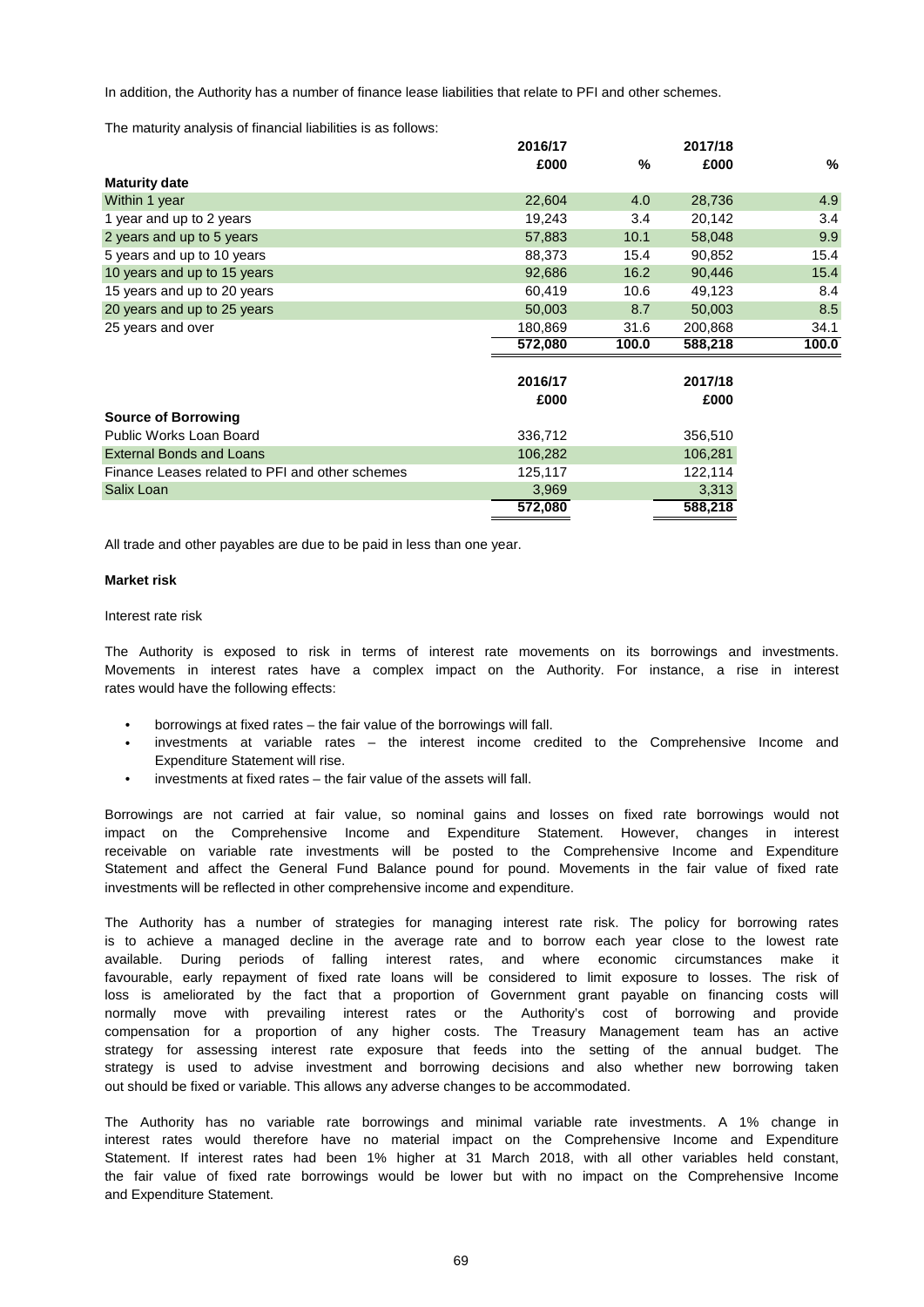## **Price risk**

losses from movements in the prices of shares. The Authority does not hold any equity shares that can be measured and consequently is not exposed to

### **Foreign exchange risk**

exposure to movements in exchange rates. The Authority has no financial assets or liabilities denominated in foreign currencies and thus has no

## **32.Related Parties**

ability to bargain freely with the Authority. Disclosure of these transactions allows readers to assess the extent to which the Council might have been constrained in its ability to operate independently or might have secured the ability to limit another party's that have the potential to control or influence the Authority or to be controlled or influenced by the Authority. The Authority is required to disclose material transactions with related parties – bodies or individuals

### **Central Government**

funding in the form of grants and prescribes the terms of many of the transactions that the Authority has with other parties (e.g. Council Tax bills). Grants received from Government Departments are set out in the for providing the statutory framework within which the Authority operates and provides a significant part of its Central Government has effective control over the general operations of the Authority – it is responsible subjective analysis in Notes 26 and 27.

### **Members**

also available on the Authority's website at this link: [here](http://www.nottinghamshire.gov.uk/council-and-democracy/councillors/allowances-expenses-conduct) transactions are recorded in the Register of Members Interests which is open to public inspection and is Members of the Council have direct control over the Authority's financial and operating policies. The total instances, the grants were made with proper consideration of declarations of interest. The relevant services commissioned from companies in which Members had an interest (2016/17 - none). Any contracts would have been entered into in full compliance with the Authority's standing orders. Grants totalling £1,883,906 were paid to 10 organisations in which 12 Members had positions on the of Members allowances paid in 2017/18 is shown in Note 48. During 2017/18, there were no works or Members did not take part in any discussion or decision relating to the grants. Details of all these governing body (2016/17 £2,895,109 to 8 organisations, 9 Members). No grants were made to organisations whose senior management included close members of the families of Members. In all

There are 2 Members on the board of Inspire and the transactions with the authority have been examined. There were no material direct grants paid to Inspire.

### **Senior Employees**

£6,651 grant was paid to the organisation where 2 senior employees declared an interest (in 2016/17 interest in any organisations which have received grant payments. During 2017/18, In accordance with section 117 of the Local Government Act 1972, senior employees must declare their Authority are noted below. none was made). There are 2 senior officers on the board of Via with transactions between Via and the

### **Other Public Bodies (subject to common control by Central Government)**

(BCF). Balances are detailed in Note 46. The Authority has a pooled budget arrangement with Integrated Community Equipment Loan Service (ICELS). The Authority has also entered into a pooled budget arrangement with NHS bodies called the Better Care Fund

of the Accounts of the Pension scheme can be found after the notes to the Authority's accounts. The Authority is the administering body for the Local Government Pension Scheme (LGPS). Details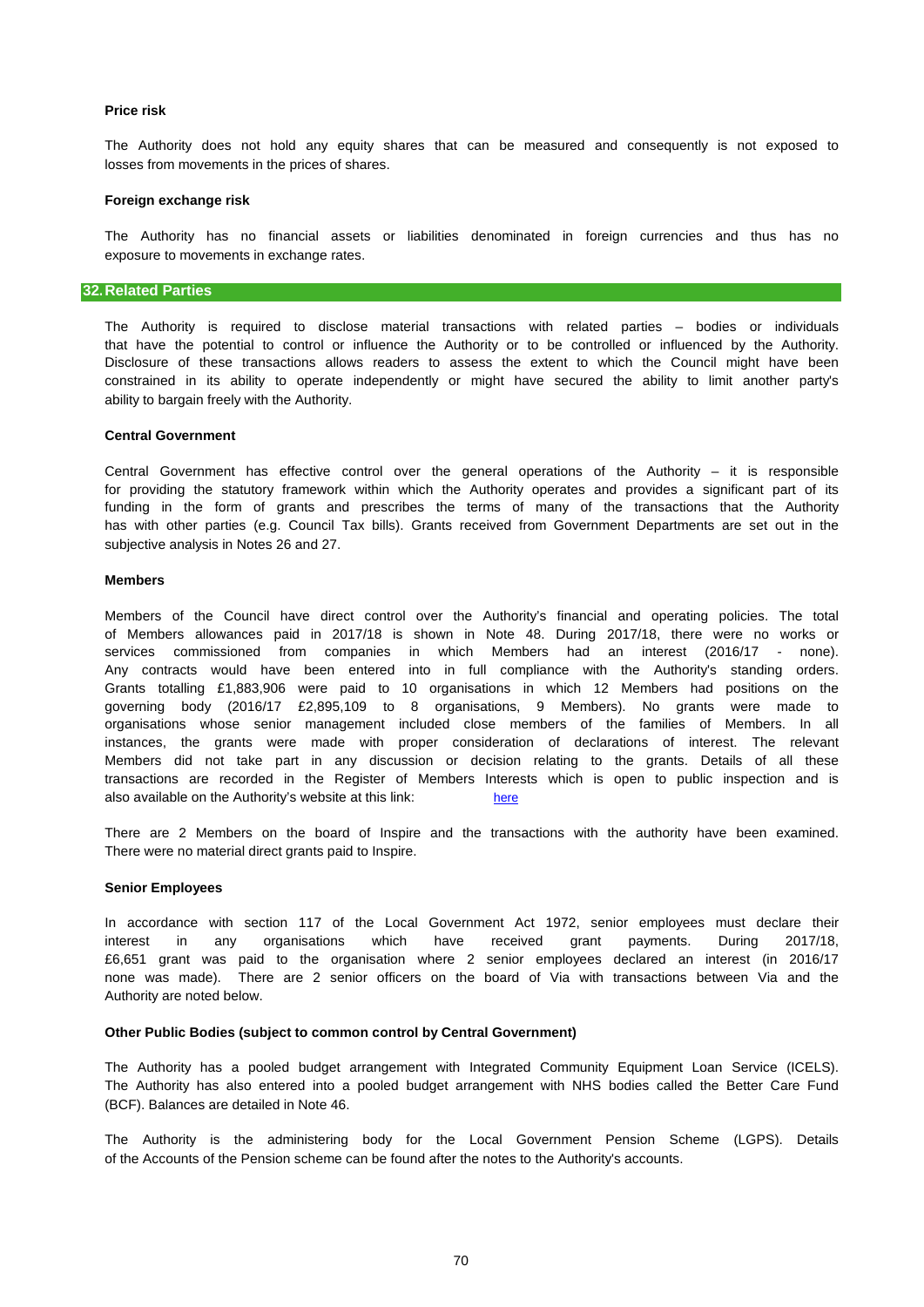## **Entities Controlled or Significantly Influenced by the Authority**

These organisations are deemed to be influenced significantly by the Authority through its representation on the board or ownership of shares.

### SCAPE Group Ltd - See note 28

## Arc Property Partnership Ltd

|                            | <b>Audited</b> | <b>Unaudited</b> |
|----------------------------|----------------|------------------|
|                            | 2016/17        | 2017/18          |
|                            | £000           | £000             |
| Revenue                    | 21,254         | 35,248           |
| Profit / (loss)            | (743)          | (427)            |
| <b>Total Assets</b>        | 8,533          | 8,611            |
| <b>Total Liabilities</b>   | (11, 120)      | (10, 880)        |
| <b>Equity and Reserves</b> | (2,587)        | (2,269)          |

split 50:50. The liabilities total includes £6.6m of pension liability (£6.1m 2016/17) not covered in the shareholder agreement

Nottinghamshire County Council had the following transactions with Arc:

|                                 | 2016/17 | 2017/18 |
|---------------------------------|---------|---------|
|                                 | £000    | £000    |
| Purchases of works and services | 19.069  | 35,125  |
| Service Level Agreements        | (140)   | (428)   |
| Other                           | (28)    | 37      |
| Loan                            | 200     | (9)     |

### Via East Midlands Ltd

|                            | <b>Audited</b> | <b>Unaudited</b> |  |
|----------------------------|----------------|------------------|--|
|                            | 2016/17        | 2017/18          |  |
|                            | £000           | £000             |  |
| Revenue                    | 36,293         | 64,554           |  |
| Profit / (loss)            | 507            | 1,359            |  |
| <b>Total Assets</b>        | 6.547          | 13,134           |  |
| <b>Total Liabilities</b>   | (6, 142)       | (11, 748)        |  |
| <b>Equity and Reserves</b> | 405            | 1,386            |  |

Nottinghamshire County Council had the following transactions with Via:

|                                 | 2016/17        | 2017/18  |
|---------------------------------|----------------|----------|
|                                 | £000           | £000     |
| Purchases of works and services | 39.472         | 61,555   |
| Service Level Agreements        | 4 <sup>1</sup> | (1, 441) |
| Other                           | (2,000)        | (1,524)  |

Futures Advice, Skills & Employment Ltd (Futures)

City Council and Nottinghamshire County Council that provides support services to young people in Nottinghamshire. Futures Advice, Skills and Employment Ltd (Futures) is a company owned equally between Nottingham

|                            | <b>Audited</b> | <b>Unaudited</b> |
|----------------------------|----------------|------------------|
|                            | 2016/17        | 2017/18          |
|                            | £000           | £000             |
| Revenue                    | 17.704         | 18,223           |
| Profit / (loss)            | 345            | 158              |
| <b>Total Assets</b>        | 6.616          | 7,788            |
| <b>Total Liabilities</b>   | (23, 492)      | (22, 621)        |
| <b>Equity and Reserves</b> | (16, 876)      | (14, 833)        |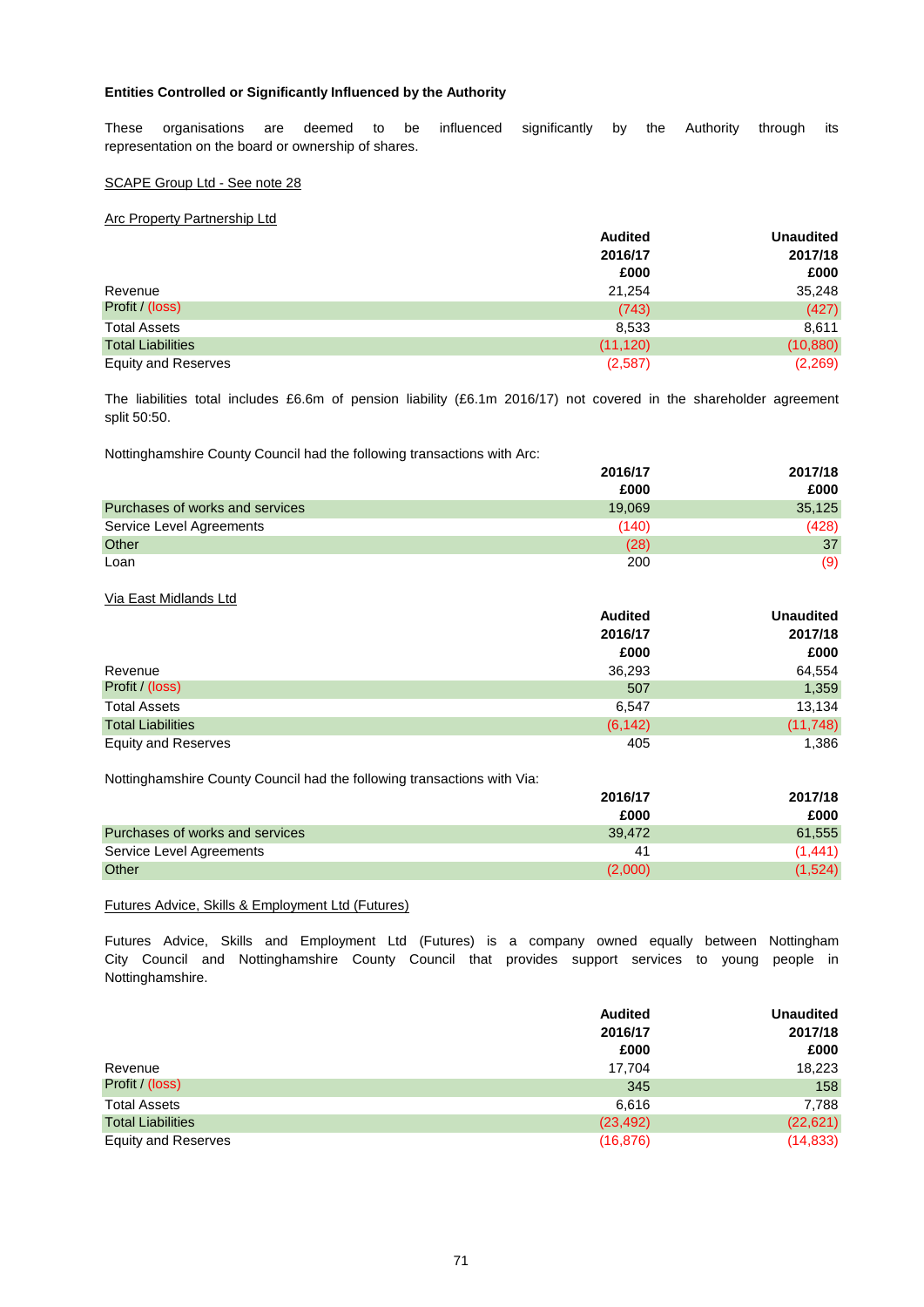Nottinghamshire County Council had the following transactions with Futures:

|                                 | 2016/17 | 2017/18 |
|---------------------------------|---------|---------|
|                                 | £000    | £000    |
| Grants given                    | 2.100   | 1,750   |
| Purchases of works and services | 744     | 127     |

Culture, Learning and Libraries (Midlands), trading as Inspire

can be found at the link [here](https://www.inspireculture.org.uk/) The total expenditure is £13.4m (£13.0m in 2016/17) and income is £1.3m (£1.9m in 2016/17). More information Culture, Learning and Libraries (Midlands), trading as Inspire, is an independent Community Benefit Society launched by the Authority. Although the Authority does not control this entity, it does exercise power due to it has been agreed that the value does not meet the Authority's group accounts materiality threshold. contract volume, being lessor of most of the properties and providing some support services. However,

## **33.Summary Revenue Accounts of Trading Undertakings**

| <b>Note</b>                                                                                                                                            | <b>Turnover</b> | 2016/17<br>Expend-<br>iture | Surplus/<br>(Deficit) | <b>Turnover</b> | 2017/18<br>Expend-<br>iture | Surplus/<br>(Deficit) |
|--------------------------------------------------------------------------------------------------------------------------------------------------------|-----------------|-----------------------------|-----------------------|-----------------|-----------------------------|-----------------------|
|                                                                                                                                                        | £000            | £000                        | £000                  | £000            | £000                        | £000                  |
| <b>Direct Services</b><br>Cleaning, catering,<br>grounds maintenance<br>to the Authority. Some work is<br>undertaken on behalf of external<br>clients. | 45,661          | 46,440                      | (779)                 | 35,373          | 37,821                      | (2, 448)              |
| <b>County Supplies</b><br>A purchasing and supply service<br>to the Authority and some<br>external public bodies                                       | 4,815           | 5,041                       | (226)                 | 4,401           | 4,800                       | (399)                 |
| <b>Clayfields Secure Unit</b><br>Specialist children's services to<br>the Youth Justice Board and<br><b>Local Authorities</b>                          | 4,197           | 4,384                       | (187)                 | 4,305           | 4,392                       | (87)                  |
| <b>Total</b>                                                                                                                                           | 54,673          | 55.865                      | (1.192)               | 44.079          | 47.013                      | (2.934)               |

Note:

employee costs. 1.The Direct Services deficit is a result of the pension costs impact of IAS19 and a Living Wage increase to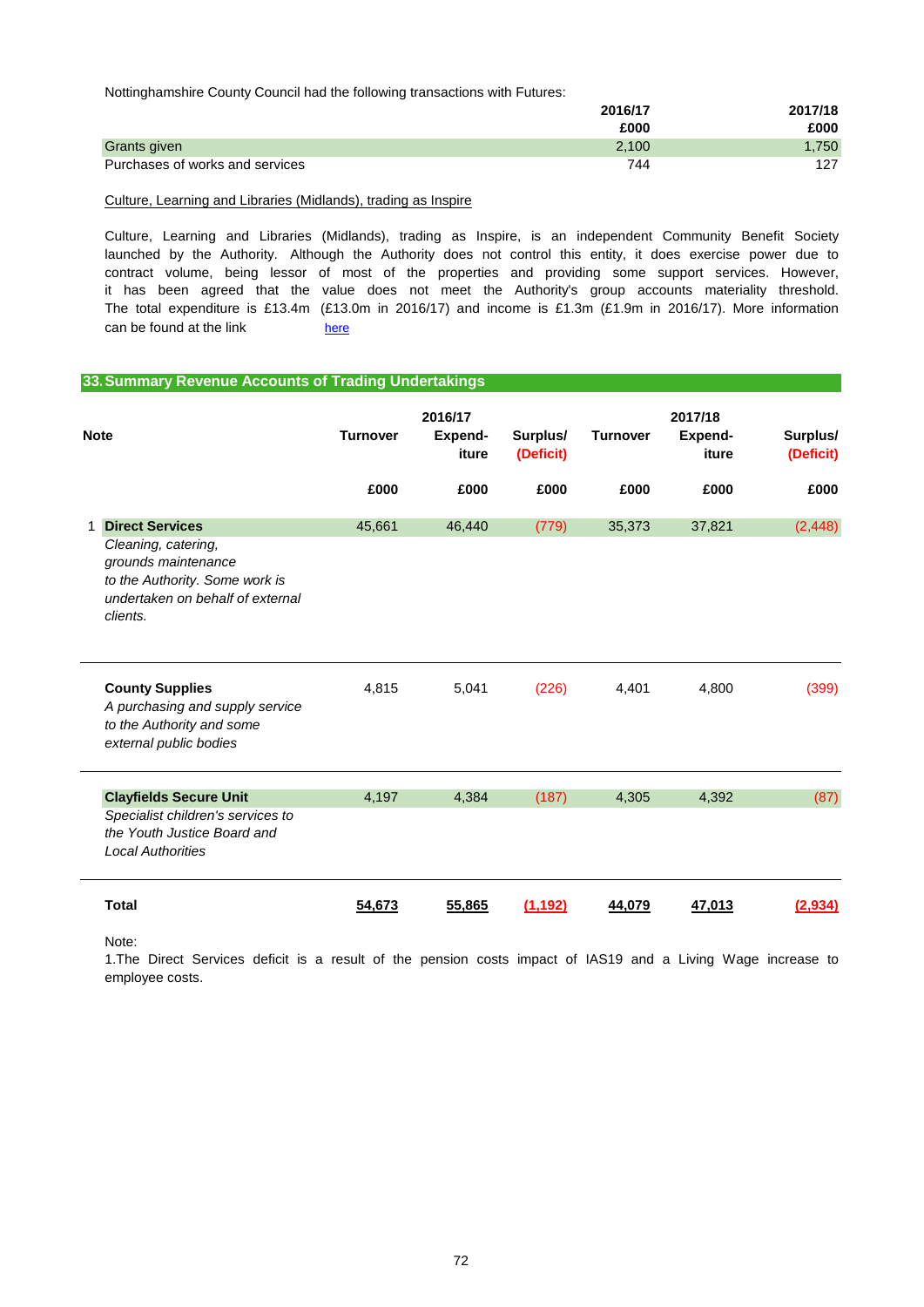#### **34.Movement on Usable Reserves**

|                                                 | 2015/16<br>£000          | <b>Transfers Transfers</b><br>Out<br>£000 | In<br>£000               | 2016/17<br>£000 | <b>Transfers Transfers</b><br>Out<br>£000 | In<br>£000               | 2017/18<br>£000 |
|-------------------------------------------------|--------------------------|-------------------------------------------|--------------------------|-----------------|-------------------------------------------|--------------------------|-----------------|
| General Fund Balance                            | 24,017                   |                                           | 3,689                    | 27.706          |                                           | 3,164                    | 30,870          |
| Schools Statutory Reserves                      | 34,380                   | (8, 559)                                  | 215                      | 26,036          | (6,350)                                   | 233                      | 19,919          |
| General Insurance Reserve                       | 11,884                   | $\qquad \qquad -$                         | 4,401                    | 16,285          |                                           | 4,715                    | 21,000          |
| Capital Receipts and Grants                     |                          |                                           |                          |                 |                                           |                          |                 |
| Unapplied Reserve                               | 2,984                    | (68, 904)                                 | 70,126                   | 4,206           | (59, 487)                                 | 59,183                   | 3,902           |
| <b>Corporate Reserves</b>                       |                          |                                           |                          |                 |                                           |                          |                 |
| <b>Earmarked Reserves</b>                       | 9,665                    | (6,608)                                   | 6,559                    | 9,616           | (6, 263)                                  | $\overline{\phantom{a}}$ | 3,353           |
| Capital Projects Reserve                        | 12,088                   | (1, 385)                                  | 2,905                    | 13,608          | (3,881)                                   | 2,791                    | 12,518          |
| NDR Pool Reserve                                | 5,312                    | (1,368)                                   | 2,059                    | 6,003           | (1,797)                                   | 3,920                    | 8,126           |
| East Leake PFI Schools                          | 3,213                    | $\overline{\phantom{a}}$                  | 28                       | 3,241           | (13)                                      | 7                        | 3,235           |
| Bassetlaw PFI Schools                           | 304                      | ÷,                                        | 265                      | 569             | $\overline{a}$                            | 96                       | 665             |
| Waste PFI Reserve                               | 27,773                   | (2, 209)                                  | 87                       | 25,651          | (737)                                     | 669                      | 25,583          |
| Corporate Pay Review Reserve                    | 710                      | (710)                                     | $\overline{\phantom{a}}$ |                 |                                           |                          |                 |
| Surplus Pension Contributions                   | 302                      | (118)                                     | $\overline{\phantom{a}}$ | 184             | (37)                                      | $\overline{\phantom{a}}$ | 147             |
| Corporate Redundancy Reserve                    | 5,053                    | ÷,                                        | 1,182                    | 6,235           | $\overline{a}$                            | 1,929                    | 8,164           |
| Historic Abuse Inquiry Reserve                  | $\overline{\phantom{a}}$ | $\overline{\phantom{a}}$                  | 341                      | 341             | (271)                                     | 2,700                    | 2,770           |
| Strategic Development Fund                      | 7,652                    | (3, 160)                                  | 200                      | 4,692           | (2,000)                                   | 200                      | 2,892           |
| <b>Earmarked for Services Reserves</b>          |                          |                                           |                          |                 |                                           |                          |                 |
| <b>Trading Activities</b>                       | 3,631                    | (2,355)                                   | 1,310                    | 2,586           | (1,160)                                   | 245                      | 1,671           |
| Departmental Reserves                           | 11,602                   | (5,326)                                   | 1,612                    | 7,888           | (1,290)                                   | 5,093                    | 11,691          |
| Revenue Grants                                  | 17,586                   | (7, 104)                                  | 5,462                    | 15,944          | (3,653)                                   | 4,847                    | 17,138          |
| Section 256 Grants                              | 16,825                   | (2, 241)                                  | 560                      | 15,144          | (1,367)                                   | 4,499                    | 18,276          |
| <b>Total Other Earmarked</b>                    | 121,716                  | (32, 584)                                 | 22,570                   | 111.702         | (22, 469)                                 | 26,996                   | 116,229         |
| <b>Reserves</b><br><b>Total Usable Reserves</b> | 194,981                  | (110.047)                                 | 101,001                  | 185,935         | (88, 306)                                 | 94,291                   | 191,920         |

**General Fund Balance** comprises reserves available for use by the Authority as a contingency**.**

**Schools Statutory Reserves** - See note 36

**General Insurance Reserve** - See note 35

received but not yet utilised. **Capital Receipts and Grants Unapplied Reserve -** holds capital grant / capital receipt balances that have been

#### **Corporate Reserves**

services but are no longer required for their original purpose. and spent in the following year. This reserve also contains reserves previously classified under earmarked for **Earmarked Reserves** hold year end underspends where approval has been given to be carried forward

commitments. **Capital Projects Reserve** supports the Medium Term Financial Strategy as well as current and future capital

and Borough Councils. It also holds the Authority's share of growth and renewable energy. **NDR Pool Reserve** holds the Authority's share of the Non Domestic Rates pool surplus. The pool was established 1 April 2013 when the new funding mechanism was introduced with the seven District

Authority will be required in later years to finance the unitary charge. **East Leake, Bassetlaw and Waste PFI Reserves** are surplus funding amounts set aside during the early years of the PFI contracts. These are contributions from central Government and the

**Surplus Pension Contributions Reserve** is the surplus amounts charged against services. This overpayment will contribute towards future years deficit payments.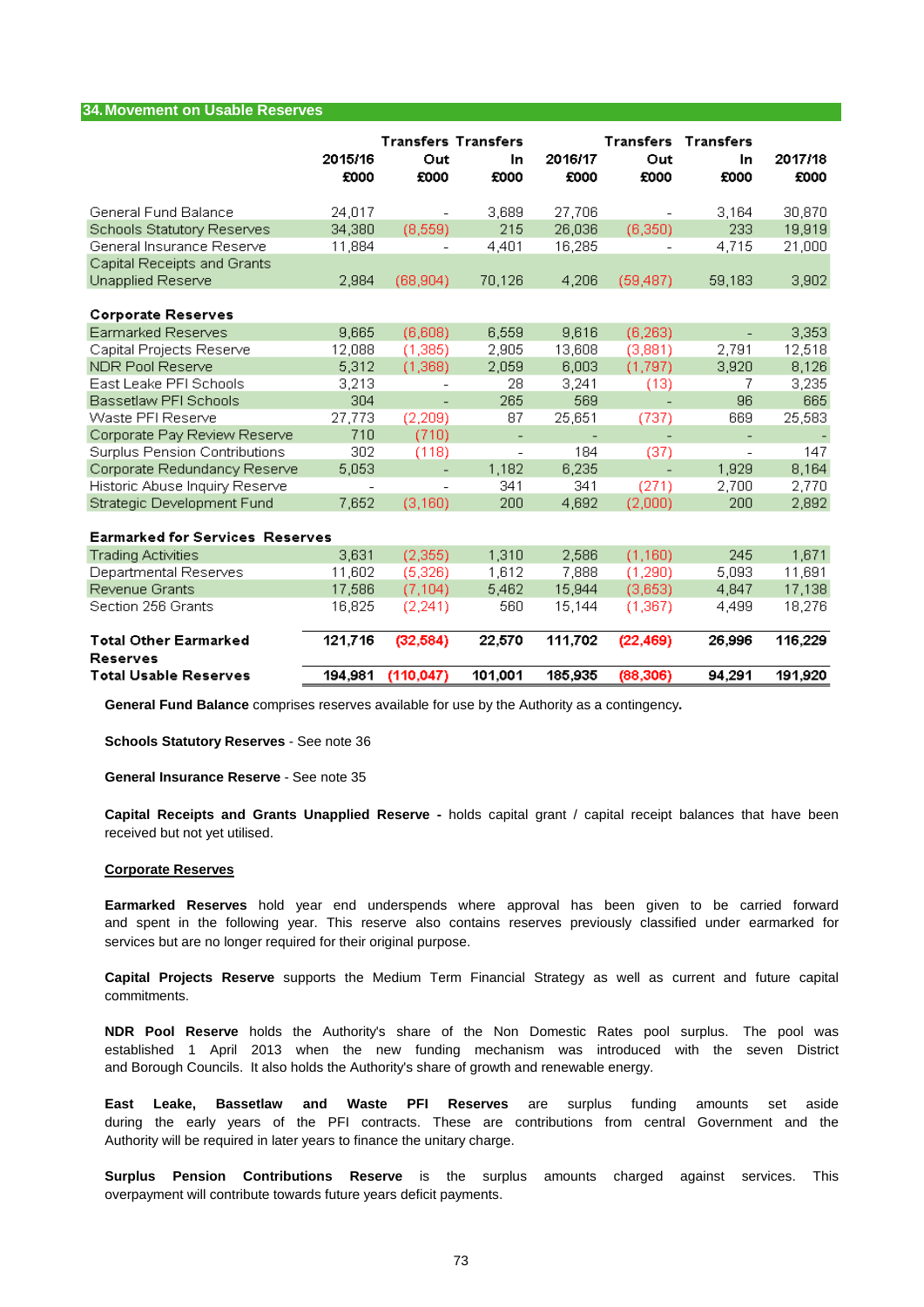already held in contingency for future years. **Corporate Redundancy Reserve** was established to help meet redundancy costs in excess of the amount

Government led inquiry into historic abuse. **Historic Abuse Inquiry Reserve** was been established to fund future expenditure associated with the

the Authority's commitment to redefine service delivery. **Strategic Development Fund** was approved in the Budget Report to Council 27 February 2014 to facilitate

#### **Earmarked for Services Reserves**

between those reserves and the General Fund. **Trading Activities** reserves comprise accumulated revenue surpluses plus or minus any transfer

criteria for the creation of provisions are not met. **Departmental Reserves** are amounts set aside to cover expected events where the accounting

year-end are transferred into usable reserves, in accordance with the Code. **Revenue Grants and Section 256 Grants** are grants without specific conditions that remain unspent at the

#### **35.Insurance Reserve and Account**

possible insurance claims losses that are not yet known about. major areas where significant risks are covered externally are Fire, Liability and Motor. The insurance provision covers known liabilities. Amounts are also set aside in the Insurance Reserve to cover The Authority operates a self-insurance scheme and covers each kind of risk up to set limits which are reviewed annually. External insurers cover risks in excess of the internally insured amounts. The

City Councils in the proportion of 23.55 % City and 76.45% County. liabilities arising up to that date. The balance and the liabilities are being shared by the County and The total of the Insurance Provision and Reserve as at 31 March 1998 has been ring-fenced for

shown below: The amount set aside in the Insurance Provision is detailed in Note 24. The Insurance Reserve is

| £000<br><b>General Insurance Reserve</b><br>16,285<br>2016/17<br><b>Insurance Account</b><br>£000 | £000<br>21,000<br>2017/18<br>£000<br>1,764 |
|---------------------------------------------------------------------------------------------------|--------------------------------------------|
|                                                                                                   |                                            |
|                                                                                                   |                                            |
|                                                                                                   |                                            |
|                                                                                                   |                                            |
|                                                                                                   |                                            |
| 1,718<br>Premiums paid                                                                            |                                            |
| Claims made<br>2,329                                                                              | 1,699                                      |
| Contribution (from)/to Provision<br>(1,688)                                                       | (2, 340)                                   |
| Contribution to Closed Fund from County Council<br>974                                            |                                            |
| Miscellaneous charges<br>35                                                                       | 40                                         |
| 3,368                                                                                             | 1,163                                      |
| Less charges to Departments<br>1<br>(7,524)                                                       | (7, 294)                                   |
| Future Liabilities of Nottm City Council Adjustment<br>719                                        | 581                                        |
|                                                                                                   |                                            |
| (3, 437)<br><b>Total Expenditure</b>                                                              | (5,550)                                    |
| 2016/17                                                                                           | 2017/18                                    |
| £000                                                                                              | £000                                       |
| <b>External Premiums</b><br>(13)                                                                  | (64)                                       |
| Contribution to Closed Fund from City and County Council's<br>(1, 274)                            |                                            |
| <b>Total Income</b><br>(1, 287)                                                                   | (64)                                       |
| Net (surplus)/deficit<br>(4, 724)                                                                 | (5,614)                                    |

Note 1. Classed as expenditure to avoid double counting in the net cost of services.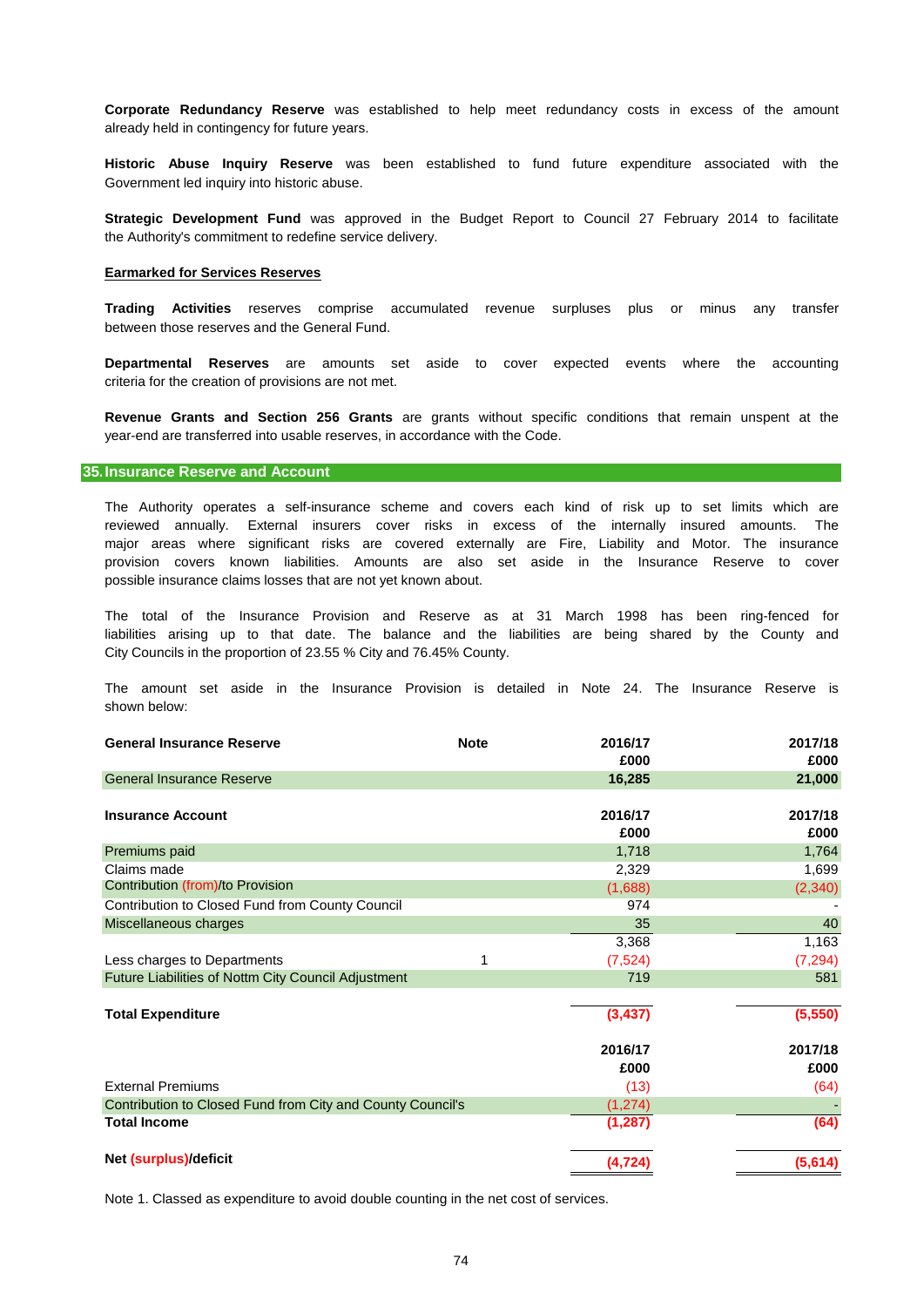## **36.Schools Statutory Reserves**

Authority for general use. Surplus and deficit balances relating to schools must be carried forward from one financial year to the 1998. The Schools Statutory Reserves are committed to be spent on schools and is not available to the next in accordance with the requirements of Section 48 of the School Standards and Framework Act

During 2017/18 the overall reserve has reduced by £6.1 million to £19.9 million. Within the total reserve school accumulated balances decreased by £1.6 million to £18.4 million; of this, £1.8 million is to fund capital schemes.

Schools Budget. The reserves also include £2.0 million relating to the non-ISB (Individual Schools Budget) element of the

major capital items and then repay this over a three year period. Part of the reserves are used to finance a school loan scheme, whereby schools are advanced funding for

| 2016/17 | Movement | 2017/18 |
|---------|----------|---------|
|         | in year  |         |
| £000    | £000     | £000    |
| 19.994  | (1.598)  | 18,396  |
| 6.724   | (4.752)  | 1,972   |
| (682)   | 233      | (449)   |
| 26.036  | (6, 117) | 19.919  |
|         |          |         |

#### **37.Unusable Reserves**

|                                                 | 2016/17<br>£000 | 2017/18<br>£000 |
|-------------------------------------------------|-----------------|-----------------|
| <b>Revaluation Reserve</b>                      | 143,275         | 244,368         |
| <b>Capital Adjustment Account</b>               | 399,301         | 416,882         |
| <b>Financial Instruments Adjustment Account</b> | (70)            | (56)            |
| <b>IAS 19 Pensions Reserve</b>                  | (1,248,055)     | (1, 138, 407)   |
| <b>Collection Fund Adjustment Account</b>       | 3,585           | 1.444           |
| <b>Deferred Capital Receipts</b>                |                 | 3.672           |
| <b>Employee Benefits Account</b>                | (14, 877)       | (14, 197)       |
| <b>Total Unusable Reserves</b>                  | (716,841)       | (486,294)       |

#### **Revaluation Reserve**

of its Property, Plant and Equipment. The balance is reduced when assets with accumulated gains are: The Revaluation Reserve contains the gains made by the Authority arising from increases in the value

- revalued downwards or impaired and the gains are lost
- used in the provision of services and the gains are consumed through depreciation
- disposed of and the gains are realised.

was created. Accumulated gains arising before that date are consolidated into the balance on the Capital Adjustment Account. The Reserve contains only revaluation gains accumulated since 1 April 2007, the date that the Reserve

|                                                                | 2016/17   | 2017/18   |
|----------------------------------------------------------------|-----------|-----------|
|                                                                | £000      | £000      |
| <b>Balance at 1 April</b>                                      | 167,531   | 143,275   |
| Upward revaluation of assets                                   | 21,006    | 126,619   |
| Downward revaluation of assets and impairment losses not       |           |           |
| charged to the Surplus or Deficit on the Provision of Services | (36, 896) | (12,671)  |
| Surplus/(deficit) on revaluation of non-current assets not     | (15,890)  | 113,948   |
| posted to the Surplus or Deficit on the Provision of Services  |           |           |
| Difference between fair value depreciation and historic cost   |           |           |
| depreciation                                                   | (1,935)   | (1,706)   |
| Accumulated gains on assets sold or scrapped                   | (6, 431)  | (11, 149) |
| Amount written off to the Capital Adjustment Account           | (8,366)   | (12, 855) |
| <b>Balance at 31 March</b>                                     | 143.275   | 244,368   |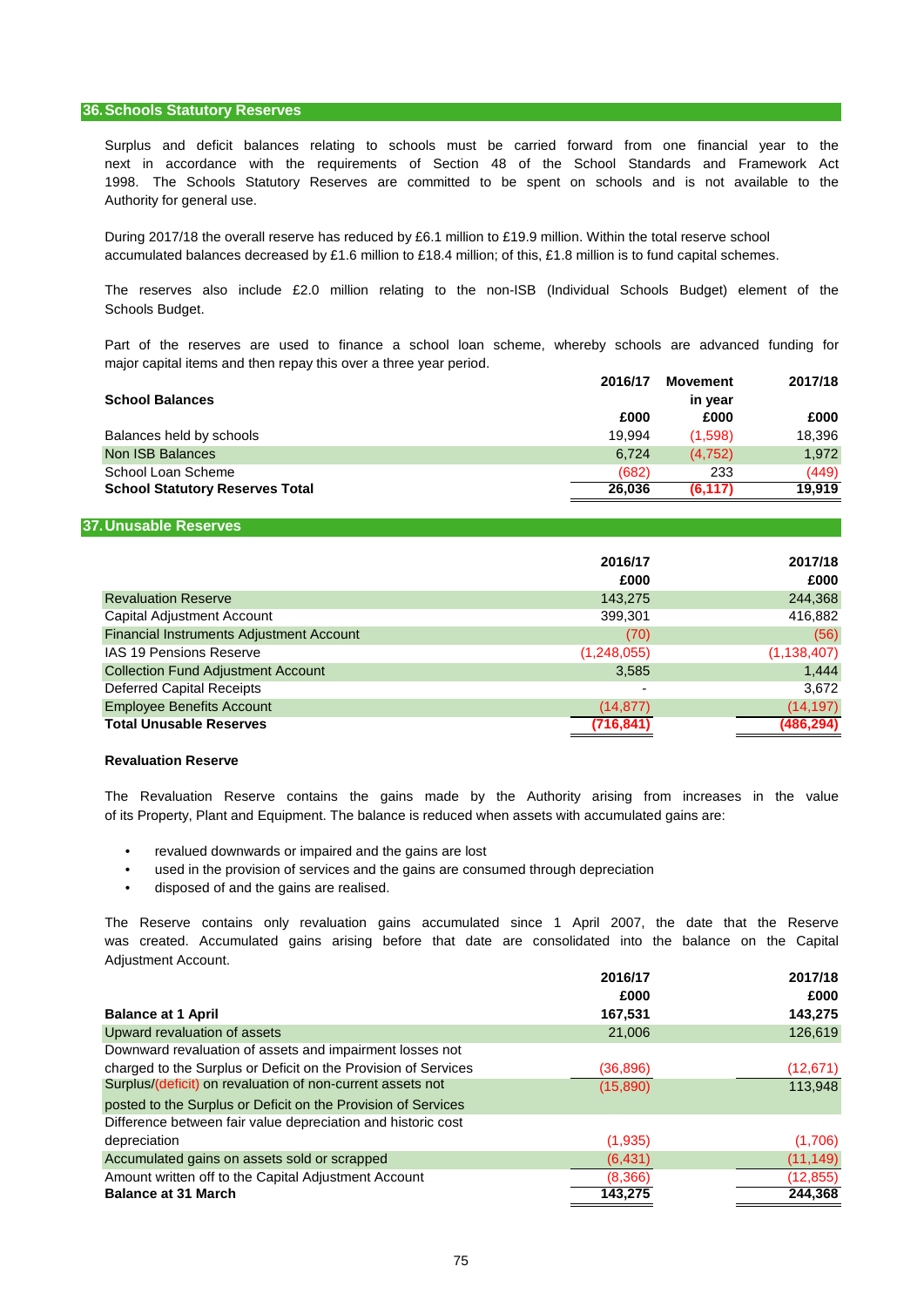## **Capital Adjustment Account**

for accounting for the consumption of non-current assets and for financing the acquisition, construction enhancement. The Account contains accumulated gains and losses on Investment Properties and gains recognised on donated assets that have yet to be consumed by the Authority. The Account also contains Revaluation Reserve to convert fair value figures to a historic cost basis). The Account is credited with or enhancement of those assets under statutory provisions. The Account is debited with the cost of The Capital Adjustment Account absorbs the timing differences arising from the different arrangements revaluation gains accumulated on Property, Plant and Equipment before 1 April 2007, the date that the Revaluation Reserve was created to hold such gains. acquisition, construction or enhancement as depreciation, impairment losses and amortisations are charged to the Comprehensive Income and Expenditure Statement (with reconciling postings from the the amounts set aside by the Authority as finance for the costs of acquisition, construction and

|                                                                | 2016/17    | 2017/18         |
|----------------------------------------------------------------|------------|-----------------|
|                                                                | £000       | £000            |
| <b>Balance at 1 April</b>                                      | 398,757    | 399,301         |
| Reversal of items relating to capital expenditure debited or   |            |                 |
| credited to the Comprehensive Income and Expenditure           |            |                 |
| Statement:                                                     |            |                 |
| Charges for depreciation on non-current assets                 | (38,998)   | (38, 769)       |
| Revaluation and Impairments on PPE                             | (10, 634)  | 35,633          |
| Amortisation of intangible assets                              | (2,567)    | (1,997)         |
| Revenue expenditure funded from capital under statute          | (14, 673)  | (15, 301)       |
| Transformation funded under Capital Direction                  |            | (2, 724)        |
| Amounts of non-current assets written off on disposal or       |            |                 |
| sale as part of the gain/(loss) on disposal to the             |            |                 |
| Comprehensive Income and Expenditure Statement                 | (37, 500)  | (59, 226)       |
|                                                                | (104, 372) | (82, 384)       |
| Adjusting amounts written out of the Revaluation               |            |                 |
| Reserve                                                        | 8,366      | 12,855          |
| Net written out amount of the cost of non-current assets       |            |                 |
| consumed in the year                                           | (96,006)   | (69, 529)       |
| Capital financing applied in the year:                         |            |                 |
| Capital grants and contributions credited to the Comprehensive |            |                 |
| Income and Expenditure Statement that have been applied        |            |                 |
| to capital financing                                           | 20,865     | 9,831           |
| Application of grants to capital financing from                |            |                 |
| the Capital Grants Unapplied Account                           | 62,575     | 56,124          |
| Statutory provision for the financing of capital               |            |                 |
| investment charged against the General Fund                    | 8,603      | 5,868           |
| Capital expenditure charged against the                        |            |                 |
| <b>General Fund</b>                                            | 6,917      | 6,182           |
|                                                                | 98,960     | 78,005          |
| Movements in the market value of Investment                    |            |                 |
| Properties debited or credited to the                          |            |                 |
| Comprehensive Income and Expenditure                           |            |                 |
| <b>Statement</b>                                               | (1,667)    | 9,120           |
| Movement in the fair value of Non Current Assets               |            |                 |
|                                                                |            |                 |
| Held for Sale credited to the Comprehensive                    |            |                 |
| Income and Expenditure Statement<br><b>Balance at 31 March</b> | 399.301    | (15)<br>416.882 |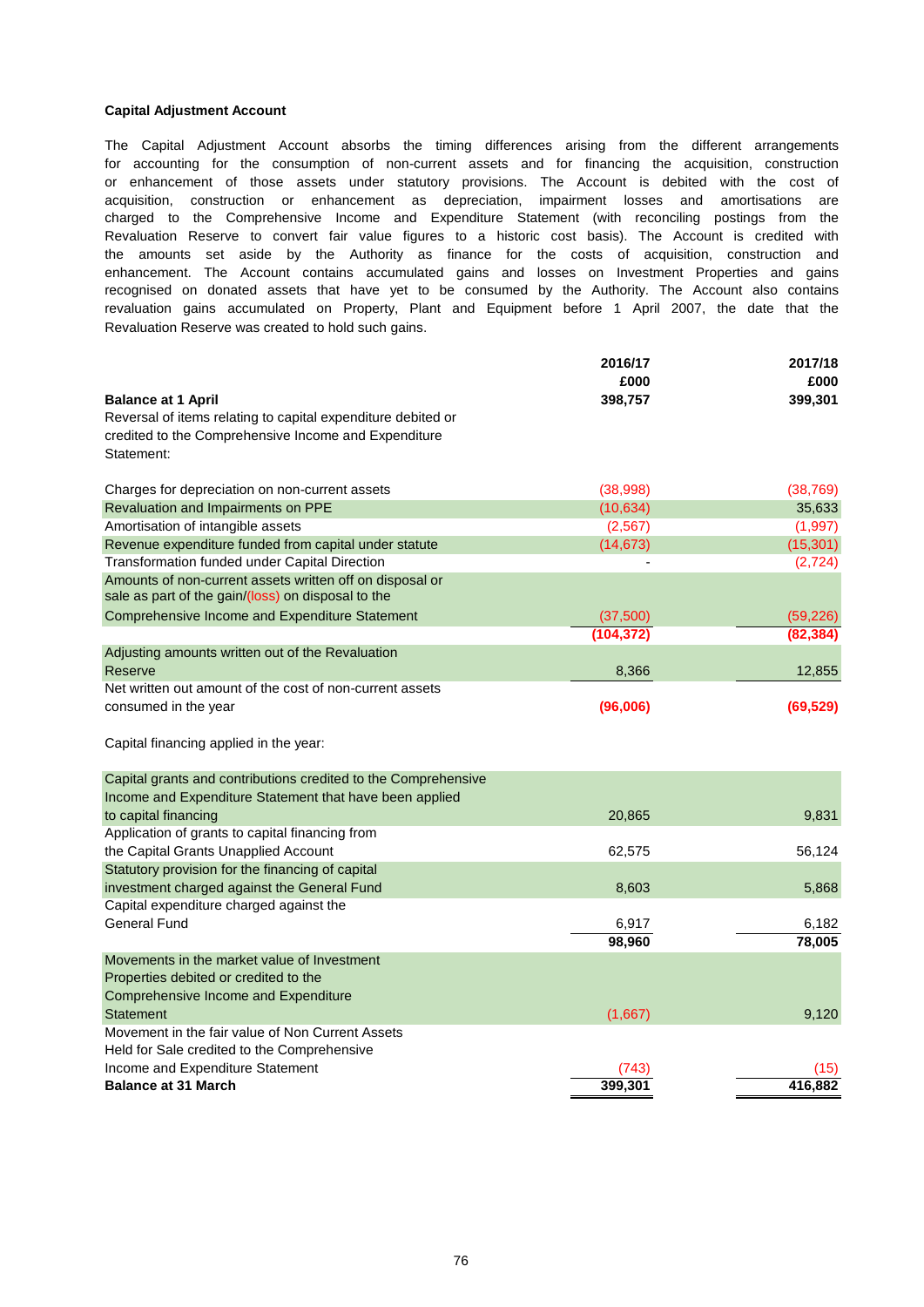## **Financial Instruments Adjustment Account**

arrangements for accounting for income and expenses relating to certain financial instruments. The Financial Instruments Adjustment Account absorbs the timing differences arising from the different

|                                                                   | 2016/17<br>£000 | 2017/18<br>£000 |
|-------------------------------------------------------------------|-----------------|-----------------|
| <b>Balance at 1 April</b>                                         | (88)            | (70)            |
| Premiums incurred in the year and charged to the                  |                 |                 |
| Comprehensive Income and Expenditure Statement                    |                 |                 |
| Proportion of premiums incurred in previous financial years to be |                 |                 |
| charged against the General Fund Balance in accordance with       |                 |                 |
| statutory requirements                                            | 18              | 14              |
| Amount by which finance costs charged to the Comprehensive        |                 |                 |
| Income and Expenditure Statement are different from finance       |                 |                 |
| costs chargeable in the year in accordance with statutory         |                 |                 |
| requirements                                                      | 18              | 14              |
| <b>Balance at 31 March</b>                                        | (70)            | (56)            |

#### **IAS19 Pensions Reserve**

the benefits come to be paid. meet them. The statutory arrangements will ensure that funding will have been set aside by the time Statement as the benefits are earned by employees accruing years of service, updating the liabilities The Pensions Reserve absorbs the timing differences arising from the different arrangements for accounting for post employment benefits and for funding benefits in accordance with statutory provisions. to meet the costs. However, statutory arrangements require benefits earned to be financed as the recognised to reflect inflation, changing assumptions and investment returns on any resources set aside The Authority accounts for post employment benefits in the Comprehensive Income and Expenditure Authority makes employer's contributions to pension funds or eventually pays any pensions for which it in the benefits earned by past and current employees and the resources the Authority has set aside to is directly responsible. The debit balance on the Pensions Reserve therefore shows a substantial shortfall

|                                                                       | 2016/17    | 2017/18       |
|-----------------------------------------------------------------------|------------|---------------|
|                                                                       | £000       | £000          |
| <b>Balance at 1 April</b>                                             | (934, 539) | (1,248,055)   |
| Actuarial gains / (losses) on pensions assets and liabilities         | (298, 509) | 114,108       |
| Other gains / (losses)                                                | (700)      | (1,292)       |
| Reversal of items relating to retirement benefits debited or credited |            |               |
| to the Surplus or Deficit on the Provisions of Services in the        |            |               |
| Comprehensive Income and Expenditure Statement                        | (62, 773)  | (54, 993)     |
| Employer's pensions contributions and direct payments to pensioners   |            |               |
| payable in the year                                                   | 48.466     | 51,825        |
| <b>Balance at 31 March</b>                                            | (1,248,055 | (1, 138, 407) |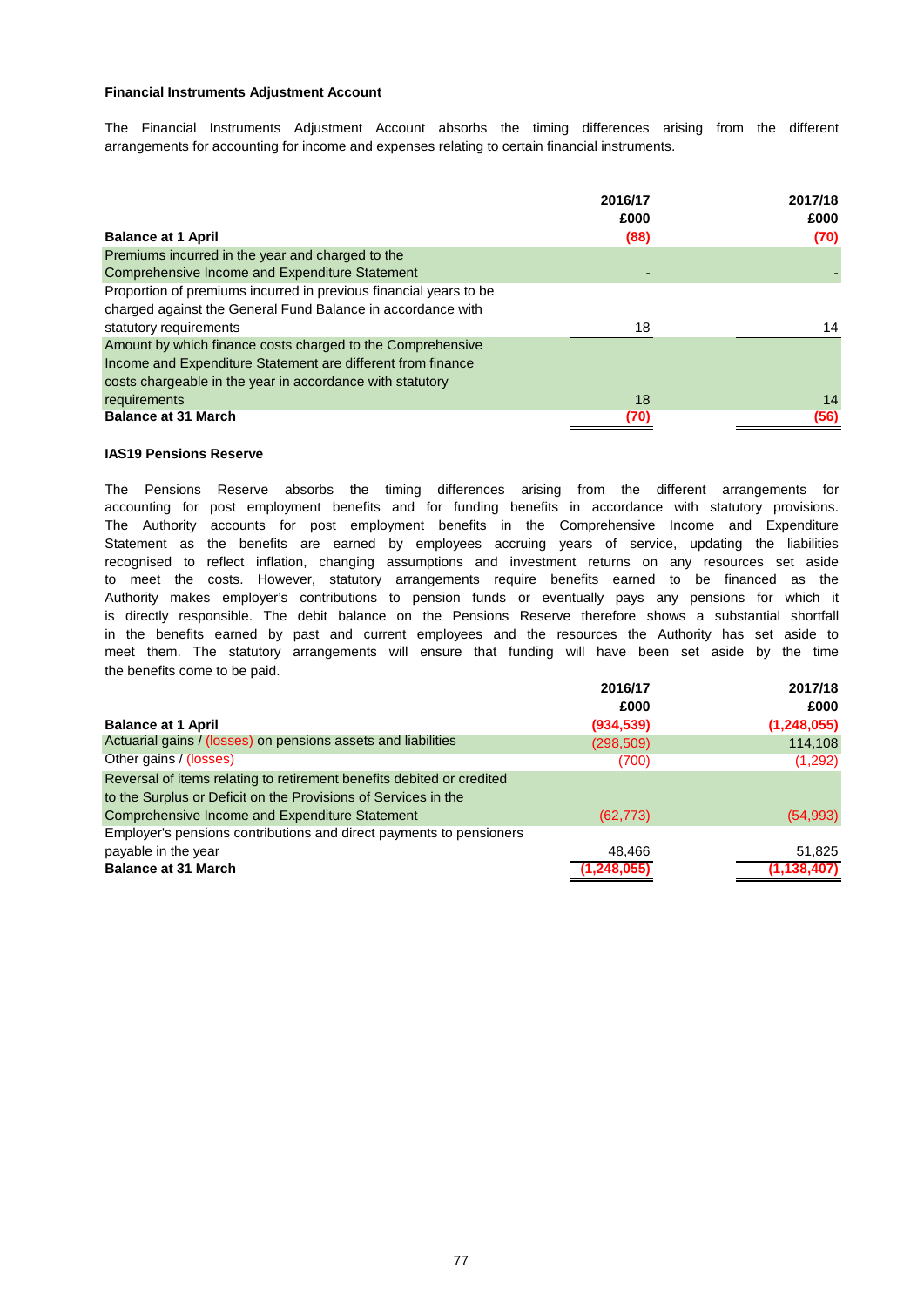## **Collection Fund Adjustment Account**

The Collection Fund Adjustment Account manages the differences arising from the recognition of Council Tax and NNDR income in the Comprehensive Income and Expenditure Statement as it falls due from Council Tax and business rate payers compared with the statutory arrangements for paying across amounts to the General Fund from the Collection Fund.

|                                                                  | 2016/17  | 2017/18  |
|------------------------------------------------------------------|----------|----------|
|                                                                  | £000     | £000     |
| <b>Balance at 1 April</b>                                        | 5,262    | 3,585    |
| Amount by which Council Tax income credited to the Comprehensive |          |          |
| Income and Expenditure Statement is different from Council Tax   |          |          |
| income calculated for the year in accordance with statutory      |          |          |
| requirements                                                     | (2, 149) | (2, 337) |
| Amount by which NNDR income credited to the Comprehensive        |          |          |
| Income and Expenditure Statement is different from NNDR          |          |          |
| income calculated for the year in accordance with statutory      |          |          |
| requirements                                                     | 472      | 196      |
| <b>Balance at 31 March</b>                                       | 3,585    | 1,444    |

#### **Deferred Capital Receipts Reserve**

where the consideration is to be paid in future years. Authority has recognised as disposal income in the Comprehensive Income and Expenditure Statement but The Deferred Capital Receipts Reserve is an unusable reserve that holds the value of capital receipts that the

|                                            | 2016/17 | 2017/18 |
|--------------------------------------------|---------|---------|
|                                            | £000    | £000    |
| <b>Balance at 1 April</b>                  | 1.755   |         |
| Movement in Deferred Capital Receipts held | (1.755) | 3.672   |
| <b>Balance at 31 March</b>                 |         | 3.672   |
|                                            |         |         |

#### **Employee Benefits Account**

General Fund Balance is neutralised by transfers to or from the Account. leave entitlement carried forward at 31 March. Statutory arrangements require that the impact on the The Employee Benefits Account absorbs the differences that would otherwise arise on the General Fund Balance from accruing for compensated absences earned but not taken in the year, e.g. annual

|                                                                | 2016/17   | 2017/18   |
|----------------------------------------------------------------|-----------|-----------|
|                                                                | £000      | £000      |
| <b>Balance at 1 April</b>                                      | (14, 285) | (14, 877) |
| Settlement or cancellation of accrual made at the end of the   |           |           |
| preceding year                                                 | 14.285    | 14,877    |
| Amounts accrued at the end of the current year                 | (14, 877) | (14, 197) |
| Amount by which the officer remuneration charged to the        |           |           |
| Comprehensive Income and Expenditure Statement on an accrual   |           |           |
| basis is different from remuneration chargeable in the year in |           |           |
| accordance with statutory requirements                         | (592)     | 680       |
| <b>Balance at 31 March</b>                                     | (14,877   | (14, 197) |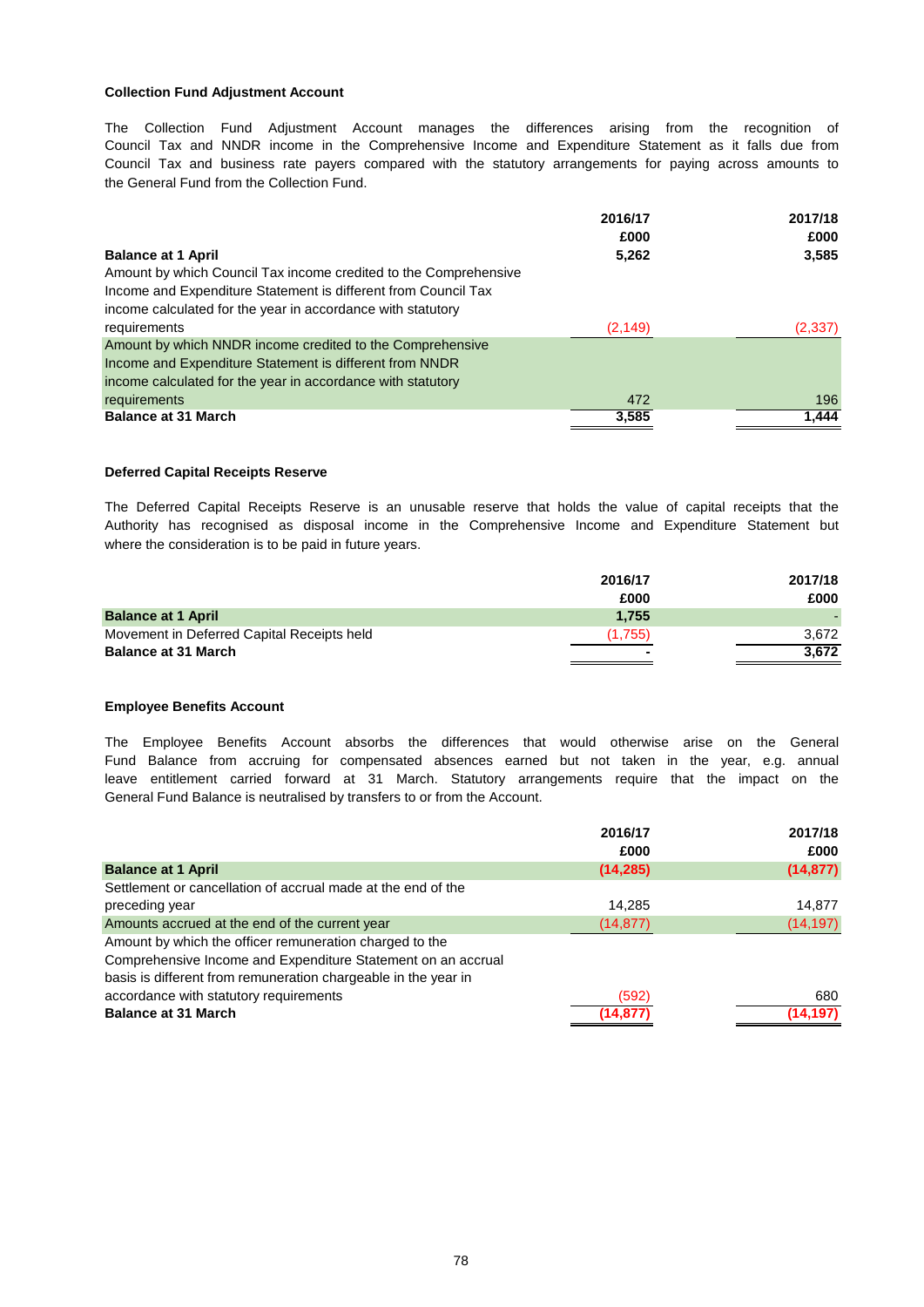# **38.Cash and Cash Equivalents**

with the Authority's main bank, amounts held in call accounts or money market funds and school deposits invests any surplus cash identified. The bank account balance at 31 March will consist of an overdraft either with the Authority's main bank or held with other banks. The Authority monitors cash balances on a daily basis to make maximum use of the funds available and

The analysis of cash and cash equivalents is as follows:

|                                                                      | 2016/17 |           |           | 2017/18 |           |
|----------------------------------------------------------------------|---------|-----------|-----------|---------|-----------|
|                                                                      | £000    | £000      |           | £000    | £000      |
| Amounts held in call accounts and                                    |         |           |           |         |           |
| money market funds                                                   |         | 46,474    |           |         | 49,089    |
| Main overdraft                                                       |         | (12, 310) |           |         | (18, 498) |
| School bank accounts:                                                |         |           |           |         |           |
| <b>Main Authority accounts</b>                                       | 27,101  |           |           | 24,793  |           |
| Other bank accounts                                                  | 7,131   | 34,232    |           | 5,685   | 30,478    |
|                                                                      |         | 68,396    |           |         | 61,069    |
| 39. Cash Flow Statement - Operating Activities                       |         |           |           |         |           |
| The cash flows for operating activities include the following items: |         |           |           |         |           |
|                                                                      |         |           | 2016/17   |         | 2017/18   |
|                                                                      |         |           | £000      |         | £000      |
| Interest received                                                    |         |           | (1,085)   |         | (1, 193)  |
| Interest paid                                                        |         |           | 34,832    |         | 34,701    |
|                                                                      |         |           |           |         |           |
| 40. Cash Flow Statement - Investing Activities                       |         |           |           |         |           |
|                                                                      |         |           | 2016/17   |         | 2017/18   |
|                                                                      |         |           | £000      |         | £000      |
| Purchase of Property, Plant and Equipment, Investment Property and   |         |           |           |         |           |
| Intangible Assets                                                    |         |           | 68,220    |         | 83,165    |
| Purchase of short and long-term investments                          |         |           | 162,000   |         | 3,450     |
| <b>Pensions Deficit Payment</b>                                      |         |           |           |         | 26,139    |
| Other payments for investing activities                              |         |           | 1,566     |         | 1,078     |
| Proceeds from the sale of Property, Plant and Equipment, Investment  |         |           |           |         |           |
| Property and Intangible Assets                                       |         |           | (2,798)   |         | (3, 173)  |
| Capital Grants and contributions received                            |         |           | (52, 187) |         | (54, 315) |
| Proceeds from short-term and long-term investments                   |         |           | (162,002) |         | (33, 480) |
| Net other receipts from investing activities                         |         |           | (737)     |         | (611)     |
| Net cash flows from investing activities                             |         |           | 14,062    |         | 22,253    |
|                                                                      |         |           |           |         |           |
| 41. Cash Flow Statement - Financing Activities                       |         |           |           |         |           |
|                                                                      |         |           | 2016/17   |         | 2017/18   |
|                                                                      |         |           | £000      |         | £000      |
| Cash receipts of short and long-term borrowing                       |         |           | (11, 753) |         | (44, 857) |
| Cash payments for the reduction of the outstanding liabilities       |         |           |           |         |           |
| relating to finance leases and on-balance sheet PFI contracts        |         |           | (851)     |         | 806       |
| Repayments of short and long-term borrowing                          |         |           | 11,673    |         | 25,665    |
| Net cash flows from financing activities                             |         |           | (931)     |         | (18, 386) |
|                                                                      |         |           |           |         |           |
| 42. Minimum Revenue Provision (MRP)                                  |         |           |           |         |           |

Expenditure Statement to ensure that depreciation charges do not increase the net expenditure of the Authority. Regulations require local authorities to set aside money to provide for redemption of outstanding debt. This amount is offset against the level of depreciation already charged to the Authority's Comprehensive Income and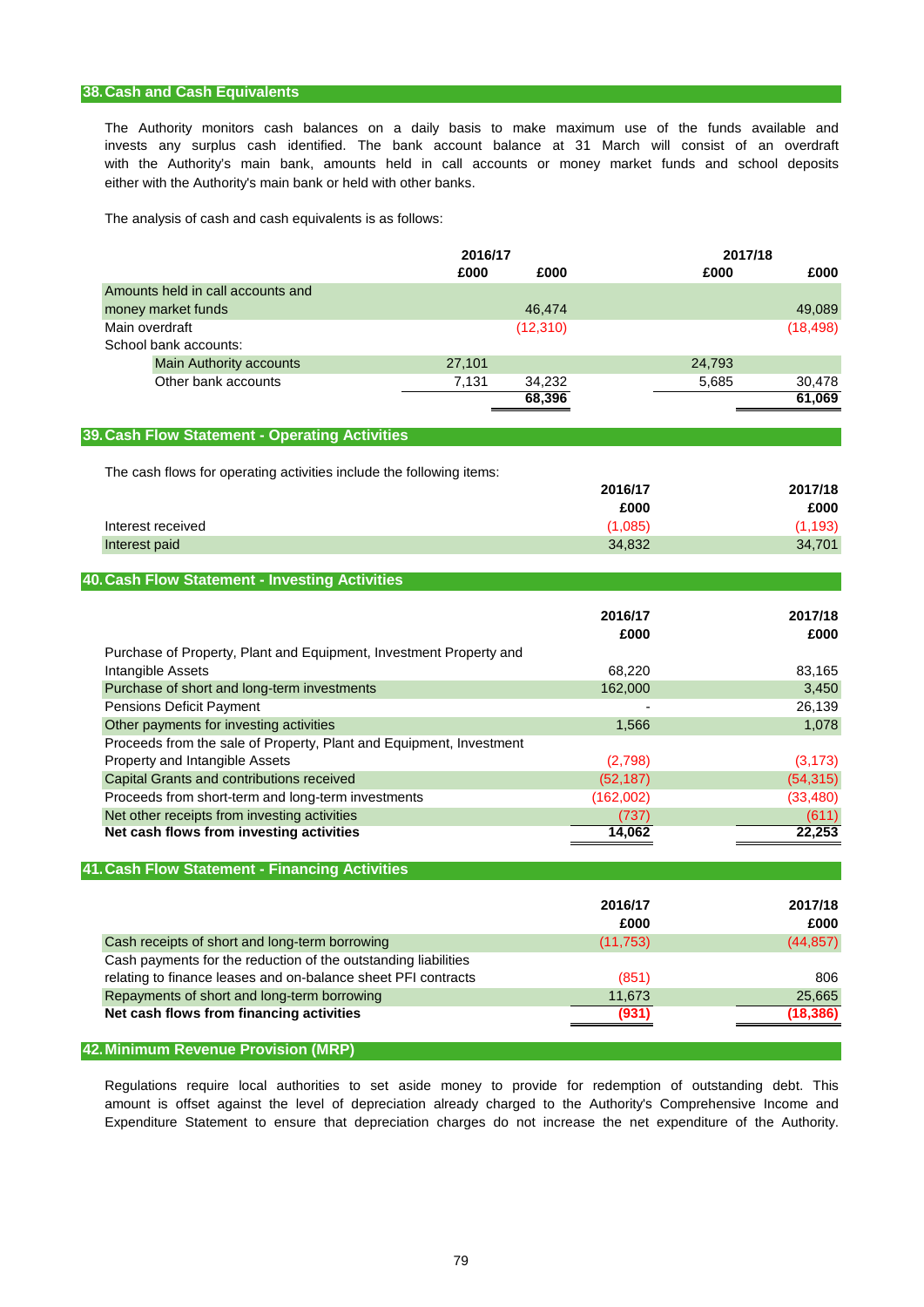amortisation charged was £40.8m (£41.6m for 2016/17). The amount required under the MRP regulations for 2017/18 is £5.9m (£8.6m for 2016/17) of which £4.5m (£5.5m for 2016/17) relates to repayments of the PFI and finance lease liabilities. The amount of depreciation and

# **43.Audit Fees**

|  |  | The Authority has been advised of the following fees payable to KPMG (UK) LLP.                       |  |  |  |  |  |  |  |
|--|--|------------------------------------------------------------------------------------------------------|--|--|--|--|--|--|--|
|  |  | All fees have been included in the accounts for the period to which they relate except grant claims. |  |  |  |  |  |  |  |

|                              | 2016/17<br>£000 | 2017/18<br>£000 |
|------------------------------|-----------------|-----------------|
| <b>External Audit Fees</b>   | 98              | 98              |
| Work undertaken on Objection |                 | 30              |
| <b>Grant Claims</b>          | a               | 6               |
|                              | 107             | 134             |

## **44.Employee Remuneration**

table includes the senior staff separately identified in the subsequent tables. The table below shows the number of staff employed by the Authority whose remuneration, taxable expenses and severance (if applicable) amounted to £50,000 or more in the financial year. The

| Pay Band |          | <b>Number of Staff</b> |                       |                |                |                       |                         |  |  |
|----------|----------|------------------------|-----------------------|----------------|----------------|-----------------------|-------------------------|--|--|
|          |          |                        | 2016/17               |                |                | 2017/18               |                         |  |  |
|          |          |                        |                       | Inc.           |                | Inc.                  |                         |  |  |
|          |          |                        | <b>Exc Redundancy</b> | Redundancy     |                | <b>Exc Redundancy</b> | Redundancy              |  |  |
|          |          | <b>Schools</b>         | <b>Non Schools</b>    | <b>Total</b>   | <b>Schools</b> | <b>Non Schools</b>    | <b>Total</b>            |  |  |
|          |          |                        |                       |                |                |                       |                         |  |  |
| £170,000 | £174,999 |                        | 1                     | 1              |                |                       | 1                       |  |  |
| £165,000 | £169,999 |                        |                       |                |                |                       |                         |  |  |
| £160,000 | £164,999 |                        |                       |                |                |                       |                         |  |  |
| £155,000 | £159,999 |                        |                       |                |                |                       |                         |  |  |
| £150,000 | £154,999 |                        |                       |                |                |                       |                         |  |  |
| £145,000 | £149,999 |                        |                       |                |                |                       |                         |  |  |
| £140,000 | £144,999 |                        |                       |                |                |                       |                         |  |  |
| £135,000 | £139,999 |                        | 2                     | 2              |                |                       | 1                       |  |  |
| £130,000 | £134,999 |                        |                       |                |                |                       |                         |  |  |
| £125,000 | £129,999 |                        |                       | 1              |                |                       | 1                       |  |  |
| £120,000 | £124,999 |                        | 1                     | 1              |                | $\overline{2}$        | $\overline{2}$          |  |  |
| £115,000 | £119,999 |                        |                       |                |                |                       |                         |  |  |
| £110,000 | £114,999 |                        |                       | 1              |                |                       | 1                       |  |  |
| £105,000 | £109,999 |                        | 1                     |                |                |                       | 1                       |  |  |
| £100,000 | £104,999 | 1                      |                       | $\overline{2}$ |                |                       | $\mathbf{1}$            |  |  |
| £95,000  | £99,999  |                        |                       | 1              |                |                       | $\overline{\mathbf{c}}$ |  |  |
| £90,000  | £94,999  | 2                      | 1                     | 3              |                | 5                     | 5                       |  |  |
| £85,000  | £89,999  | 2                      | 7                     | 9              |                | 4                     | 6                       |  |  |
| £80,000  | £84,999  | 1                      | 5                     | 8              |                |                       | $\mathbf{3}$            |  |  |
| £75,000  | £79,999  | 4                      |                       | 6              |                |                       | 2                       |  |  |
| £70,000  | £74,999  | $6\phantom{1}6$        | 4                     | 10             | 12             | 3                     | 15                      |  |  |
| £65,000  | £69,999  | 30                     | 13                    | 44             | 30             | 11                    | 41                      |  |  |
| £60,000  | £64,999  | 47                     | $9$                   | 58             | 45             | 14                    | 62                      |  |  |
| £55,000  | £59,999  | 76                     | 32                    | 106            | 70             | 32                    | 102                     |  |  |
| £50,000  | £54,999  | 87                     | 20                    | 111            | 74             | 28                    | 104                     |  |  |
|          |          | 256                    | 97                    | 365            | 235            | 106                   | 350                     |  |  |

Audit (England) Regulations 2015. The tables below show the remuneration of the Authority's Senior Employees as defined by the Accounts and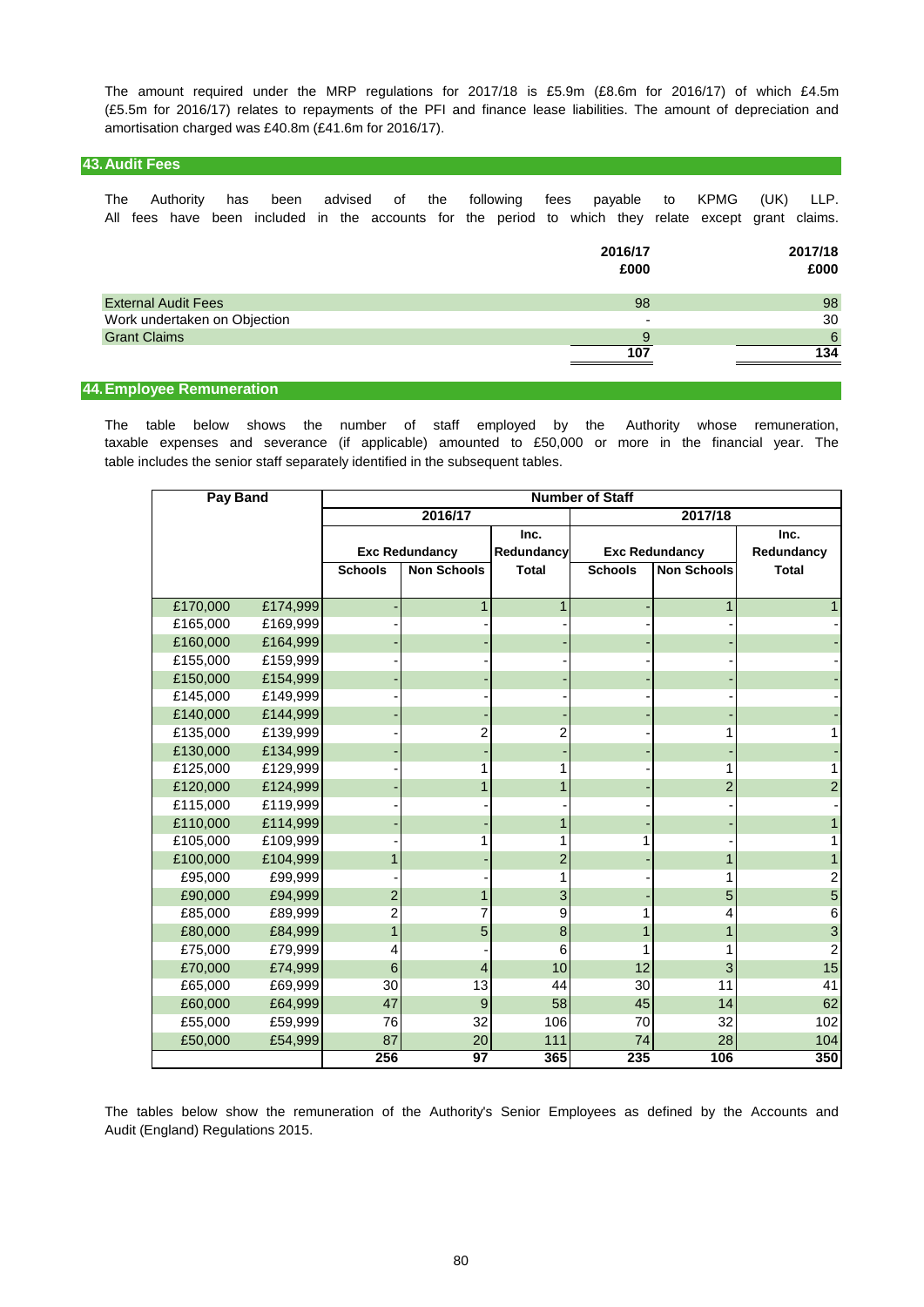**Note Salary (including fees & allowances) Expenses Compensation for Loss of Office Employer Pension contributions\* Remuneration Total £ £ £ £ £** Chief Executive - A May 173,417 989 - 38,499 212,905 137,620 1,339 - 30,552 169,511 128,922 - - 28,596 157,518 123,811 671 - 27,486 151,968 1 123,811 751 - 27,486 152,048 4 7,809 - - 1,123 8,932 3 76,806 970 - 11,045 88,821 2 88,644 836 - 19,679 109,159 **Post Holder information (Post title and name (where applicable))** Corporate Director of Resources Corporate Director of Place & **Communities** Director of Public Health Service Director (Finance, Procurement & Improvement) Director of Public Health - (interim) Corporate Director of ASC&PH (and Deputy Chief Executive) Corporate Director of CYP

\*Pension Contributions are estimated at 22.2% to account for the pensions deficit (see note 19).

**2017/18**

**2016/17**

2. The post of Service Director (Finance, Procurement and Improvement) has the statutory responsibility of Section 151 Officer. 1. The post of Corporate Director of Resources has the statutory responsibility of Monitoring Officer.

3. The interim Director of Public Health annualised salary is £76,668. They left the post in March 2018.

4. The incumbent Director of Public Health started on 01 March 2018 and their annualised salary is £86,848.

| <b>Post Holder information (Post</b><br>title and name (where<br>applicable)) | <b>Note</b>  | <b>Salary</b><br>(including<br>fees &<br>allowances)<br>£ | <b>Expenses</b><br>£ | Compen-<br>sation for<br>Loss of<br><b>Office</b><br>£ | <b>Employer</b><br><b>Pension</b><br>contri-<br>butions* | Total<br>Remuneration<br>£ |
|-------------------------------------------------------------------------------|--------------|-----------------------------------------------------------|----------------------|--------------------------------------------------------|----------------------------------------------------------|----------------------------|
| Chief Executive - A May                                                       |              | 171,700                                                   | 1,999                |                                                        | 34.340                                                   | 208,039                    |
| Corporate Director of CYP                                                     |              | 136,257                                                   | 383                  | ۰                                                      | 27,251                                                   | 163,891                    |
| Corporate Director of ASC&PH<br>(and Deputy Chief Executive)                  |              | 127,689                                                   |                      | ٠                                                      | 25,517                                                   | 153,206                    |
| <b>Corporate Director of Place</b>                                            | 5            | 91,939                                                    | 1,172                |                                                        |                                                          | 93,111                     |
| Corporate Director of Place                                                   | 6            | 37,237                                                    |                      | ٠                                                      | 7,447                                                    | 44,684                     |
| <b>Corporate Director of Resources</b>                                        | $\mathbf{1}$ | 122,585                                                   | 683                  | ٠                                                      | 24,517                                                   | 147,785                    |
| Director of Public Health                                                     | 3            | 33,894                                                    |                      |                                                        | 4,670                                                    | 38,564                     |
| Director of Public Health - (Interim)                                         | 4            | 67,921                                                    | 774                  |                                                        | 9,713                                                    | 78,408                     |
| Service Director (Finance,<br>Procurement & Improvement)                      | 2            | 85,988                                                    | 597                  |                                                        | 17,198                                                   | 103,783                    |

\*Pension Contributions are estimated at 20.0% to account for the pensions deficit (see note 21).

1.The post of Corporate Director of Resources has the statutory responsibility of Monitoring Officer. 2.The post of Service Director (Finance, Procurement and Improvement) has the statutory responsibility of Section 151 Officer.

3.The Director of Public Health left on 30 April 2016. The salary shown includes some arrears for service in previous financial years. Their annualised salary was £102,466.

4.The incumbent Director of Public Health started on 01 May 2016. Their annualised salary is £74,371. 5.The Corporate Director of Place left in December 2016. Their annualised salary was £122,585. 6.The incumbent Corporate Director of Place started in December 2016. Their annualised salary is £122,585.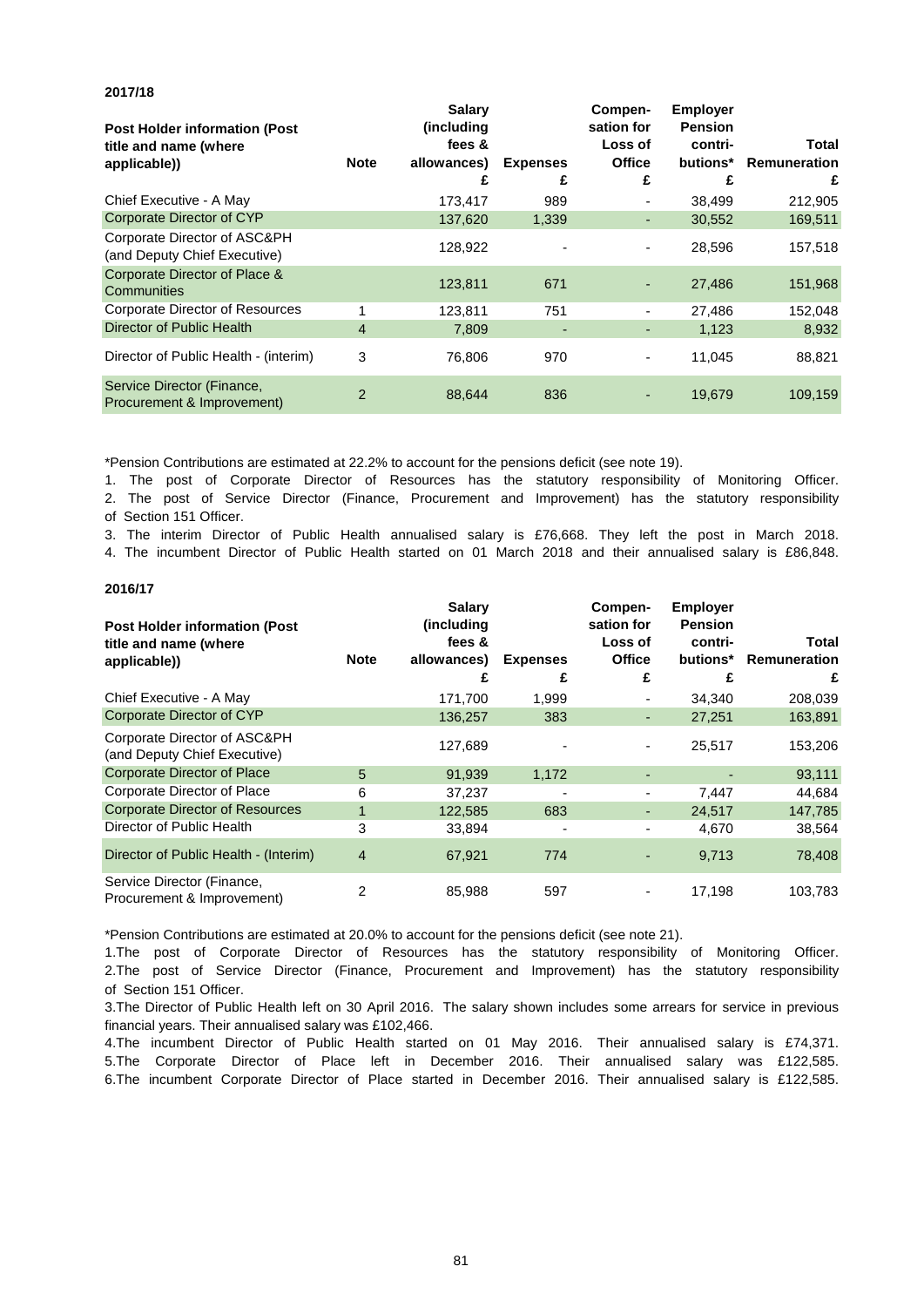therefore differ from other published information. of pension contributions that would have been paid had a retiring employee not left the Authority early. It may The table below includes all exits from the Authority, including school based staff, and takes into account the cost

| <b>Payment Ranges</b> |                          | <b>Number of Compulsory</b><br><b>Redundancies</b> |         | Number of Other<br><b>Departures Agreed</b> |                          | <b>Total Number of</b><br><b>Exit Packages</b> |                          | <b>Total Cost of Exit Packages</b> |           |           |
|-----------------------|--------------------------|----------------------------------------------------|---------|---------------------------------------------|--------------------------|------------------------------------------------|--------------------------|------------------------------------|-----------|-----------|
|                       |                          |                                                    | 2016/17 | 2017/18                                     | 2016/17                  | 2017/18                                        | 2016/17                  | 2017/18                            | 2016/17   | 2017/18   |
| £O                    | $\overline{\phantom{0}}$ | £20,000                                            | 118     | 58                                          | 101                      | 26                                             | 219                      | 84                                 | 1,196,391 | 620,579   |
| £20.001               | $\overline{\phantom{0}}$ | £40.000                                            | 13      | 9                                           | 42                       | 26                                             | 55                       | 35                                 | 1,437,391 | 1,003,896 |
| £40,001               | $\overline{a}$           | £60,000                                            | 3       | 3                                           |                          | 9                                              | 10                       | 12                                 | 485.864   | 595,090   |
| £60.001               |                          | £80,000                                            |         |                                             | 3                        | 8                                              | 3                        | 9                                  | 196.262   | 616,931   |
| £80,001               | $\overline{\phantom{0}}$ | £100,000                                           |         | ٠                                           | 3                        | $\overline{4}$                                 | 4                        | $\overline{4}$                     | 351.489   | 347,993   |
| £100.001              |                          | £150.000                                           |         | $\overline{\phantom{0}}$                    |                          | 3                                              |                          | 3                                  | 116.818   | 358,145   |
| £150,001              | $\overline{\phantom{0}}$ | £200,000                                           |         | -                                           | $\overline{\phantom{0}}$ | $\overline{2}$                                 | $\overline{\phantom{0}}$ | 2                                  |           | 333,312   |
|                       |                          |                                                    | 135     | 71                                          | 157                      | 78                                             | 292                      | 149                                | 3,784,215 | 3,875,946 |
|                       |                          |                                                    | .       |                                             |                          |                                                |                          |                                    |           |           |

#### **45.Deployment of Dedicated Schools Grant**

Academy schools in the Authority's area. The DSG is ringfenced and can only be applied to meet expenditure Schools Budget includes elements for a range of educational services provided on an Authority-wide basis and for the Individual Schools Budget, which is divided into a budget share for each maintained school. properly included in the Schools Budget, as defined in the School Finance (England) Regulations 2015. The Education (DFE), the Dedicated Schools Grant (DSG). An element of DSG is recouped by the DFE to fund The Authority's expenditure on schools is funded primarily by grant monies provided by the Department for

Details of the deployment of DSG receivable for 2017/18 are as follows:

#### **Schools Budget Funded by Dedicated Schools Grant**

|                                                     | <b>Central</b><br><b>Expenditure</b> | <b>Individual</b><br><b>Schools</b><br><b>Budget (ISB)</b> | <b>Total</b> |
|-----------------------------------------------------|--------------------------------------|------------------------------------------------------------|--------------|
|                                                     | £000                                 | £000                                                       | £000         |
| Final DSG for 2017/18 before Academy                |                                      |                                                            |              |
| recoupment                                          |                                      |                                                            | 561,727      |
| Academy figure recouped for 2017/18                 |                                      |                                                            | (262, 043)   |
| Total DSG after Academy recoupment for<br>2017/18   |                                      |                                                            | 299,684      |
| Brought Forward 2016/17                             |                                      |                                                            | 6,724        |
| Carry Forward to 2018/19 agreed in advance          |                                      |                                                            |              |
| Agreed initial budgeted distribution for<br>2017/18 | 52,263                               | 254,145                                                    | 306,408      |
|                                                     | <b>Central</b><br><b>Expenditure</b> | Individual<br><b>Schools</b><br><b>Budget (ISB)</b>        | <b>Total</b> |
|                                                     | £000                                 | £000                                                       | £000         |
| In year adjustments                                 | (10,063)                             | 10,617                                                     | 554          |
| Final budgeted distribution for 2017/18             | 42,200                               | 264,762                                                    | 306,962      |
| Actual central expenditure                          | (40, 228)                            |                                                            | (40, 228)    |
| Actual ISB deployed to schools                      |                                      | (264, 762)                                                 | (264, 762)   |
| Plus Local Authority contribution for 2017/18       |                                      |                                                            |              |
| Carried forward to 2018/19                          | 1,972                                |                                                            | 1,972        |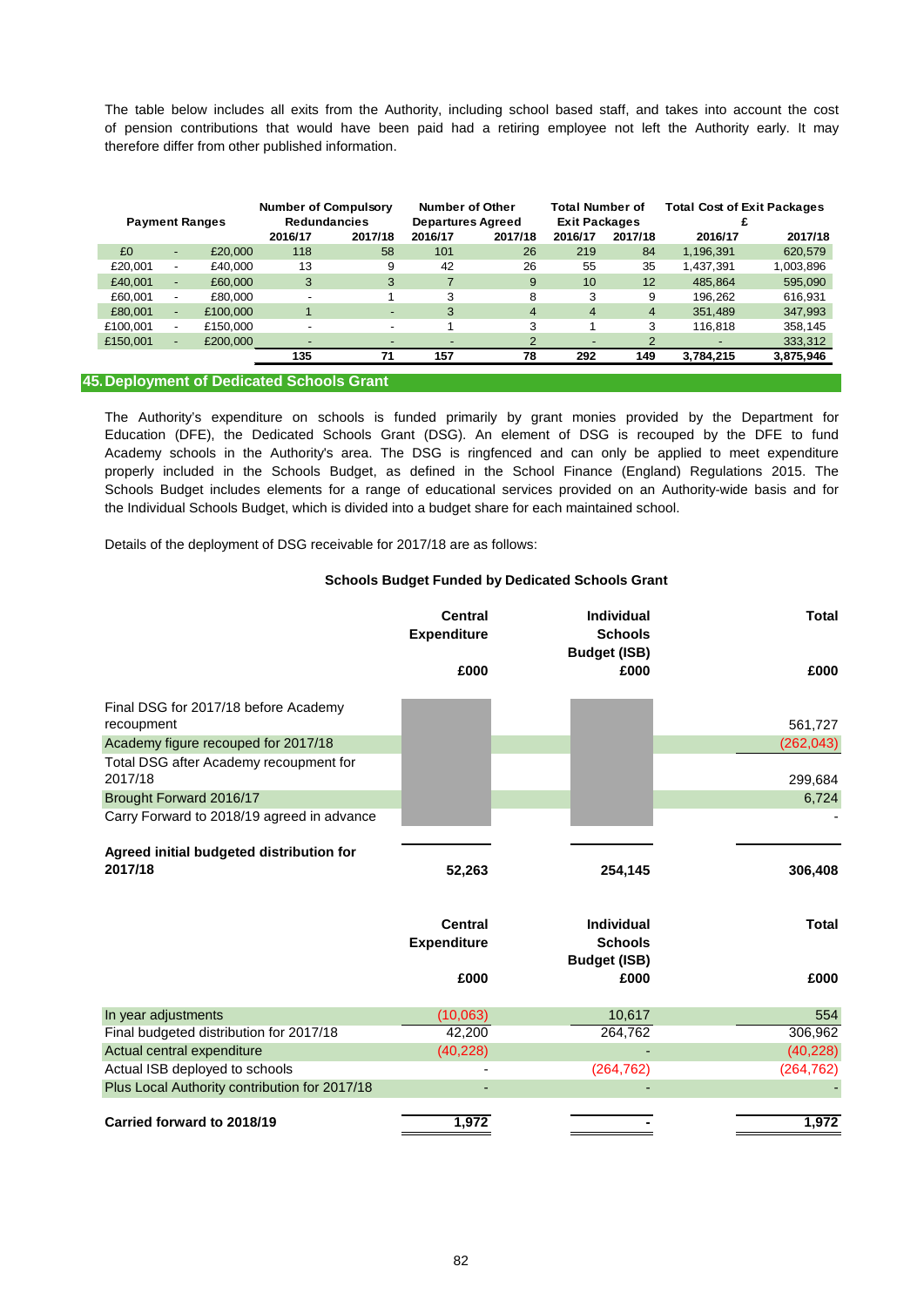# **46.Pooled Budgets**

Under Section 31 of the Health Act 1999, Nottinghamshire County Council has entered into the the host authority for the pooled budget and has responsibility for its financial management. following Pooled Budget Arrangements with the partners set out below. The County Council is The details are set out below:

## **Integrated Community Equipment Loan Service (ICELS) - Nottinghamshire**

Nottinghamshire County Council (Host) Nottingham City Council Nottingham City CCG Nottinghamshire County CCGs Bassetlaw CCG

| <b>Pooled Budgets Memo Account</b>      | 2016/17<br>£000 | 2017/18<br>£000 |
|-----------------------------------------|-----------------|-----------------|
| Net (surplus) / deficit brought forward | (110)           | (529)           |

# **Funding provided to the pooled budget:**

| Nottinghamshire County Council ASC&PH             | (1,527)  | (1,504)  |
|---------------------------------------------------|----------|----------|
| Nottinghamshire County Council CYP                | (249)    | (253)    |
| Nottingham City Council                           | (1, 111) | (985)    |
| <b>Bassetlaw CCG</b>                              | (477)    | (449)    |
| Nottinghamshire County CCGs                       | (2,937)  | (2,630)  |
| Nottingham City CCG                               | (1, 154) | (1,097)  |
| <b>Continuing Healthcare Specialist Equipment</b> | (210)    | (185)    |
| Other                                             | (82)     | (19)     |
| <b>Total Funding</b>                              | (7.747)  | (7, 122) |

| Expenditure met from the pooled budget:         | 2016/17<br>£000 | 2017/18<br>£000 |
|-------------------------------------------------|-----------------|-----------------|
| Partnership Management and Administration Costs | 615             | 643             |
| <b>Contract Management Fee</b>                  | 1,264           | 1,361           |
| Continuing Healthcare Specialist Equipment      | 252             | 114             |
| Equipment                                       | 4,985           | 5,047           |
| <b>Minor Adaptations</b>                        | 209             | 298             |
| <b>Direct Payments</b>                          | 3               |                 |
| <b>Total Expenditure</b>                        | 7,328           | 7,463           |
| Net (surplus) / deficit carried forward         | (529            | (188)           |

The current contract began on 1 April 2016 for a period of 5 years with the option to extend for a further 2 years.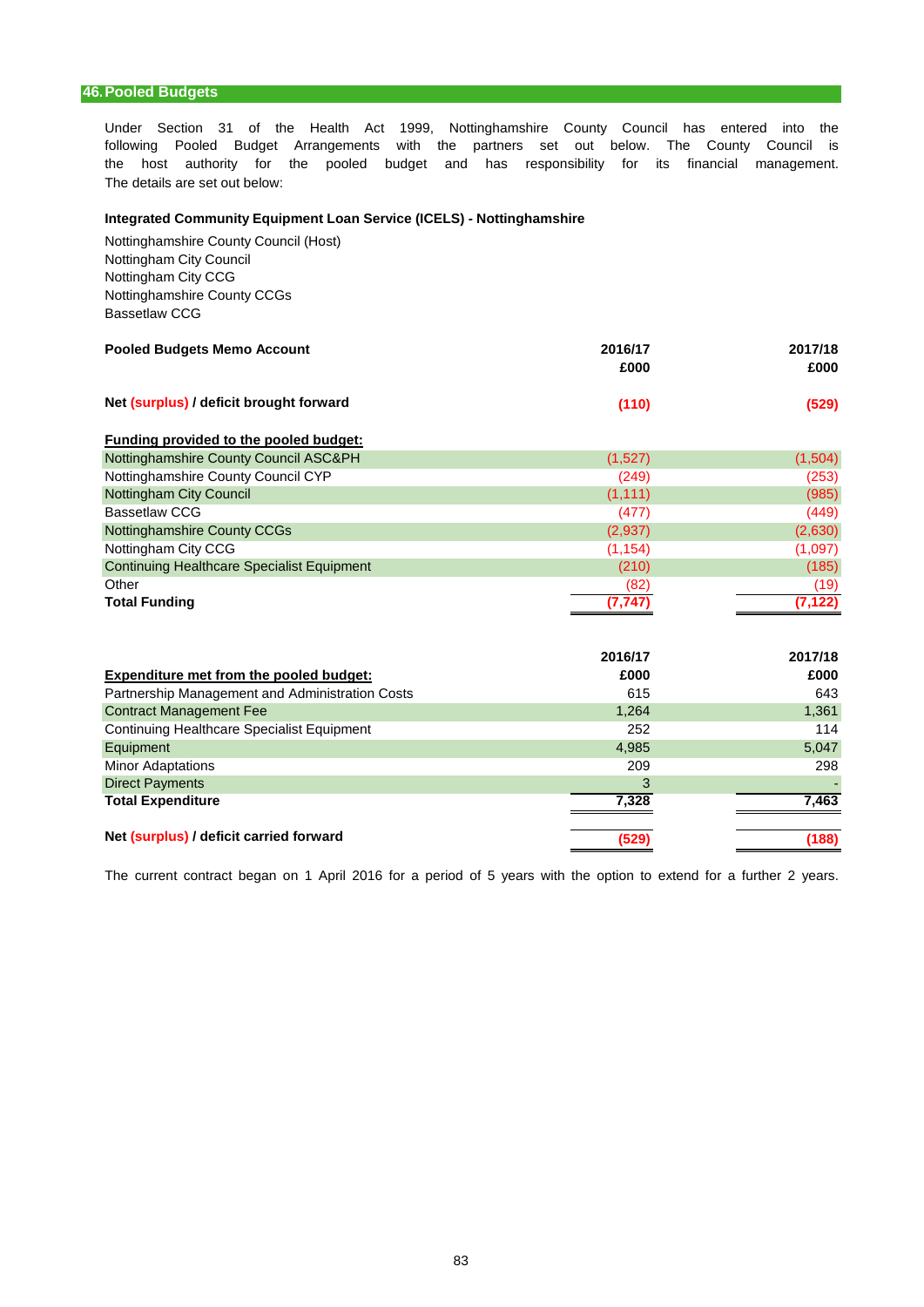### **Better Care Fund**

£57.5m (£56.1m in 2016/17). The Better Care Fund (BCF) was announced by the Government in the June 2013 spending round, to ensure a transformation in integrated health and social care. In 2017/18, the Nottinghamshire Clinical Commissioning Groups contributed the values in the table below towards creation of a BCF pooled budget in Nottinghamshire of

Further information is reported to MHCLG and can be found [here](http://www.nottinghamshire.gov.uk/dmsadmin/Meetings/tabid/70/ctl/ViewMeetingPublic/mid/397/Meeting/3968/Committee/514/SelectedTab/Documents/Default.aspx) The Spending Reviews from 2015 to 2017 have identified temporary funding for Adult Social Care in the form of the Improved Better Care Fund (iBCF). This new element of the BCF is to be paid directly to Local Authorities.

and therefore requirements of IFRS11 are not met. Assessment of the operation of the BCF pooled fund identified that it does not constitute a joint arrangement

| <b>Pooled Budgets Memo Account</b>      | 2016/17   | 2017/18   |  |
|-----------------------------------------|-----------|-----------|--|
|                                         | £000      | £000      |  |
| Net (surplus) / deficit brought forward | (1,672)   | (3, 364)  |  |
| Funding provided to the pooled budget:  |           |           |  |
| Nottinghamshire County Council ASC&PH   | (5, 475)  | (5,958)   |  |
| Bassetlaw CCG                           | (7, 554)  | (7,690)   |  |
| Mansfield & Ashfield CCG                | (12, 597) | (12, 815) |  |
| Newark & Sherwood CCG                   | (8,020)   | (8, 146)  |  |
| Nottingham North & East CCGs            | (9,244)   | (9,409)   |  |
| Nottingham West CCG                     | (6,266)   | (6,378)   |  |
| <b>Rushcliffe CCG</b>                   | (6,974)   | (7,099)   |  |
| <b>iBCF</b>                             |           | (16,061)  |  |
| <b>Total Funding</b>                    | (56, 130) | (73, 556) |  |

|                                                | 2016/17 | 2017/18  |
|------------------------------------------------|---------|----------|
| <b>Expenditure met from the pooled budget:</b> | £000    | £000     |
| Nottinghamshire County Council ASC&PH          | 23,972  | 26,191   |
| <b>Bassetlaw CCG</b>                           | 4,680   | 4,763    |
| Mansfield & Ashfield CCG                       | 7,797   | 7,929    |
| Newark & Sherwood CCG                          | 5,106   | 5,180    |
| Nottingham North & East CCGs                   | 5,355   | 5,711    |
| Nottingham West CCG                            | 3,417   | 3,615    |
| <b>Rushcliffe CCG</b>                          | 4,026   | 4,331    |
| iBCF (various projects)                        |         | 16,061   |
| Returned to CCGs (prior year underspend)       | 85      |          |
| <b>Total Expenditure</b>                       | 54.438  | 73,781   |
| Net (surplus) / deficit carried forward        | (3,364) | (3, 139) |

## **47.Termination Benefits**

The Authority terminated the contracts of a number of employees in 2017/18, with a net value of £3.6 million (£2.5 million in 2016/17). These figures include accounting entries required by The Code.

#### **48.Members Allowances**

The Authority makes payments to Councillors for work undertaken in the course of their duties. The cost during the financial year was £1,490,353 (£1,433,507 in 2016/17). In addition to this, Members were reimbursed a total of £60,277 (£68,733 in 2016/17) for expenses incurred on Authority business.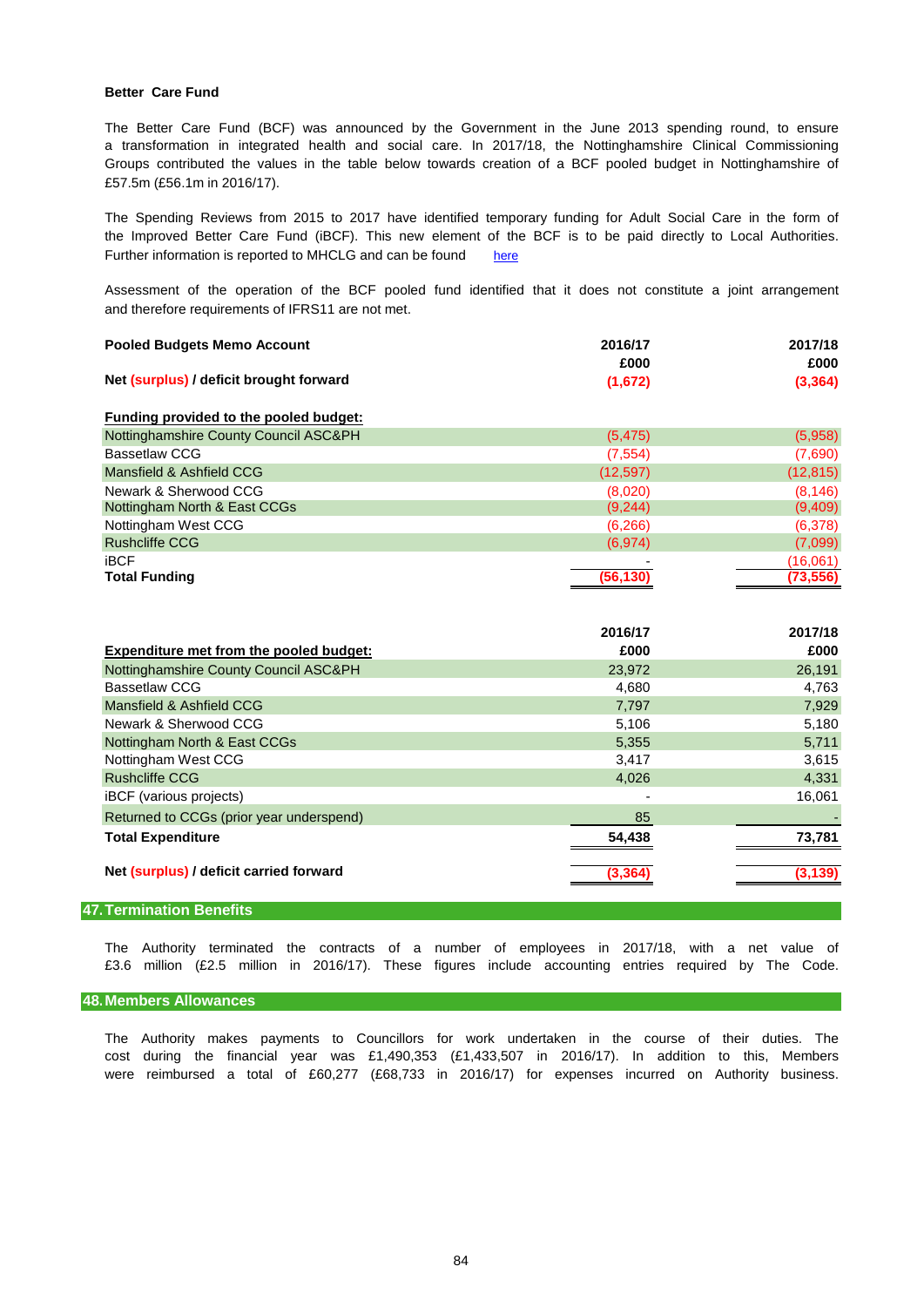## **49.Income from bodies under the Local Authority (Goods and Services) Act 1970**

provided the following: The Authority is empowered by this Act to provide goods and services to other public bodies. The Authority

|                                          |                    | 2017/18<br>2016/17 |                    |               |
|------------------------------------------|--------------------|--------------------|--------------------|---------------|
|                                          | £000               | £000               | £000               | £000          |
|                                          | <b>Expenditure</b> |                    | Income Expenditure | <b>Income</b> |
| Administration and Professional Services |                    |                    |                    |               |
| <b>NHS Trusts</b>                        | 61,070             | (61,070)           | 66,144             | (66, 144)     |
| <b>Other Authorities</b>                 | 4,192              | (4, 192)           | 5,464              | (5,464)       |
| <b>Schools and Colleges</b>              | 64                 | (64)               | 71                 | (71)          |
| Maintenance works                        |                    |                    |                    |               |
| <b>Other Authorities</b>                 | 166                | (166)              | 170                | (170)         |
| Schools and Colleges                     | 21                 | (21)               | 29                 | (29)          |
|                                          | 65,513             | (65, 513)          | 71,878             | (71, 878)     |

# **50.Section 137 of the Local Government Act 1972**

During 2017/18 these powers were not used. contributions to certain charitable funds, not for profit bodies providing a public service and mayoral appeals. Local authorities are empowered by Section 137 of the Local Government Act 1972, as amended, to make

## **51.Publicity Work**

Local authorities are required to disclose their expenditure on publicity. The definition of publicity includes a number of routine items of expenditure. The Authority's expenditure is summarised below:

|                                                         | 2016/17<br>£000 | 2017/18<br>£000 |
|---------------------------------------------------------|-----------------|-----------------|
| Advertising for staff                                   | 351             | 297             |
| Other advertising, including education courses          | 611             | 395             |
| Public Relations - salaries and running costs           | 1,332           | 1,133           |
| Other publicity expenditure                             | 73              | 250             |
|                                                         | 2.367           | 2,075           |
| As a percentage of gross expenditure (cost of services) | 0.21%           | 0.19%           |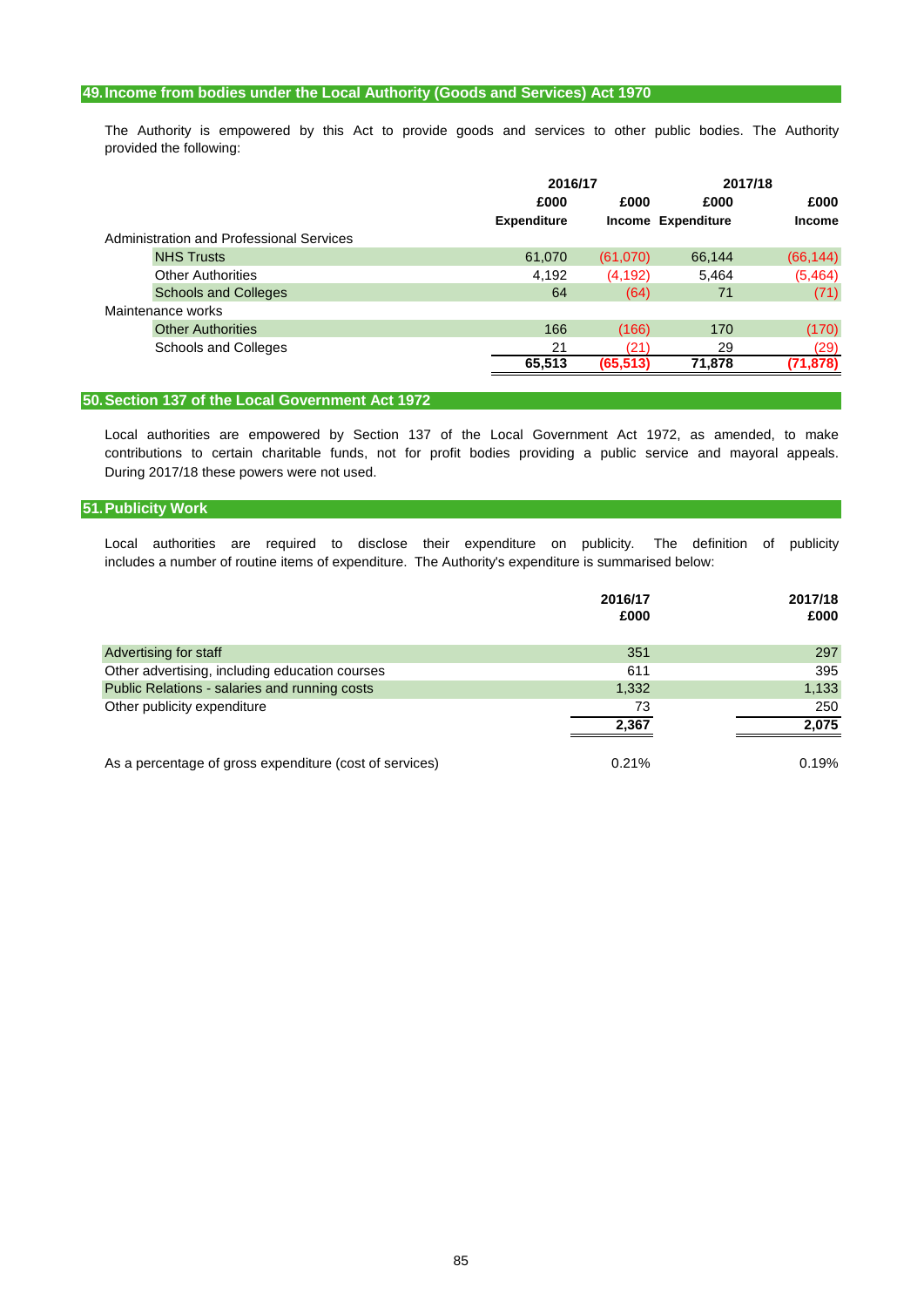# **NOTTINGHAMSHIRE COUNTY COUNCIL PENSION FUND**

# **Introduction**

Nottinghamshire County Council is the Administering Authority for the Local Government Pension Scheme (LGPS) within Nottinghamshire. The LGPS is a statutory scheme administered by individual pension funds. The benefits within the scheme are determined by regulation and are guaranteed by statute. The pension fund exists to help defray the cost of paying the pension benefits. Members make contributions to the Fund as specified in the regulations and employers make contributions as determined by the Fund's actuary as part of the triennial valuation of the Fund. All new employees are brought into the scheme automatically, unless a positive election not to participate is received from the employee.

The Authority administers the pension fund for over 400 participating employers and over 136,000 members. The employers include the County Council, the City Council, District Councils and organisations which used to be part of local government (such as Nottingham Trent University, Colleges, Police civilian staff and Academies). They also include organisations which satisfy the conditions to participate in the LGPS and have been admitted to the Fund by the Authority. In general, these organisations are non-profit making, or are undertaking a service which was, or could be, carried out by a local authority.

The operation of the Fund is set out in a number of published policy statements. Under the Governance Compliance Statement, the functions as administering authority of the Fund are delegated to the Nottinghamshire Pension Fund Committee.

The Funding Strategy Statement sets out the aims and purpose of the Fund and details the responsibilities of the administering authority as regards funding the scheme.

The Investment Strategy Statement sets out more detailed responsibilities relating to the overall investment strategy of the Fund including the proposed asset allocation, restrictions on investment types, the type of investment management used and performance monitoring. It also states the Fund's approach to responsible investment and corporate governance issues.

The Communications Strategy Statement details the overall strategy for involving stakeholders in the Fund. A key part of this strategy is a dedicated Fund website (available at www.nottspf.org.uk).

A separate annual report for the Fund is also produced and this, along with previous years' reports, will be accessible via the pension fund website. The annual report includes the accounts and the published policies as well as information on the performance of the fund.

The accounts of the fund are set out over the following pages. The CIPFA Code of Practice on Local Authority Accounting in the United Kingdom 2017/18 requires:

- a fund account showing the changes in net assets available for benefits
- a net assets statement showing the assets available at the year end to meet benefits
- supporting notes.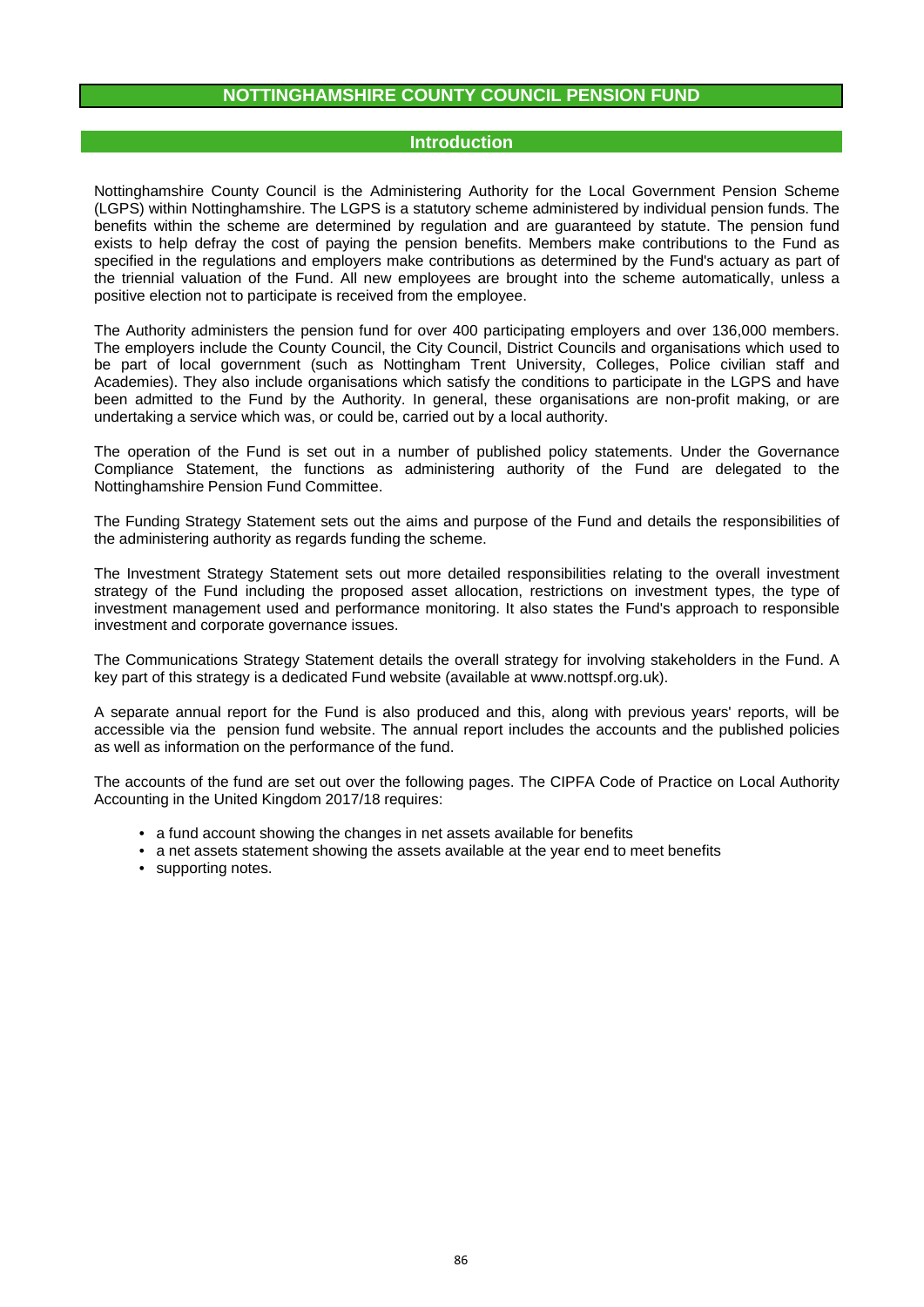# **NOTTINGHAMSHIRE COUNTY COUNCIL PENSION FUND**

# **FUND ACCOUNT**

|                                                                | <b>Notes</b>   | 2016/17<br>£000 | 2017/18<br>£000 |
|----------------------------------------------------------------|----------------|-----------------|-----------------|
| <b>Contributions</b>                                           | 4              |                 |                 |
| <b>Employer contributions</b>                                  |                | (135, 650)      | (193, 459)      |
| <b>Member contributions</b>                                    |                | (43, 495)       | (45, 176)       |
|                                                                |                | (179, 145)      | (238, 635)      |
| Transfers in from other pension funds                          |                | (4,068)         | (9, 813)        |
| <b>Benefits</b>                                                | 5              |                 |                 |
| Pensions                                                       |                | 146,132         | 153,122         |
| Commutation of pensions and lump sum retirement benefits       |                | 31,093          | 27,700          |
| Lump sum death benefits                                        |                | 4,726           | 4,741           |
|                                                                |                | 181,951         | 185,563         |
| Payments to and on account of leavers                          |                | 14,746          | 16,713          |
| Administration expenses                                        | 6              | 1,703           | 1,953           |
| Net (additions)/withdrawals from dealings with members         |                | 15,187          | (44, 219)       |
| Oversight and governance expenses                              | $\overline{7}$ | 806             | 488             |
| Investment Income                                              | 8              | (142, 281)      | (149, 816)      |
| Profits & losses on disposal of investments & changes in value |                | (744, 384)      | (51, 189)       |
| Taxes on income                                                |                | 593             | 620             |
| Investment management expenses                                 | 9              | 4,381           | 4,895           |
| <b>Net Returns on Investments</b>                              |                | (881,691)       | (195, 490)      |
| Net (increase)/decrease in net assets available for            |                |                 |                 |
| benefits during the year                                       |                | (865, 698)      | (239, 221)      |
| Opening net assets of the Fund                                 |                | 4,066,670       | 4,932,368       |
| Net assets available to fund benefits                          |                | 4,932,368       | 5,171,589       |

There were no group transfers to or from the scheme during the year.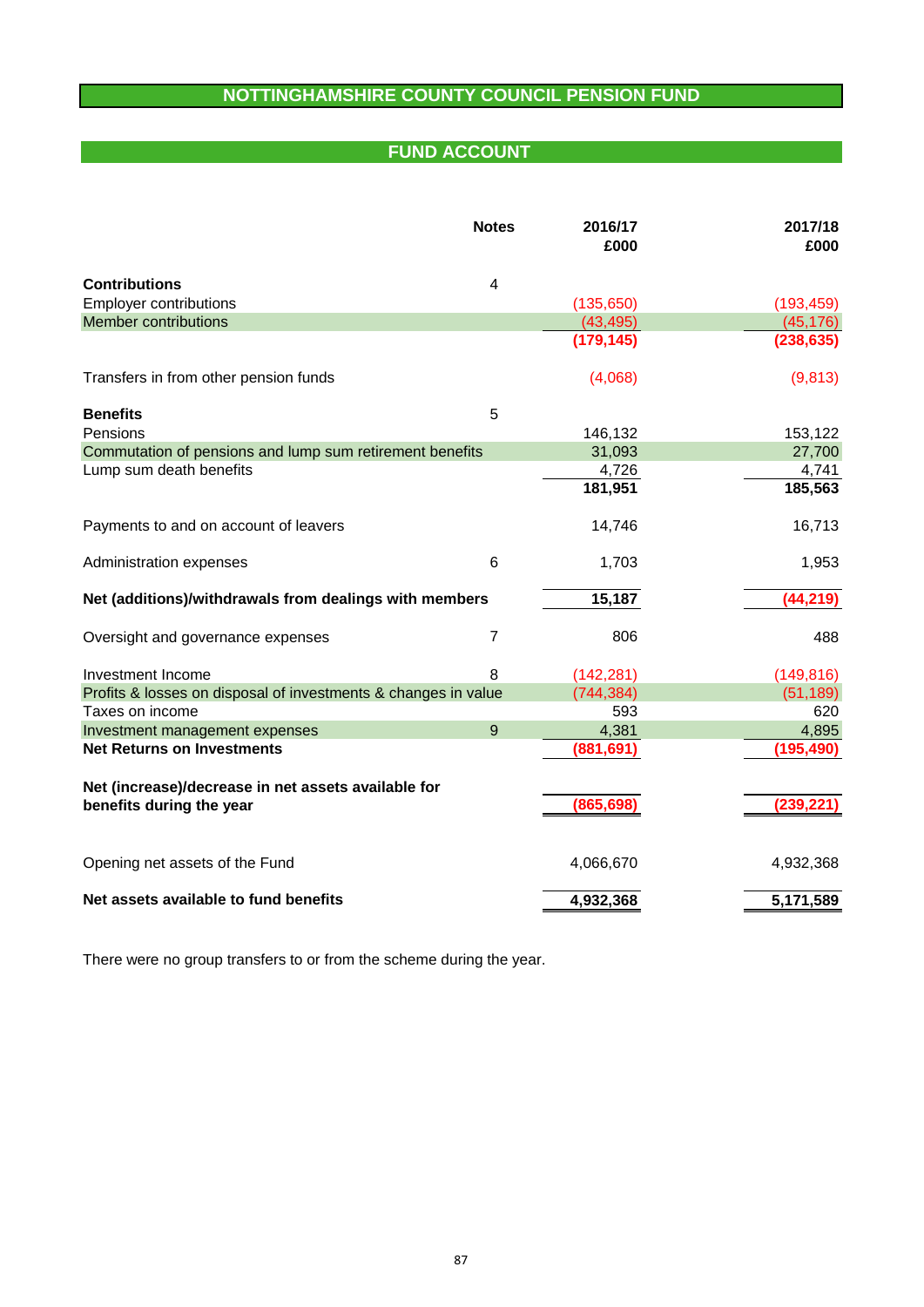# **NOTTINGHAMSHIRE COUNTY COUNCIL PENSION FUND**

# **NET ASSETS STATEMENT FOR THE YEAR ENDED**

|                                                     | <b>Notes</b> | 31 March 2017<br>£000 | 31 March 2018<br>£000 |
|-----------------------------------------------------|--------------|-----------------------|-----------------------|
| <b>Investment Assets</b>                            | 10 & 14      |                       |                       |
| <b>Fixed Interest Securities</b>                    |              | 745,298               | 716,004               |
| Equities                                            |              | 1,998,629             | 2,032,516             |
| <b>Pooled Investment Vehicles</b>                   |              | 1,681,780             | 1,807,298             |
| Property                                            |              | 367,175               | 438,470               |
| Forward Foreign Exchange                            |              |                       | 103                   |
| Cash deposits                                       |              | 102,267               | 146,032               |
| <b>Other Investment Balances</b>                    | 12           | 34,094                | 31,062                |
| Investment liabilities                              | 12           | (3,289)               | (3, 772)              |
|                                                     |              | 4,925,954             | 5,167,713             |
| <b>Current assets</b>                               | 13           | 10,614                | 11,773                |
| <b>Current liabilities</b>                          | 13           | (4,200)               | (7, 897)              |
|                                                     |              | 6,414                 | 3,876                 |
| Net assets of the fund available to pay benefits at |              |                       |                       |
| the year end                                        |              | 4,932,368             | 5,171,589             |

*Authority Accounting in the United Kingdom 2017/18* , is shown at note 2c. The actuarial present value of promised retirement benefits, as required by the *Code of Practice on Local*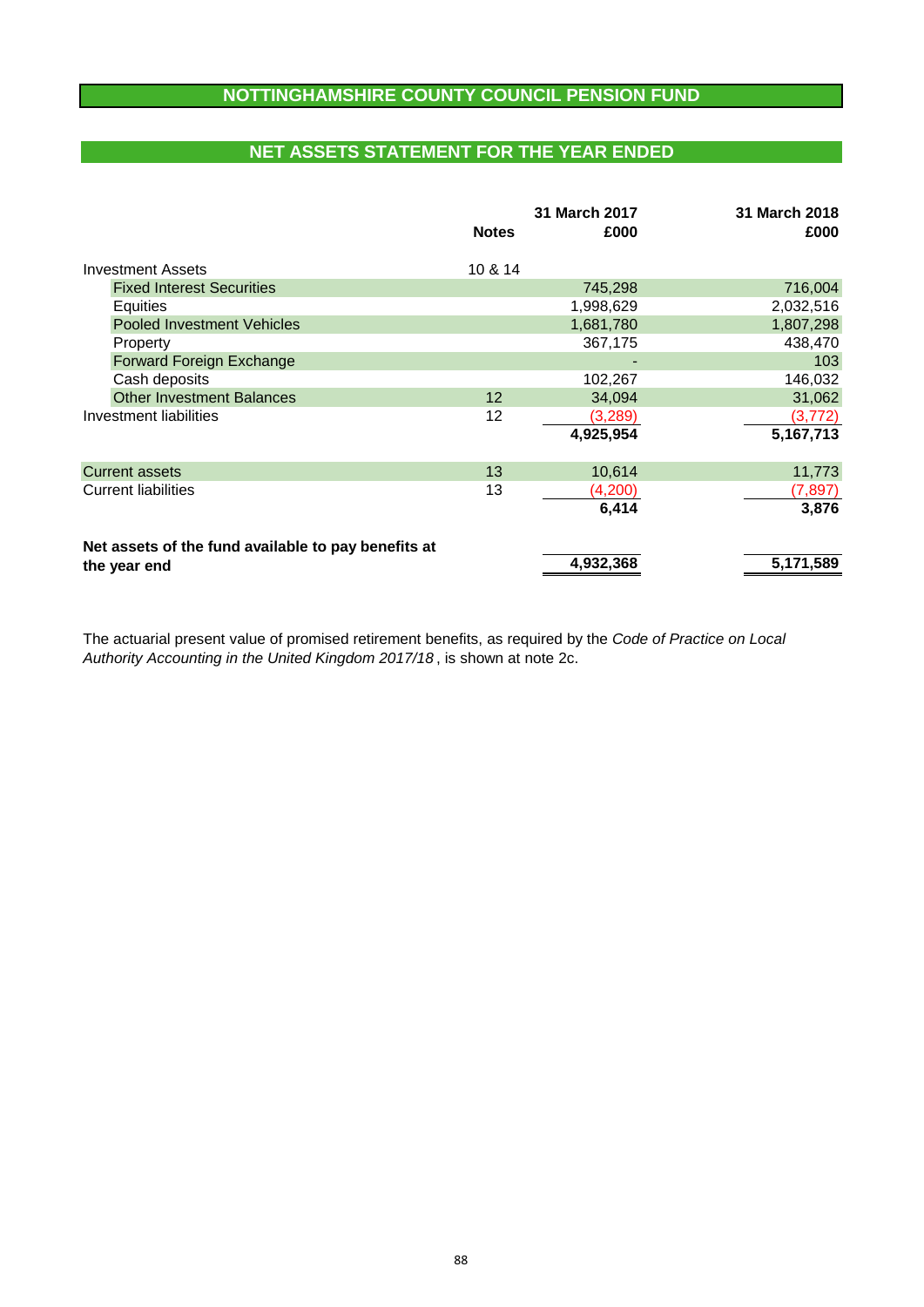# **NOTES TO THE ACCOUNTS**

# **1. Accounting Policies**

## **(a) Basis of Preparation**

The Pension Fund accounts have been prepared in accordance with the *Code of Practice on Local Authority Accounting in the United Kingdom 2017/18* (the Code). On issues where there is no clear guidance in the Code, reference has been made under the hierarchy of standards to *Financial Reports of Pension Schemes: a Statement of Recommended Practice 2015* (the Pensions SORP) or to individual International Accounting Standards (IAS). Disclosures in the Pension Fund accounts have been limited to those required by the Code.

# **(b) Debtors and Creditors**

The accruals concept is applied to these accounts in compliance with the Code.

#### **(c) Investments**

Pension fund investments are carried at fair value in accordance with the Code. Fair value is defined as 'the amount for which an asset could be exchanged or a liability settled, between knowledgeable, willing parties in an arm's-length transaction'. Where an active market exists, the quoted market price is used. Where there is no active market, fair value is established by using valuation techniques.

Specific details on the valuation methods for particular classes of assets are listed below:

- Equities traded through a stock exchange are valued at the latest quoted price. Where more than one price is quoted the 'bid' price is used.
- Unit Trusts and managed funds are valued at the closing single price or the bid price where applicable. These reflect the market value of the underlying investments.
- Unquoted securities and pooled private equity investments are valued at fair value by the fund managers at the year end in accordance with industry accepted guidelines.
- The market value of fixed interest investments is based on the 'clean price', i.e. excludes income accrued at 31 March but not yet due for payment.
- Property investments are stated at open market value based on a quarterly independent valuation at the Net Assets Statement date.

Transaction costs arising on all investment purchases and sales are charged to the Fund Account within 'Profits & losses on disposal of investments & changes in value' by adding to purchase costs and netting against sale proceeds, as appropriate, for all investment types. This achieves consistency between asset classes and ensures all transaction costs are charged to the Fund Account. It also ensures that the financial statements faithfully represent the economic substance of the transactions. The economic substance of purchases and sales of all asset types is to generate returns for the Fund to help mitigate the cost to employers of providing pensions. Transaction costs are ancillary to this purpose.

The change in fair value of investments during the year comprises all increases and decreases in the market value of investments held at any time during the year, including profits and losses realised on sales of investments and unrealised changes in market value.

Forward foreign exchange contracts are "over the counter contracts" under which two parties agree to exchange two currencies on a specified future date at an agreed rate of exchange. These are used to manage the economic exposure to bond markets and hedge against foreign currency movements. These contracts are included at fair value by determining the gain or loss that would arise from closing out the contract at the Net Assets Statement date by entering into an equal and opposite contract at that date. The movements on these contracts during the year are shown in the reconciliation of opening and closing balances of investments at note 10(b).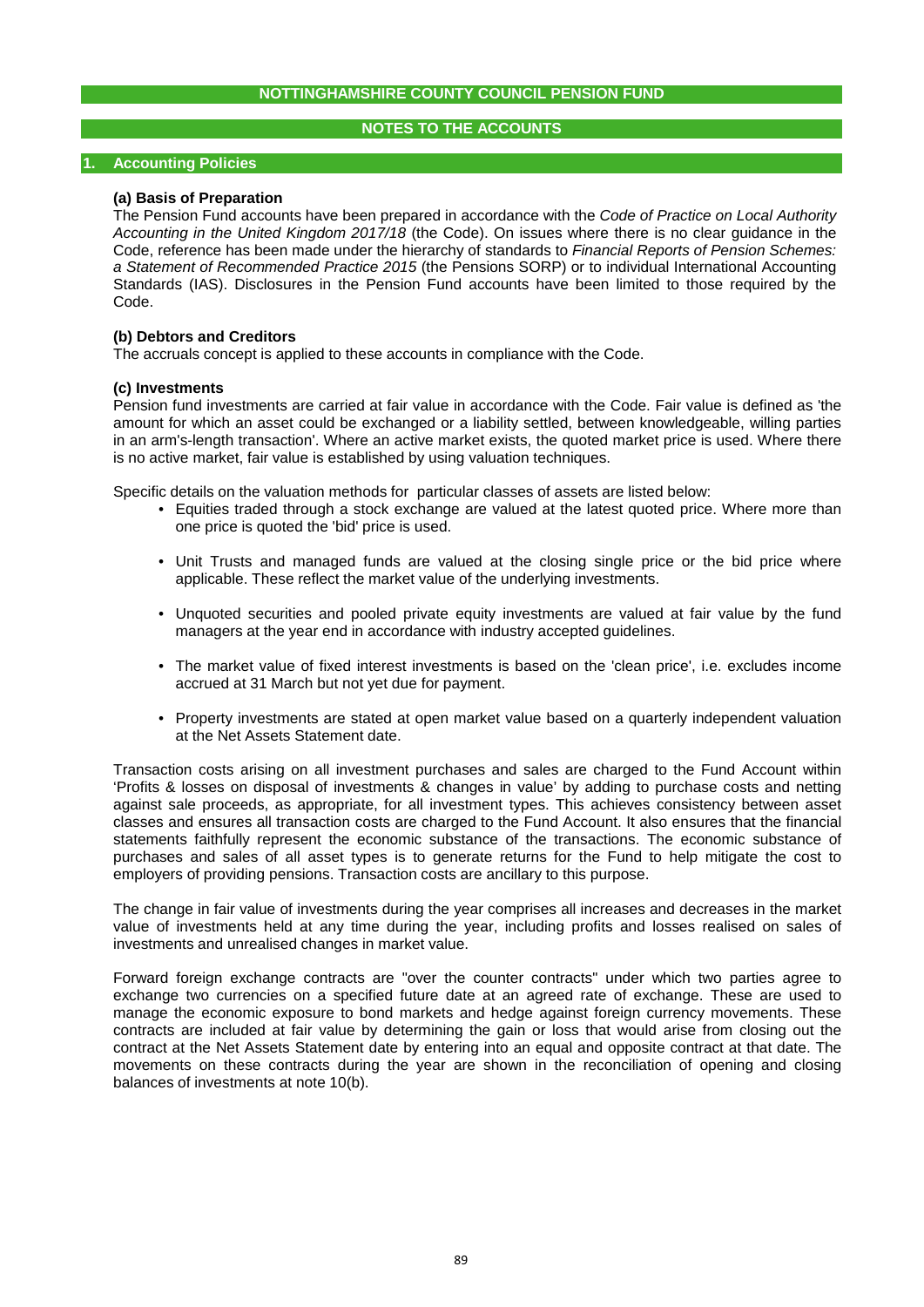# **(d) Investments Income**

Income is accounted for on an accruals basis for the following:

- interest on cash deposits and fixed interest securities is accrued on a daily basis
- dividends from equities are accrued when the stock is quoted ex-dividend
- rents from property are accrued in accordance with the terms of the lease.

# **(e) Taxes on Income**

UK equity dividends are quoted and accounted for at the net rate. The tax credit, which the Fund is unable to recover, is not recognised (in accordance with the Pensions SORP). Overseas equity dividends are accounted for gross of withholding tax, where this is deducted at source. Partial reclaims of withholding tax, where allowed, are adjusted at the year end by outstanding claims.

# **(f) Foreign Currencies**

Where forward exchange contracts are in place in respect of assets and liabilities in foreign currencies, the contract rate is used. Other assets and liabilities in foreign currencies are expressed in sterling at the rates of exchange ruling at the year-end. Income from overseas investments is translated into sterling at the rate ruling on the date of the transaction. Surpluses and deficits arising on conversion or translation are dealt with as part of the change in market value of investments.

# **(g) Contributions**

Normal contributions, both from the members and from employers, are accounted for in the payroll month to which they relate at rates as specified in the rates and adjustments certificate. Additional contributions from employers are accounted for on an accruals basis.

# **(h) Benefits Payable**

Under the rules of the Scheme, members can receive a lump sum retirement grant in addition to their annual pension. Lump sum retirement grants are accounted for from the date of retirement. Where a member can choose whether to take a greater retirement grant in return for a reduced pension these lump sums are accounted for on an accruals basis from the date the option is exercised. Other benefits are accounted for on the date the member leaves the Scheme or on death.

# **(I) Transfers to and from Other Schemes**

Transfer values represent the capital sums either receivable (in respect of members from other pension schemes of previous employers) or payable (to the pension schemes of new employers for members who have left the Scheme). They take account of transfers where the trustees (or administering authority) of the receiving scheme have agreed to accept the liabilities in respect of the transferring members before the year end, and where the amount of the transfer can be determined with reasonable certainty.

# **(j) Other Expenses**

Management expenses are accounted for on an accruals basis. Expenses are recognised net of any recoverable VAT. Nottinghamshire County Council charges the Fund with the costs it incurs in administering the scheme and the Fund. Fees and charges within pooled investment vehicles have the effect of reducing the fair value of those investments. These embedded costs are disclosed at note 9.

# **(k) Property related income**

Property related income consists primarily of rental income. Rental income from operating leases on properties owned by the fund is recognised on a straight line basis over the term of the lease. Any lease incentives granted are recognised as an integral part of the total rental income, over the term of the lease.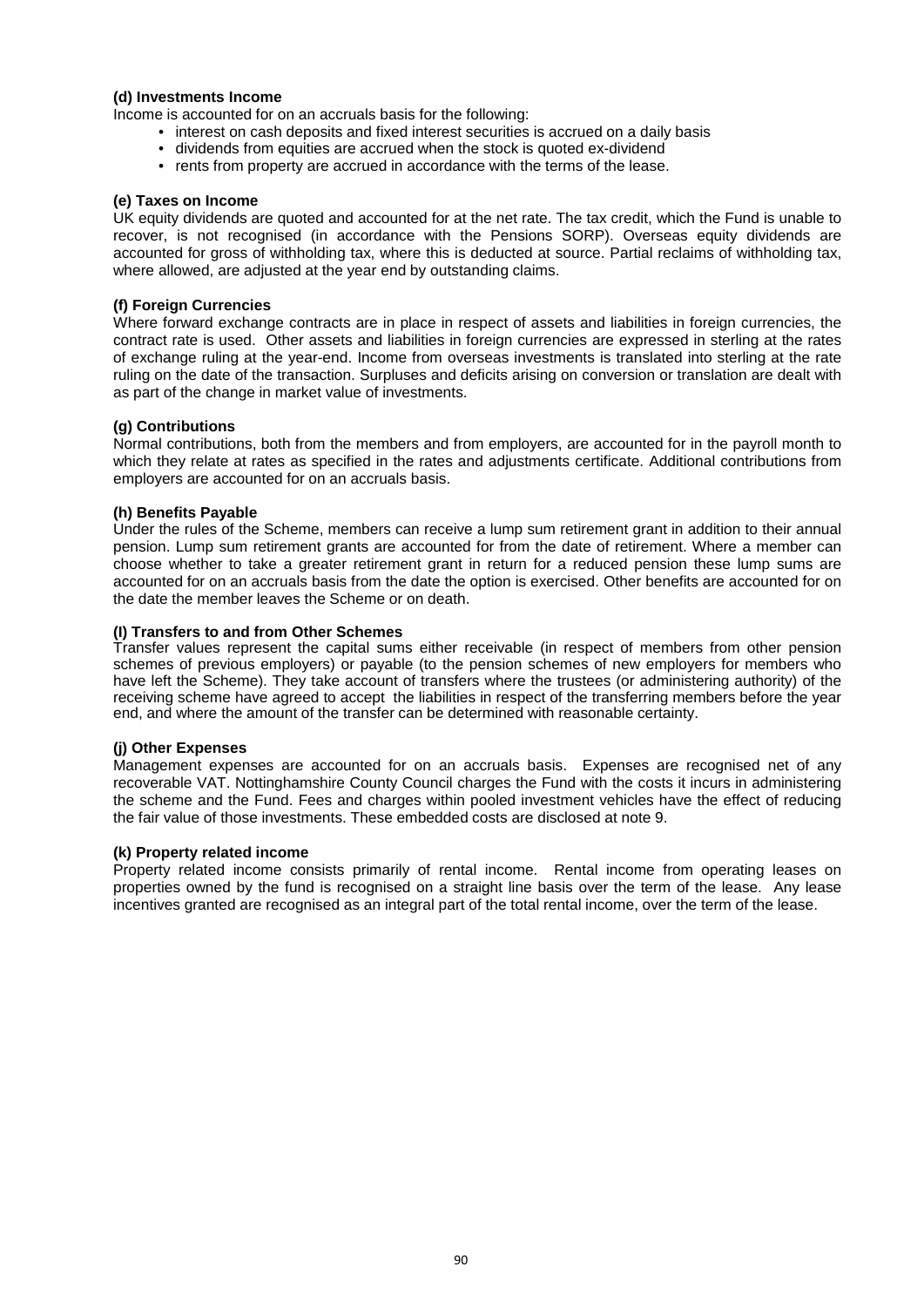## **(a) Contributions and Solvency**

With effect from 1 April 2008 The Local Government Pension Scheme (Benefits, Membership and Contributions) Regulations 2007 were introduced. The principal changes from the 1997 regulations were: the replacement, for future service, of the existing benefits structure (based on a pension of 1/80th of pensionable pay for each year of pensionable service plus an automatic lump sum of three times this amount) by one based on 1/60th of pensionable pay for each year of pensionable service and no automatic lump sum. Under the 2008 scheme, employees were required to make percentage contributions by deduction from earnings at a rate between 5.5% and 7.5% depending on salary.

From 1 April 2014 the new Local Government Pension Scheme was introduced for service accruing after that date. This is a career average revalued earnings (CARE) scheme with an accrual rate of 1/49th of pensionable pay and a retirement age linked to the state retirement age. Employee contribution rates in the new scheme range from 5.5% to 12.5% depending on salary.

Employers are required to make such balancing contributions, determined by the Actuary, as will maintain the fund in a state of solvency, having regard to existing and prospective liabilities.

# **(b) Actuarial Valuations**

As required by the Regulations an Actuarial Valuation of the Fund was carried out as at 31 March 2016. The market value of the Fund's assets at the valuation date was £4,067 million. The Actuary has estimated that the value of the Fund was sufficient to meet 87% of its expected future liabilities in respect of service completed to 31 March 2016. The certified contribution rates are expected to improve this to 100% within a period of 20 years. The full actuarial valuation report is available on the Fund's website at www.nottspf.org.uk.

The Actuarial Valuation was carried out using the projected unit method and the assumptions used within the valuation are shown below.

|                                | 31 March 2016 |
|--------------------------------|---------------|
|                                | $%$ pa        |
| Expected investment returns:   |               |
| <b>Equities</b>                | 7.4           |
| Gilts                          | 2.4           |
| Property                       | 5.9           |
| <b>Discount Rate</b>           | 5.4           |
| Retail price inflation (RPI)   | 3.3           |
| Consumer price inflation (CPI) | 2.4           |
| Long term pay increases        | 3.9           |
| <b>Pension Increases</b>       | 24            |

The 2016 valuation produced an average employer contribution rate of 20.4%. Employer contributions were certified by the actuaries for the years 2017/18 to 2019/20. For the majority of employers, the rate for future service accrual was certified as a percentage of salary with an additional cash amount specified for deficit recovery. The following list shows the contributions payable by the main employers: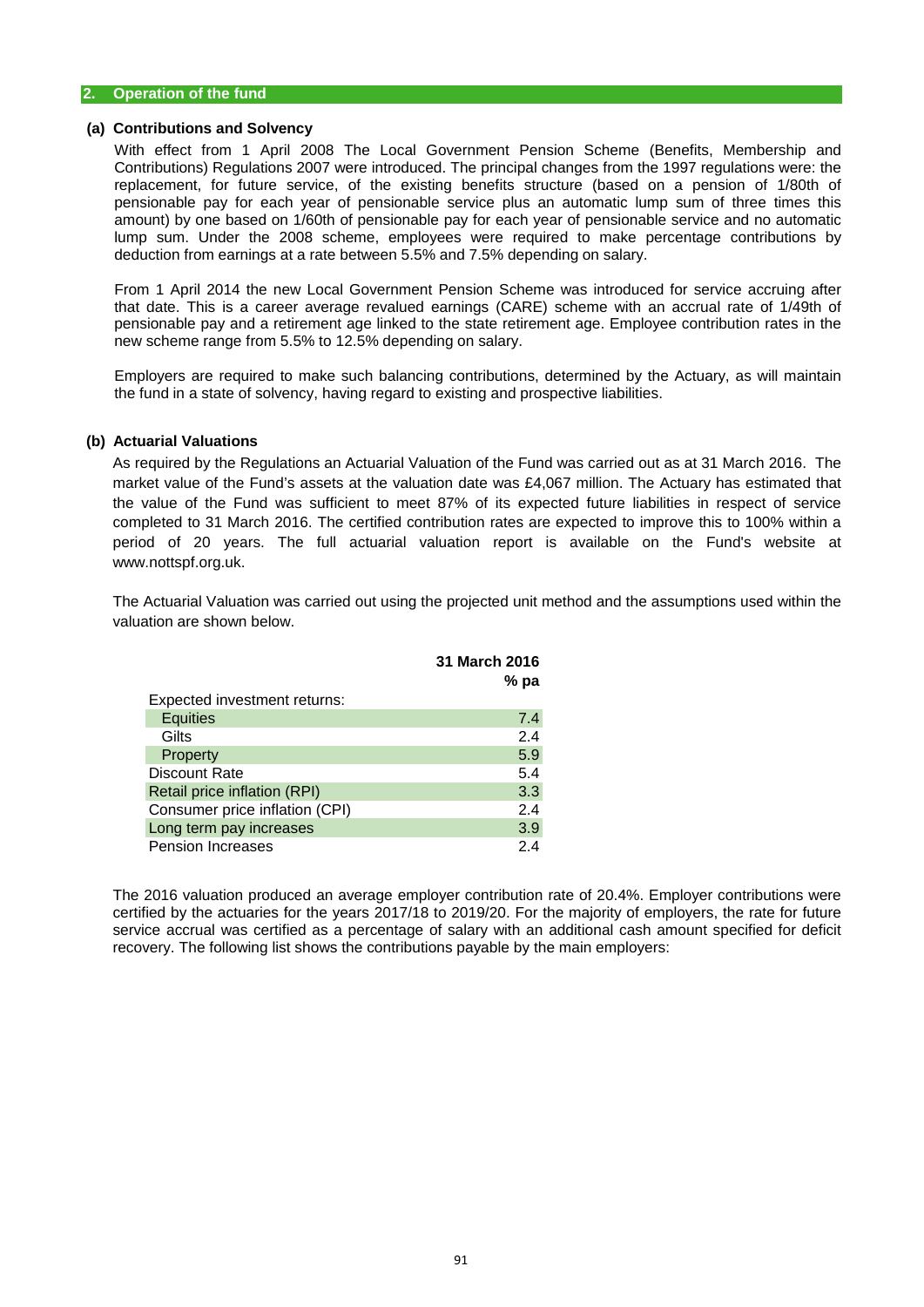| <b>Certified employer contributions</b> |       | 2017/18     | 2018/19     | 2019/20     |
|-----------------------------------------|-------|-------------|-------------|-------------|
| Nottinghamshire County Council          |       | 15.4%       | 15.4%       | 15.4%       |
|                                         | Plus: | £13,454,000 | £13,776,000 | £14,105,000 |
| Nottingham City Council                 |       | 13.7%       | 13.7%       | 13.7%       |
|                                         | Plus: | £12,009,000 | £12,296,000 | £12,590,000 |
| <b>Ashfield District Council</b>        |       | 14.4%       | 14.4%       | 14.4%       |
|                                         | Plus: | £1,919,000  | £1,965,000  | £2,012,000  |
| <b>Bassetlaw District Council</b>       |       | 16.2%       | 16.2%       | 16.2%       |
|                                         | Plus: | £1,880,000  | £1,159,000  | £1,187,000  |
| <b>Broxtowe Borough Council</b>         |       | 14.4%       | 14.4%       | 14.4%       |
|                                         | Plus: | £691,000    | £707,000    | £724,000    |
| Gedling Borough Council                 |       | 15.1%       | 15.1%       | 15.1%       |
|                                         | Plus: | £575,000    | £588,000    | £602,000    |
| <b>Mansfield District Council</b>       |       | 16.7%       | 16.7%       | 16.7%       |
|                                         | Plus: | £2,298,000  | £2,353,000  | £2,409,000  |
| Newark and Sherwood District Council    |       | 14.5%       | 14.5%       | 14.5%       |
|                                         | Plus: | £1,299,000  | £1,330,000  | £1,362,000  |
| Rushcliffe Borough Council              |       | 14.7%       | 14.7%       | 14.7%       |
|                                         | Plus: | £1,198,000  | £1,227,000  | £1,256,000  |

A number of employers have made accelerated payments for their future years deficit recovery amounts.

# **(c) Actuarial Present Value of Promised Retirement Benefits**

The actuarial present value of promised retirement benefits has been calculated by the Fund's actuaries in accordance with IAS 19. To do this, the actuaries rolled forward the value of the Employers' liabilities calculated for the Triennial valuation as at 31 March 2016 allowing for the different financial assumptions required under IAS19. The assumptions used for the purposes of the IAS 19 calculations are as follows:

|                          | 31 March 2016 |           | 31 March 2017 |                |        | 31 March 2018 |
|--------------------------|---------------|-----------|---------------|----------------|--------|---------------|
|                          | $%$ pa        | Real % pa | $%$ pa        | Real % pa      | $%$ pa | Real % pa     |
| <b>RPI</b> Increases     | 3.3           | -         | 3.6           | $\blacksquare$ | 3.3    |               |
| <b>CPI</b> increases     | 2.4           | (0.9)     | 2.7           | (0.9)          | 2.3    | (0.9)         |
| Salary Increases         | 4.2           | 0.9       | 4.2           | 0.6            | 3.8    | 0.5           |
| <b>Pension Increases</b> | 2.4           | (0.9)     | 2.7           | (0.9)          | 2.3    | (0.9)         |
| <b>Discount Rate</b>     | 3.7           | 0.4       | 2.8           | (0.8)          | 2.6    | (0.8)         |

The net liability under IAS 19 is shown below.

| $\overline{\phantom{a}}$ is shown below. |           |           |           |
|------------------------------------------|-----------|-----------|-----------|
|                                          | 31 March  | 31 March  | 31 March  |
|                                          | 2016      | 2017      | 2018      |
|                                          | £000      | £000      | £000      |
| Present value of funded obligation       | 6.665.990 | 8.332.963 | 8.442.517 |
| Fair value of scheme assets              | 4.034.292 | 4,895,150 | 5,132,636 |
| <b>Net Liability</b>                     | 2,631,698 | 3.437.813 | 3,309,881 |

The present value of funded obligation consists of £8,147.4 million in respect of vested obligation and £295.1 million in respect of non-vested obligation.

These figures are presented only for the purposes of IAS 19. In particular, they are not relevant for **calculations undertaken for funding purposes or for other statutory purposes under UK pensions legislation.**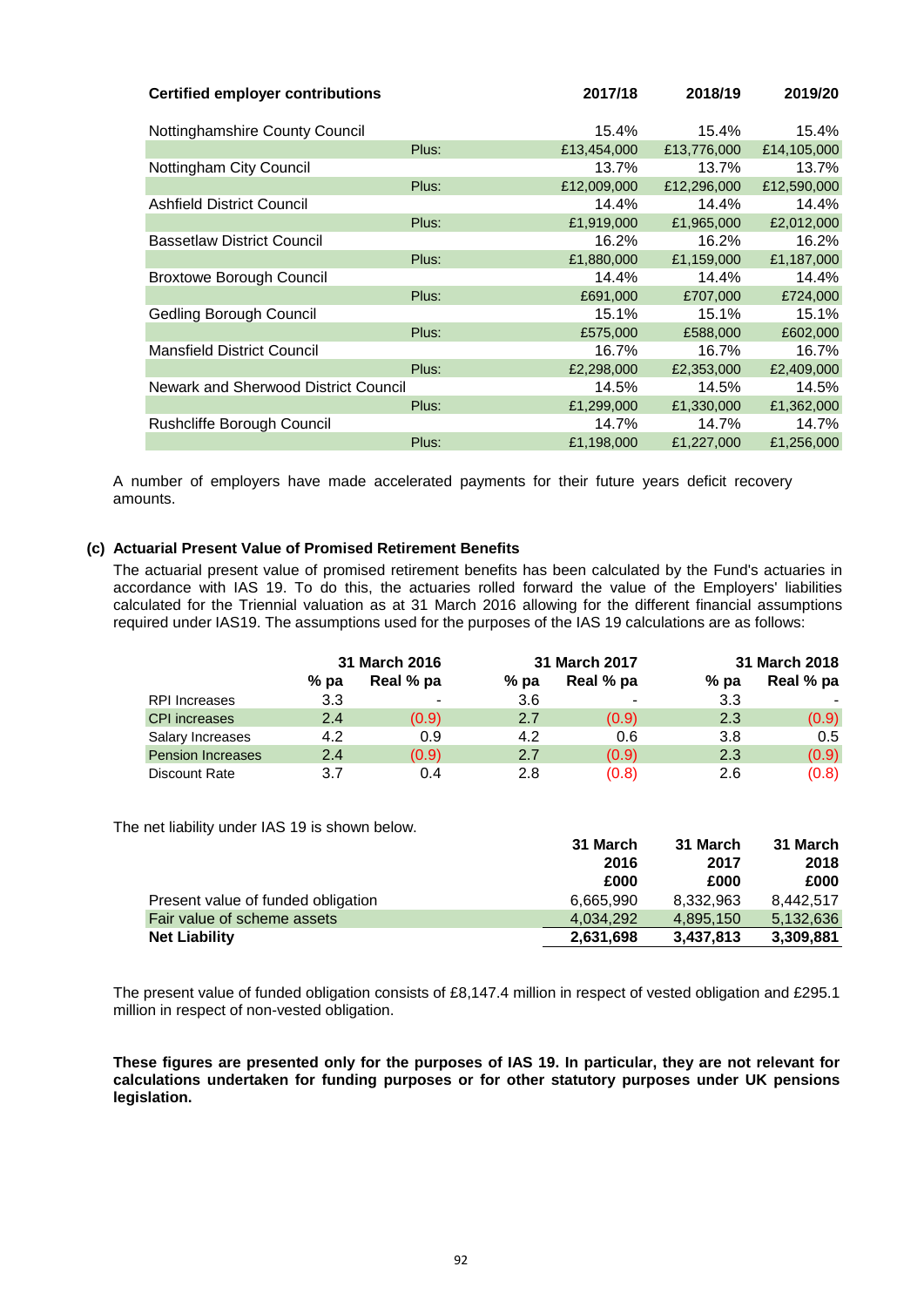## **(d) Investment Strategy**

The investment strategy of the Fund is designed to maximise growth within acceptable risk parameters to help meet the future liabilities. The powers of investment are governed by the Local Government Pension Scheme (Management and Investment of Funds) Regulations 2009. The current investment policy is set out in the Fund's Investment Strategy Statement, a copy of which is available on the pension fund website ( [www.nottspf.org.uk](http://www.nottspf.or.uk/) ).

During 2017/18 the Nottinghamshire Pension Fund Committee, was responsible for determining the investment strategy of the Fund and the type of investment management to be used. The Pension Fund Committee consisted of nine elected County Councillors (voting members), three representatives of Nottingham City Council, two representatives of the District Councils, two representatives of the Trade Unions, a representative elected by the other scheduled and admitted bodies and two appointed pensioner representatives (non voting members). Meetings were also attended by an independent adviser and representatives of the Chief Financial Officer.

The investments were managed by officers of the Authority or by organisations specialising in the management of pension fund assets. The Pension Fund Committee was responsible for monitoring performance of the fund and met on a quarterly basis to review the Fund's main investment managers and their performance.

# **(e) External Audit**

A separate fee is payable to KPMG LLP for audit of the pension fund. All fees have been included in the accounts for the period to which they relate. The fee for 2017/18 is £29,926 (£33,442 for 2016/17).

## **3. Contributors and Pensioners**

|                               |                |         | Members at 31 March 2018 |        |              |
|-------------------------------|----------------|---------|--------------------------|--------|--------------|
|                               | County         | City    | <b>District</b>          |        |              |
|                               | <b>Council</b> | Council | <b>Councils</b>          | Other  | <b>Total</b> |
| Contributors                  | 17.102         | 7.968   | 3.141                    | 19.194 | 47,405       |
| <b>Deferred Beneficiaries</b> | 23.441         | 12.137  | 4,301                    | 13.798 | 53,677       |
| Pensioners                    | 16.521         | 7.152   | 4.797                    | 7.365  | 35,835       |
|                               |                |         |                          |        | 136.917      |

|                               |                |         | Members at 31 March 2017 |        |         |
|-------------------------------|----------------|---------|--------------------------|--------|---------|
|                               | County         | City    | <b>District</b>          |        |         |
|                               | <b>Council</b> | Council | Councils                 | Other  | Total   |
| Contributors                  | 15.268         | 8.153   | 3.163                    | 16.600 | 43.184  |
| <b>Deferred Beneficiaries</b> | 21,985         | 11,542  | 4.214                    | 12,156 | 49,897  |
| <b>Pensioners</b>             | 16.299         | 6,865   | 4,667                    | 6.409  | 34,240  |
|                               |                |         |                          |        | 127.321 |

## **4. Analysis of Contributions**

|                         | <b>Employers</b><br><b>Members</b> |                 |                 |                 |                 | Total           |  |
|-------------------------|------------------------------------|-----------------|-----------------|-----------------|-----------------|-----------------|--|
|                         | 2016/17<br>£000                    | 2017/18<br>£000 | 2016/17<br>£000 | 2017/18<br>£000 | 2016/17<br>£000 | 2017/18<br>£000 |  |
| <b>County Council</b>   | 39,984                             | 70.101          | 11.937          | 11.894          | 51.921          | 81,995          |  |
| <b>Scheduled Bodies</b> | 88,994                             | 116,383         | 29,192          | 30,713          | 118,186         | 147,096         |  |
| <b>Admitted Bodies</b>  | 6,672                              | 6.975           | 2,366           | 2,569           | 9,038           | 9.544           |  |
|                         | 135.650                            | 193,459         | 43.495          | 45.176          | 179,145         | 238,635         |  |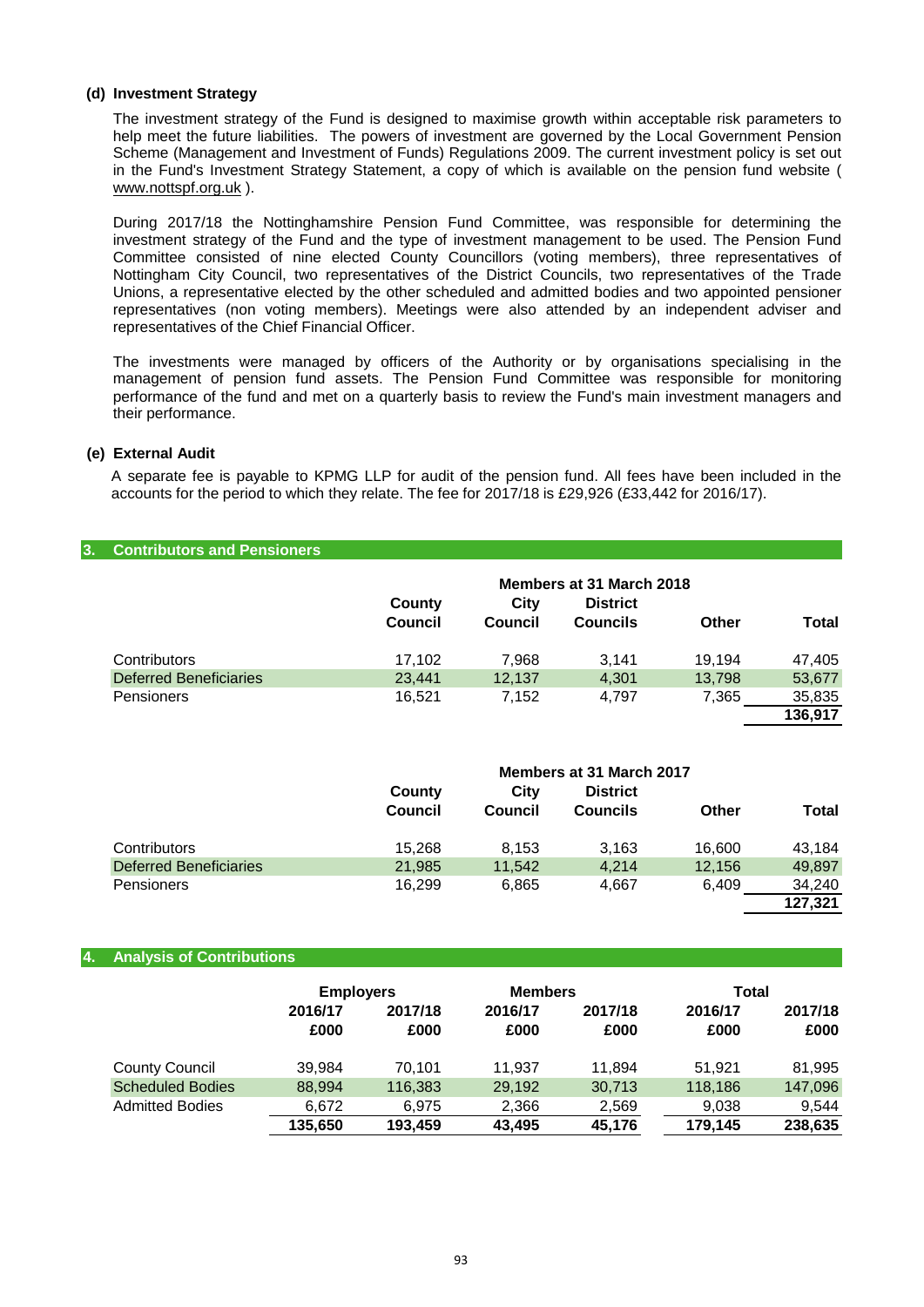| 5.<br><b>Analysis of Benefits</b> |         |         |
|-----------------------------------|---------|---------|
|                                   | 2016/17 | 2017/18 |
|                                   | £000    | £000    |
| Pensions                          | 146,132 | 153,122 |
| Commutation and lump sum          | 31,093  | 27,700  |
| Lump sum death benefits           | 4,726   | 4,741   |
|                                   | 181,951 | 185,563 |
| Comprising of:                    |         |         |
| <b>County Council</b>             | 71,648  | 71,902  |
| <b>Scheduled Bodies</b>           | 99,843  | 105,158 |
| <b>Admitted Bodies</b>            | 10,460  | 8,503   |
|                                   | 181,951 | 185,563 |

| 6. Payments to and on Account of Leavers  |                 |                 |
|-------------------------------------------|-----------------|-----------------|
|                                           | 2016/17<br>£000 | 2017/18<br>£000 |
| Refunds to members leaving the fund       | 405             | 484             |
| Payments for members joining state scheme | 137             | 59              |
| Group transfers to other funds            |                 |                 |
| Individual transfers to other funds       | 14,204          | 16,170          |
|                                           | 14.746          | 16.713          |

| 7. Administration Expenses           |                 |                 |
|--------------------------------------|-----------------|-----------------|
|                                      | 2016/17<br>£000 | 2017/18<br>£000 |
| Printing and stationery              | 14              | 8               |
| Legal fees                           | 16              | 6               |
| Other external fees                  | 36              | 313             |
| <b>Administering Authority Costs</b> | 1,637           | 1,626           |
|                                      | 1,703           | 1,953           |
|                                      |                 |                 |

| <b>Oversight and Governance Expenses</b><br>8. |                 |                 |
|------------------------------------------------|-----------------|-----------------|
|                                                | 2016/17<br>£000 | 2017/18<br>£000 |
| Training and conferences                       | 14              | 10 <sup>1</sup> |
| Printing and stationery                        |                 |                 |
| Subscriptions and membership fees              | 43              | 42              |
| <b>Actuarial fees</b>                          | 66              | 23              |
| <b>Audit fees</b>                              | 33              | 30              |
| Legal fees                                     | 11              | 3               |
| Other external fees                            | 238             | (28)            |
| <b>Administering Authority Costs</b>           | 400             | 407             |
|                                                | 806             | 488             |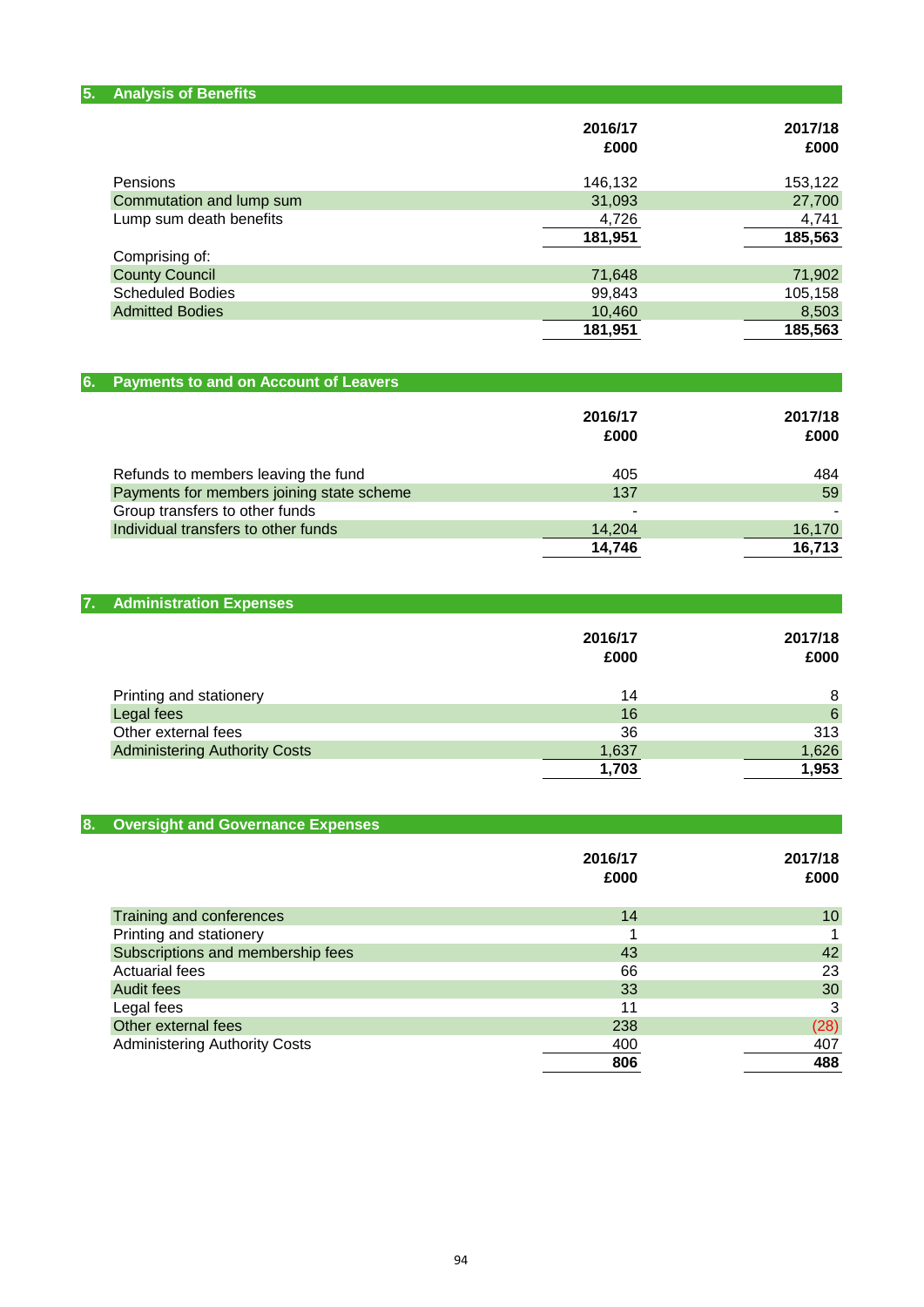| 9.<br><b>Investment Income</b>          |                 |                 |
|-----------------------------------------|-----------------|-----------------|
| Analysis by type of investment          | 2016/17<br>£000 | 2017/18<br>£000 |
| Interest from fixed interest securities | (19, 796)       | (31, 194)       |
| Income from index-linked securities     |                 |                 |
| Dividends from equities                 | (72, 747)       | (67, 735)       |
| Income from pooled investment vehicles  | (23, 888)       | (27, 049)       |
| Income from property pooled vehicles    | (7, 201)        | (4,971)         |
| Net rents from property                 | (16, 048)       | (16, 950)       |
| Interest on cash deposits               | (813)           | (580)           |
| Other                                   | (1,788)         | (1, 337)        |
|                                         | (142, 281)      | (149, 816)      |

| Directly held property  |          |          |
|-------------------------|----------|----------|
| Rental income           | (17.746) | (18.810) |
| Less operating expenses | 1.698    | 1.860    |
| Net rents from property | (16.048) | (16.950) |
|                         |          |          |

The future minimum lease payments receivable by the fund are as follows:

|                                                    | 2016/17<br>£000 | 2017/18<br>£000 |
|----------------------------------------------------|-----------------|-----------------|
| Within one year                                    | 16.974          | 18,890          |
| Between one and five years                         | 61,717          | 71,609          |
| Later than five years                              | 170,303         | 203,342         |
| Future lease payments due under existing contracts | 248,994         | 293,841         |

| 10. Investment Management Expenses   |                 |                 |
|--------------------------------------|-----------------|-----------------|
|                                      | 2016/17<br>£000 | 2017/18<br>£000 |
| <b>Custody fees</b>                  | 377             | 352             |
| Investment management fees           | 3,823           | 4,365           |
| Other external fees                  | 160             | 160             |
| <b>Administering Authority Costs</b> | 18              | 18              |
| Legal fees                           |                 |                 |
|                                      | 4,381           | 4,895           |
|                                      |                 |                 |

The investment management fees shown above are those fees attributable to external managers and charged directly to the Fund. Additional fees and charges are incurred through pooled investment vehicles. These have the effect of reducing the fair value of the investments. The estimated embedded costs within pooled investment vehicles were £10.5 million in 2017/18 (£10.6 million in 2016/17).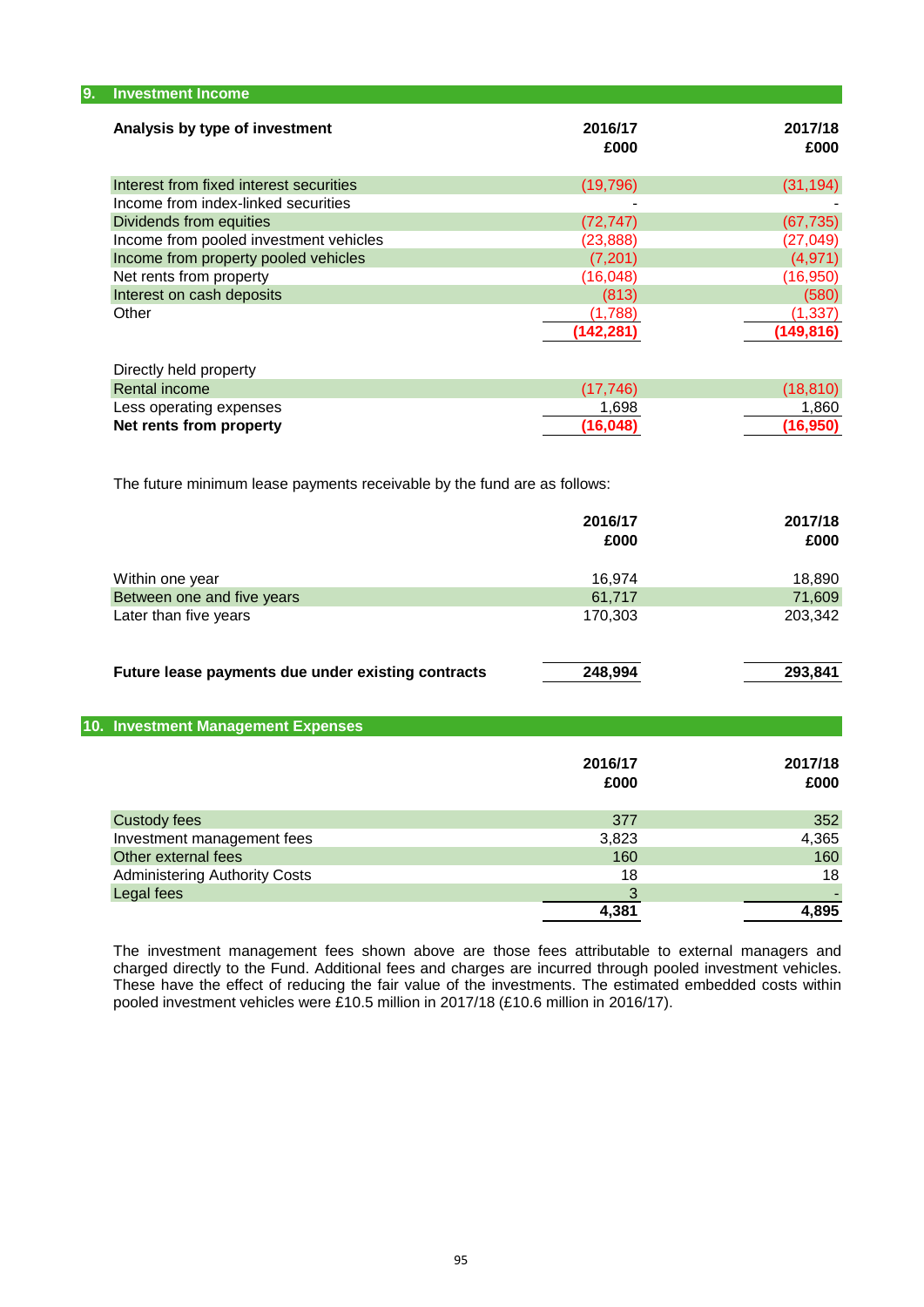| (a) | <b>Investment Analysis</b>           | 31 March 2017<br>£000 | 31 March 2018<br>£000 |
|-----|--------------------------------------|-----------------------|-----------------------|
|     | <b>Fixed Interest Securities</b>     |                       |                       |
|     | <b>UK Public Sector</b>              | 155,841               | 125,381               |
|     | <b>UK Other</b>                      | 576,684               | 564,823               |
|     | <b>Overseas Other</b>                | 12,773                | 25,800                |
|     | <b>Equities</b>                      |                       |                       |
|     | UK.                                  | 1,177,651             | 1,188,878             |
|     | Overseas                             | 815,967               | 836,114               |
|     | <b>Unlisted</b>                      | 5,011                 | 7,524                 |
|     | Pooled Investment Vehicles           |                       |                       |
|     | <b>Unit Trusts</b>                   | 711,405               | 761,045               |
|     | <b>Other Managed Funds</b>           | 766,303               | 793,502               |
|     | Pooled Vehicles Invested in Property |                       |                       |
|     | <b>Property Unit Trusts</b>          | 115,737               | 152,051               |
|     | <b>Other Managed Funds</b>           | 88,335                | 100,700               |
|     | Property                             | 367,175               | 438,470               |
|     | Forward Foreign Exchange             |                       | 103                   |
|     | Cash and Currency                    | 102,267               | 146,032               |
|     | <b>Investment Liabilities</b>        |                       |                       |
|     |                                      |                       |                       |
|     | <b>Total Investments</b>             | 4,895,149             | 5,140,423             |

The original values of investments are based on purchase cost plus transaction costs. If any investments have been held since 1 April 1974 (when the Authority was given the responsibility for the Fund) these are included at the market value as at that date.

|                                                      | 31 March 2017<br>£000 | 31 March 2018<br>£000 |
|------------------------------------------------------|-----------------------|-----------------------|
| Market Value                                         | 4.895.149             | 5,140,423             |
| <b>Original Value</b>                                | 3,337,794             | 3,719,836             |
| Excess/(Deficit) of Market Value over Original Value | 1,557,355             | 1,420,587             |

in the Fund's Statement of Investment Principles as follows: The Local Government Pension Scheme (Management and Investment of Funds) Regulations 2009 contain a number of restrictions on investments. The limits that are relevant to the Fund are specified

- (a) Not more than 10% of the Fund to be invested in unlisted securities.
- (b) Not more than 10% of the Fund to be invested in a single holding.
- i.e. in a unit trust type arrangement. (c) Not more than 25% of the Fund to be invested in securities which are managed by any one body
- (d) Not more than 15% of the Fund to be invested in partnerships, with not more than 2% in any one partnership.

No investments have been made contrary to these limits.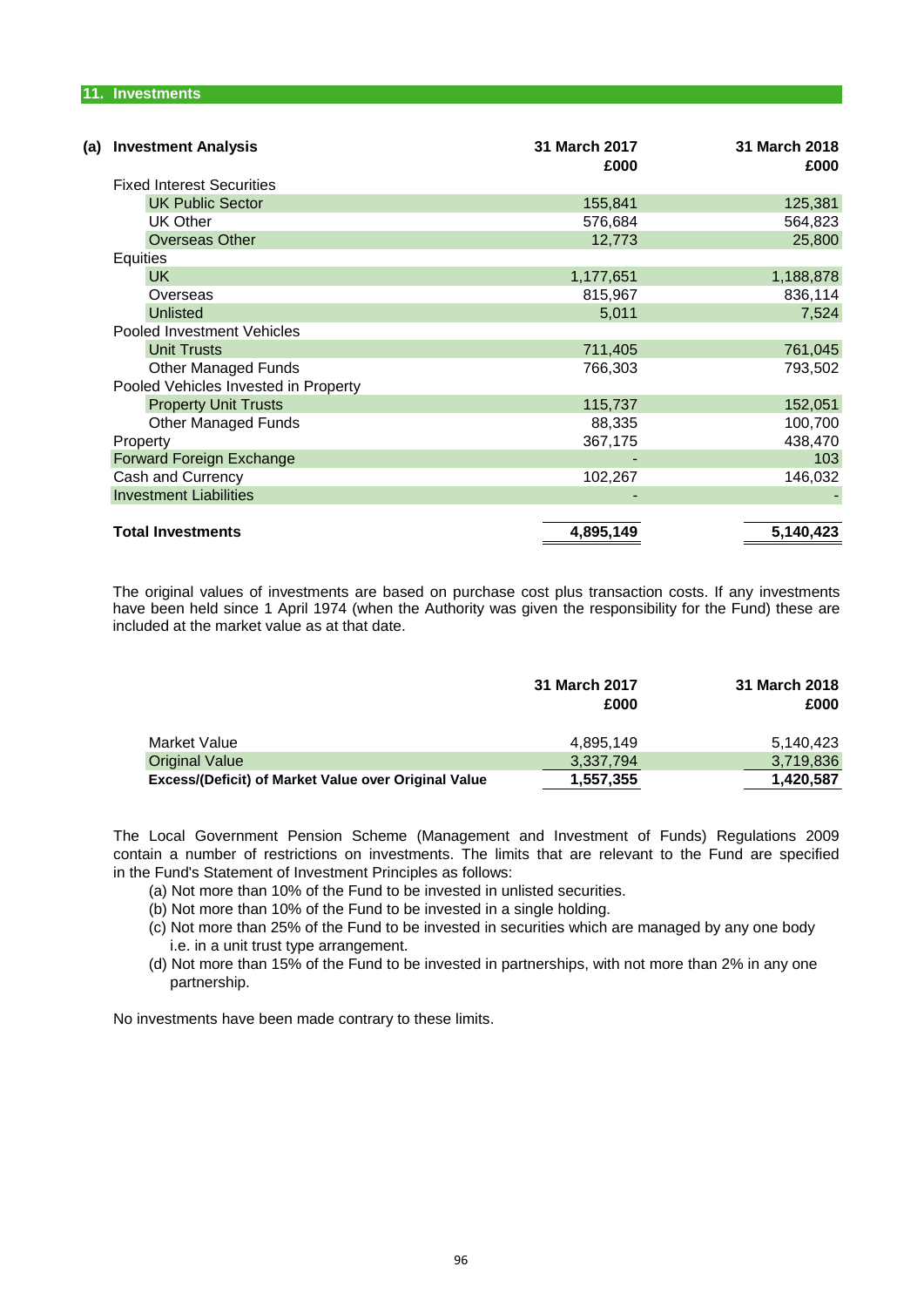# **(b) Reconciliation of Opening and Closing Values of Investments 2017/18**

|                                   | Value at<br>1 April<br>2017<br>£000 | <b>Purchases</b><br>at Cost<br>£000 | <b>Proceeds</b><br>of Sales<br>£000 | Change in<br><b>Market</b><br>Value<br>£000 | Value at<br>31 March<br>2018<br>£000 |
|-----------------------------------|-------------------------------------|-------------------------------------|-------------------------------------|---------------------------------------------|--------------------------------------|
| <b>Fixed Interest Securities</b>  | 745.298                             | 128,873                             | (133, 315)                          | (24, 852)                                   | 716,004                              |
| Equities                          | 1,998,629                           | 256,950                             | (184, 836)                          | (38, 227)                                   | 2,032,516                            |
| <b>Pooled Investment Vehicles</b> | 1.477.708                           | 330,379                             | (333, 498)                          | 79,958                                      | 1,554,547                            |
| <b>Property Pooled Vehicles</b>   | 204,072                             | 38,212                              |                                     | 10,467                                      | 252,751                              |
| Property                          | 367.175                             | 60.044                              | (10, 739)                           | 21,990                                      | 438,470                              |
|                                   | 4,792,882                           | 814,458                             | (662, 388)                          | 49,336                                      | 4,994,288                            |
| Forward Foreign Exchange          |                                     | 110.364                             | (112, 114)                          | 1,853                                       | 103                                  |
|                                   | 4,792,882                           | 924,822                             | (774, 502)                          | 51,189                                      | 4,994,391                            |
| Cash deposits                     | 102,267                             |                                     |                                     |                                             | 146,032                              |
|                                   | 4,895,149                           |                                     |                                     |                                             | 5,140,423                            |

# **Reconciliation of Opening and Closing Values of Investments 2016/17**

|                                  | Value at<br>1 April<br>2016<br>£000 | <b>Purchases</b><br>at Cost<br>£000 | <b>Proceeds</b><br>of Sales<br>£000 | Change in<br><b>Market</b><br>Value<br>£000 | Value at<br>31 March<br>2017<br>£000 |
|----------------------------------|-------------------------------------|-------------------------------------|-------------------------------------|---------------------------------------------|--------------------------------------|
| <b>Fixed Interest Securities</b> | 421,376                             | 422.114                             | (119, 178)                          | 20,986                                      | 745,298                              |
| Equities                         | 1,885,900                           | 269,143                             | (560, 761)                          | 404,347                                     | 1,998,629                            |
| Pooled Investment Vehicles       | 1,025,118                           | 269,665                             | (118, 370)                          | 301,295                                     | 1,477,708                            |
| <b>Property Pooled Vehicles</b>  | 169,618                             | 33,009                              | (11, 151)                           | 12,596                                      | 204,072                              |
| Property                         | 343.314                             | 29,810                              | (12, 995)                           | 7,046                                       | 367,175                              |
|                                  | 3,845,326                           | 1,023,741                           | (822, 455)                          | 746,270                                     | 4,792,882                            |
| Forward Foreign Exchange         | 168                                 | 64,680                              | (62, 962)                           | (1,886)                                     |                                      |
|                                  | 3,845,494                           | 1,088,421                           | (885, 417)                          | 744.384                                     | 4,792,882                            |
| Cash deposits                    | 193,339                             |                                     |                                     |                                             | 102,267                              |
|                                  | 4,038,833                           |                                     |                                     |                                             | 4,895,149                            |

For Forward Foreign Exchange contracts, the purchase cost and sale proceeds represent the sterling value of the currency purchases and sales at the settlement dates specified in the contracts.

Transaction costs are included in the cost of purchases and sale proceeds. The costs charged directly to the fund, such as fees, commissions and stamp duty, amounted to £3.9 million in 2017/18 (£2.8 million in 2016/17). In addition, indirect costs are incurred through the bid-offer spread on investments. This amount is not separately provided.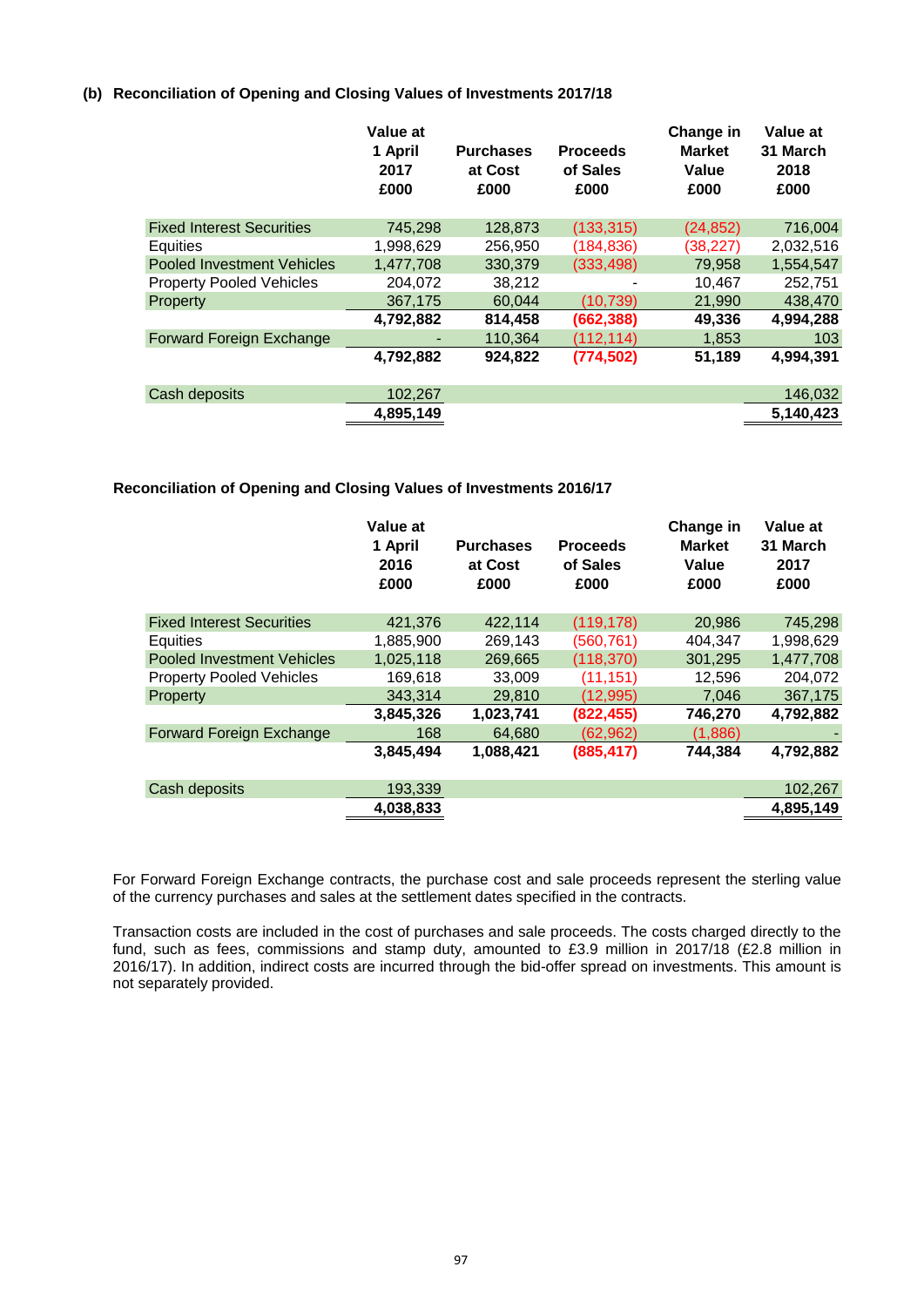# **(c) Management Arrangements**

Assets Statement date is shown below: The assets of the Fund are managed within five portfolios and a breakdown of these as at the Net

|                                | 31 March 2017<br>£000 |        | 31 March 2018<br>£000 |        |
|--------------------------------|-----------------------|--------|-----------------------|--------|
| In-house                       | 1,552,181             | 31.6%  | 1,489,164             | 29.0%  |
| Schroder Investment Management | 1,375,020             | 28.2%  | 1,409,787             | 27.4%  |
| <b>Kames Capital</b>           | 755,278               | 15.4%  | 741.001               | 14.4%  |
| Aberdeen Property Investors    | 379,860               | 7.8%   | 452.933               | 8.8%   |
| <b>Specialist</b>              | 832,810               | 17.0%  | 1,047,538             | 20.4%  |
| <b>Total</b>                   | 4,895,149             | 100.0% | 5.140.423             | 100.0% |

Specialist portfolios is shown below: A breakdown of material pooled holdings managed by external managers within the In-house and

|                      | 31 March 2017 | 31 March 2018 |  |
|----------------------|---------------|---------------|--|
|                      | £000          | £000          |  |
| In-house             |               |               |  |
| Legal & General      | 332.354       | 315,215       |  |
| <b>Specialist</b>    |               |               |  |
| <b>Kames Capital</b> | 157.879       | 189.494       |  |
| <b>RWC Capital</b>   | 204,874       | 244.347       |  |
| Aberdeen Standard    | 81.843        | 97.525        |  |

# **(d) Asset Allocation**

The asset allocation of the Fund as at the Net Assets Statement date is shown below:

|                           | 31 March 2017<br>£000 |        | 31 March 2018<br>£000 |        |
|---------------------------|-----------------------|--------|-----------------------|--------|
| <b>UK Fixed Interest</b>  | 732,525               | 15.0%  | 690,204               | 13.4%  |
| Overseas Fixed Interest   | 12,773                | 0.3%   | 25,800                | 0.5%   |
| <b>UK Equities</b>        | 1,294,167             | 26.4%  | 1,227,158             | 23.9%  |
| <b>Overseas Equities:</b> |                       |        |                       |        |
| US.                       | 888,602               | 18.2%  | 857,461               | 16.7%  |
| Europe                    | 388,945               | 7.9%   | 469.744               | 9.1%   |
| Japan                     | 194,767               | 4.0%   | 257,278               | 5.0%   |
| Pacific Basin             | 135,346               | 2.8%   | 136,352               | 2.7%   |
| <b>Emerging Markets</b>   | 252,095               | 5.1%   | 246,446               | 4.8%   |
| UK Property               | 495,597               | 10.1%  | 611,444               | 11.9%  |
| <b>Overseas Property</b>  | 75,650                | 1.5%   | 79,777                | 1.6%   |
| <b>Private Equity</b>     | 83,402                | 1.7%   | 94,394                | 1.8%   |
| Infrastructure            | 118,219               | 2.4%   | 169,219               | 3.3%   |
| Multi-Asset               | 120,794               | 2.5%   | 129,011               | 2.5%   |
| Forward Foreign Exchange  |                       |        | 103                   |        |
| Cash                      | 102,267               | 2.1%   | 146,032               | 2.8%   |
| Total                     | 4,895,149             | 100.0% | 5,140,423             | 100.0% |

# **(e) Property**

Direct property is shown at open market value (as defined by the International Valuation Standards Committee) as determined by Savills Commercial Limited. The analysis of property is:

|                              | 31 March 2017<br>£000 | 31 March 2018<br>£000 |
|------------------------------|-----------------------|-----------------------|
| Freehold                     | 350,775               | 406,370               |
| Leasehold more than 50 years | 16,400                | 32,100                |
|                              | 367,175               | 438,470               |
| <b>Original Value</b>        | 302,860               | 351,889               |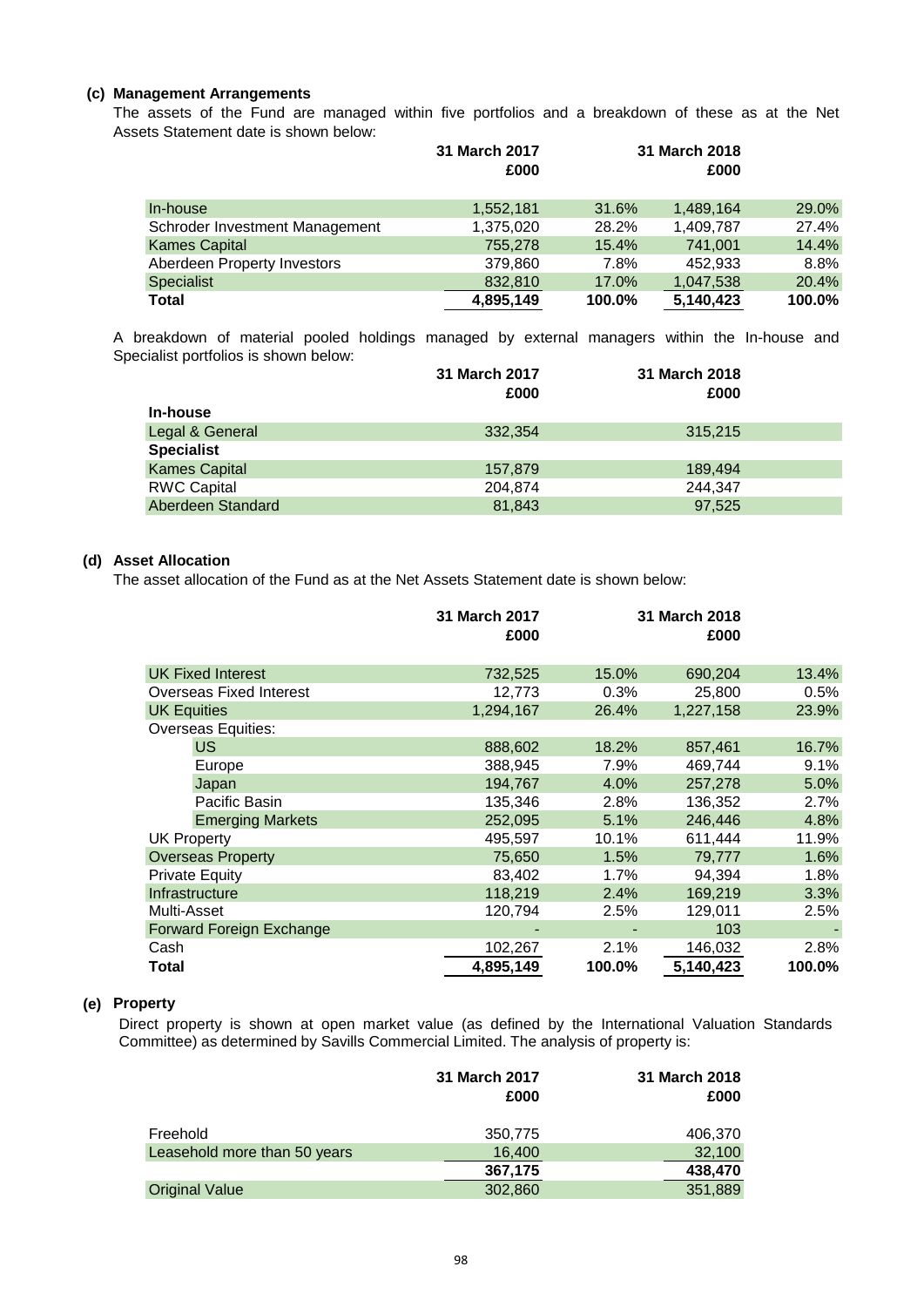Details of movement on directly owned properties is as follow.

|                              | 31 March 2017<br>£000 | 31 March 2018<br>£000 |
|------------------------------|-----------------------|-----------------------|
| <b>Opening balance</b>       | 343,314               | 367,175               |
| Additions:                   |                       |                       |
| <b>Purchases</b>             | 24,353                | 45,973                |
| New construction             | 5,246                 | 13157.0               |
| Subsequent expenditure       | 211                   | 913                   |
| <b>Disposals</b>             | (13, 725)             | (8,031)               |
| Net increase in market value | 7,776                 | 19,283                |
| Other changes in fair value  |                       |                       |
| <b>Closing balance</b>       | 367,175               | 438,470               |

# **(f) Analysis of Pooled Investment Vehicles**

The underlying economic exposure of pooled investment vehicles is shown below:

|                    |                          | 31 March 2017<br>£000 | 31 March 2018<br>£000 |
|--------------------|--------------------------|-----------------------|-----------------------|
|                    |                          |                       |                       |
| <b>UK Equities</b> |                          | 168,846               | 110,937               |
|                    | Overseas Equities:       |                       |                       |
|                    | <b>US</b>                | 420,577               | 399,306               |
|                    | Europe                   | 101,558               | 163,553               |
|                    | Japan                    | 134,213               | 185,510               |
|                    | Pacific Basin            | 135,346               | 136,352               |
|                    | <b>Emerging Markets</b>  | 224,745               | 215,828               |
| <b>UK Property</b> |                          | 128,422               | 172,974               |
|                    | <b>Overseas Property</b> | 75,650                | 79,777                |
|                    | <b>Private Equity</b>    | 78,390                | 86,871                |
|                    | Infrastructure           | 93,239                | 127,179               |
| Multi-Asset        |                          | 120,794               | 129,011               |
| Total              |                          | 1,681,780             | 1,807,298             |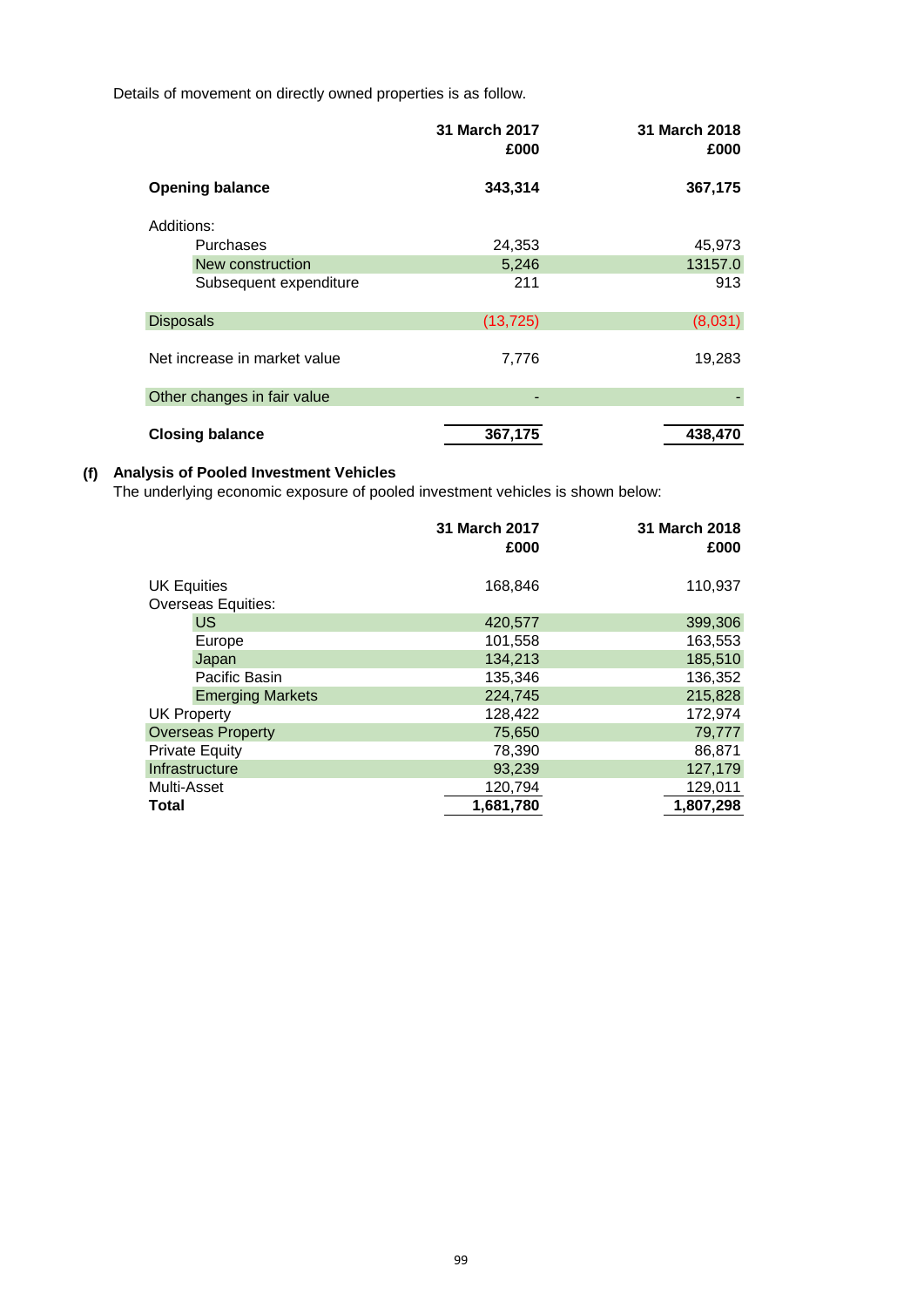# **(g) Private Equity and Infrastructure Funds**

 commitment amounts are shown below in the fund currencies: The Fund has made commitments to a number of private equity and infrastructure funds. The original

|                                              | <b>Currency</b> | Commitment     |
|----------------------------------------------|-----------------|----------------|
| <b>Private Equity Funds</b>                  |                 | millions       |
| Wilton Private Equity Fund LLC               | <b>USD</b>      | 14             |
| Pantheon Europe Fund III                     | <b>EUR</b>      | 10             |
| East Midlands Regional Venture Capital Fund  | <b>GBP</b>      | 5              |
| <b>Coller International Partners IV</b>      | <b>USD</b>      | 10             |
| Schroders Private Equity Fund of Funds III   | <b>EUR</b>      | 22             |
| <b>DCM Private Equity Fund II</b>            | <b>USD</b>      | 18             |
| Pantheon Europe Fund V                       | <b>EUR</b>      | 15             |
| <b>Coller International Partners V</b>       | <b>USD</b>      | 18             |
| Catapult Growth Fund LP                      | <b>GBP</b>      | $\overline{4}$ |
| <b>Altius Associates Private Equity Fund</b> | <b>USD</b>      | 10             |
| Partners Group Secondary 2008                | <b>EUR</b>      | 13             |
| <b>DCM Private Equity Fund III</b>           | <b>USD</b>      | 16             |
| <b>Coller International Partners VI</b>      | <b>USD</b>      | 16             |
| Altius Associates Private Equity Fund II     | <b>USD</b>      | 15             |
| Foresight Nottingham Fund LP                 | <b>GBP</b>      | 10             |
| Aberdeen SVG Private Equity                  | <b>USD</b>      | 15             |
| DCM Private Equity Fund IV                   | <b>USD</b>      | 16             |
| <b>Coller International VII</b>              | <b>USD</b>      | 16             |
| Pantheon Multi-Strategy                      | <b>EUR</b>      | 14             |
| Capital Dynamics CPEV 15-16                  | <b>GBP</b>      | 10             |
| Capital Dynamics CPEV 16-17                  | <b>GBP</b>      | 10             |
| Capital Dynamics CPEV 17-18                  | <b>GBP</b>      | 10             |
| YFM Equity Partners 2016 LP                  | <b>GBP</b>      | 10             |
| <b>Infrastructure Funds</b>                  |                 |                |
| Partners Group Global Infrastructure         | <b>EUR</b>      | 12             |
| <b>Altius Real Assets Fund I</b>             | <b>USD</b>      | 15             |
| Hermes GPE Infrastructure Fund LP            | <b>GBP</b>      | 25             |
| AMP Capital Global Infrastructure Fund       | <b>USD</b>      | 21             |
| SL Capital Infrastructure LP                 | <b>GBP</b>      | 15             |
| JP Morgan IIF UK 1                           | <b>USD</b>      | 22             |
| Green Investment Bank Offshore Wind Fund     | <b>GBP</b>      | 15             |
| MacQuarie European Infrastructure Fund 5 LP  | <b>EUR</b>      | 30             |
| Equitix Fund IV LP                           | <b>GBP</b>      | 20             |
| Hermes GPE Infrastructure II LP              | <b>GBP</b>      | 25             |

These commitments are drawn by the funds over time as investments are made in underlying companies or assets. The undrawn commitments as at 31 March 2018 were £141.4 million (£141.5 million at 31 March 2017). Of the funds above, the following were new commitments made during 2017/18:

|                                 | <b>Currency</b> | <b>Commitment</b> |
|---------------------------------|-----------------|-------------------|
|                                 |                 | millions          |
| <b>Equitix Fund IV LP</b>       | GBP             | 20                |
| Hermes GPE Infrastructure II LP | GBP             | 25                |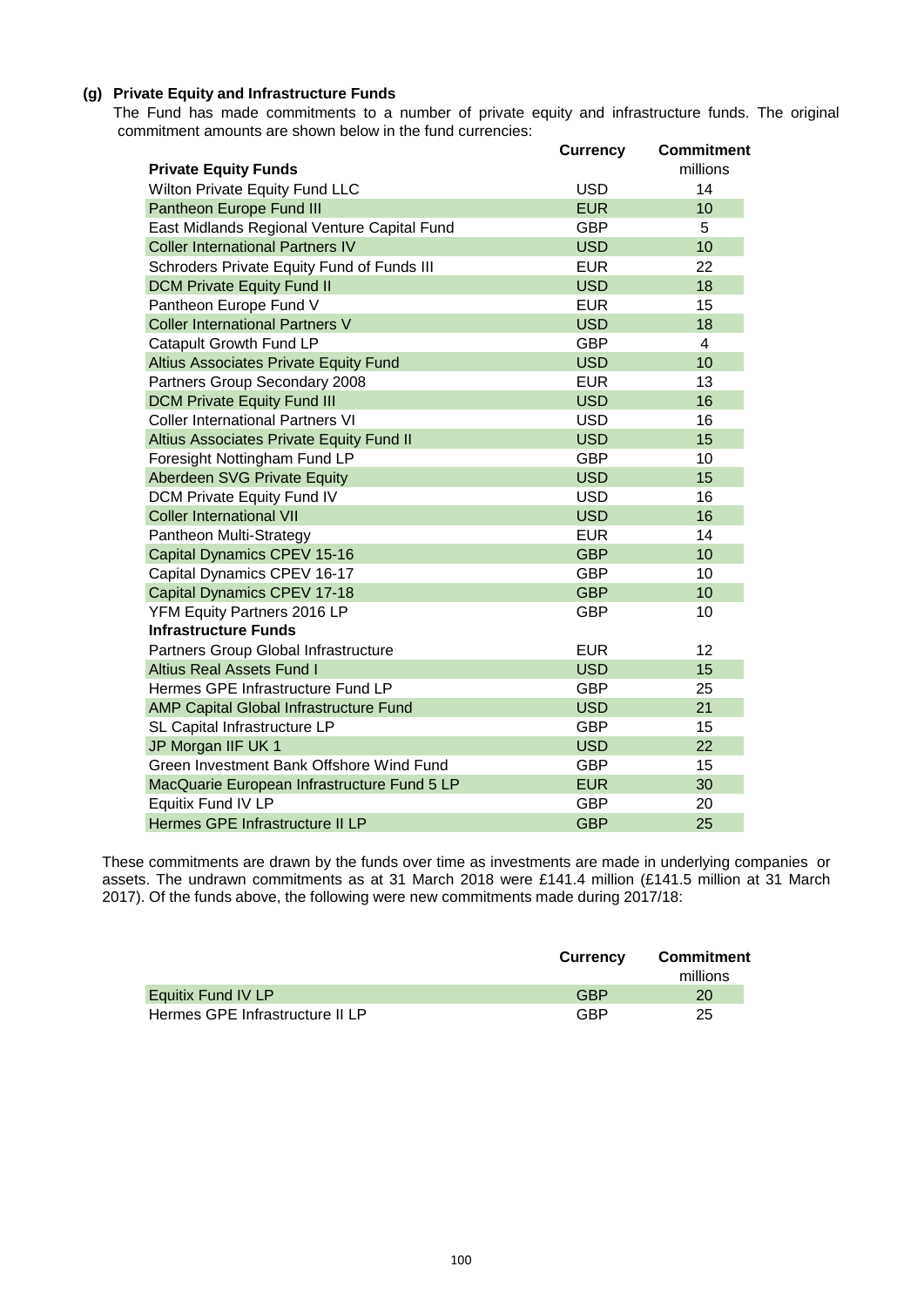# **(h) Analysis of derivatives**

# **Open Forward Foreign Exchange contracts at 31 March 2018**

| <b>Settlement</b>                                        | <b>Currency</b><br><b>Bought</b> | Local Value<br>000                           | <b>Currency</b><br>Sold | Local Value<br>000 | <b>Asset</b><br>Value<br>£000 | Liability<br>Value<br>£000 |
|----------------------------------------------------------|----------------------------------|----------------------------------------------|-------------------------|--------------------|-------------------------------|----------------------------|
| Up to 3 months                                           | <b>GBP</b>                       | 5,743                                        | <b>EUR</b>              | (6,500)            | 31                            |                            |
| Up to 3 months                                           | <b>GBP</b>                       | 25,156                                       | <b>USD</b>              | (35, 300)          | 72                            |                            |
|                                                          |                                  |                                              |                         |                    | 103                           |                            |
|                                                          |                                  | Total net forward foreign exchange contracts |                         |                    | 103                           |                            |
| Open Forward Foreign Exchange contracts at 31 March 2017 |                                  |                                              |                         |                    |                               |                            |
|                                                          | <b>Currency</b>                  |                                              | <b>Currency</b>         |                    | <b>Asset</b>                  | Liability                  |

| <b>Settlement</b> | <b>Bought</b> | <b>Local Value</b><br>000 | Sold       | <b>Local Value</b><br>000 | Value<br>£000            | Value<br>£000 |
|-------------------|---------------|---------------------------|------------|---------------------------|--------------------------|---------------|
| Up to 3 months    | GBP           | ٠                         | <b>EUR</b> | -                         | $\overline{\phantom{a}}$ |               |
| Up to 3 months    | GBP           | $\blacksquare$            | USD        | -                         | -                        |               |
|                   |               |                           |            |                           |                          |               |
|                   |               |                           |            |                           |                          |               |

# **Total net forward foreign exchange contracts -**

# **12. Contingent Liabilities**

The fund has 33 private equity and infrastructure funds which have undrawn commitments as at 31 March 2018 of £141.4 million (£141.5 million at 31 March 2017).

# **13. Other Investment Balances and Liabilities**

| Other investment balances           | 31 March 2017<br>£000 | 31 March 2018<br>£000 |
|-------------------------------------|-----------------------|-----------------------|
| Outstanding investment transactions |                       |                       |
| Investment income                   | 34,094                | 31,062                |
|                                     | 34,094                | 31,062                |
| <b>Investment Liabilities</b>       |                       |                       |
| Outstanding investment transactions | (325)                 | (230)                 |
| Investment income                   | (2.964)               | 3.542                 |
|                                     | (3,289                |                       |

# **14. Current Assets and Liabilities**

| Current assets                   | 31 March 2017<br>£000 | 31 March 2018<br>£000 |
|----------------------------------|-----------------------|-----------------------|
| Contributions due from employers | 9,521                 | 10,010                |
| Other                            | 1,093                 | 1,763                 |
|                                  | 10,614                | 11,773                |
| <b>Current Liabilities</b>       |                       |                       |
| Payments in advance              |                       |                       |
| Sundry creditors                 | (4,000)               | (7, 553)              |
| Other                            | (200)                 |                       |

**(4,200) (7,897)**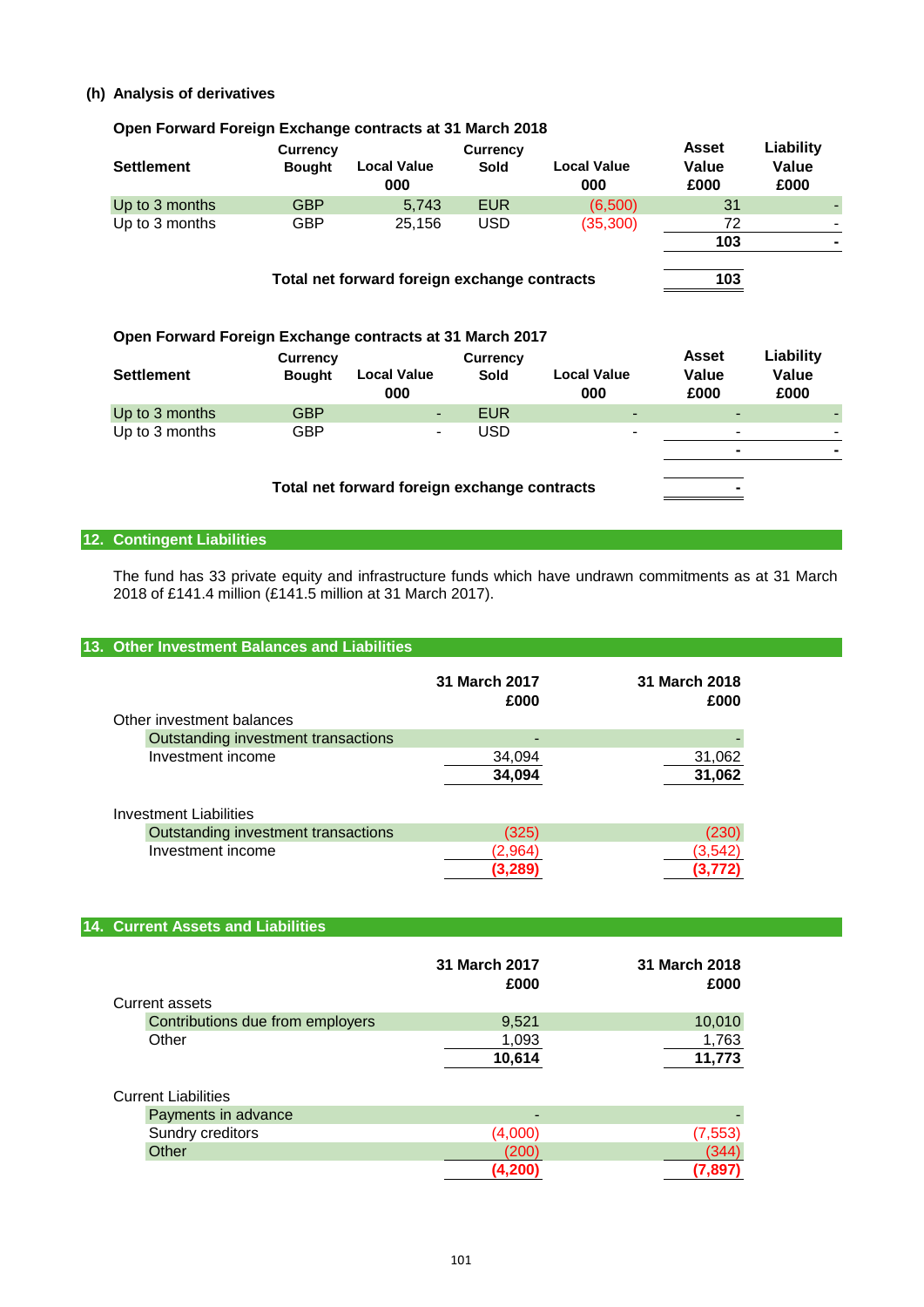# **15. Financial Instruments and Property Investments**

**(a)** The various financial instruments held by the Fund are valued at fair value. The following tables analyse the fair value of financial assets and liabilities by asset class.

|                                   |                   | 31 March 2018      |                  |               |  |
|-----------------------------------|-------------------|--------------------|------------------|---------------|--|
|                                   | <b>Designated</b> | Loans and          | <b>Financial</b> | <b>Totals</b> |  |
|                                   | at Fair Value     | <b>Receivables</b> | liabilities at   |               |  |
|                                   | through           |                    | amortised        |               |  |
|                                   | profit and loss   |                    | cost             |               |  |
|                                   | £000              | £000               | £000             | £000          |  |
| <b>Financial Assets</b>           |                   |                    |                  |               |  |
| <b>Fixed Interest Securities</b>  | 716,004           | ٠                  |                  | 716,004       |  |
| <b>Equities</b>                   | 2,032,516         |                    |                  | 2,032,516     |  |
| <b>Pooled Investment Vehicles</b> | 1,554,547         | ۰                  |                  | 1,554,547     |  |
| <b>Property Pooled Vehicles</b>   | 252,751           |                    |                  | 252,751       |  |
| Forward Foreign Exchange          | 103               |                    |                  | 103           |  |
| Cash deposits                     |                   | 146,032            |                  | 146,032       |  |
| Other investment balances         |                   | 31,062             | ٠                | 31,062        |  |
| <b>Current Assets</b>             |                   | 11,773             | $\blacksquare$   | 11,773        |  |
|                                   | 4,555,921         | 188,867            | ۰                | 4,744,788     |  |
| <b>Financial Liabilities</b>      |                   |                    |                  |               |  |
| <b>Investment Liabilities</b>     | ٠                 | ٠                  | (3, 772)         | (3, 772)      |  |
| <b>Current Liabilities</b>        |                   | -                  | (7, 897)         | (7, 897)      |  |
|                                   |                   | $\blacksquare$     | (11, 669)        | (11,669)      |  |
|                                   | 4,555,921         | 188,867            | (11, 669)        | 4,733,119     |  |
|                                   |                   | 24 Marah 2047      |                  |               |  |

|                                   |                                                                  | <b>31 MAIGH ZUI</b> N           |                                                         |               |
|-----------------------------------|------------------------------------------------------------------|---------------------------------|---------------------------------------------------------|---------------|
|                                   | <b>Designated</b><br>at Fair Value<br>through<br>profit and loss | Loans and<br><b>Receivables</b> | <b>Financial</b><br>liabilities at<br>amortised<br>cost | <b>Totals</b> |
|                                   | £000                                                             | £000                            | £000                                                    | £000          |
| <b>Financial Assets</b>           |                                                                  |                                 |                                                         |               |
| <b>Fixed Interest Securities</b>  | 745,298                                                          |                                 |                                                         | 745,298       |
| <b>Equities</b>                   | 1,998,629                                                        |                                 |                                                         | 1,998,629     |
| <b>Pooled Investment Vehicles</b> | 1,477,708                                                        | $\overline{\phantom{a}}$        | $\overline{\phantom{a}}$                                | 1,477,708     |
| <b>Property Pooled Vehicles</b>   | 204,072                                                          |                                 |                                                         | 204,072       |
| Forward Foreign Exchange          |                                                                  |                                 |                                                         |               |
| Cash deposits                     |                                                                  | 102,267                         |                                                         | 102,267       |
| Other investment balances         | -                                                                | 34,094                          |                                                         | 34,094        |
| <b>Current Assets</b>             | -                                                                | 10,614                          |                                                         | 10,614        |
|                                   | 4,425,707                                                        | 146,975                         | ۰                                                       | 4,572,682     |
| <b>Financial Liabilities</b>      |                                                                  |                                 |                                                         |               |
| <b>Investment Liabilities</b>     |                                                                  |                                 | (3,289)                                                 | (3, 289)      |
| <b>Current Liabilities</b>        | -                                                                |                                 | (4,200)                                                 | (4,200)       |
|                                   | $\blacksquare$                                                   | ٠                               | (7, 489)                                                | (7, 489)      |
|                                   | 4,425,707                                                        | 146,975                         | (7, 489)                                                | 4,565,193     |

No financial assets were reclassified during the accounting period.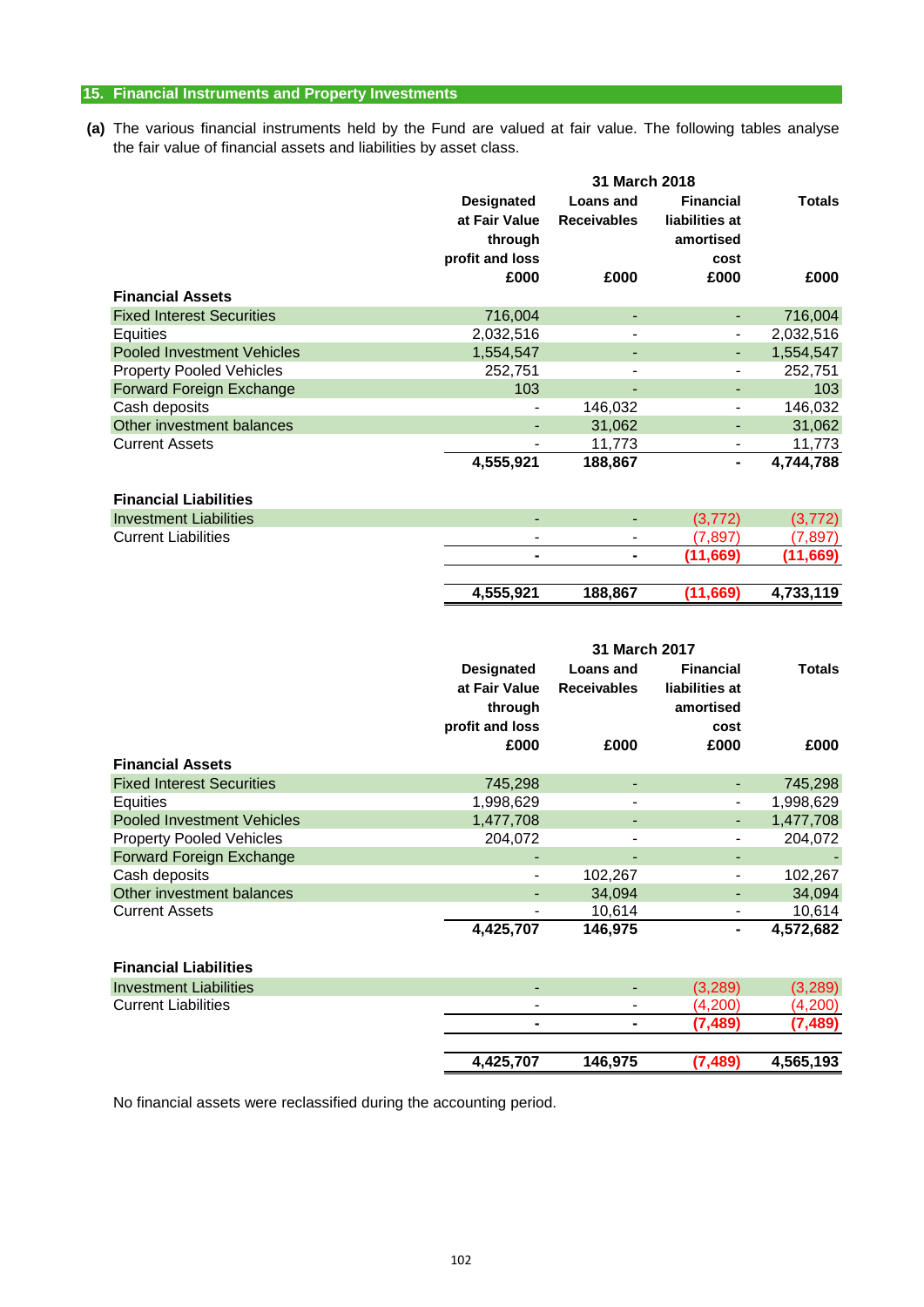# **(b) Valuation of financial instruments and Property Investments carried at fair value**

The valuation of financial instruments has been classified into three levels according to the quality and reliability of information used to determine fair values.

- Level 1 Fair values derived from quoted market price.
	- this includes all quoted equity, fixed interest and index linked instruments.
- Level 2 Fair values derived from valuation techniques based significantly on observable inputs.
	- this includes all pooled property investments.
- Level 3 based on observable market data. Fair values derived from valuation techniques where at least one significant input is not
	- this includes unlisted shares and investments in private equity funds.
	- following guidance from IFRS13 Property is included in level 3 from 2016/17

| As at 31 March 2018                | Level 1<br>£000 | Level <sub>2</sub><br>£000 | Level 3<br>£000 | <b>Total</b><br>£000 |
|------------------------------------|-----------------|----------------------------|-----------------|----------------------|
| <b>Financial Assets</b>            |                 |                            |                 |                      |
| Fair value through profit and loss |                 |                            |                 |                      |
| <b>Financial instruments</b>       | 4,201,252       | 252,751                    | 101,918         | 4,555,921            |
| Freehold and leasehold property    |                 |                            | 438,470         | 438,470              |
| Loans and receivables              | 188,867         |                            |                 | 188,867              |
|                                    |                 |                            |                 |                      |
| <b>Total</b>                       | 4,390,119       | 252,751                    | 540,388         | 5,183,258            |
| <b>Financial Liabilities</b>       |                 |                            |                 |                      |
| Fair value through profit and loss |                 | L,                         | $\blacksquare$  |                      |
| <b>Financial liabilities</b>       | (11, 669)       |                            |                 | (11,669)             |
| <b>Total</b>                       | (11, 669)       |                            |                 | (11,669)             |
|                                    |                 |                            |                 |                      |
| <b>Net</b>                         | 4,378,450       | 252,751                    | 540,388         | 5,171,589            |
|                                    |                 |                            |                 |                      |
|                                    |                 |                            |                 |                      |
| As at 31 March 2017                | Level 1         | Level 2                    | Level 3         | <b>Total</b>         |
|                                    | £000            | £000                       | £000            | £000                 |
| <b>Financial Assets</b>            |                 |                            |                 |                      |
| Fair value through profit and loss |                 |                            |                 |                      |
| <b>Financial instruments</b>       | 4,133,222       | 204,072                    | 88,413          | 4,425,707            |
| Freehold and leasehold property    |                 |                            | 367,175         | 367,175              |
| Loans and receivables              | 146,975         | ٠                          |                 | 146,975              |
|                                    |                 |                            |                 |                      |
| <b>Total</b>                       | 4,280,197       | 204,072                    | 455,588         | 4,939,857            |
| <b>Financial Liabilities</b>       |                 |                            |                 |                      |
| Fair value through profit and loss |                 | ÷,                         |                 |                      |
| <b>Financial liabilities</b>       | (7, 489)        | $\overline{\phantom{a}}$   | $\blacksquare$  | (7.489)              |
| <b>Total</b>                       | (7.489)         |                            |                 |                      |
| <b>Net</b>                         | 4,272,708       | 204,072                    | 455,588         | 4,932,368            |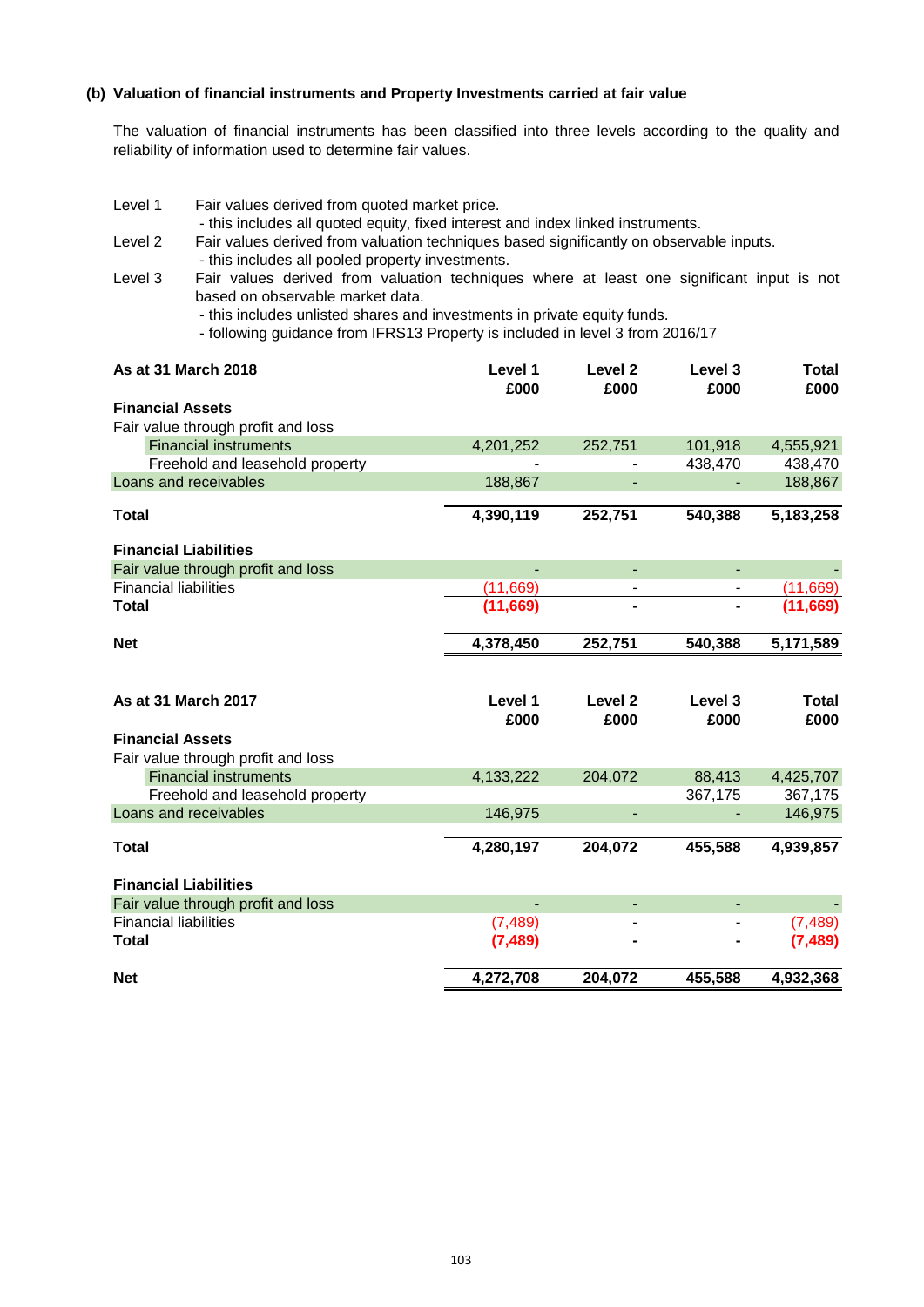# **Sensitivity of assets valued at level 3**

Having analysed historical data and current market trends, and consulted with independent investment advisers, the fund has determined that the valuation methods described above are likely to be accurate to within the following ranges, and has set out the consequent potential impact on the closing value of investments held at 31 March 2017.

|                                    | Assessed<br>valuation<br>range $(+/-)$ | Value at 31<br><b>March 2018</b><br>£000 | Value on<br>increase<br>£000 | Value on<br>decrease<br>£000 |
|------------------------------------|----------------------------------------|------------------------------------------|------------------------------|------------------------------|
| Freehold and leasehold property    | 5%                                     | 438,470                                  | 460.394                      | 416.547                      |
| Private equity and unlisted shares | 15.0%                                  | 101918.0                                 | 117,206                      | 86,630                       |
|                                    |                                        |                                          |                              |                              |
| <b>Total</b>                       |                                        | 540.388                                  | 577,600                      | 503.177                      |

# **(c) Nature and extent of risks arising from financial instruments**

The aims of the Fund are to:

- manage employers' liabilities effectively
- ensure that sufficient resources are available to meet all liabilities as they fall due
- maximise the returns from investments within reasonable risk parameters
- enable employer contribution rates to be kept as nearly constant as possible and at reasonable cost to the taxpayers, scheduled, resolution and admitted bodies.

The key risks to the achievement of these aims, as well as measures to mitigate those risks, are set out in the various Fund policies (available at www.nottspf.org.uk) including:

- Investment Strategy Statement
- Funding Strategy Statement
- Governance Compliance Statement
- Risk Management Strategy and Risk Register

The Risk Register identifies the highest risks as arising from:

- Fund assets are assessed as insufficient to meet long term liabilities
- Standing data and permanent records are not accurate
- Significant variations from assumptions used in the actuarial valuation

Actions have been agreed to mitigate these risks.

The Fund's primary risk is that its assets fall short of its long term liabilities. The Funding Strategy Statement states that the funding objectives are to:

- Set levels of employer contribution that will build up a fund of assets that will be sufficient to meet all future benefit payments from the Fund
- Build up the required assets in such a way that employer contribution rates are kept as low and stable as possible.

The most significant effect on the funding level arises from changes in the discount rate used by the actuaries. The sensitivity analysis below (prepared by the Fund's actuaries) shows the impact of a

| Adjustment to discount rate              | $+0.1\%$  | $0.0\%$   | $-0.1\%$  |
|------------------------------------------|-----------|-----------|-----------|
| Present Value of Total Obligation (£000) | 8.279.564 | 8,442,517 | 8.608.840 |

The Fund deficit at the last triennial valuation was £621 million.

For the first time in 2013/14 there was a net withdrawal from dealings with members. The net withdrawal in 2014/15 would have been marginal but for the transfer out in respect of the Nottinghamshire Probation Trust. The net withdrawal in 2015/16 was again marginal, but in 2016/17 is somewhat larger, but still more than covered by investment income. In 2017/18 a number of employers made lump sum deficit contributions, and for this reason there was a net addition to the fund from dealings with members.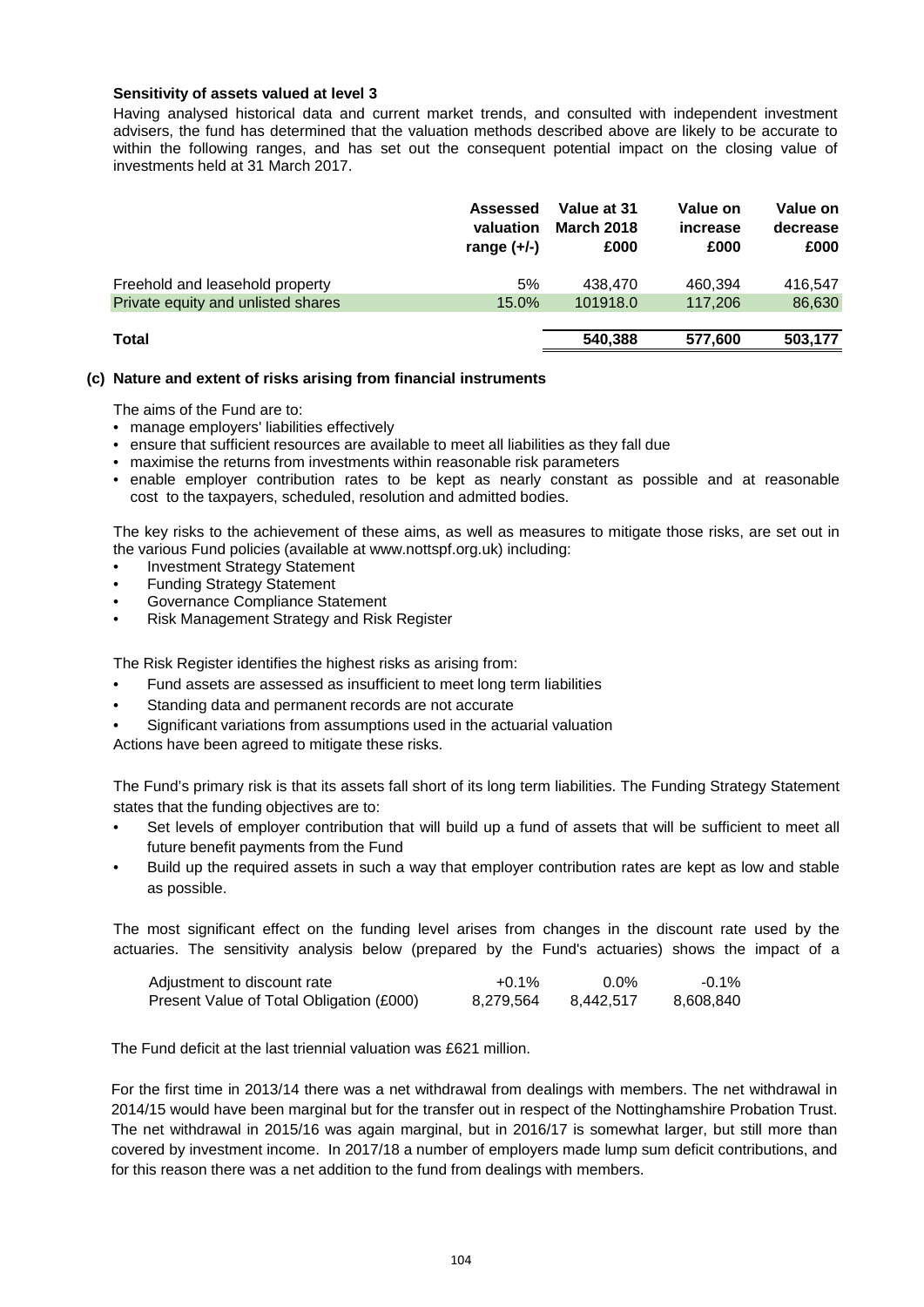The Fund continues to receive significant investment income and is therefore unlikely to need to sell assets in order to meet pension benefits. This allows the Fund to implement a long term investment strategy and minimise the impact of short term fluctuations in investment and currency markets. The strategy, and the assumptions that underpin it, are reviewed on a regular basis and cash flows are monitored closely to ensure there is sufficient liquidity to meet forecast cash flows.

The investment strategy is aimed at achieving best returns in line with the requirements of the triennial valuation whilst minimising risk and overall variability in future employers' contribution rates. A key part of managing the investment risk is by ensuring an adequate number of suitably qualified investment managers and by requiring managers to hold a diversified spread of assets. The level of risk in the equities block is managed by a balance between passive and active management.

Policies are reviewed regularly to reflect changes in activity and in market conditions. Responsibility for reviewing and revising the policies rests with the Nottinghamshire Pension Fund Committee.

# **16. Members Additional Voluntary Contributions**

The Nottinghamshire Fund provides an additional voluntary contribution (AVC) scheme to enable members to purchase additional benefits. Contributions are paid over to, and invested separately by, the two scheme providers, Prudential and Scottish Widows. The contributions are not included in the Fund's accounts in accordance with regulation 4(2)(b) of the Local Government Pension Scheme (Management and Investment of Funds) Regulations 2009. The value of the separately invested AVCs is shown below:

|                        | 31 March 2017<br>£000 | 31 March 2018<br>£000 |
|------------------------|-----------------------|-----------------------|
| Prudential             | 34,085                | 34,088                |
| <b>Scottish Widows</b> | 4,261                 | 4,300                 |
|                        | 38,346                | 38,388                |

# **17. Related Party Transactions**

Under IAS 24, a party is related to an entity if:

- the party is a member of the key management personnel
- the party is a post-employment benefit plan for the benefit of employees of the entity.

The purpose of related party disclosures is to provide information on transactions and balances that could have an effect on the operations or financial position of an entity. For example, related parties may enter into transactions that unrelated parties would not and transactions between related parties may not be made at the same amounts as between unrelated parties.

Disclosures are required for:

- the nature of the related party relationship
- key management personnel compensation
- information about the transactions and outstanding balances necessary for an understanding of the potential effect of the relationship on the financial statements.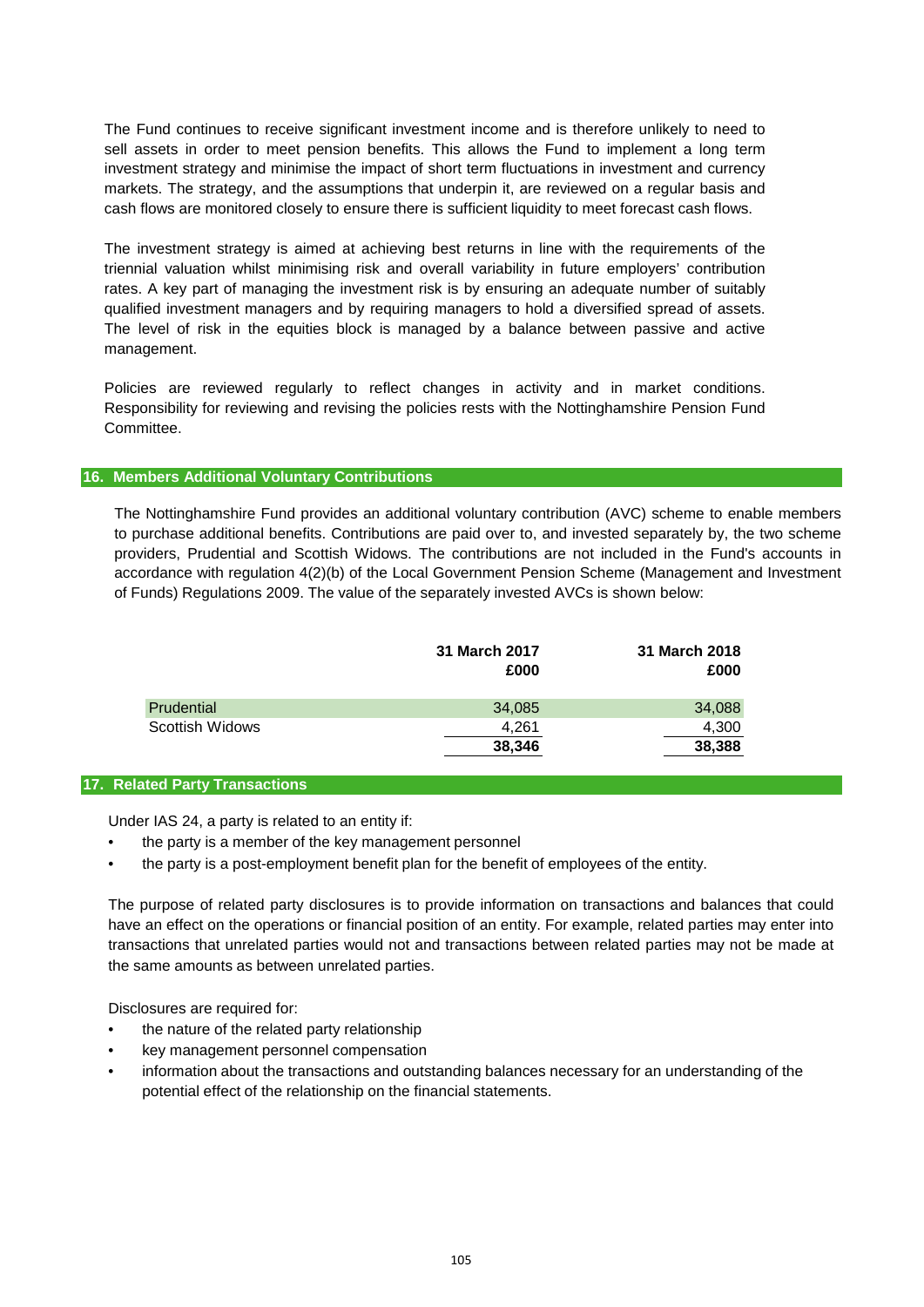Nottinghamshire County Council is the administering authority for the Local Government Pension Scheme (LGPS) within Nottinghamshire and is one of the major employers within the scheme. Information regarding key management personnel is provided within the main accounts of Nottinghamshire County Council. Members and officers of the Council involved in managing the Fund are allowed to be members of the LGPS. All transactions between Nottinghamshire County Council and the Fund and all benefit payments from the Fund are in accordance with the regulations governing the LGPS. There are no transactions therefore that are made on a different basis from those with non-related parties.

LGPS Central Ltd has been established to manage investment assets on behalf of nine Local Government Pension Scheme (LGPS) funds across the Midlands. It is jointly owned in equal shares by the eight administering authorities participating in the Pool.

No services were provided by LGPS Central Ltd during 2017/18 as operation only commenced in April 2018.

£1,315,000 has been invested in share capital and £685,000 in a loan to LGPS Central during the year. These are the balances at year end.

£400,664 has been spent on setting up LGPS Central during the year. These costs were borne by West Midlands Pension Fund and then recharged equally to the administering authorities. A total of £499,260 is due to be refunded to Nottinghamshire Pension Fund by LGPS Central reflecting the cost of setting up the enterprise to the end of March 2018.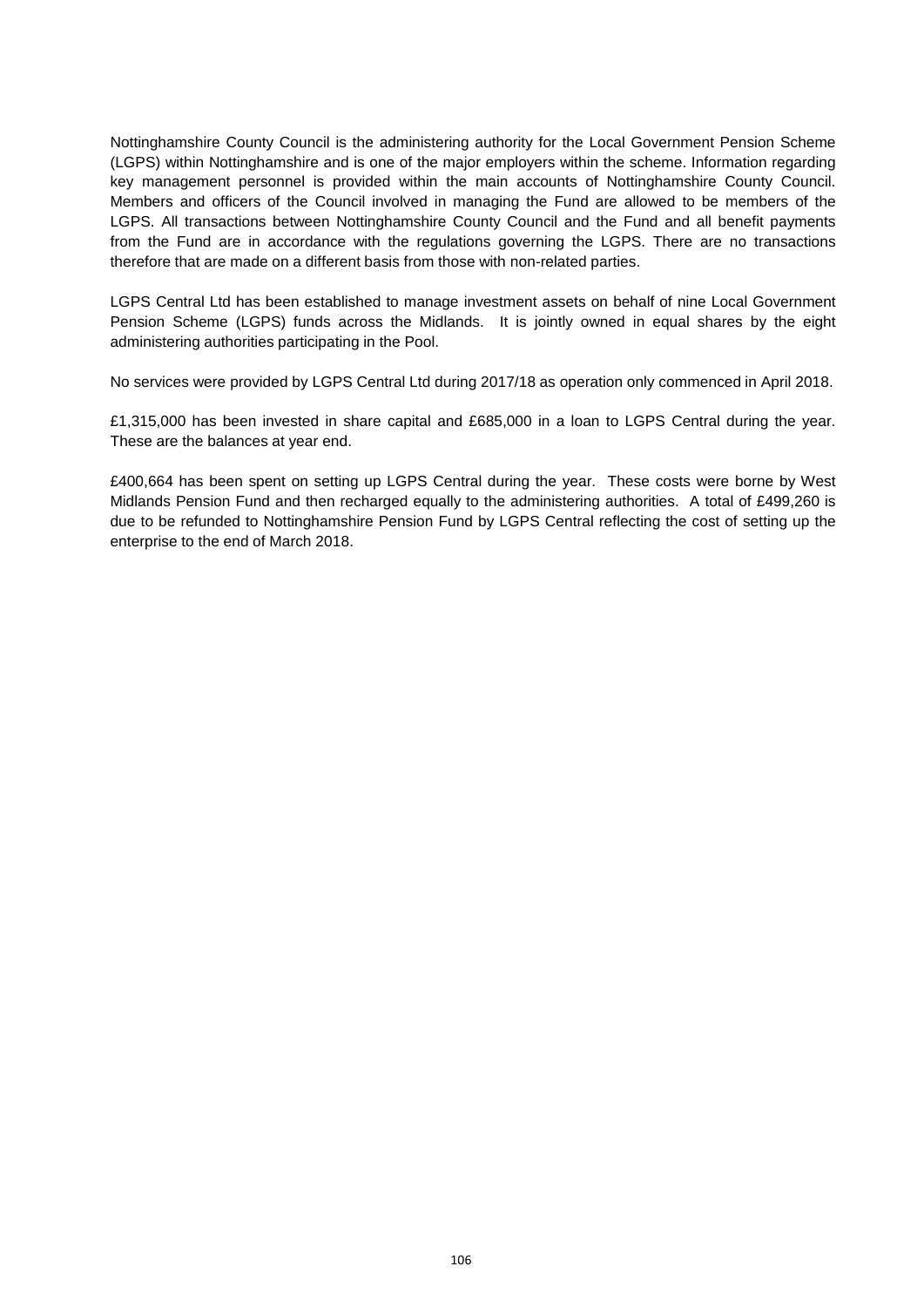# **GLOSSARY OF TERMS**

| <b>Accruals</b>                                                             | The concept that income and expenditure are recognised<br>as they are earned or incurred, not as money happens to<br>be received or paid.                                                                                                                                                                         |
|-----------------------------------------------------------------------------|-------------------------------------------------------------------------------------------------------------------------------------------------------------------------------------------------------------------------------------------------------------------------------------------------------------------|
| <b>Actuary</b>                                                              | An actuary is an expert on pension scheme assets and<br>liabilities. The Local Government Pension Scheme<br>actuary reassesses the rate of employer contributions to<br>the Pension Fund every three years.                                                                                                       |
| <b>Added Years</b>                                                          | Additional years of service awarded to increase benefits<br>of employees taking early retirement.                                                                                                                                                                                                                 |
| <b>ASC&amp;PH</b>                                                           | Department for Adult Social Care and Public Health                                                                                                                                                                                                                                                                |
| Amortisation                                                                | The process of charging asset consumption in relation to<br>Intangible Assets to the Comprehensive Income &<br>Expenditure Statement over a suitable period of time.                                                                                                                                              |
| <b>Balance Sheet</b>                                                        | The accounting statement which sets out the Council's<br>total net assets and how they were financed.                                                                                                                                                                                                             |
| <b>Budget</b>                                                               | The Council's statement of spending plans and policies<br>for a financial year, expressed in financial terms.                                                                                                                                                                                                     |
| <b>Capital Adjustment Account (CAA)</b>                                     | This account absorbs the timing differences between the<br>consumption of non-current assets and the financing<br>arrangements in respect of their acquisition, creation or<br>enhancement throughout their useful life.                                                                                          |
| <b>Capital Financing Requirement (CFR)</b>                                  | The Capital Financing Requirement is a measure of the<br>capital expenditure incurred historically by the Authority<br>that has yet to be financed.                                                                                                                                                               |
| <b>Capital Grants Receipts in Advance</b>                                   | Under the Code, grants and contributions for capital<br>schemes are recognised as income when they become<br>receivable<br>unless<br>conditions<br>the<br>apply<br>to<br>grant/contribution. In which case the grant/contribution<br>is classified as capital grants receipts in advance on the<br>balance sheet. |
| <b>Carbon Reduction Commitment</b><br><b>Efficiency Scheme (CRC)</b>        | The CRC Efficiency Scheme is a mandatory scheme<br>aimed at improving energy efficiency and<br>cutting<br>public<br>emissions<br>large<br>private<br>sector<br>in<br>and<br>organisations.                                                                                                                        |
| <b>CIPFA</b>                                                                | Chartered Institute of Public Finance and Accountancy                                                                                                                                                                                                                                                             |
| <b>CYP</b>                                                                  | The Children and Young People's Committee, served by<br>the Department for Children and Families                                                                                                                                                                                                                  |
| <b>Clinical Commissioning Groups (CCG)</b>                                  | The Clinical Commissioning Groups took over from<br>Primary Care Trusts (PCT) with effect from 1 April 2013.                                                                                                                                                                                                      |
| <b>Comprehensive Income and</b><br><b>Expenditure Statement (CI&amp;ES)</b> | Consolidates all the gains and losses experienced during<br>the financial year.                                                                                                                                                                                                                                   |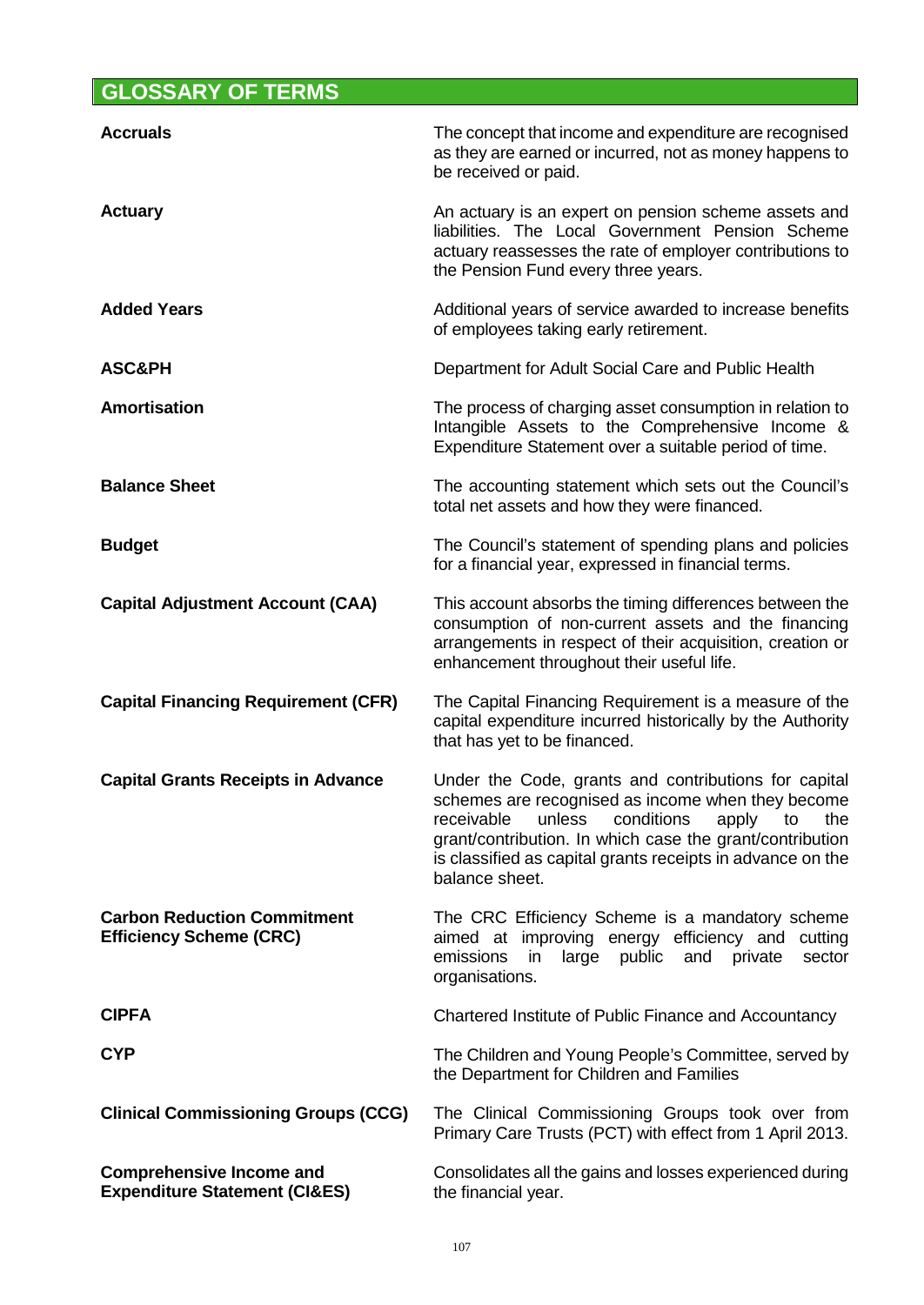| <b>Community Assets</b>                                              | Assets such as historical structures and artefacts that the<br>Authority intends to hold in perpetuity, that have no<br>determinable useful life, and that may have restrictions<br>on their disposal.                                                                                                       |
|----------------------------------------------------------------------|--------------------------------------------------------------------------------------------------------------------------------------------------------------------------------------------------------------------------------------------------------------------------------------------------------------|
| <b>Creditors</b>                                                     | Persons or bodies owed monies by the Authority that<br>have not been paid by the end of the financial year.                                                                                                                                                                                                  |
| <b>Debtors</b>                                                       | Persons or bodies owing sums to the Authority that have<br>not been paid by the end of the financial year.                                                                                                                                                                                                   |
| <b>Depreciation</b>                                                  | A charge to reflect the consumption of benefits in relation<br>to tangible fixed assets.                                                                                                                                                                                                                     |
| <b>Expenditure and</b><br><b>Funding</b><br><b>Analysis</b><br>(EFA) | A statement to show the net expenditure in the CIES<br>statement highlighting the adjustment between funding<br>and accounting basis.                                                                                                                                                                        |
| <b>Earmarked Reserves</b>                                            | Reserves set aside for a specific purpose.                                                                                                                                                                                                                                                                   |
| <b>Financial Instruments</b>                                         | A financial instrument is any contract that gives rise to a<br>financial asset of one entity and a financial liability of<br>another. For instance, financial assets could be bank<br>deposits, loans receivable, shares etc, whilst financial<br>liabilities could be borrowings, financial guarantees etc. |
| <b>General Fund</b>                                                  | The account which absorbs the accumulated balances<br>for the cost of providing services funded from Council<br>Tax and Government Grants.                                                                                                                                                                   |
|                                                                      |                                                                                                                                                                                                                                                                                                              |
| <b>IAS</b>                                                           | International Accounting Standard.                                                                                                                                                                                                                                                                           |
| <b>IFRS</b>                                                          | International Financial Reporting Standard.                                                                                                                                                                                                                                                                  |
| <b>IFRIC</b>                                                         | The International Financial Reporting Interpretations<br>Committee provides interpretations of IFRS.                                                                                                                                                                                                         |
| <b>Infrastructure Assets</b>                                         | Assets such as roads and bridges, expenditure on which<br>is recoverable only by continued use of the asset. These<br>assets, by their nature, have no practical prospect of<br>being decommissioned and sold or applied to alternative<br>uses.                                                             |
| <b>Impairments</b>                                                   | An impairment or loss of value may arise on an asset<br>upon revaluation. Assets which may be impaired are<br>those in the categories of Property, Plant and Equipment<br>and Intangible Assets.                                                                                                             |
| <b>Intangible Assets</b>                                             | Identifiable assets that lack physical substance and are<br>expected to yield benefits to the Authority and the<br>services it provides, e.g. software.                                                                                                                                                      |
| <b>LASAAC</b>                                                        | Partnership between CIPFA (England, Northern Ireland<br>and Wales) and the Local Authority (Scotland) Accounts<br>Advisory Committee.                                                                                                                                                                        |